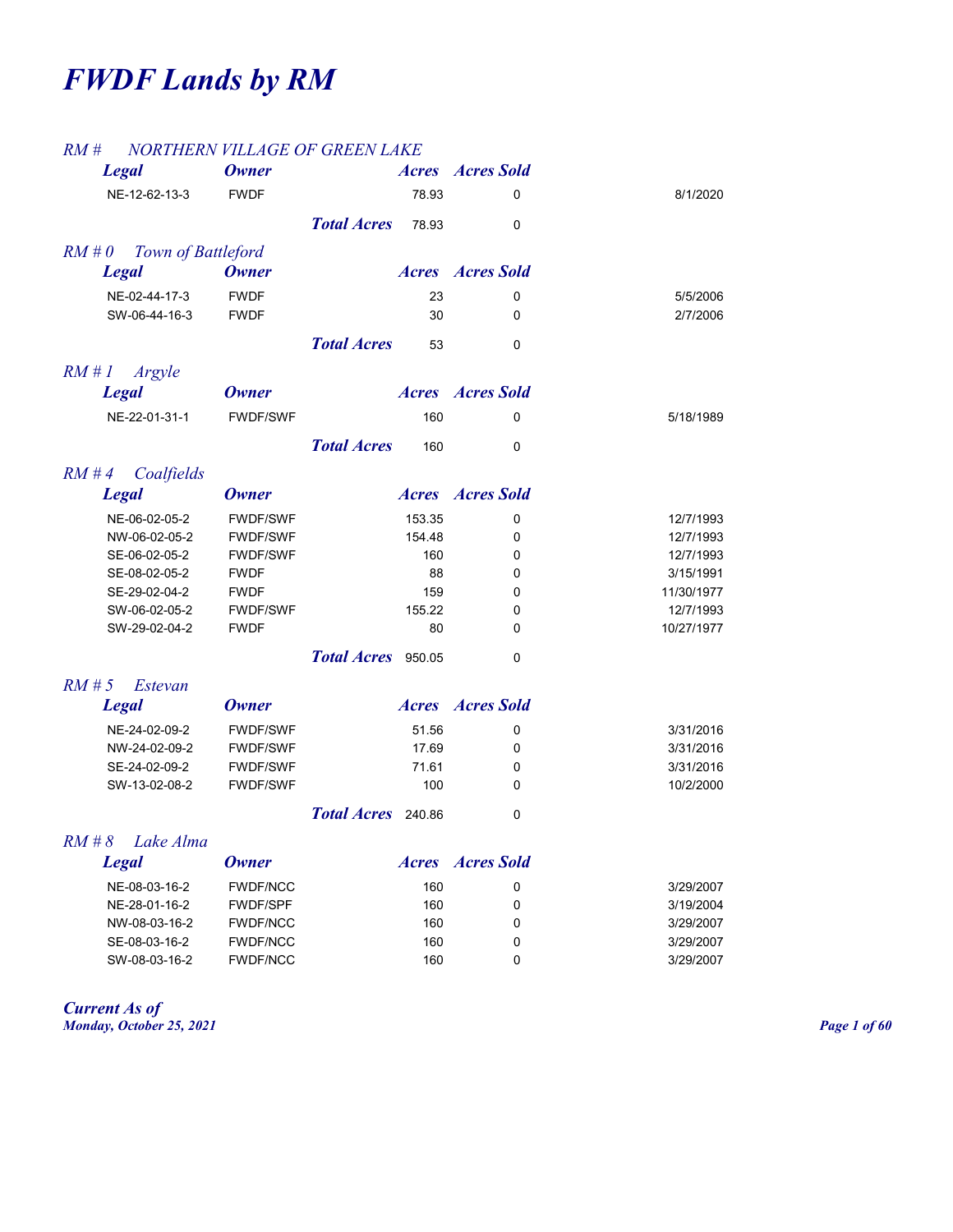|  | <b>Total Acres</b> | 800 |  |
|--|--------------------|-----|--|
|  |                    |     |  |

| <i>Val Marie</i><br>$RM$ # 17 |                 |                    |        |                         |            |                  |
|-------------------------------|-----------------|--------------------|--------|-------------------------|------------|------------------|
| <b>Legal</b>                  | <b>Owner</b>    |                    |        | <b>Acres Acres</b> Sold |            |                  |
| SW-36-02-10-3                 | <b>FWDF/NCC</b> |                    | 159.49 | 0                       | 12/11/2014 |                  |
|                               |                 | Total Acres 159.49 |        | $\Omega$                |            |                  |
| $RM \# 19$<br>Frontier        |                 |                    |        |                         |            |                  |
| <b>Legal</b>                  | <b>Owner</b>    |                    |        | <b>Acres Acres</b> Sold |            |                  |
| NE-02-03-24-3                 | <b>FWDF/NCC</b> |                    | 161    | 0                       | 8/2/1996   |                  |
| NE-11-03-24-3                 | <b>FWDF/NCC</b> |                    | 161    | 0                       |            | 8/2/1996 DONATED |
| NE-18-03-23-3                 | <b>FWDF/NCC</b> |                    | 160    | 0                       |            | 8/2/1996 DONATED |
| NW-11-03-24-3                 | <b>FWDF/NCC</b> |                    | 161    | 0                       |            | 8/2/1996 DONATED |
| NW-12-03-24-3                 | <b>FWDF/NCC</b> |                    | 160    | 0                       | 8/2/1996   |                  |
| NW-17-03-23-3                 | <b>FWDF</b>     |                    | 160    | 0                       |            | 8/2/1996 DONATED |
| NW-26-02-24-3                 | <b>FWDF/NCC</b> |                    | 160    | 0                       | 8/2/1996   |                  |
| SE-11-03-24-3                 | <b>FWDF/NCC</b> |                    | 160    | 0                       |            | 8/2/1996 DONATED |
| SE-13-03-24-3                 | <b>FWDF/NCC</b> |                    | 160.29 | 0                       | 1/25/2016  |                  |
| SE-18-03-23-3                 | <b>FWDF/NCC</b> |                    | 160    | 0                       |            | 8/2/1996 DONATED |
| SW-11-03-24-3                 | <b>FWDF/NCC</b> |                    | 161    | 0                       | 8/2/1996   |                  |
| SW-12-03-24-3                 | <b>FWDF/NCC</b> |                    | 160    | 0                       | 8/2/1996   |                  |
| SW-13-03-24-3                 | <b>FWDF/NCC</b> |                    | 160    | 0                       |            | 8/2/1996 DONATED |
| SW-18-03-23-3                 | <b>FWDF/NCC</b> |                    | 160    | 0                       |            | 8/2/1996 DONATED |
| SW-22-03-23-3                 | <b>FWDF/NCC</b> |                    | 160    | 0                       | 8/2/1996   |                  |
| SW-26-02-24-3                 | <b>FWDF/NCC</b> |                    | 37     | $\Omega$                |            | 8/2/1996 DONATED |
|                               |                 | Total Acres 2441.2 |        | 0                       |            |                  |

9

| <b>Legal</b>  | Owner           |     | <i>Acres Acres Sold</i> |            |
|---------------|-----------------|-----|-------------------------|------------|
| NE-01-05-30-1 | <b>FWDF</b>     | 160 | 0                       | 7/22/1996  |
| NE-25-04-30-1 | <b>FWDF</b>     | 40  | 0                       | 1/4/1996   |
| NW-01-05-30-1 | <b>FWDF</b>     | 160 | 0                       | 7/22/1996  |
| NW-08-04-30-1 | <b>FWDF</b>     | 160 | 0                       | 6/30/1983  |
| SE-01-05-30-1 | <b>FWDF</b>     | 160 | 0                       | 10/22/1999 |
| SE-25-04-30-1 | <b>FWDF</b>     | 80  | 0                       | 1/4/1996   |
| SE-25-06-30-1 | <b>FWDF/SWF</b> | 160 | 0                       | 4/24/2001  |
| SW-01-05-30-1 | <b>FWDF</b>     | 160 | 0                       | 7/22/1996  |
| SW-08-04-30-1 | <b>FWDF</b>     | 160 | 0                       | 6/30/1983  |

*Total Acres* 1240 0

## *RM # 32 Reciprocity*

| Legal         | <b>Owner</b> |                    |     | <b>Acres Acres</b> Sold |           |
|---------------|--------------|--------------------|-----|-------------------------|-----------|
| SE-01-05-32-1 | <b>FWDF</b>  |                    | 80  |                         | 8/16/1990 |
| SE-26-06-33-1 | <b>FWDF</b>  |                    | 40  |                         | 12/4/1991 |
| SW-26-06-33-1 | <b>FWDF</b>  |                    | 80  |                         | 12/4/1991 |
|               |              | <b>Total Acres</b> | 200 |                         |           |

*Current As of Monday, October 25, 2021 Page 2 of 60*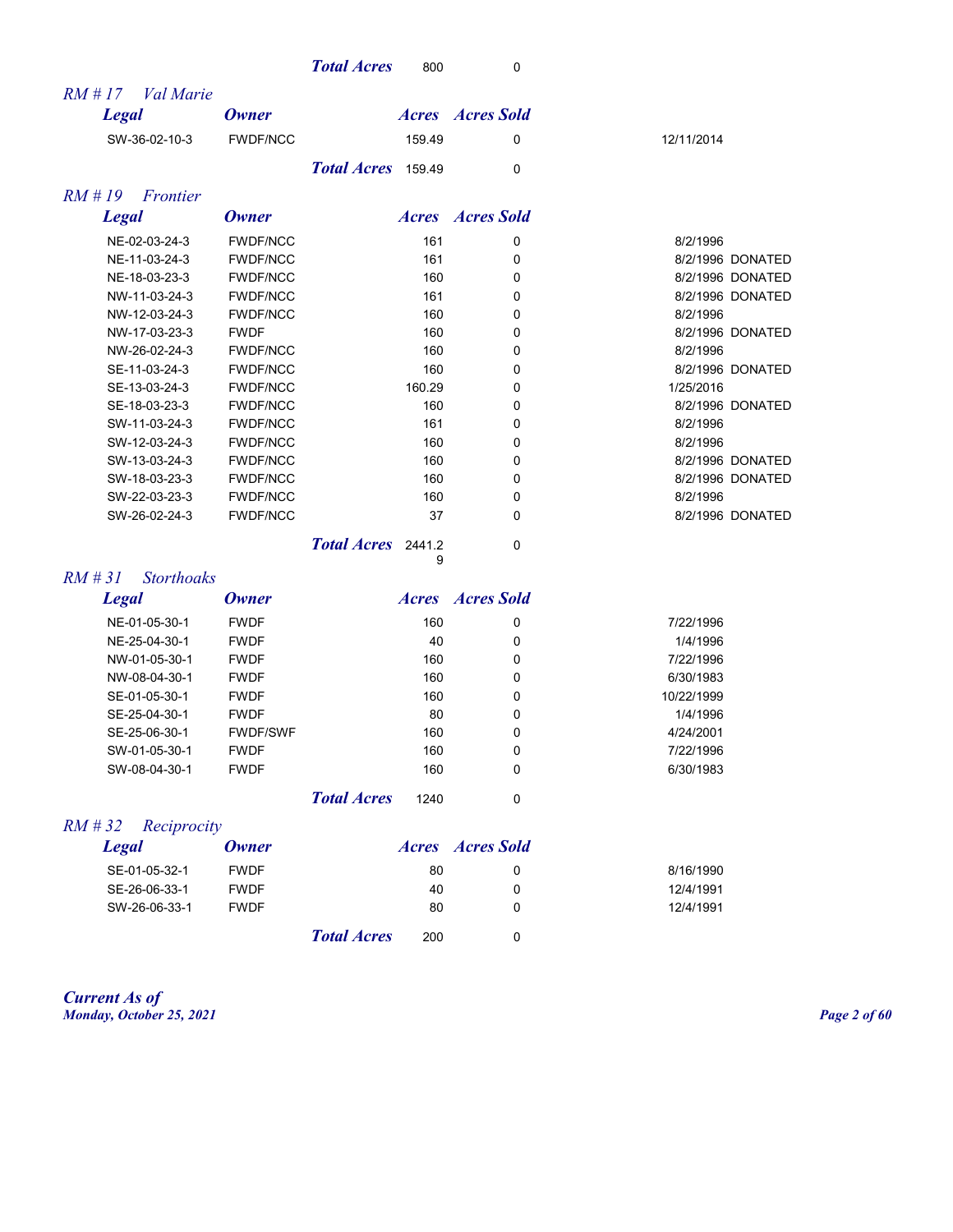| $RM \# 35$<br><b>Benson</b>  |                 |                    |             |                         |            |
|------------------------------|-----------------|--------------------|-------------|-------------------------|------------|
| <b>Legal</b>                 | <b>Owner</b>    |                    |             | <b>Acres Acres</b> Sold |            |
| NE-19-06-07-2                | <b>FWDF</b>     |                    | 160         | 0                       | 6/30/1980  |
| NW-19-06-07-2                | <b>FWDF</b>     |                    | 160         | 0                       | 6/30/1980  |
|                              |                 | <b>Total Acres</b> | 320         | 0                       |            |
| $RM$ # 38<br>Laurier         |                 |                    |             |                         |            |
| <b>Legal</b>                 | <b>Owner</b>    |                    |             | <b>Acres Acres Sold</b> |            |
| NW-01-05-16-2                | <b>FWDF/SWF</b> |                    | 154.33      | 0                       | 7/29/1993  |
| SE-01-05-16-2                | <b>FWDF/SWF</b> |                    | 123.01      | 0                       | 7/29/1993  |
| SW-12-05-16-2                | <b>FWDF/SWF</b> |                    | 155         | 0                       | 7/29/1993  |
| SW-16-04-16-2                | <b>FWDF/SPF</b> |                    | 156.65      | 0                       | 8/6/1998   |
|                              |                 | <b>Total Acres</b> | 588.99      | 0                       |            |
| $RM$ #40<br>Bengough         |                 |                    |             |                         |            |
| <b>Legal</b>                 | <b>Owner</b>    |                    |             | <b>Acres Acres</b> Sold |            |
| SE-36-05-23-2                | <b>FWDF/SWF</b> |                    | 147.95      | 0                       | 11/23/1995 |
|                              |                 | <b>Total Acres</b> | 147.95      | 0                       |            |
| $RM$ #44<br>Waverley         |                 |                    |             |                         |            |
| <b>Legal</b>                 | <b>Owner</b>    |                    |             | <b>Acres Acres</b> Sold |            |
| NW-17-05-05-3                | <b>FWDF/SWF</b> |                    | 80          | 0                       | 12/7/2006  |
| SW-17-05-05-3                | <b>FWDF/SWF</b> |                    | 80          | 0                       | 12/7/2006  |
|                              |                 | <b>Total Acres</b> | 160         | 0                       |            |
| $RM \# 45$<br><i>Mankota</i> |                 |                    |             |                         |            |
| <b>Legal</b>                 | <b>Owner</b>    |                    |             | <b>Acres Acres</b> Sold |            |
| NE-31-02-09-3                | <b>FWDF/NCC</b> |                    | 153.09      | 0                       | 9/29/2015  |
| NW-06-03-09-3                | <b>FWDF/NCC</b> |                    | 160.29      | 0                       | 12/11/2014 |
| NW-31-02-09-3                | <b>FWDF/NCC</b> |                    | 155.18      | 0                       | 9/29/2015  |
| NW-32-02-09-3                | <b>FWDF/NCC</b> |                    | 154.31      | 0                       | 9/29/2015  |
| SE-05-03-09-3                | <b>FWDF/NCC</b> |                    | 160.49      | 0                       | 4/29/2014  |
| SE-06-03-09-3                | <b>FWDF/NCC</b> |                    | 160.44      | 0                       | 12/11/2014 |
| SE-08-03-09-3                | <b>FWDF/NCC</b> |                    | 160.9       | 0                       | 4/29/2014  |
| SW-04-03-09-3                | <b>FWDF/NCC</b> |                    | 159.91      | 0                       | 4/29/2014  |
| SW-06-03-09-3                | <b>FWDF/NCC</b> |                    | 160.37      | 0                       | 12/11/2014 |
| SW-09-03-09-3                | <b>FWDF/NCC</b> |                    | 161.71      | 0                       | 4/29/2014  |
|                              |                 | <b>Total Acres</b> | 1586.6<br>9 | 0                       |            |
| $RM \# 5I$<br>Reno           |                 |                    |             |                         |            |
| <b>Legal</b>                 | <b>Owner</b>    |                    |             | <b>Acres Acres</b> Sold |            |
| NE-31-03-28-3                | <b>FWDF/NCC</b> |                    | 160.7       | 0                       | 11/18/2019 |
| SE-31-03-28-3                | FWDF/NCC        |                    | 160.88      | 0                       | 11/18/2019 |
| SW-31-03-28-3                | <b>FWDF/NCC</b> |                    | 160.88      | 0                       | 11/18/2019 |
|                              |                 | Total Acres 482.46 |             | 0                       |            |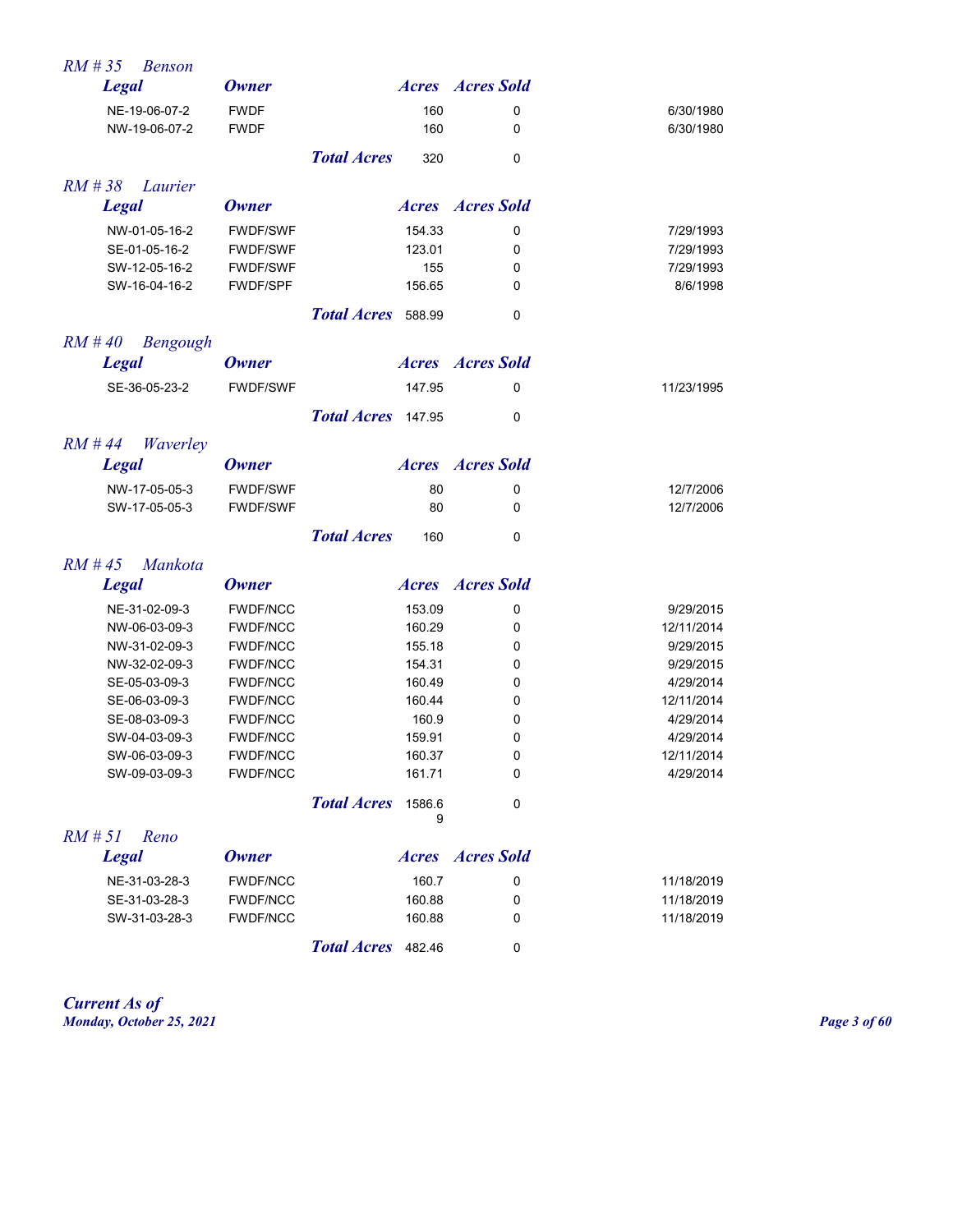#### *RM # 61 Antler*

| <b>Legal</b>  | <b>Owner</b> | <i>Acres</i> | <b>Acres Sold</b> |           |
|---------------|--------------|--------------|-------------------|-----------|
| NE-12-07-30-1 | <b>FWDF</b>  | 160          | 0                 | 10/6/1987 |
| NE-13-08-30-1 | <b>FWDF</b>  | 160          | 0                 | 8/27/1987 |
| NE-24-08-30-1 | <b>FWDF</b>  | 80           | 0                 | 8/31/1984 |
| NE-35-07-30-1 | <b>FWDF</b>  | 160          | 0                 | 6/13/1990 |
| NW-11-08-30-1 | <b>FWDF</b>  | 160          | 0                 | 1/3/1991  |
| NW-24-08-30-1 | <b>FWDF</b>  | 80           | $\Omega$          | 8/31/1984 |
| NW-25-08-30-1 | <b>FWDF</b>  | 160          | 0                 | 6/30/1977 |
| NW-35-07-30-1 | <b>FWDF</b>  | 160          | 0                 | 6/13/1990 |
| SE-01-07-33-1 | <b>FWDF</b>  | 165.48       | 0                 | 4/30/1985 |
| SE-13-07-30-1 | <b>FWDF</b>  | 154.18       | 0                 | 10/6/1987 |
| SE-13-08-30-1 | <b>FWDF</b>  | 160          | $\Omega$          | 8/27/1987 |
| SE-25-07-30-1 | <b>FWDF</b>  | 55           | 0                 | 4/19/1990 |
| SW-25-08-30-1 | <b>FWDF</b>  | 160          | 0                 | 6/30/1977 |
| SW-31-08-32-1 | <b>FWDF</b>  | 160          | 0                 | 6/30/1980 |
|               |              |              |                   |           |

*Total Acres* 1974.6 0 6

| RM # 63<br>Moose Mountain |
|---------------------------|
|---------------------------|

| <b>Legal</b>  | <b>Owner</b>    | <i><b>Acres</b></i> | <b>Acres Sold</b> |           |
|---------------|-----------------|---------------------|-------------------|-----------|
| NE-06-09-03-2 | <b>FWDF/SWF</b> | 159.97              | 0                 | 4/15/2019 |
| NE-14-09-02-2 | <b>FWDF</b>     | 60.3                | $\mathbf 0$       | 8/9/1991  |
| NE-23-08-02-2 | <b>FWDF/SWF</b> | 158.57              | $\mathbf 0$       | 11/8/2011 |
| NE-23-09-02-2 | <b>FWDF</b>     | 36.72               | $\mathbf 0$       | 4/30/1974 |
| NE-24-09-02-2 | <b>FWDF</b>     | 160                 | 0                 | 5/31/1973 |
| NW-06-09-03-2 | <b>FWDF/SWF</b> | 160.05              | 0                 | 4/15/2019 |
| NW-09-09-01-2 | <b>FWDF</b>     | 80                  | 0                 | 1/31/1983 |
| NW-24-09-02-2 | <b>FWDF</b>     | 154.63              | 0                 | 1/31/1985 |
| NW-27-08-01-2 | <b>FWDF</b>     | 152.9               | 127               | 6/30/1983 |
| SE-06-09-03-2 | <b>FWDF/SWF</b> | 160.09              | 0                 | 1/3/2019  |
| SE-07-09-03-2 | <b>FWDF/SWF</b> | 159.74              | $\mathbf 0$       | 4/15/2019 |
| SE-23-09-02-2 | <b>FWDF</b>     | 55.24               | 0                 | 1/31/1985 |
| SE-25-09-02-2 | <b>FWDF</b>     | 160                 | $\mathbf 0$       | 5/31/1973 |
| SE-26-09-02-2 | <b>FWDF</b>     | 44.72               | $\mathbf 0$       | 1/31/1985 |
| SW-06-09-03-2 | <b>FWDF/SWF</b> | 160.12              | $\mathbf 0$       | 1/3/2019  |
| SW-24-09-02-2 | <b>FWDF</b>     | 160                 | 0                 | 1/31/1985 |
| SW-25-09-02-2 | <b>FWDF</b>     | 137.86              | 0                 | 5/31/1973 |
| SW-27-08-01-2 | <b>FWDF</b>     | 160                 | 80                | 6/30/1983 |
| SW-31-08-01-2 | <b>FWDF/SWF</b> | 159.98              | 0                 | 2/3/2004  |
|               |                 |                     |                   |           |

| <b>Total Acres</b> 2480.8 |   | 207 |
|---------------------------|---|-----|
|                           | g |     |

| $RM \# 64$ Brock |             |                           |        |                         |           |
|------------------|-------------|---------------------------|--------|-------------------------|-----------|
| <b>Legal</b>     | Owner       |                           |        | <i>Acres Acres Sold</i> |           |
| NE-15-09-04-2    | <b>FWDF</b> |                           | 160    | 0                       | 6/30/1986 |
| SE-15-09-04-2    | <b>FWDF</b> |                           | 160    | 0                       | 6/30/1986 |
| SW-27-09-05-2    | <b>FWDF</b> |                           | 158.95 | 0                       | 8/19/1991 |
|                  |             | <b>Total Acres</b> 478.95 |        | 0                       |           |

*Current As of Monday, October 25, 2021 Page 4 of 60*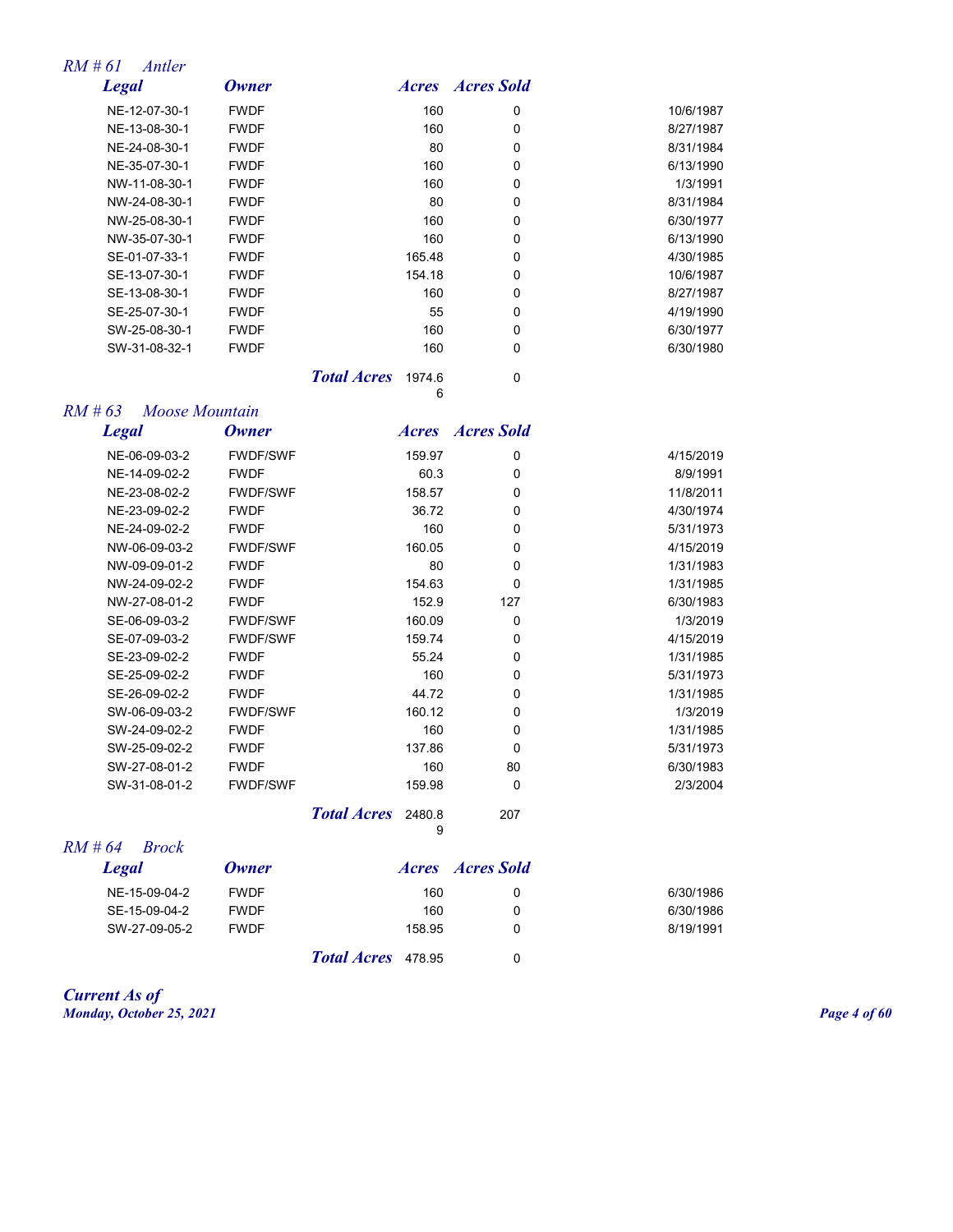| $RM \# 65$<br><b>Tecumseh</b> |                 |                           |                         |            |
|-------------------------------|-----------------|---------------------------|-------------------------|------------|
| <b>Legal</b>                  | <b>Owner</b>    |                           | <b>Acres Acres</b> Sold |            |
| NE-01-07-07-2                 | <b>FWDF</b>     | 161                       | 0                       | 7/31/1982  |
|                               |                 | <b>Total Acres</b><br>161 | $\Omega$                |            |
| $RM \# 69$<br><b>Norton</b>   |                 |                           |                         |            |
| <b>Legal</b>                  | <b>Owner</b>    |                           | <b>Acres Acres</b> Sold |            |
| NE-05-08-21-2                 | <b>FWDF</b>     | 5.33                      | 0                       | 3/1/2001   |
| NE-07-08-21-2                 | <b>FWDF</b>     | 3.09                      | 0                       | 3/1/2001   |
| NE-18-08-21-2                 | <b>FWDF</b>     | 5.01                      | 0                       | 3/1/2001   |
| NE-28-09-21-2                 | <b>FWDF/SWF</b> | 159.47                    | $\Omega$                | 12/18/2018 |
| NE-32-07-21-2                 | <b>FWDF</b>     | 3.32                      | $\Omega$                | 3/1/2001   |
| NW-05-08-21-2                 | <b>FWDF</b>     | 3.05                      | $\Omega$                | 3/1/2001   |
| NW-08-08-21-2                 | <b>FWDF</b>     | 3.48                      | $\Omega$                | 3/1/2001   |
| NW-18-08-21-2                 | <b>FWDF</b>     | 6.78                      | $\mathbf 0$             | 3/1/2001   |
| NW-19-08-21-2                 | <b>FWDF</b>     | 2.14                      | $\Omega$                | 3/1/2001   |
| NW-33-07-21-2                 | <b>FWDF</b>     | 4.12                      | 0                       | 3/1/2001   |
| SE-05-08-21-2                 | <b>FWDF</b>     | 8.8                       | $\Omega$                | 3/1/2001   |
| SE-18-08-21-2                 | <b>FWDF</b>     | 6.88                      | 0                       | 3/1/2001   |
| SE-27-09-19-2                 | <b>FWDF</b>     | 160                       | 0                       | 1/10/1996  |
| SE-33-09-21-2                 | <b>FWDF/SWF</b> | 159.44                    | 0                       | 12/18/2018 |
| SW-08-08-21-2                 | <b>FWDF</b>     | 9.64                      | 0                       | 3/1/2001   |
| SW-19-08-21-2                 | <b>FWDF</b>     | 9.01                      | 0                       | 3/1/2001   |
| SW-27-09-19-2                 | <b>FWDF</b>     | 160                       | 0                       | 1/10/1996  |

*Total Acres* 709.56 0

# *RM # 70 Key West*

*Legal Owner Acres Acres Sold*

| NE-08-09-22-2 | <b>FWDF</b>     | 16.35 | 0 | 3/1/2001  |
|---------------|-----------------|-------|---|-----------|
| NE-09-09-22-2 | <b>FWDF</b>     | 4.37  | 0 | 3/1/2001  |
| NE-09-09-23-2 | <b>FWDF/NCC</b> | 160   | 0 | 2/23/2010 |
| NE-13-09-24-2 | <b>FWDF</b>     | 6.97  | 0 | 2/22/2001 |
| NE-15-09-23-2 | <b>FWDF</b>     | 1.65  | 0 | 3/1/2001  |
| NE-16-09-23-2 | <b>FWDF</b>     | 2.6   | 0 | 3/1/2001  |
| NE-17-09-24-2 | <b>FWDF</b>     | 3.46  | 0 | 2/22/2001 |
| NE-18-09-24-2 | <b>FWDF</b>     | 9.16  | 0 | 2/22/2001 |
| NE-24-08-22-2 | <b>FWDF</b>     | 6.73  | 0 | 3/1/2001  |
| NE-25-08-22-2 | <b>FWDF</b>     | 0.65  | 0 | 3/1/2001  |
| NE-35-08-22-2 | <b>FWDF</b>     | 10.83 | 0 | 3/1/2001  |
| NW-02-09-22-2 | <b>FWDF</b>     | 11.72 | 0 | 3/1/2001  |
| NW-08-09-22-2 | <b>FWDF</b>     | 10.9  | 0 | 3/1/2001  |
| NW-09-09-22-2 | <b>FWDF</b>     | 8.53  | 0 | 3/1/2001  |
| NW-09-09-23-2 | <b>FWDF/NCC</b> | 160   | 0 | 2/23/2010 |
| NW-15-09-23-2 | <b>FWDF</b>     | 14.92 | 0 | 3/1/2001  |
| NW-17-09-24-2 | <b>FWDF</b>     | 7.74  | 0 | 2/22/2001 |
| NW-18-09-23-2 | <b>FWDF</b>     | 6.08  | 0 | 3/1/2001  |
| NW-18-09-24-2 | <b>FWDF</b>     | 6.06  | 0 | 2/22/2001 |
| NW-25-08-22-2 | <b>FWDF</b>     | 10.53 | 0 | 3/1/2001  |

*Current As of Monday, October 25, 2021 Page 5 of 60*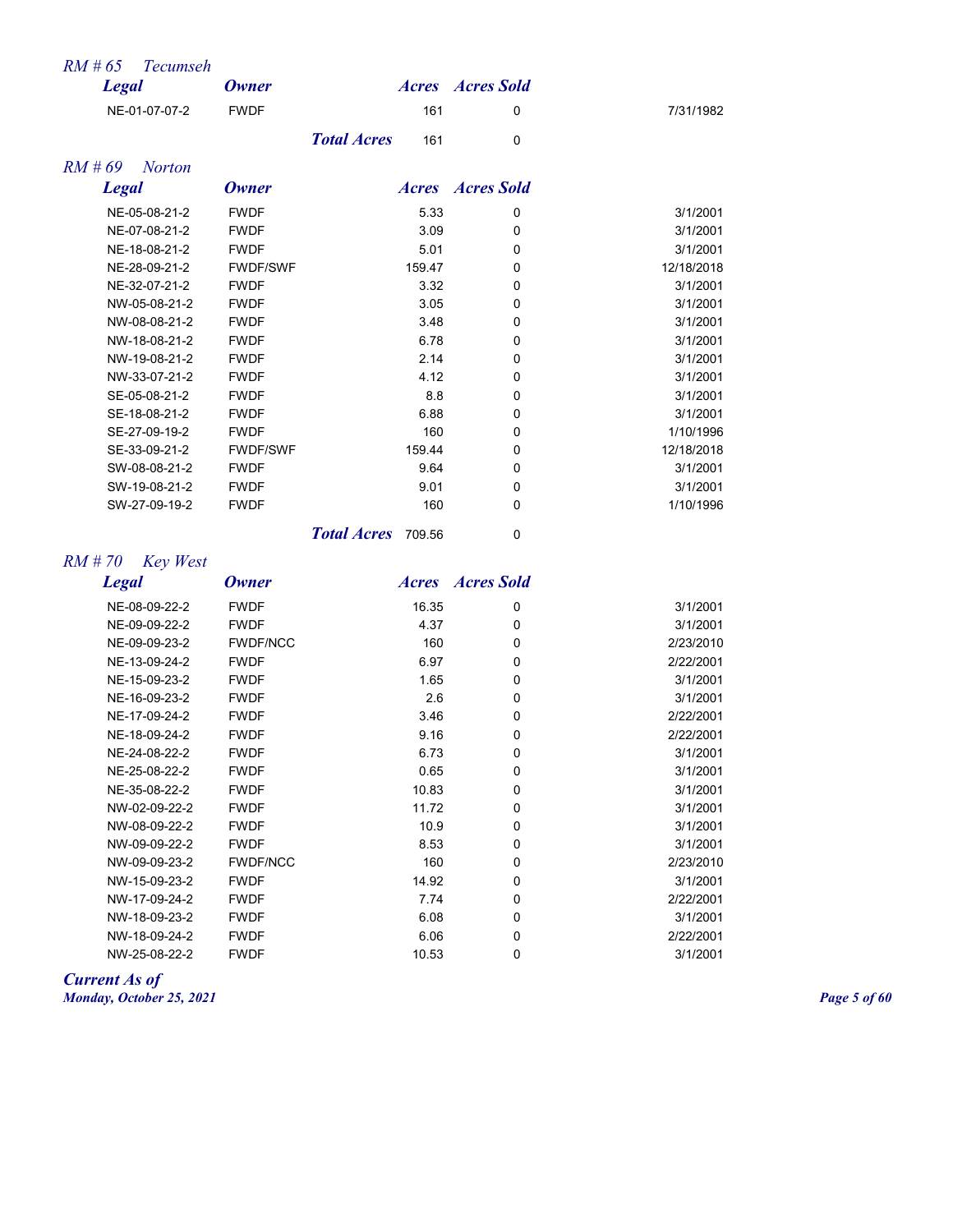| SE-02-09-22-2 | <b>FWDF</b>     | 10.86 | $\mathbf 0$ | 3/1/2001  |
|---------------|-----------------|-------|-------------|-----------|
| SE-09-09-22-2 | <b>FWDF</b>     | 6.94  | $\mathbf 0$ | 3/1/2001  |
| SE-09-09-23-2 | <b>FWDF/NCC</b> | 160   | $\mathbf 0$ | 2/23/2010 |
| SE-10-09-22-2 | <b>FWDF</b>     | 10.09 | $\mathbf 0$ | 3/1/2001  |
| SE-13-09-23-2 | <b>FWDF</b>     | 7.34  | $\mathbf 0$ | 3/1/2001  |
| SE-13-09-24-2 | <b>FWDF</b>     | 0.39  | $\mathbf 0$ | 2/22/2001 |
| SE-14-09-23-2 | <b>FWDF</b>     | 9.17  | $\mathbf 0$ | 3/1/2001  |
| SE-15-09-23-2 | <b>FWDF</b>     | 20.12 | $\mathbf 0$ | 3/1/2001  |
| SE-15-09-24-2 | <b>FWDF</b>     | 9.4   | $\mathbf 0$ | 2/22/2001 |
| SE-17-09-24-2 | <b>FWDF</b>     | 6.05  | $\mathbf 0$ | 2/22/2001 |
| SE-18-09-22-2 | <b>FWDF</b>     | 9.11  | $\mathbf 0$ | 3/1/2001  |
| SE-19-09-23-2 | <b>FWDF</b>     | 4.3   | $\mathbf 0$ | 3/1/2001  |
| SE-20-09-23-2 | <b>FWDF</b>     | 6.11  | $\mathbf 0$ | 3/1/2001  |
| SE-21-09-23-2 | <b>FWDF</b>     | 8.15  | 0           | 3/1/2001  |
| SE-25-08-22-2 | <b>FWDF</b>     | 11.17 | $\mathbf 0$ | 3/1/2001  |
| SE-35-08-22-2 | <b>FWDF</b>     | 2.64  | $\mathbf 0$ | 3/1/2001  |
| SW-02-09-22-2 | <b>FWDF</b>     | 0.7   | $\mathbf 0$ | 3/1/2001  |
| SW-09-09-23-2 | <b>FWDF/NCC</b> | 160   | $\mathbf 0$ | 2/23/2010 |
| SW-10-09-22-2 | <b>FWDF</b>     | 8.83  | $\mathbf 0$ | 3/1/2001  |
| SW-11-09-22-2 | <b>FWDF</b>     | 1.09  | $\mathbf 0$ | 3/1/2001  |
| SW-13-09-23-2 | <b>FWDF</b>     | 6.83  | $\mathbf 0$ | 3/1/2001  |
| SW-13-09-24-2 | <b>FWDF</b>     | 7.74  | $\mathbf 0$ | 2/22/2001 |
| SW-14-09-23-2 | <b>FWDF</b>     | 7.95  | $\mathbf 0$ | 3/1/2001  |
| SW-14-09-24-2 | <b>FWDF</b>     | 14.8  | $\mathbf 0$ | 2/22/2001 |
| SW-15-09-23-2 | <b>FWDF</b>     | 0.73  | 0           | 3/1/2001  |
| SW-15-09-24-2 | <b>FWDF</b>     | 8.82  | $\mathbf 0$ | 2/22/2001 |
| SW-16-09-24-2 | <b>FWDF</b>     | 7.94  | $\mathbf 0$ | 2/22/2001 |
| SW-17-09-22-2 | <b>FWDF</b>     | 3.43  | $\mathbf 0$ | 3/1/2001  |
| SW-18-09-22-2 | <b>FWDF</b>     | 10.1  | $\mathbf 0$ | 3/1/2001  |
| SW-20-09-23-2 | <b>FWDF</b>     | 8.77  | $\mathbf 0$ | 3/1/2001  |
| SW-21-09-23-2 | <b>FWDF</b>     | 6.08  | 0           | 3/1/2001  |
| SW-36-08-22-2 | <b>FWDF</b>     | 12.19 | $\mathbf 0$ | 3/1/2001  |
|               |                 |       |             |           |

**Total Acres** 1007.0 0 9

## *RM # 71 Excel*

| <b>Legal</b>  | Owner           |                    |        | <i>Acres Acres Sold</i> |            |
|---------------|-----------------|--------------------|--------|-------------------------|------------|
| NE-01-09-26-2 | <b>FWDF/NCC</b> |                    | 150    | 0                       | 10/11/2005 |
| NE-13-09-25-2 | <b>FWDF</b>     |                    | 7.35   | 7.35                    | 2/22/2001  |
| NE-15-09-25-2 | <b>FWDF</b>     |                    | 9.54   | 9.54                    | 2/22/2001  |
| NW-01-09-26-2 | <b>FWDF/NCC</b> |                    | 150    | 0                       | 10/11/2005 |
| NW-13-09-25-2 | <b>FWDF</b>     |                    | 15.45  | 15.45                   | 2/22/2001  |
| SE-01-09-26-2 | <b>FWDF/NCC</b> |                    | 100    | 0                       | 10/11/2005 |
| SE-21-09-25-2 | <b>FWDF</b>     |                    | 7.64   | 7.64                    | 2/22/2001  |
| SW-01-09-26-2 | <b>FWDF/NCC</b> |                    | 122    | 0                       | 10/11/2005 |
|               |                 | <b>Total Acres</b> | 561.98 | 39.98                   |            |

*RM # 76 Auvergne* 

*Legal Owner Acres Acres Sold*

*Current As of Monday, October 25, 2021 Page 6 of 60*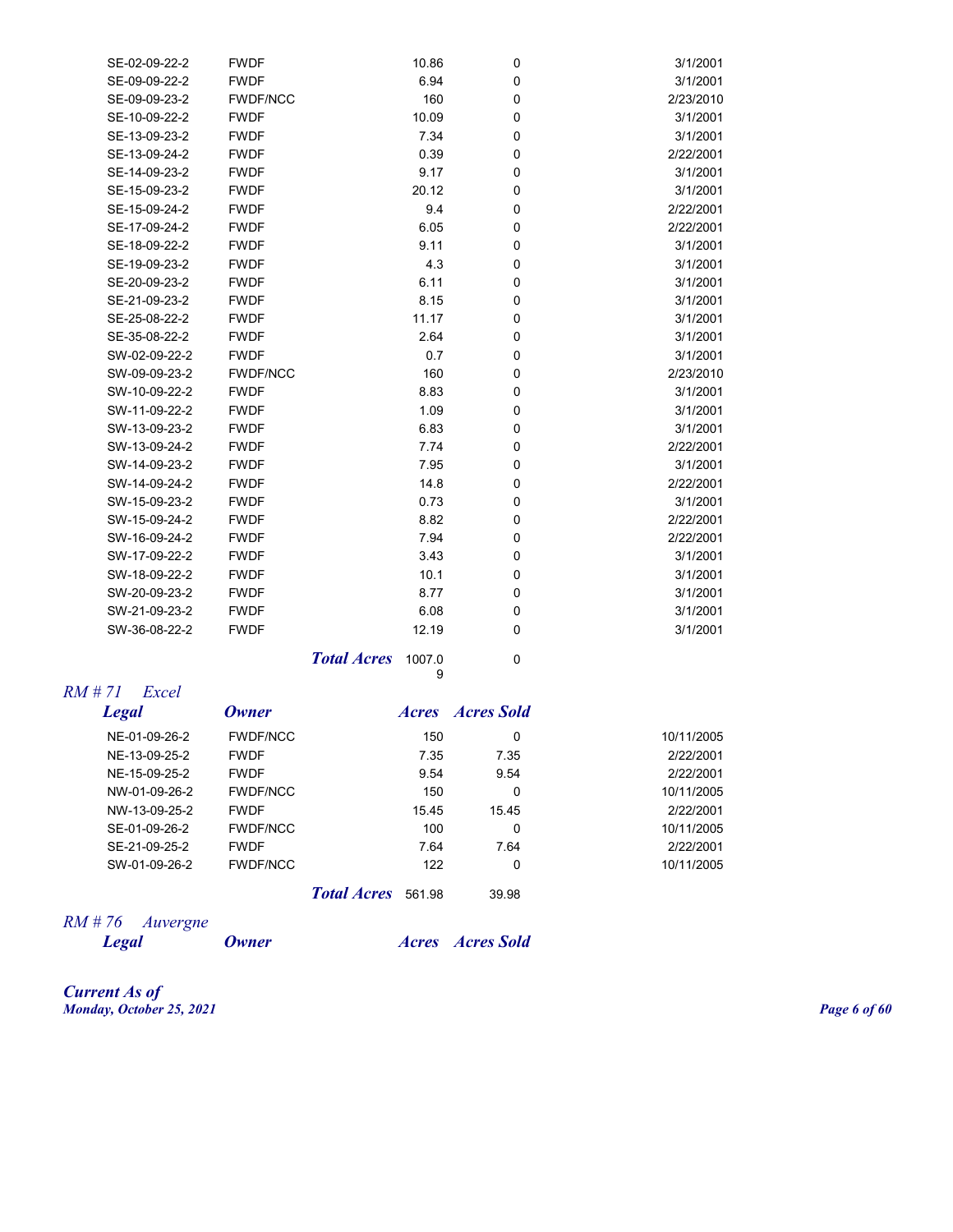| NE-10-09-11-3         | <b>FWDF/SWF</b> |                    | 157.9  | 0                       | 7/17/1992  |                   |
|-----------------------|-----------------|--------------------|--------|-------------------------|------------|-------------------|
| NW-11-09-11-3         | <b>FWDF/SWF</b> |                    | 144.9  | 0                       | 7/17/1992  |                   |
|                       |                 | <b>Total Acres</b> | 302.8  | 0                       |            |                   |
| $RM$ #91<br>Maryfield |                 |                    |        |                         |            |                   |
| <b>Legal</b>          | <b>Owner</b>    |                    |        | <b>Acres Acres</b> Sold |            |                   |
| NE-03-09-31-1         | <b>FWDF</b>     |                    | 160    | 0                       | 1/31/1981  |                   |
| NE-05-12-30-1         | <b>FWDF</b>     |                    | 160    | 0                       | 4/30/1981  |                   |
| NE-08-12-31-1         | <b>FWDF</b>     |                    | 160.66 | 0                       | 2/12/1991  |                   |
| NE-13-10-31-1         | <b>FWDF</b>     |                    | 160    | 0                       | 9/30/1986  |                   |
| NE-15-09-30-1         | <b>FWDF</b>     |                    | 160    | 0                       | 6/8/1989   |                   |
| NE-26-12-31-1         | <b>FWDF/SWF</b> |                    | 80.09  | 0                       | 1/21/2011  |                   |
| NW-08-12-31-1         | <b>FWDF</b>     |                    | 160    | 0                       | 2/12/1991  |                   |
| NW-11-11-30-1         | <b>FWDF</b>     |                    | 158.7  | 0                       | 5/19/1988  |                   |
| SE-05-12-30-1         | <b>FWDF</b>     |                    | 160    | 0                       | 4/30/1981  |                   |
| SE-08-12-31-1         | <b>FWDF</b>     |                    | 149.97 | 0                       | 2/12/1991  |                   |
| SE-12-11-30-1         | <b>FWDF</b>     |                    | 160.41 | 0                       | 10/25/1988 |                   |
| SE-13-10-31-1         | <b>FWDF</b>     |                    | 113    | 0                       | 9/30/1986  |                   |
| SW-03-09-30-1         | <b>FWDF</b>     |                    | 120    | 0                       | 2/26/1992  |                   |
| SW-06-11-31-1         | <b>FWDF</b>     |                    | 112.67 | 43.54                   | 6/5/1990   |                   |
| SW-08-12-31-1         | <b>FWDF</b>     |                    | 160    | 0                       | 2/12/1991  |                   |
|                       |                 | Total Acres 2175.5 |        | 43.54                   |            |                   |
| $RM$ #92<br>Walpole   |                 |                    |        |                         |            |                   |
| <b>Legal</b>          | <b>Owner</b>    |                    |        | <b>Acres Acres</b> Sold |            |                   |
| NE-01-10-33-1         | <b>FWDF</b>     |                    | 160    | 0                       | 6/30/1978  |                   |
| NE-11-09-34-1         | <b>FWDF</b>     |                    | 120    | 0                       | 7/9/1992   |                   |
| NE-13-11-32-1         | <b>FWDF</b>     |                    | 129.7  | 30.3                    | 4/25/1980  |                   |
| NE-15-10-33-1         | <b>FWDF</b>     |                    | 160    | 0                       | 8/31/1980  |                   |
| NW-01-10-33-1         | <b>FWDF</b>     |                    | 160    | 0                       | 6/30/1978  |                   |
| NW-09-12-32-1         | <b>FWDF/SWF</b> |                    | 160.49 | 0                       | 11/13/2013 |                   |
| NW-11-09-34-1         | <b>FWDF</b>     |                    | 123.8  | 0                       | 7/9/1992   |                   |
| NW-19-09-32-1         | <b>FWDF/SWF</b> |                    | 158.3  | 0                       | 4/22/1991  |                   |
| SE-06-12-33-1         | <b>FWDF</b>     |                    | 110    | 0                       |            | 9/30/1986 DONATED |
| SE-13-11-32-1         | <b>FWDF</b>     |                    | 80     | 0                       | 2/11/1988  |                   |
| SE-16-12-32-1         | <b>FWDF</b>     |                    | 160    | 0                       | 12/31/1986 |                   |
| SE-19-09-32-1         | <b>FWDF</b>     |                    | 160    | 0                       | 5/14/1991  |                   |
| SE-24-11-32-1         | <b>FWDF/SWF</b> |                    | 160.63 | 0                       | 3/31/2009  |                   |
| SE-33-10-32-1         | <b>FWDF</b>     |                    | 160    | 0                       | 8/31/1978  |                   |
| SW-16-12-32-1         | <b>FWDF</b>     |                    | 160    | 0                       | 12/31/1986 |                   |
| SW-33-10-32-1         | <b>FWDF</b>     |                    | 160    | 0                       | 8/31/1978  |                   |
|                       |                 | Total Acres 2322.9 | 2      | 30.3                    |            |                   |
| $RM$ #93<br>Wawken    |                 |                    |        |                         |            |                   |
| <b>Legal</b>          | <b>Owner</b>    |                    |        | <b>Acres Acres</b> Sold |            |                   |
| SE-35-12-02-2         | <b>FWDF</b>     |                    | 160    | 0                       | 11/30/1973 |                   |
|                       |                 | <b>Total Acres</b> | 160    | 0                       |            |                   |

*Current As of Monday, October 25, 2021 Page 7 of 60*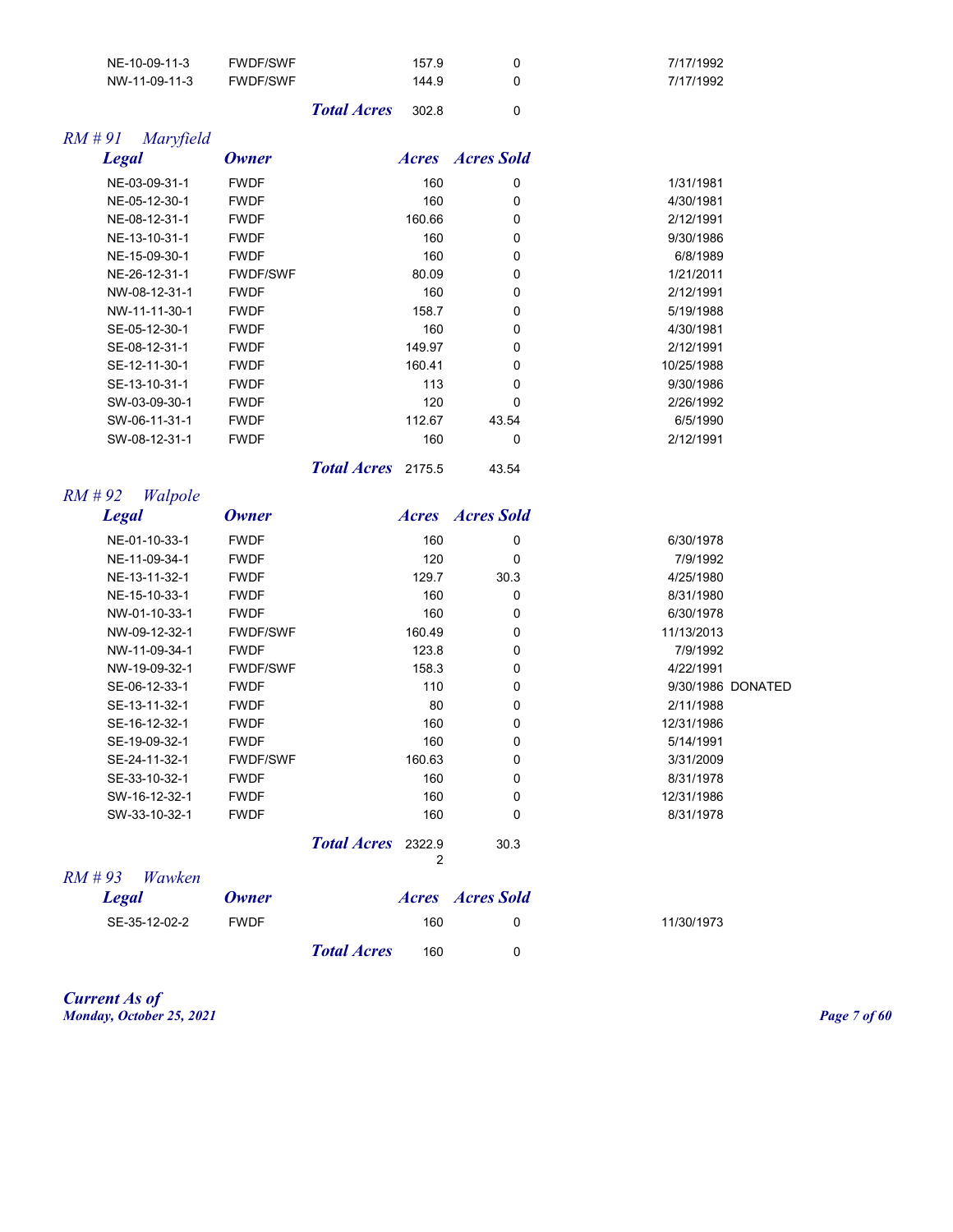| $RM$ #94<br>Hazelwood        |                 |                                   |                         |            |
|------------------------------|-----------------|-----------------------------------|-------------------------|------------|
| <b>Legal</b>                 | <b>Owner</b>    |                                   | <b>Acres Acres</b> Sold |            |
| NW-07-12-04-2                | <b>FWDF/DUC</b> | 160.08                            | 0                       | 12/12/2012 |
| NW-12-11-05-2                | <b>FWDF/DUC</b> | 160.47                            | 0                       | 3/29/2011  |
| NW-21-10-05-2                | <b>FWDF</b>     | 99.25                             | 0                       | 4/26/1990  |
| NW-27-10-05-2                | <b>FWDF</b>     | 160                               | 0                       | 4/30/1974  |
| SE-12-11-05-2                | <b>FWDF/DUC</b> | 160.77                            | 0                       | 3/29/2011  |
| SE-35-10-05-2                | <b>FWDF</b>     | 160                               | 0                       | 4/30/1974  |
| SW-12-11-05-2                | <b>FWDF/DUC</b> | 160.58                            | 0                       | 3/29/2011  |
| SW-15-12-04-2                | <b>FWDF</b>     | 155.43                            | 0                       | 11/30/1975 |
|                              |                 | <b>Total Acres</b><br>1216.5<br>8 | 0                       |            |
| $RM \# 95$<br>Golden West    |                 |                                   |                         |            |
| <b>Legal</b>                 | <b>Owner</b>    |                                   | <b>Acres Acres</b> Sold |            |
| NW-17-12-09-2                | <b>FWDF</b>     | 160                               | 0                       | 4/30/1974  |
| SW-17-12-09-2                | <b>FWDF</b>     | 160                               | 0                       | 4/30/1974  |
|                              |                 | <b>Total Acres</b><br>320         | 0                       |            |
| $RM$ #96<br><b>Fillmore</b>  |                 |                                   |                         |            |
| <b>Legal</b>                 | <b>Owner</b>    |                                   | <b>Acres Acres</b> Sold |            |
| NW-26-11-12-2                | <b>FWDF</b>     | 11                                | 0                       | 8/31/1976  |
| SE-26-11-12-2                | <b>FWDF</b>     | 40                                | 0                       | 8/31/1976  |
| SW-26-11-12-2                | <b>FWDF</b>     | 40                                | 0                       | 8/31/1976  |
|                              |                 | <b>Total Acres</b><br>91          | 0                       |            |
| $RM$ #98<br><b>Scott</b>     |                 |                                   |                         |            |
| <b>Legal</b>                 | <b>Owner</b>    |                                   | <b>Acres Acres</b> Sold |            |
| NE-18-11-18-2                | <b>FWDF/NCC</b> | 160.5                             | 0                       | 4/5/2011   |
|                              |                 | <b>Total Acres</b><br>160.5       | 0                       |            |
| $RM$ # 100<br>Elmsthorpe     |                 |                                   |                         |            |
| <b>Legal</b>                 | <b>Owner</b>    |                                   | <b>Acres Acres</b> Sold |            |
| NE-16-10-24-2                | <b>FWDF/DUC</b> | 155.62                            | 0                       | 7/28/2017  |
| NE-21-10-24-2                | <b>FWDF/DUC</b> | 138.7                             | 0                       | 7/28/2017  |
| SE-14-10-24-2                | <b>FWDF/DUC</b> | 157.81                            | 0                       | 7/30/1999  |
| SE-21-10-24-2                | FWDF/DUC        | 156.16                            | 0                       | 7/28/2017  |
| SE-29-10-24-2                | <b>FWDF/DUC</b> | 168.33                            | 0                       | 11/15/2018 |
| SW-16-10-24-2                | FWDF/DUC        | 157.17                            | 0                       | 7/28/2017  |
| SW-22-10-24-2                | <b>FWDF/DUC</b> | 150.31                            | 0                       | 7/28/2017  |
|                              |                 | <b>Total Acres</b><br>1084.1      | 0                       |            |
| $RM$ # 101<br><b>Terrell</b> |                 |                                   |                         |            |
| <b>Legal</b>                 | <b>Owner</b>    |                                   | <b>Acres Acres</b> Sold |            |
| NW-14-11-25-2                | <b>FWDF/NCC</b> | 161.3                             | 0                       | 1/11/2008  |
| NW-22-11-25-2                | <b>FWDF/NCC</b> | 160                               | 0                       | 1/14/2008  |
| SE-24-11-25-2                | FWDF/NCC        | 159.87                            | 0                       | 1/11/2008  |

*Current As of Monday, October 25, 2021 Page 8 of 60*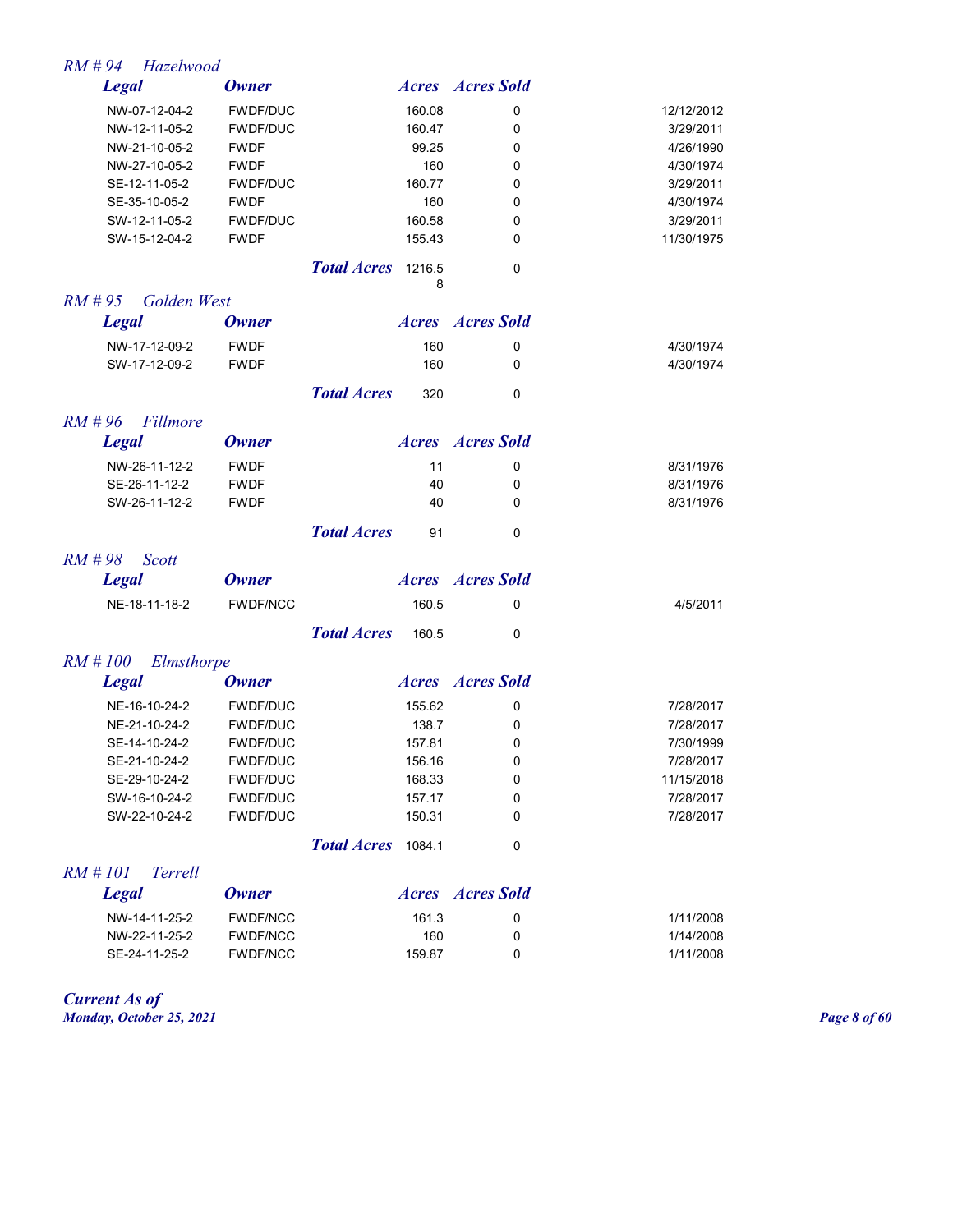| SE-36-11-25-2              | <b>FWDF</b>     | 160                          | 0                       | 8/16/1996  |
|----------------------------|-----------------|------------------------------|-------------------------|------------|
| SW-19-11-24-2              | <b>FWDF/NCC</b> | 157.68                       | 0                       | 1/11/2008  |
| SW-24-11-25-2              | <b>FWDF/NCC</b> | 160.14                       | 0                       | 1/11/2008  |
|                            |                 | Total Acres 958.99           | 0                       |            |
| $RM$ # 104<br>Gravelbourg  |                 |                              |                         |            |
| <b>Legal</b>               | <b>Owner</b>    |                              | <b>Acres Acres</b> Sold |            |
| NE-22-12-05-3              | <b>FWDF/SWF</b> | 160                          | 0                       | 5/3/2001   |
| SE-04-12-05-3              | FWDF/SWF        | 160                          | 0                       | 10/27/1994 |
| SE-28-12-05-3              | <b>FWDF/SWF</b> | 160                          | 0                       | 5/3/2001   |
|                            |                 | <b>Total Acres</b><br>480    | $\mathbf 0$             |            |
| $RM$ # 106<br>Whiska Creek |                 |                              |                         |            |
| <b>Legal</b>               | <b>Owner</b>    |                              | <b>Acres Acres</b> Sold |            |
| NW-07-11-11-3              | <b>FWDF</b>     | 148                          | 0                       | 1/28/1991  |
| SW-18-11-11-3              | <b>FWDF</b>     | 161                          | 0                       | 1/28/1991  |
|                            |                 |                              |                         |            |
|                            |                 | <b>Total Acres</b><br>309    | 0                       |            |
| $RM$ #121<br>Moosomin      |                 |                              |                         |            |
| <b>Legal</b>               | <b>Owner</b>    |                              | <b>Acres Acres</b> Sold |            |
| NW-01-13-30-1              | <b>FWDF</b>     | 160                          | 0                       | 2/12/1993  |
| NW-33-14-31-1              | <b>FWDF</b>     | 159.3                        | 0                       | 3/22/1988  |
| SW-01-13-30-1              | <b>FWDF</b>     | 139.44                       | 0.32                    | 2/12/1993  |
|                            |                 | <b>Total Acres</b><br>458.74 | 0.32                    |            |
| $RM$ #122<br><b>Martin</b> |                 |                              |                         |            |
| <b>Legal</b>               | <b>Owner</b>    |                              | <b>Acres Acres</b> Sold |            |
| NE-16-13-32-1              | <b>FWDF</b>     | 114.42                       | 0                       | 4/30/1982  |
| NE-20-13-33-1              | FWDF/SWF        | 160                          | 0                       | 4/29/2005  |
| NE-26-13-33-1              | <b>FWDF/SWF</b> | 160                          | 0                       | 3/30/2010  |
| SE-15-14-32-1              | <b>FWDF/DUC</b> | 160.47                       | 0                       | 12/29/2015 |
| SE-16-13-32-1              | <b>FWDF</b>     | 160                          | 0                       | 4/30/1982  |
| SE-25-13-33-1              | <b>FWDF</b>     | 160                          | 0                       | 7/31/1973  |
| SE-34-15-33-1              | <b>FWDF</b>     | 160                          | 0                       | 3/31/1973  |
| SW-15-13-32-1              | <b>FWDF</b>     | 76.3                         | 0                       | 10/31/1982 |
| SW-16-13-32-1              | <b>FWDF</b>     | 161                          | 0.27                    | 4/30/1982  |
| SW-30-14-32-1              | <b>FWDF</b>     | 152.88                       | 0                       | 3/31/1977  |
| SW-34-15-33-1              | <b>FWDF</b>     | 160                          | 0                       | 3/31/1973  |
|                            |                 | <b>Total Acres</b><br>1625.0 | 0.27                    |            |
|                            |                 | 7                            |                         |            |
| $RM \# 123$<br>Silverwood  | <b>Owner</b>    |                              | <b>Acres Acres</b> Sold |            |
| <b>Legal</b>               |                 |                              |                         |            |
| NE-01-15-01-2              | <b>FWDF</b>     | 157                          | 0                       | 10/31/1974 |
| NE-02-15-01-2              | <b>FWDF</b>     | 161                          | 0                       | 10/31/1974 |
| NE-11-13-02-2              | <b>FWDF/SWF</b> | 160.51                       | 0                       | 12/17/2012 |
| NW-01-15-01-2              | <b>FWDF</b>     | 160                          | 0                       | 10/31/1974 |
| NW-09-14-02-2              | <b>FWDF</b>     | 160                          | 0                       | 11/30/1973 |

*Current As of*

*Monday, October 25, 2021 Page 9 of 60*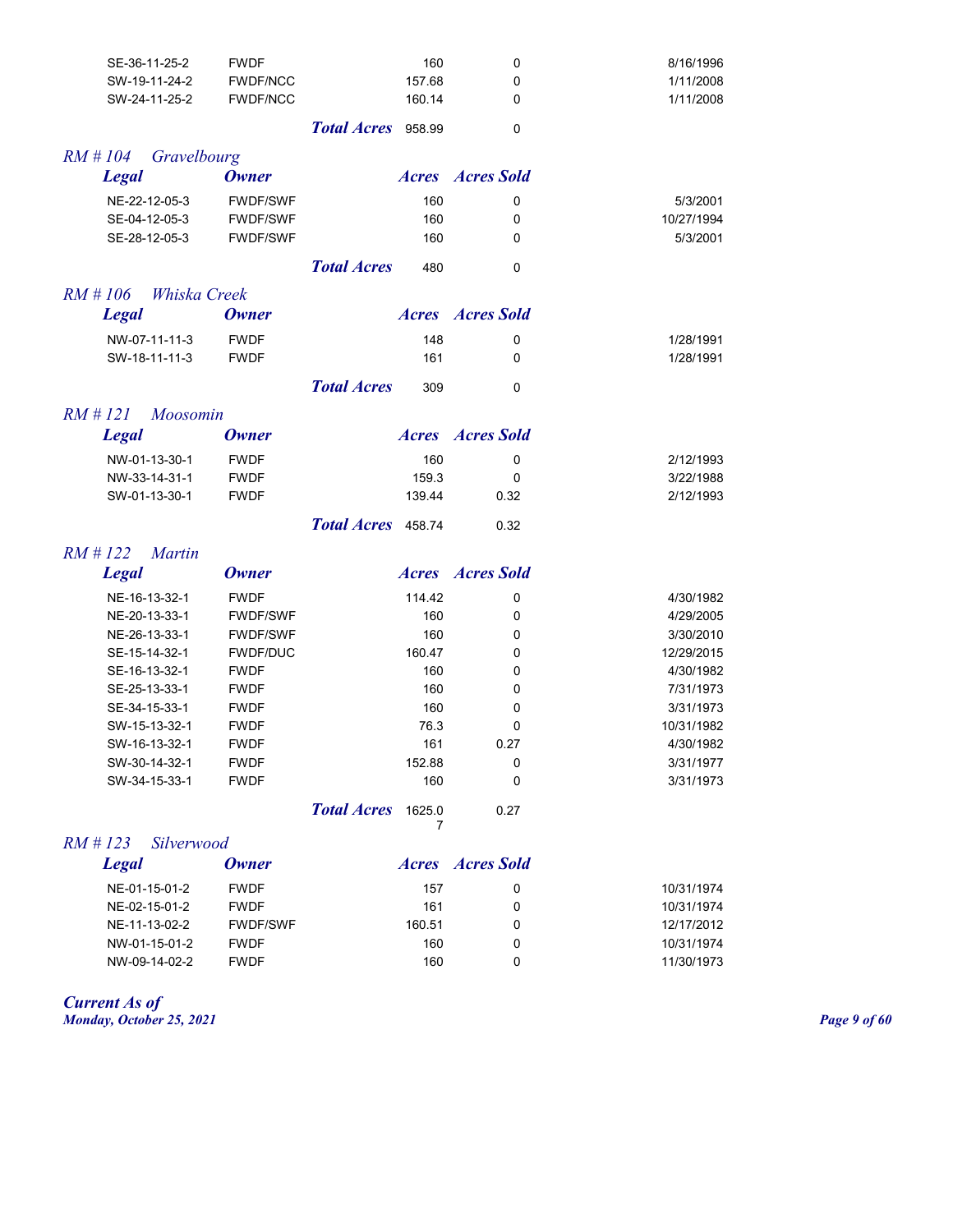| SW-25-14-01-2                   | <b>FWDF/SWF</b> |                    | 159    | 0                       | 11/30/1993 |
|---------------------------------|-----------------|--------------------|--------|-------------------------|------------|
|                                 |                 | Total Acres 957.51 |        | 0                       |            |
| $RM$ # 124<br>Kingsley          |                 |                    |        |                         |            |
| <b>Legal</b>                    | <b>Owner</b>    |                    |        | <b>Acres Acres</b> Sold |            |
| NE-17-15-05-2                   | <b>FWDF</b>     |                    | 160    | 0                       | 4/30/1974  |
| NE-20-15-04-2                   | <b>FWDF</b>     |                    | 160.86 | 0                       | 9/30/1973  |
| NW-19-15-05-2                   | <b>FWDF</b>     |                    | 160    | 0                       | 4/6/1998   |
| SE-17-15-05-2                   | <b>FWDF</b>     |                    | 160    | 0                       | 7/18/1974  |
| SW-21-15-04-2                   | <b>FWDF</b>     |                    | 80     | 0                       | 9/30/1973  |
| SW-32-15-05-2                   | <b>FWDF</b>     |                    | 80     | 0                       | 1/16/1992  |
|                                 |                 | Total Acres 800.86 |        | 0                       |            |
| $RM$ # 125<br><b>Chester</b>    |                 |                    |        |                         |            |
| <b>Legal</b>                    | <b>Owner</b>    |                    |        | <b>Acres Acres</b> Sold |            |
| NE-17-15-09-2                   | <b>FWDF</b>     |                    | 160    | 0                       | 6/30/1983  |
| NE-27-13-08-2                   | <b>FWDF</b>     |                    | 160    | 0                       | 5/18/1989  |
| NW-27-13-08-2                   | <b>FWDF</b>     |                    | 157.4  | 1.24                    | 5/14/1999  |
|                                 |                 | <b>Total Acres</b> | 477.4  | 1.24                    |            |
| $RM$ # 126<br><i>Montmartre</i> |                 |                    |        |                         |            |
| <b>Legal</b>                    | <b>Owner</b>    |                    |        | <b>Acres Acres</b> Sold |            |
| NE-11-15-10-2                   | <b>FWDF</b>     |                    | 40     | 0                       | 2/12/1990  |
| NW-26-15-10-2                   | <b>FWDF</b>     |                    | 160    | 0                       | 1/31/1984  |
| SE-26-15-10-2                   | <b>FWDF</b>     |                    | 159.15 | 1                       | 9/30/1983  |
| SW-26-15-10-2                   | <b>FWDF/SWF</b> |                    | 160    | 0                       | 12/16/1993 |
|                                 |                 | Total Acres 519.15 |        | 1                       |            |
| $RM$ # 131<br><b>Baildon</b>    |                 |                    |        |                         |            |
| <b>Legal</b>                    | <b>Owner</b>    |                    |        | <b>Acres Acres</b> Sold |            |
| NE-08-13-26-2                   | <b>FWDF/DUC</b> |                    | 160    | 0                       | 10/30/2000 |
|                                 |                 | <b>Total Acres</b> | 160    | 0                       |            |
| Hillsborough<br>$RM \# 132$     |                 |                    |        |                         |            |
| <b>Legal</b>                    | <b>Owner</b>    |                    |        | <b>Acres Acres Sold</b> |            |
| NE-36-14-30-2                   | FWDF/DUC        |                    | 160    | 0                       | 3/30/2000  |
| SW-36-14-28-2                   | <b>FWDF/SWF</b> |                    | 160    | 0                       | 11/20/2006 |
|                                 |                 | <b>Total Acres</b> | 320    | $\pmb{0}$               |            |
| $RM$ # 133<br>Rodgers           |                 |                    |        |                         |            |
| <b>Legal</b>                    | <b>Owner</b>    |                    |        | <b>Acres Acres</b> Sold |            |
| NE-10-15-02-3                   | <b>FWDF/NCC</b> |                    | 159    | 0                       | 9/7/2001   |
| NW-03-15-02-3                   | <b>FWDF/NCC</b> |                    | 159    | 0                       | 9/7/2001   |
| NW-10-15-02-3                   | <b>FWDF/NCC</b> |                    | 160    | 0                       | 9/7/2001   |
| NW-28-15-01-3                   | <b>FWDF</b>     |                    | 160    | 0                       | 1/18/1989  |
| SE-22-15-01-3                   | <b>FWDF/DUC</b> |                    | 161    | 0                       | 2/4/1999   |
| SE-28-15-01-3                   | <b>FWDF</b>     |                    | 160    | 0                       | 1/18/1989  |

*Current As of Monday, October 25, 2021 Page 10 of 60*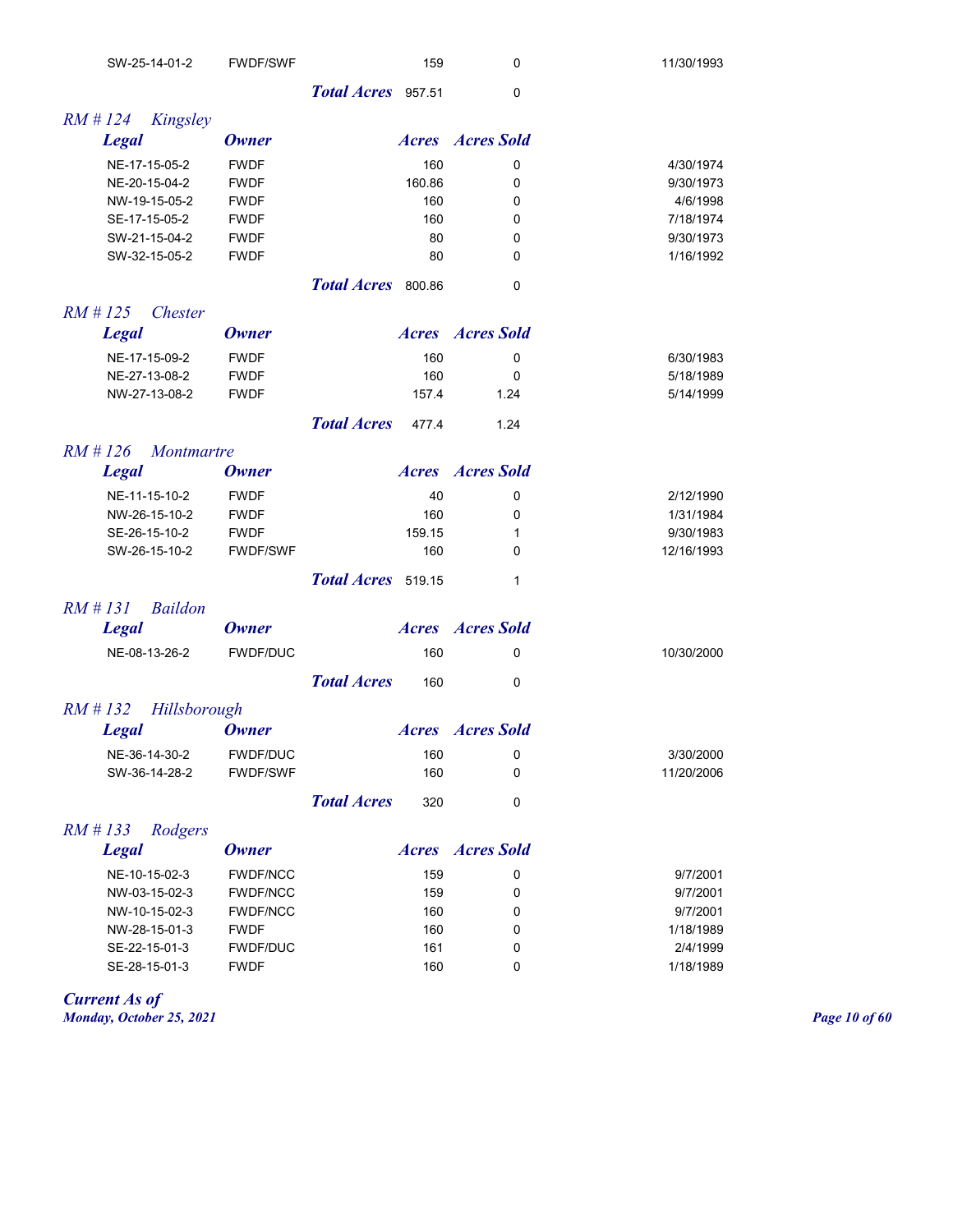| SW-10-15-02-3                      | <b>FWDF/NCC</b> | 161                         | 0                       | 9/7/2001   |
|------------------------------------|-----------------|-----------------------------|-------------------------|------------|
| SW-28-15-01-3                      | <b>FWDF/SWF</b> | 160                         | 0                       | 12/14/1992 |
|                                    |                 | <b>Total Acres</b><br>1280  | 0                       |            |
|                                    |                 |                             |                         |            |
| $RM$ # 135<br>Lawtonia             |                 |                             |                         |            |
| <b>Legal</b>                       | <b>Owner</b>    |                             | <b>Acres Acres</b> Sold |            |
| NE-35-13-08-3                      | <b>FWDF</b>     | 160                         | 0                       | 4/27/1989  |
| NW-35-13-08-3                      | <b>FWDF</b>     | 160                         | 0                       | 4/27/1989  |
| SE-35-13-08-3                      | <b>FWDF</b>     | 125.32                      | 0                       | 4/27/1989  |
| SW-35-13-08-3                      | <b>FWDF</b>     | 42                          | 0                       | 4/27/1989  |
|                                    |                 | Total Acres 487.32          | 0                       |            |
|                                    |                 |                             |                         |            |
| $RM$ # 136<br>Coulee               |                 |                             |                         |            |
| <b>Legal</b>                       | <b>Owner</b>    |                             | <b>Acres Acres</b> Sold |            |
| NW-35-14-10-3                      | <b>FWDF/SWF</b> | 80.5                        | 0                       | 7/17/1992  |
| SW-35-14-10-3                      | <b>FWDF/SWF</b> | 80                          | 0                       | 7/17/1992  |
|                                    |                 | <b>Total Acres</b><br>160.5 | 0                       |            |
|                                    |                 |                             |                         |            |
| $RM$ # 137<br><b>Swift Current</b> |                 |                             |                         |            |
| <b>Legal</b>                       | <b>Owner</b>    |                             | <b>Acres Acres</b> Sold |            |
| NW-20-14-14-3                      | <b>FWDF/SWF</b> | 160                         | 0                       | 2/25/1992  |
| SW-20-14-14-3                      | <b>FWDF</b>     | 160                         | 0                       | 9/18/1989  |
|                                    |                 | <b>Total Acres</b><br>320   | 0                       |            |
|                                    |                 |                             |                         |            |
| $RM$ # 151<br>Rocanville           |                 |                             | <b>Acres Acres</b> Sold |            |
| <b>Legal</b>                       | <b>Owner</b>    |                             |                         |            |
| NE-04-17-31-1                      | <b>FWDF/SWF</b> | 160                         | 0                       | 4/26/2002  |
| NE-10-17-31-1                      | <b>FWDF</b>     | 160                         | 0                       | 11/30/1974 |
| NE-11-17-31-1                      | <b>FWDF</b>     | 160                         | 0                       | 5/31/1984  |
| NE-14-17-31-1                      | <b>FWDF</b>     | 160                         | 0                       | 11/30/1974 |
| NE-16-17-31-1                      | <b>FWDF</b>     | 160                         | 0                       | 7/31/1973  |
| NE-26-17-33-1                      | <b>FWDF</b>     | 160                         | 0                       | 6/30/1978  |
| NW-01-18-33-1                      | <b>FWDF/SWF</b> | 160                         | 0                       | 3/2/1992   |
| NW-11-17-31-1                      | <b>FWDF</b>     | 160                         | 0                       | 5/31/1984  |
| NW-14-17-31-1                      | <b>FWDF</b>     | 160                         | 120                     | 11/30/1974 |
| NW-22-17-31-1                      | <b>FWDF</b>     | 160                         | $\mathbf 0$             | 2/28/1985  |
| NW-22-17-32-1                      | <b>FWDF</b>     | 140.4                       | 0                       | 5/31/1975  |
| NW-23-17-31-1                      | <b>FWDF</b>     | 160                         | 0                       | 9/5/1991   |
| SE-01-18-33-1                      | <b>FWDF</b>     | 160                         | 0                       | 8/31/1986  |
| SE-02-18-33-1                      | <b>FWDF</b>     | 155                         | 0                       | 12/31/1982 |
| SE-12-18-33-1                      | <b>FWDF/SWF</b> | 160                         | 0                       | 3/2/1992   |
| SE-14-17-31-1                      | <b>FWDF</b>     | 160                         | 0                       | 11/30/1974 |
| SE-15-17-31-1                      | <b>FWDF</b>     | 160                         | 80                      | 11/30/1974 |
| SE-21-45-08-3                      | <b>FWDF</b>     | 156                         | 0                       |            |

SE-25-17-31-1 FWDF 160 0 9/30/1977 SE-28-17-32-1 FWDF 160 0 5/31/1975 SE-35-17-33-1 FWDF 160 0 6/30/1978 SW-01-18-33-1 FWDF/SWF 160 0 3/2/1992

*Current As of Monday, October 25, 2021 Page 11 of 60*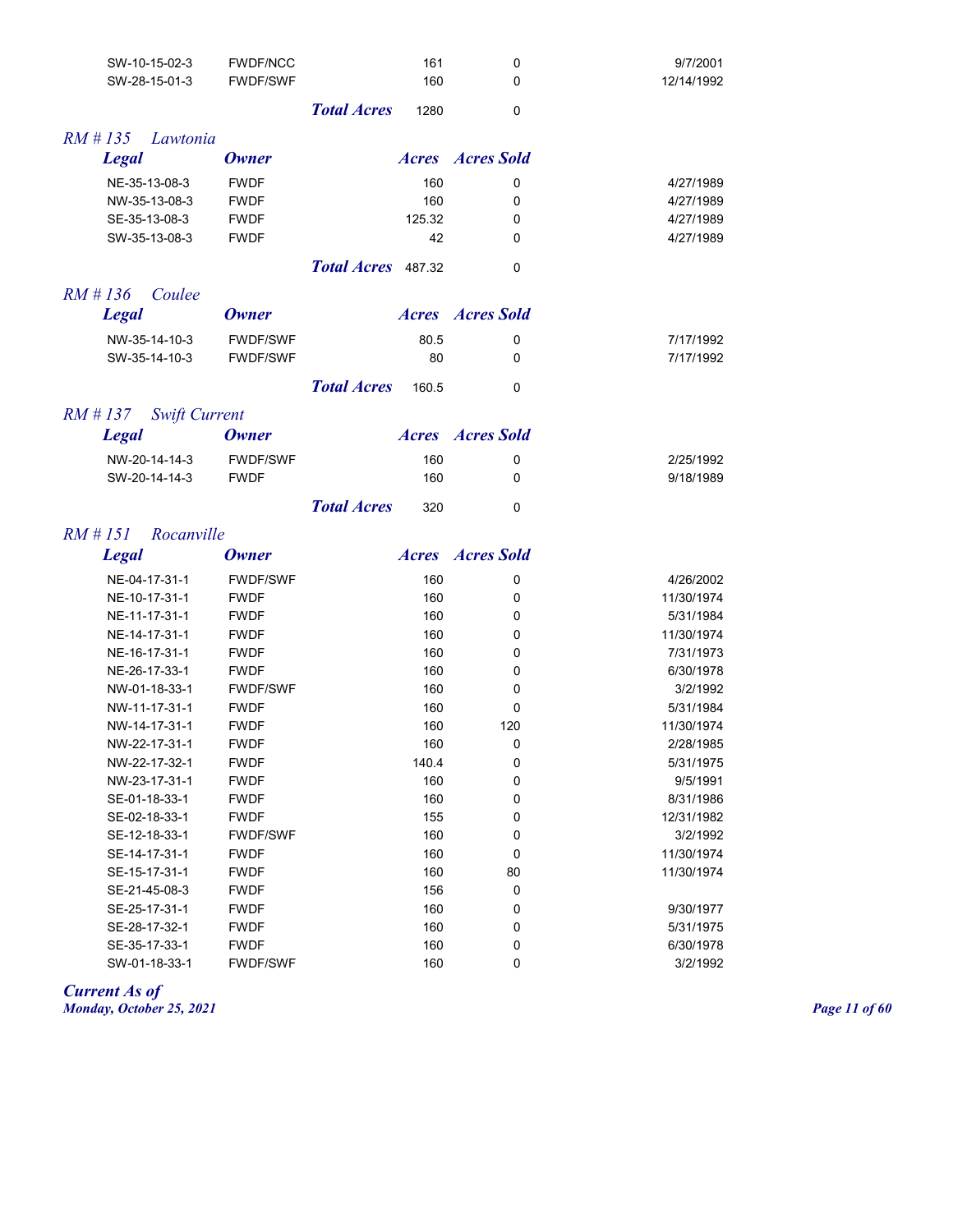| SW-02-18-33-1 | <b>FWDF</b> | 160    | 0 | 3/31/1974  |
|---------------|-------------|--------|---|------------|
| SW-03-18-33-1 | <b>FWDF</b> | 155.16 | 0 | 9/17/1971  |
| SW-07-18-32-1 | <b>FWDF</b> | 147.2  | 0 | 2/28/1978  |
| SW-13-17-31-1 | <b>FWDF</b> | 160    | 0 | 11/30/1974 |
| SW-14-17-31-1 | <b>FWDF</b> | 160    | 0 | 11/30/1974 |
| SW-15-17-31-1 | <b>FWDF</b> | 160    | 0 | 8/31/1973  |
| SW-23-17-31-1 | <b>FWDF</b> | 160    | 0 | 12/31/1983 |
| SW-32-17-30-1 | <b>FWDF</b> | 87     | 0 | 4/14/2000  |
|               |             |        |   |            |

*Total Acres* 4680.7 200 6

| RM # 153 | Willowdale |
|----------|------------|
|          |            |

*Legal Owner Acres Acres Sold*

| .             | <b>Total Acres</b> 4235.4 | 6      | 0        |            |                   |
|---------------|---------------------------|--------|----------|------------|-------------------|
| SW-21-18-01-2 | <b>FWDF</b>               | 160    | 0        | 6/30/1980  |                   |
| SW-20-18-01-2 | <b>FWDF/SWF/NCC</b>       | 157    | 0        | 4/24/2002  |                   |
| SW-18-18-01-2 | <b>FWDF</b>               | 160    | 0        | 7/31/1976  |                   |
| SW-13-18-02-2 | <b>FWDF/SWF</b>           | 160.13 | 0        | 10/27/2017 |                   |
| SW-04-17-01-2 | <b>FWDF</b>               | 160    | 0        | 6/16/1989  |                   |
| SE-26-16-02-2 | <b>FWDF</b>               | 32     | 0        |            | 7/23/1987 DONATED |
| SE-21-18-01-2 | <b>FWDF</b>               | 160    | 0        | 6/30/1980  |                   |
| SE-20-18-01-2 | <b>FWDF/SWF/NCC</b>       | 157    | 0        | 4/24/2002  |                   |
| SE-14-18-02-2 | <b>FWDF/SWF</b>           | 87.67  | 0        | 10/27/2017 |                   |
| SE-13-18-02-2 | <b>FWDF</b>               | 160    | 0        | 8/31/1977  |                   |
| SE-10-18-02-2 | <b>FWDF</b>               | 160    | 0        | 12/4/1991  |                   |
| SE-09-16-01-2 | <b>FWDF</b>               | 160    | 0        | 8/9/1991   |                   |
| SE-05-18-02-2 | <b>FWDF</b>               | 154.82 | 0        | 7/31/1973  |                   |
| SE-01-18-02-2 | <b>FWDF/SWF</b>           | 155.45 | 0        | 12/15/1992 |                   |
| NW-18-18-01-2 | <b>FWDF</b>               | 160    | 0        | 7/31/1976  |                   |
| NW-13-18-02-2 | <b>FWDF/SWF</b>           | 71.01  | 0        | 10/27/2017 |                   |
| NW-12-18-02-2 | <b>FWDF/SWF</b>           | 160.21 | 0        | 10/27/2017 |                   |
| NW-12-18-01-2 | <b>FWDF</b>               | 160    | $\Omega$ | 4/18/1990  |                   |
| NW-11-18-02-2 | <b>FWDF/SWF</b>           | 158.31 | 0        | 10/27/2017 |                   |
| NW-02-18-02-2 | <b>FWDF</b>               | 160    | 0        | 8/31/1974  |                   |
| NW-01-18-02-2 | <b>FWDF/SWF</b>           | 160    | 0        | 12/15/1992 |                   |
| NE-35-17-01-2 | <b>FWDF</b>               | 160    | 0        | 10/22/1991 |                   |
| NE-32-17-02-2 | <b>FWDF</b>               | 120    | 0        | 5/31/1973  |                   |
| NE-17-18-01-2 | <b>FWDF/SWF/NCC</b>       | 160    | $\Omega$ | 4/24/2002  |                   |
| NE-12-18-02-2 | <b>FWDF</b>               | 160    | 0        | 3/21/1989  |                   |
| NE-11-18-02-2 | <b>FWDF/SWF</b>           | 159.82 | 0        | 10/27/2017 |                   |
| NE-10-18-02-2 | <b>FWDF/SWF</b>           | 102.04 | 0        | 10/27/2017 |                   |
| NE-04-18-02-2 | <b>FWDF</b>               | 160    | 0        | 7/31/1973  |                   |
| NE-02-18-02-2 | <b>FWDF</b>               | 160    | 0        | 8/31/1974  |                   |
|               |                           |        |          |            |                   |

#### *RM # 154 Elcapo*

| Legal         | Owner           | <i>Acres Acres Sold</i> |           |
|---------------|-----------------|-------------------------|-----------|
| NE-01-05-16-2 | <b>FWDF/SWF</b> | 40                      | 7/29/1993 |
| NE-01-16-07-2 | <b>FWDF</b>     | 43                      | 5/11/1989 |
| NE-08-16-07-2 | <b>FWDF</b>     | 40                      | 5/31/1973 |

#### *Current As of Monday, October 25, 2021 Page 12 of 60*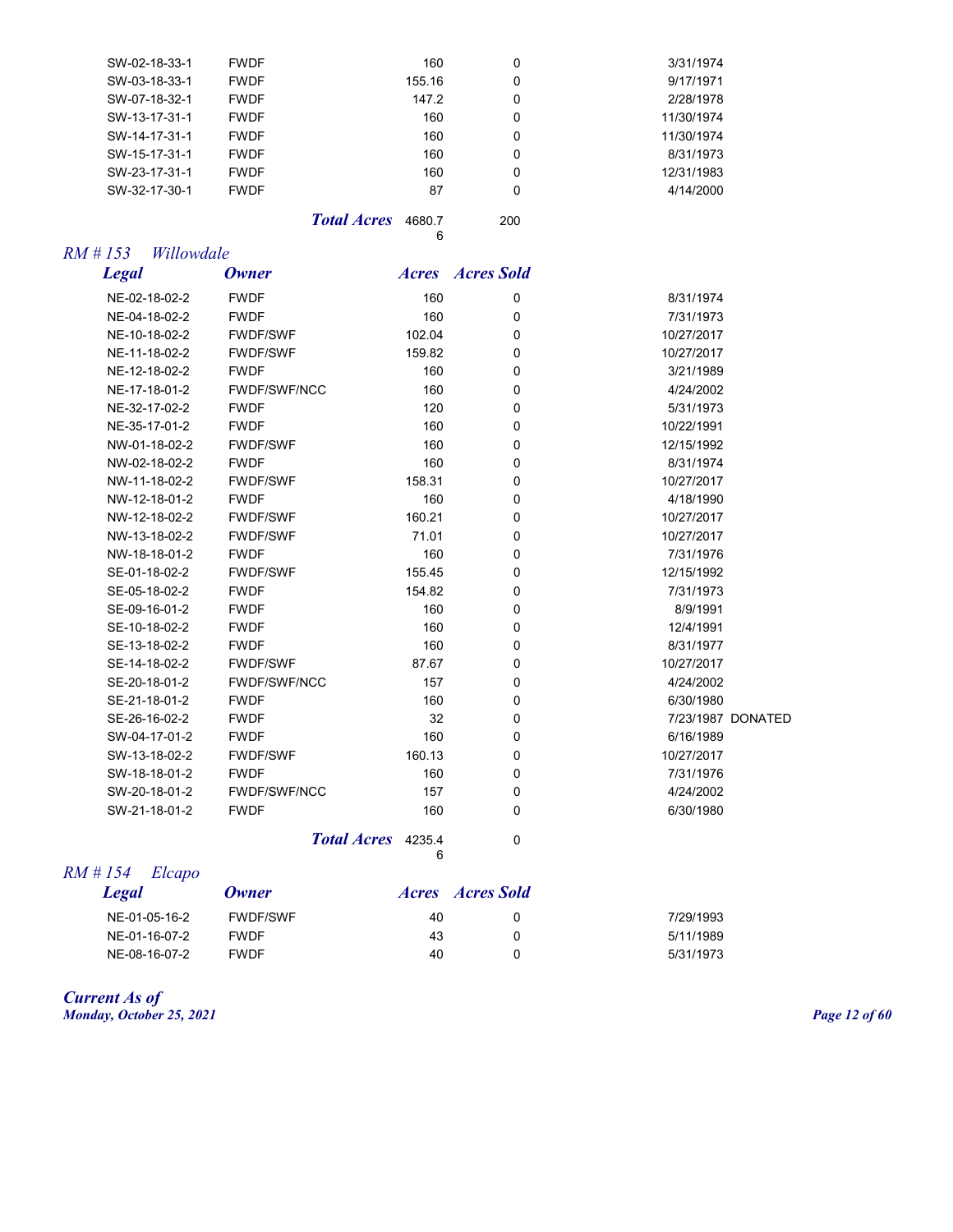| NE-17-17-04-2                | <b>FWDF</b>  |                    | 160    | 0                       | 7/31/1974  |
|------------------------------|--------------|--------------------|--------|-------------------------|------------|
| NE-28-16-05-2                | <b>FWDF</b>  |                    | 8.99   | $\mathbf 0$             | 6/20/2005  |
| NE-35-16-04-2                | <b>FWDF</b>  |                    | 160    | $\Omega$                | 1/31/1976  |
| NW-01-16-07-2                | <b>FWDF</b>  |                    | 37     | $\mathbf 0$             | 5/11/1989  |
| NW-02-16-07-2                | <b>FWDF</b>  |                    | 123.01 | $\Omega$                | 8/31/1977  |
| NW-08-16-07-2                | <b>FWDF</b>  |                    | 81.14  | $\Omega$                | 5/31/1973  |
| NW-17-17-04-2                | <b>FWDF</b>  |                    | 158.87 | 0                       | 7/31/1974  |
| SE-17-17-04-2                | <b>FWDF</b>  |                    | 159.89 | $\Omega$                | 7/31/1974  |
| SW-17-17-04-2                | <b>FWDF</b>  |                    | 159.2  | $\Omega$                | 7/31/1974  |
| SW-28-18-07-2                | <b>FWDF</b>  |                    | 158.77 | 0                       | 3/31/1986  |
|                              |              | <b>Total Acres</b> | 1329.8 | $\mathbf 0$             |            |
|                              |              |                    | 7      |                         |            |
| $RM$ # 155<br>Wolseley       |              |                    |        |                         |            |
|                              |              |                    |        |                         |            |
| <b>Legal</b>                 | <b>Owner</b> |                    |        | <b>Acres Acres</b> Sold |            |
| NE-18-16-08-2                | <b>FWDF</b>  |                    | 161    | 0                       | 6/30/1983  |
| NW-18-16-08-2                | <b>FWDF</b>  |                    | 161    | $\Omega$                | 6/30/1983  |
| SE-13-16-09-2                | <b>FWDF</b>  |                    | 80     | 0                       | 1/18/1991  |
| SE-15-17-08-2                | <b>FWDF</b>  |                    | 80     | 0                       | 10/20/1998 |
| SE-18-16-08-2                | <b>FWDF</b>  |                    | 161    | 0                       | 8/1/1990   |
| SW-13-16-09-2                | <b>FWDF</b>  |                    | 80     | 0                       | 1/18/1991  |
| SW-18-16-08-2                | <b>FWDF</b>  |                    | 161    | $\mathbf 0$             | 8/1/1990   |
|                              |              | <b>Total Acres</b> | 884    | $\Omega$                |            |
| <b>Indian Head</b><br>RM#156 |              |                    |        |                         |            |
| <b>Legal</b>                 | <b>Owner</b> |                    |        | <b>Acres Acres</b> Sold |            |

*Total Acres* 160 0

## *RM # 157 S. Qu'Appelle*

| <b>Legal</b>  | <b>Owner</b>    |                    | <i>Acres</i> | Acres Sold   |            |
|---------------|-----------------|--------------------|--------------|--------------|------------|
| NE-10-18-15-2 | <b>FWDF/SWF</b> |                    | 160          | 0            | 8/8/2002   |
| NE-14-18-15-2 | <b>FWDF/SWF</b> |                    | 98           | 0            | 8/8/2002   |
| NW-02-18-15-2 | <b>FWDF/SWF</b> |                    | 160          | 0            | 12/15/1992 |
| NW-11-18-15-2 | <b>FWDF/SWF</b> |                    | 160          | 0            | 8/8/2002   |
| NW-14-18-15-2 | <b>FWDF/SWF</b> |                    | 38           | 0            | 8/8/2002   |
| SE-09-18-14-2 | <b>FWDF/SWF</b> |                    | 158.44       | 0            | 11/30/2015 |
| SE-10-18-15-2 | <b>FWDF/SWF</b> |                    | 159.37       | 0            | 8/8/2002   |
| SE-14-18-15-2 | <b>FWDF/SWF</b> |                    | 190          | 0            | 8/8/2002   |
| SW-01-17-14-2 | <b>FWDF</b>     |                    | 160          | 0            | 10/14/1987 |
| SW-01-19-14-2 | <b>FWDF</b>     |                    | 158.87       | 0            | 12/31/1986 |
| SW-11-18-15-2 | <b>FWDF/SWF</b> |                    | 160          | $\mathbf{0}$ | 8/8/2002   |
| SW-14-18-15-2 | <b>FWDF/SWF</b> |                    | 160          | 0            | 8/8/2002   |
|               |                 | <b>Total Acres</b> | 1762.6<br>8  | 0            |            |

*RM # 158 Edenwold* 

| Legal         | Owner           |     | <i>Acres Acres Sold</i> |            |
|---------------|-----------------|-----|-------------------------|------------|
| SE-33-19-18-2 | <b>FWDF/SWF</b> | 160 |                         | 4/4/2002   |
| SW-03-20-17-2 | FWDF/DUC        | 160 |                         | 10/21/1998 |

*Current As of Monday, October 25, 2021 Page 13 of 60*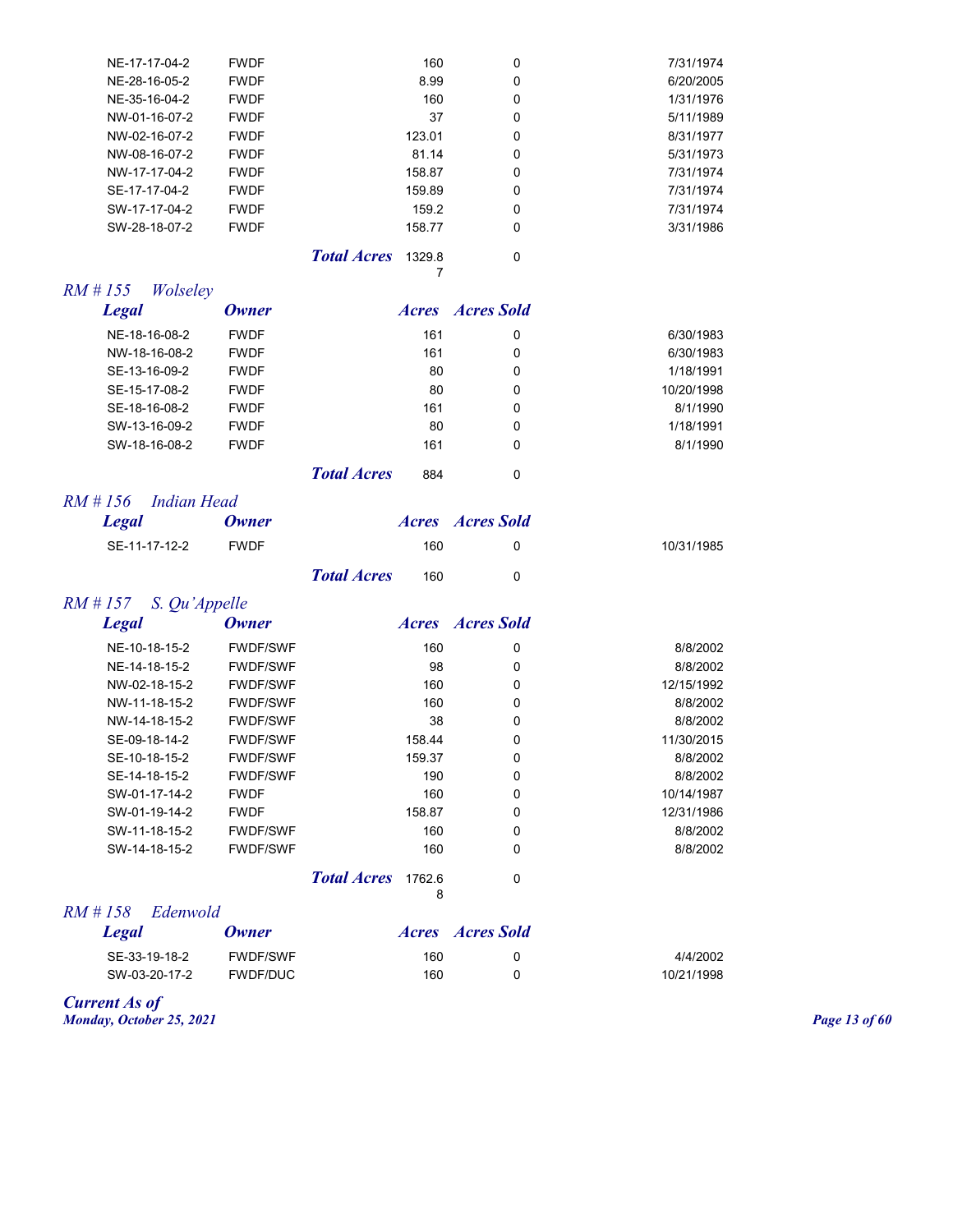| SW-33-19-18-2                     | <b>FWDF/SWF</b> |                    | 158.2       | 0                       | 4/4/2002   |
|-----------------------------------|-----------------|--------------------|-------------|-------------------------|------------|
|                                   |                 | <b>Total Acres</b> | 478.2       | 0                       |            |
| $RM$ # 164<br><b>CHAPLIN</b>      |                 |                    |             |                         |            |
| <b>Legal</b>                      | <b>Owner</b>    |                    |             | <b>Acres Acres</b> Sold |            |
| NE-24-16-05-3                     | <b>FWDF/NCC</b> |                    | 160.03      | 0                       | 12/23/2020 |
| NW-24-16-05-3                     | <b>FWDF/NCC</b> |                    | 160.1       | 0                       | 12/23/2020 |
| SE-24-16-05-3                     | <b>FWDF/NCC</b> |                    | 160.05      | 0                       | 12/23/2020 |
| SE-25-16-05-3                     | <b>FWDF/NCC</b> |                    | 160.13      | 0                       | 12/23/2020 |
| SW-24-16-05-3                     | <b>FWDF/NCC</b> |                    | 160.1       | 0                       | 12/23/2020 |
|                                   |                 | Total Acres 800.41 |             | 0                       |            |
| $RM$ # 165<br>Morse               |                 |                    |             |                         |            |
| <b>Legal</b>                      | <b>Owner</b>    |                    |             | <b>Acres Acres</b> Sold |            |
| NW-02-17-08-3                     | <b>FWDF/NCC</b> |                    | 151.34      | 0                       | 2/16/2011  |
| NW-04-17-08-3                     | <b>FWDF/NCC</b> |                    | 135.97      | 0                       | 2/16/2011  |
| NW-30-16-08-3                     | <b>FWDF/NCC</b> |                    | 159.9       | 0                       | 4/7/2010   |
| SE-03-17-09-3                     | <b>FWDF/NCC</b> |                    | 158.8       | 0                       | 4/7/2010   |
| SE-31-16-08-3                     | <b>FWDF/NCC</b> |                    | 160         | 0                       | 4/7/2010   |
| SE-33-16-08-3                     | <b>FWDF/NCC</b> |                    | 149.22      | 0                       | 6/25/2012  |
| SW-02-17-08-3                     | <b>FWDF/NCC</b> |                    | 159.84      | 0                       | 2/16/2011  |
| SW-31-16-08-3                     | <b>FWDF/NCC</b> |                    | 159.9       | 0                       | 4/7/2010   |
| SW-32-16-08-3                     | <b>FWDF/NCC</b> |                    | 160.6       | 0                       | 4/7/2010   |
| SW-33-16-08-3                     | <b>FWDF/NCC</b> |                    | 149.22      | 0                       | 6/25/2012  |
|                                   |                 | <b>Total Acres</b> | 1544.7<br>9 | 0                       |            |
| $RM$ # 167<br><b>Sask Landing</b> |                 |                    |             |                         |            |
| <b>Legal</b>                      | <b>Owner</b>    |                    |             | <b>Acres Acres</b> Sold |            |
|                                   |                 |                    |             |                         |            |
| NW-12-18-13-3                     | <b>FWDF/SWF</b> |                    | 155.52      | 0                       | 8/9/1993   |
| SW-12-18-13-3                     | <b>FWDF/SWF</b> |                    | 156         | 0                       | 8/9/1993   |
|                                   |                 | Total Acres 311.52 |             | 0                       |            |
| RM #181<br>Langenburg             |                 |                    |             |                         |            |
| <b>Legal</b>                      | <b>Owner</b>    |                    |             | <b>Acres Acres</b> Sold |            |
| NE-31-20-31-1                     | <b>FWDF</b>     |                    | 160         | 0                       | 5/9/1997   |
| SE-31-20-31-1                     | <b>FWDF</b>     |                    | 160         | 0                       | 5/9/1997   |
|                                   |                 | <b>Total Acres</b> | 320         | 0                       |            |
| $RM$ # 183<br><b>Fertile Belt</b> |                 |                    |             |                         |            |
| <b>Legal</b>                      | <b>Owner</b>    |                    |             | <b>Acres Acres</b> Sold |            |
| SE-06-20-03-2                     | <b>FWDF/DUC</b> |                    | 160         | 0                       | 1/12/2001  |
| SE-19-20-03-2                     | <b>FWDF/DUC</b> |                    | 165         | 0                       | 1/12/2001  |
| SE-19-21-02-2                     | <b>FWDF</b>     |                    | 160         | 0                       | 4/30/1974  |
|                                   |                 | <b>Total Acres</b> | 485         | 0                       |            |
| RM #184<br>Grayson                |                 |                    |             |                         |            |
| <b>Legal</b>                      | <b>Owner</b>    |                    |             | <b>Acres Acres</b> Sold |            |

*Current As of Monday, October 25, 2021 Page 14 of 60*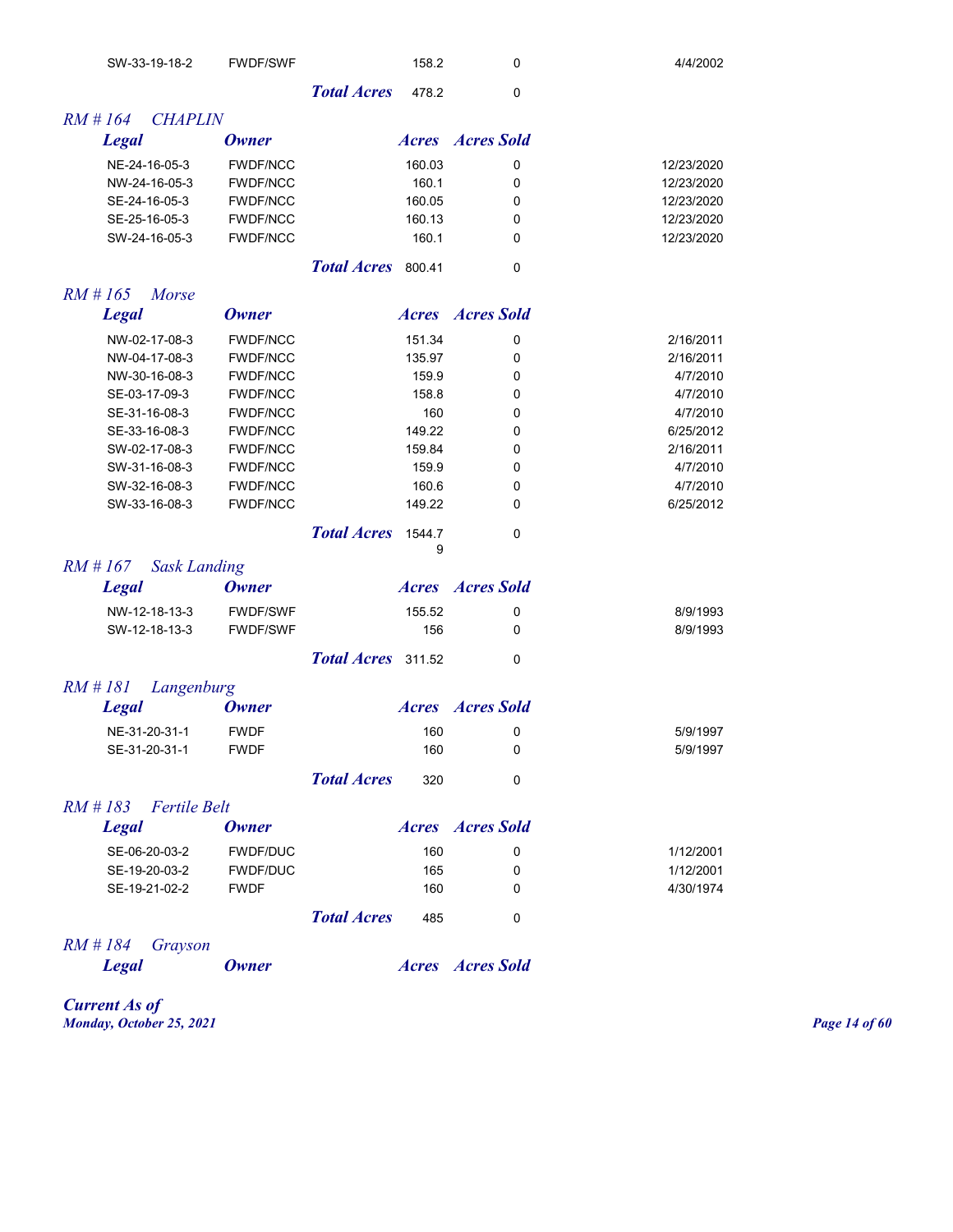| NW-24-18-04-2 | FWDF/DUC        |                    | 72     | 6/28/2000 |
|---------------|-----------------|--------------------|--------|-----------|
| NW-26-18-04-2 | <b>FWDF/SWF</b> |                    | 159.12 | 3/11/2021 |
| NW-27-21-04-2 | FWDF/DUC        |                    | 15548  | 8/21/2014 |
|               |                 | <b>Total Acres</b> | 386.6  |           |

#### *RM # 189 Lumsden*

| <b>Legal</b>  | Owner           |        | <b>Acres Acres</b> Sold |          |
|---------------|-----------------|--------|-------------------------|----------|
| NE-17-21-19-2 | <b>FWDF/NCC</b> | 152.05 | 0                       | 4/5/2011 |
| NE-20-21-19-2 | <b>FWDF/NCC</b> | 37.8   | 0                       | 4/5/2011 |
| NE-21-21-19-2 | <b>FWDF/NCC</b> | 155.64 | 0                       | 4/5/2011 |
| NE-32-20-21-2 | <b>FWDF/NCC</b> | 9.7    | 0                       | 3/3/2008 |
| NW-16-21-19-2 | <b>FWDF/NCC</b> | 97.85  | 0                       | 4/5/2011 |
| NW-21-20-21-2 | <b>FWDF/NCC</b> | 153.69 | 0                       | 2/1/2008 |
| NW-21-21-19-2 | <b>FWDF/NCC</b> | 140.52 | 0                       | 4/5/2011 |
| NW-22-21-19-2 | <b>FWDF/NCC</b> | 160.02 | 0                       | 4/5/2011 |
| NW-28-20-21-2 | <b>FWDF/NCC</b> | 55.4   | 0                       | 3/3/2008 |
| SE-20-21-19-2 | <b>FWDF/NCC</b> | 90.12  | 0                       | 4/5/2011 |
| SE-21-21-19-2 | <b>FWDF/NCC</b> | 159.86 | 0                       | 4/5/2011 |
| SE-32-20-21-2 | <b>FWDF/NCC</b> | 91.9   | 0                       | 3/3/2008 |
| SW-17-21-19-2 | <b>FWDF/NCC</b> | 43.5   | 0                       | 4/5/2011 |
| SW-28-20-21-2 | <b>FWDF/NCC</b> | 86     | 0                       | 3/3/2008 |
| SW-33-20-21-2 | <b>FWDF/NCC</b> | 1.24   | 0                       | 3/3/2008 |

*Total Acres* 1435.2 0 9

## *RM # 190 Dufferin*

| <b>Legal</b>  | Owner    |                          |        | <i>Acres Acres Sold</i> |           |
|---------------|----------|--------------------------|--------|-------------------------|-----------|
| NE-31-20-26-2 | FWDF/NCC |                          | 160.57 |                         | 2/14/2020 |
| SE-31-20-26-2 | FWDF/NCC |                          | 160.63 |                         | 2/14/2020 |
|               |          | <b>Total Acres</b> 321.2 |        |                         |           |

## *RM # 191 Marquis*

| Legal         | Owner           | <i>Acres Acres Sold</i> |   |           |
|---------------|-----------------|-------------------------|---|-----------|
| NE-05-21-27-2 | <b>FWDF/NCC</b> | 156.17                  | 0 | 3/22/2001 |
| NE-06-21-27-2 | <b>FWDF/SWF</b> | 161                     | 0 | 4/11/2001 |
| NW-05-21-27-2 | <b>FWDF/NCC</b> | 160                     | 0 | 3/22/2001 |
| NW-06-21-27-2 | <b>FWDF/SWF</b> | 154.62                  | 0 | 4/11/2001 |
| SE-05-21-27-2 | <b>FWDF/NCC</b> | 160                     | 0 | 3/22/2001 |
| SE-06-21-27-2 | <b>FWDF/SWF</b> | 160                     | 0 | 4/11/2001 |
| SW-05-21-27-2 | <b>FWDF/NCC</b> | 160                     | 0 | 3/22/2001 |
|               |                 |                         |   |           |

*Total Acres* 1111.7 0 9

#### *RM # 193 Eyebrow*

| Legal         | <b>Owner</b>    | <i>Acres</i> | Acres Sold |            |
|---------------|-----------------|--------------|------------|------------|
| NE-13-20-03-3 | <b>FWDF/NCC</b> | 157          |            | 11/14/2008 |
| NE-14-20-03-3 | <b>FWDF/NCC</b> | 160          |            | 11/14/2008 |
| NE-19-19-03-3 | <b>FWDF/NCC</b> | 160          |            | 3/22/2001  |
| NW-13-20-03-3 | <b>FWDF/NCC</b> | 160          |            | 11/14/2008 |
| NW-19-19-03-3 | <b>FWDF/NCC</b> | 160          |            | 3/22/2001  |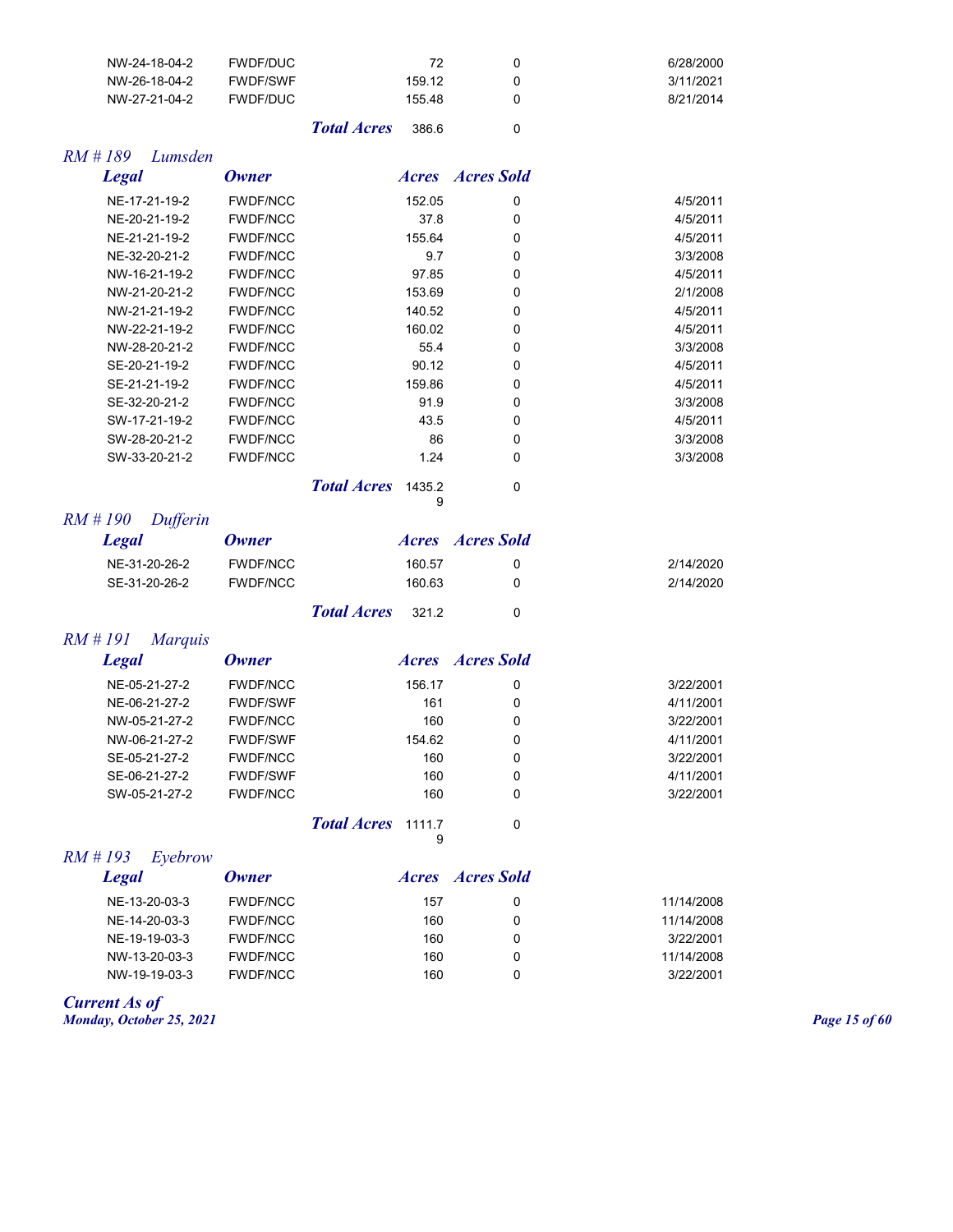| SE-13-20-03-3 | <b>FWDF/NCC</b> |                    | 157  | 0 | 11/14/2008 |
|---------------|-----------------|--------------------|------|---|------------|
| SE-14-20-03-3 | <b>FWDF/NCC</b> |                    | 160  | 0 | 11/14/2008 |
| SE-15-20-03-3 | <b>FWDF/NCC</b> |                    | 160  | 0 | 11/14/2008 |
| SE-30-19-03-3 | <b>FWDF/NCC</b> |                    | 160  | 0 | 3/22/2001  |
| SW-13-20-03-3 | <b>FWDF/NCC</b> |                    | 160  | 0 | 11/14/2008 |
| SW-14-20-03-3 | <b>FWDF/NCC</b> |                    | 160  | 0 | 11/14/2008 |
| SW-30-19-03-3 | <b>FWDF/NCC</b> |                    | 160  | 0 | 3/22/2001  |
|               |                 | <b>Total Acres</b> | 1914 | 0 |            |

## *RM # 194 Enfield*

| <b>Legal</b>  | Owner           | <i>Acres</i> | Acres Sold |           |
|---------------|-----------------|--------------|------------|-----------|
| NE-36-19-05-3 | <b>FWDF/NCC</b> | 156.58       | 0          | 11/5/2012 |
| NW-36-19-05-3 | <b>FWDF/NCC</b> | 153.28       | 0          | 11/5/2012 |
| SE-01-20-05-3 | <b>FWDF/NCC</b> | 128.87       | 0          | 11/5/2012 |
| SE-36-19-06-3 | <b>FWDF/NCC</b> | 138          | 0          | 5/15/2001 |
| SW-01-20-05-3 | <b>FWDF/NCC</b> | 6.88         | 0          | 11/5/2012 |
|               |                 |              |            |           |

*Total Acres* 583.61 0

## *RM # 211 Churchbridge*

| <b>Legal</b>  | <b>Owner</b>    | <i>Acres</i> | Acres Sold |            |
|---------------|-----------------|--------------|------------|------------|
| NE-27-24-32-1 | <b>FWDF/DUC</b> | 160          | 0          | 4/16/2001  |
| NE-34-23-31-1 | <b>FWDF/DUC</b> | 160          | 0          | 9/30/2002  |
| NE-35-23-31-1 | <b>FWDF</b>     | 160          | 0          | 8/31/1981  |
| NE-35-24-32-1 | <b>FWDF/DUC</b> | 160          | 0          | 2/1/2002   |
| NW-15-24-31-1 | <b>FWDF/DUC</b> | 158.27       | 0          | 1/15/2001  |
| NW-27-24-32-1 | <b>FWDF/DUC</b> | 159.72       | 0          | 4/16/2001  |
| NW-35-23-31-1 | <b>FWDF</b>     | 160          | 0          | 8/31/1981  |
| NW-35-24-32-1 | <b>FWDF/DUC</b> | 160          | 0          | 4/16/2001  |
| SE-15-24-31-1 | <b>FWDF</b>     | 160          | 0          | 11/15/1995 |
| SE-35-23-31-1 | <b>FWDF</b>     | 160          | 0          | 8/31/1981  |
| SW-35-23-31-1 | <b>FWDF</b>     | 160          | 0          | 8/31/1981  |
| SW-35-24-32-1 | <b>FWDF/DUC</b> | 160          | 0          | 4/16/2001  |
|               |                 |              |            |            |

*Total Acres* 1917.9 0

9

| <b>Legal</b>  | <b>Owner</b>    | <i>Acres</i> | Acres Sold |            |
|---------------|-----------------|--------------|------------|------------|
| NE-27-23-02-2 | <b>FWDF/DUC</b> | 160.33       | 0          | 6/19/2012  |
| NW-30-23-03-2 | <b>FWDF/DUC</b> | 160.71       | 0          | 12/15/2016 |
| SE-07-22-01-2 | <b>FWDF</b>     | 160          | 0          | 8/27/1998  |
| SE-14-22-03-2 | <b>FWDF</b>     | 159          | 0          | 1/31/1987  |
| SE-16-23-03-2 | <b>FWDF/SWF</b> | 160.84       | 0          | 1/19/2011  |
| SE-33-22-03-2 | <b>FWDF</b>     | 160          | $\Omega$   | 4/30/1974  |
| SE-35-22-03-2 | <b>FWDF</b>     | 78.95        | 0          | 6/20/1995  |
| SW-05-23-02-2 | <b>FWDF/DUC</b> | 160          | 1.2        | 3/22/1999  |
| SW-15-24-02-2 | <b>FWDF/NCC</b> | 128.5        | 0          | 10/6/2016  |
| SW-16-23-03-2 | <b>FWDF/SWF</b> | 160.99       | 0          | 1/19/2011  |
| SW-30-23-03-2 | <b>FWDF/DUC</b> | 160.82       | 0          | 12/15/2016 |
| SW-33-22-03-2 | <b>FWDF</b>     | 96           | 0          | 4/30/1974  |

#### *Current As of Monday, October 25, 2021 Page 16 of 60*

*RM # 213 Saltcoats*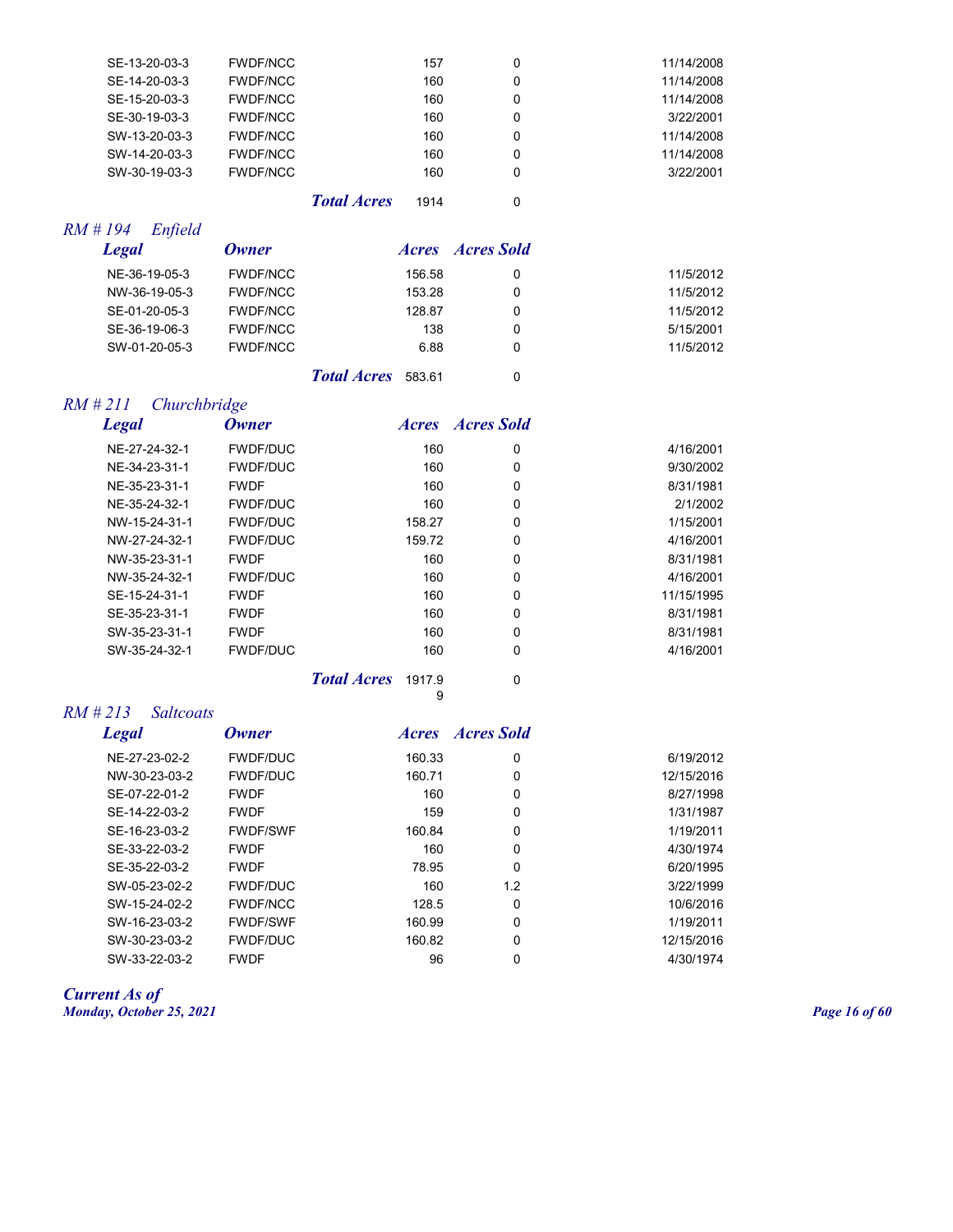|                              |                 | <b>Total Acres</b><br>1746.1<br>4 | 1.2                     |            |
|------------------------------|-----------------|-----------------------------------|-------------------------|------------|
| $RM$ #214<br><b>CANA</b>     |                 |                                   |                         |            |
| <b>Legal</b>                 | <b>Owner</b>    |                                   | <b>Acres Acres</b> Sold |            |
| SE-21-24-04-2                | <b>FWDF/DUC</b> | 65.23                             | 0                       | 10/25/2013 |
| SW-31-24-04-2                | FWDF/DUC        | 159.87                            | 0                       | 9/13/2017  |
|                              |                 | <b>Total Acres</b><br>225.1       | 0                       |            |
| $RM$ # 215<br><b>Stanley</b> |                 |                                   |                         |            |
| <b>Legal</b>                 | <b>Owner</b>    |                                   | <b>Acres Acres</b> Sold |            |
| NE-16-24-07-2                | <b>FWDF</b>     | 160                               | 0                       | 4/8/1991   |
| NE-29-22-08-2                | <b>FWDF</b>     | 160                               | 0                       | 7/31/1984  |
| NW-21-22-08-2                | <b>FWDF</b>     | 160                               | 0                       | 8/16/1991  |
| SE-21-24-09-2                | <b>FWDF</b>     | 154.64                            | 0                       | 1/31/1980  |
| SE-29-22-08-2                | <b>FWDF</b>     | 160                               | 0                       | 7/31/1984  |
| SW-15-24-07-2                | <b>FWDF</b>     | 160                               | 0                       | 10/2/1996  |
|                              |                 | Total Acres 954.64                | 0                       |            |
| $RM$ #216<br>Tullymet        |                 |                                   |                         |            |
| <b>Legal</b>                 | <b>Owner</b>    |                                   | <b>Acres Acres</b> Sold |            |
| SE-03-24-10-2                | <b>FWDF</b>     | 160                               | 0                       | 11/14/2003 |
| SW-27-24-11-2                | <b>FWDF/DUC</b> | 94.69                             | 0                       | 5/1/2006   |
|                              |                 | Total Acres 254.69                | 0                       |            |
| RM # 219<br>Longlaketon      |                 |                                   |                         |            |
| <b>Legal</b>                 | <b>Owner</b>    |                                   | <b>Acres Acres</b> Sold |            |
| NE-29-20-20-2                | <b>FWDF/NCC</b> | 118.37                            | 0                       | 2/21/2018  |
| NW-23-20-21-2                | <b>FWDF/SWF</b> | 41.14                             | 0                       | 1/6/2020   |
| NW-29-20-20-2                | <b>FWDF/NCC</b> | 160.61                            | 0                       | 2/21/2018  |
| SW-28-21-19-2                | <b>FWDF/NCC</b> | 139.68                            | 0                       | 6/7/2011   |
| SW-29-20-20-2                | <b>FWDF/NCC</b> | 55.93                             | 0                       | 2/21/2018  |
|                              |                 | Total Acres 515.73                | 0                       |            |
| $RM$ #221<br>Sarnia          |                 |                                   |                         |            |
| <b>Legal</b>                 | <b>Owner</b>    |                                   | <b>Acres Acres</b> Sold |            |
| NE-06-22-26-2                | <b>FWDF</b>     | 160                               | 0                       | 6/5/2001   |
| NW-06-22-26-2                | <b>FWDF</b>     | 27                                | 0                       | 6/5/2001   |
| SE-05-22-26-2                | <b>FWDF</b>     | 146.01                            | 0                       | 6/5/2001   |
| SE-06-22-26-2                | <b>FWDF</b>     | 158.49                            | 0                       | 6/5/2001   |
| SW-05-22-26-2                | <b>FWDF</b>     | 147.55                            | 0                       | 6/5/2001   |
|                              |                 | Total Acres 639.05                | 0                       |            |
| $RM$ #222<br>Craik           |                 |                                   |                         |            |
| <b>Legal</b>                 | <b>Owner</b>    |                                   | <b>Acres Acres</b> Sold |            |
| NE-21-21-27-2                | <b>FWDF</b>     | 160                               | 0                       | 10/13/1988 |
| NW-09-21-27-2                | <b>FWDF</b>     | 14.98                             | 0                       | 1/31/1981  |
| SE-21-21-27-2                | <b>FWDF</b>     | 160                               | 0                       | 10/13/1988 |
|                              |                 |                                   |                         |            |

*Current As of Monday, October 25, 2021 Page 17 of 60*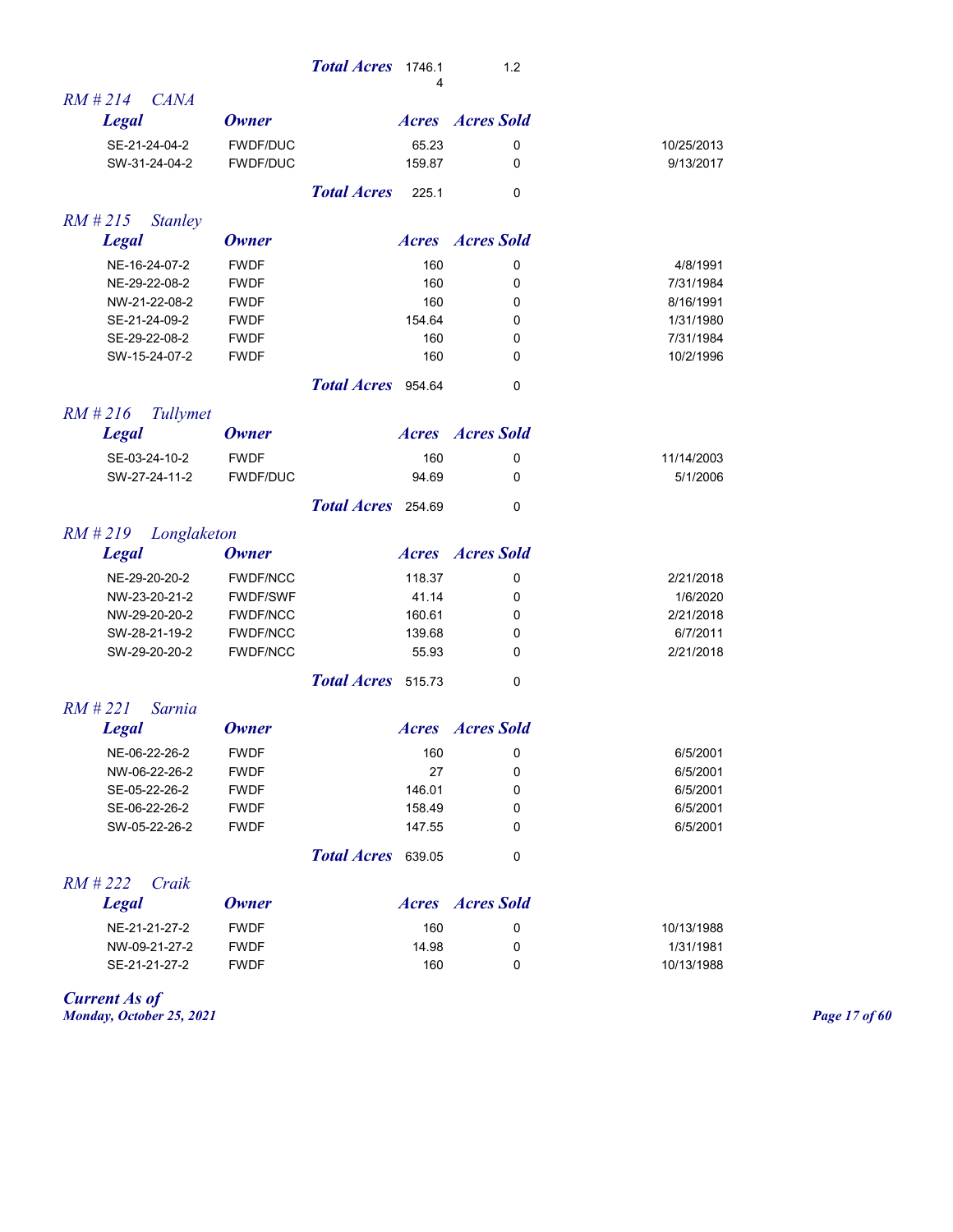## **Total Acres** 334.98 0

| $RM \# 223$<br>Huron       |                  |                    |             |                         |            |
|----------------------------|------------------|--------------------|-------------|-------------------------|------------|
| <b>Legal</b>               | <b>Owner</b>     |                    |             | <b>Acres Acres</b> Sold |            |
| NE-34-24-03-3              | <b>FWDF</b>      |                    | 158.72      | 0                       | 11/9/2001  |
| NW-35-22-02-3              | <b>FWDF</b>      |                    | 160         | 0                       | 1/31/1975  |
| NW-35-24-03-3              | <b>FWDF/RFGL</b> |                    | 158.8       | 0                       | 1/17/2002  |
| SW-35-22-02-3              | <b>FWDF</b>      |                    | 160         | $\mathbf{0}$            | 1/31/1975  |
| SW-35-24-03-3              | <b>FWDF/RFGL</b> |                    | 161         | 0                       | 1/7/2002   |
|                            |                  | Total Acres 798.52 |             | 0                       |            |
| RM # 226<br><b>Victory</b> |                  |                    |             |                         |            |
| <b>Legal</b>               | <b>Owner</b>     |                    |             | <b>Acres Acres</b> Sold |            |
| NE-33-23-12-3              | <b>FWDF/NCC</b>  |                    | 160.07      | 0                       | 2/5/2014   |
|                            |                  | <b>Total Acres</b> | 160.07      | $\Omega$                |            |
| $RM$ #241<br>Calder        |                  |                    |             |                         |            |
| <b>Legal</b>               | <b>Owner</b>     |                    |             | <b>Acres Acres</b> Sold |            |
| NE-05-25-31-1              | <b>FWDF/DUC</b>  |                    | 157.07      | 0                       | 1/30/2020  |
| NE-05-26-32-1              | <b>FWDF/DUC</b>  |                    | 159.33      | 0                       | 1/21/2011  |
| NE-06-27-30-1              | <b>FWDF</b>      |                    | 142.31      | 0                       | 12/31/1973 |
| NE-12-27-31-1              | <b>FWDF</b>      |                    | 109.02      | 0                       | 7/13/1995  |
| NE-14-26-31-1              | <b>FWDF</b>      |                    | 156.01      | 0                       | 1/31/1974  |
| NE-14-27-31-1              | <b>FWDF</b>      |                    | 160         | 0                       | 7/31/1974  |
| NE-22-27-31-1              | <b>FWDF</b>      |                    | 157.99      | 0                       | 6/29/1998  |
| NE-25-25-31-1              | <b>FWDF</b>      |                    | 160         | 0                       | 6/9/1994   |
| NE-28-26-32-1              | <b>FWDF/DUC</b>  |                    | 157.66      | 0                       | 2/3/2000   |
| NW-05-26-32-1              | <b>FWDF/DUC</b>  |                    | 159.3       | 0                       | 1/21/2011  |
| NW-13-26-31-1              | <b>FWDF</b>      |                    | 160         | 0                       | 12/31/1973 |
| NW-23-26-31-1              | <b>FWDF</b>      |                    | 160         | 0                       | 1/31/1974  |
| NW-27-26-32-1              | <b>FWDF/DUC</b>  |                    | 160         | 0                       | 2/3/2000   |
| SE-14-26-31-1              | <b>FWDF</b>      |                    | 160         | 0                       | 7/16/1998  |
| SE-14-27-31-1              | <b>FWDF/SWF</b>  |                    | 158.04      | 0                       | 10/15/2020 |
| SW-02-25-32-1              | <b>FWDF</b>      |                    | 160         | 0                       | 4/24/1991  |
| SW-04-25-31-1              | <b>FWDF/DUC</b>  |                    | 160         | 0                       | 9/19/2002  |
| SW-14-26-31-1              | <b>FWDF</b>      |                    | 150.9       | 0                       | 7/16/1998  |
| SW-19-26-31-1              | <b>FWDF</b>      |                    | 160         | 0                       | 3/31/1995  |
| SW-22-27-31-1              | <b>FWDF</b>      |                    | 157.99      | 0                       | 6/29/1998  |
| SW-23-26-31-1              | <b>FWDF</b>      |                    | 160         | 0                       | 7/16/1998  |
| SW-23-26-33-1              | <b>FWDF/DUC</b>  |                    | 135.82      | 0                       | 11/2/2009  |
|                            |                  | <b>Total Acres</b> | 3401.4<br>4 | 0                       |            |
| $RM$ # 243<br>Wallace      |                  |                    |             |                         |            |
| <b>Legal</b>               | <b>Owner</b>     |                    |             | <b>Acres Acres</b> Sold |            |

|            | 7 TET EN LITTLE |        | $\mathbf{v}$ mu | $L_{\rm V}$ at |
|------------|-----------------|--------|-----------------|----------------|
| 6/13/2011  |                 | 131.43 | FWDF/DUC        | NE-08-26-02-2  |
| 7/12/2012  |                 | 160.1  | FWDF/DUC        | NE-22-25-01-2  |
| 12/24/2014 |                 | 160.88 | FWDF/DUC        | NW-09-27-01-2  |
| 9/7/2011   |                 | 148.21 | FWDF/DUC        | NW-36-25-01-2  |

*Current As of Monday, October 25, 2021 Page 18 of 60*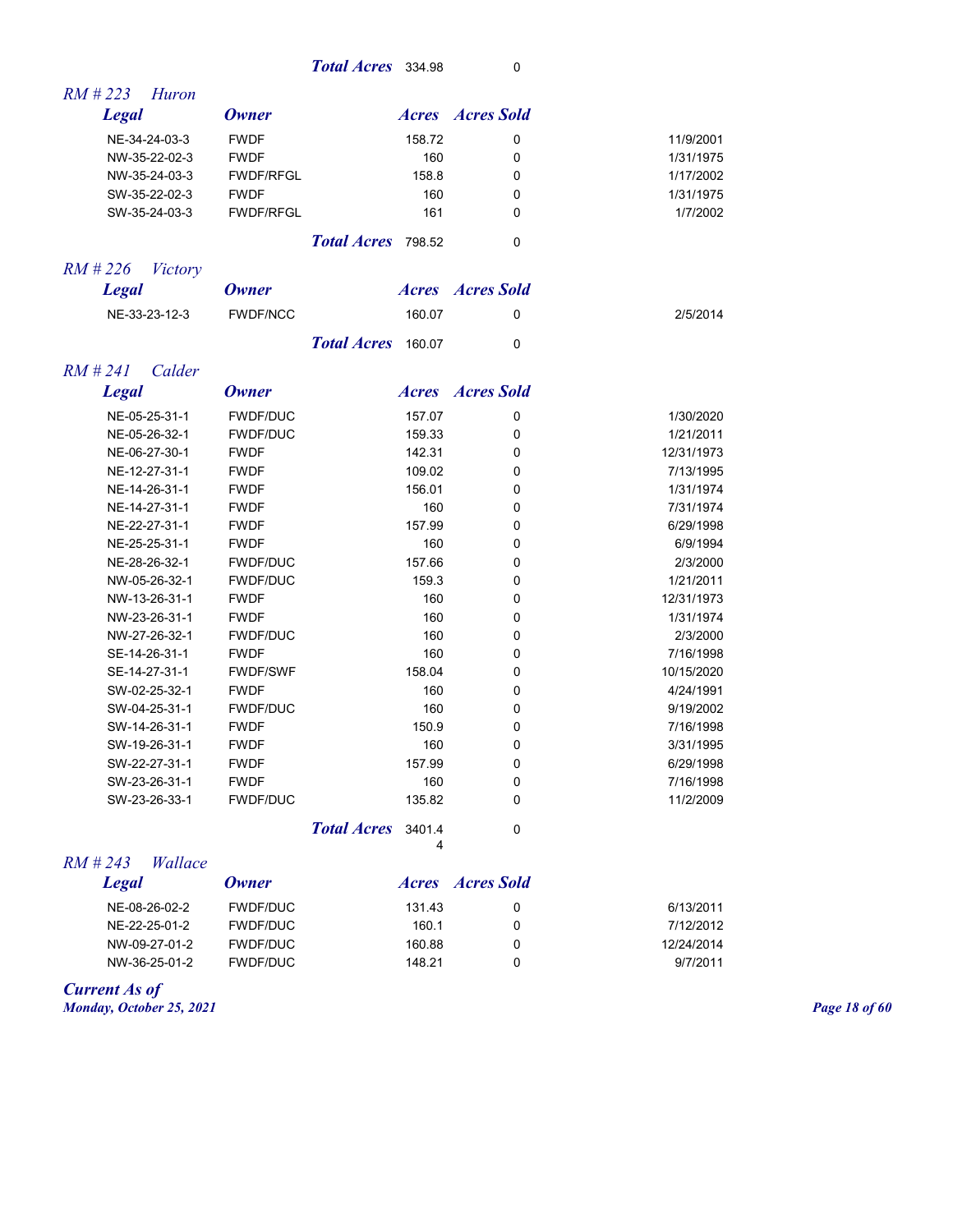| SE-13-27-01-2 | <b>FWDF</b>     |                           | 160    |   | 5/11/2000 |
|---------------|-----------------|---------------------------|--------|---|-----------|
| SE-32-25-01-2 | <b>FWDF/DUC</b> |                           | 119.83 |   | 4/27/2012 |
| SE-33-25-01-2 | <b>FWDF/DUC</b> |                           | 152    |   | 10/2/2006 |
| SW-21-26-02-2 | <b>FWDF</b>     |                           | 160    | 0 | 2/28/1985 |
|               |                 | <b>Total Acres</b> 1192.4 | Б.     |   |           |

5

## *RM # 244 Orkney*

| Legal         | Owner                     | <i>Acres Acres Sold</i> |   |           |
|---------------|---------------------------|-------------------------|---|-----------|
| NE-01-25-06-2 | <b>FWDF/DUC</b>           | 160                     | 0 | 2/1/2000  |
| NE-23-25-05-2 | <b>FWDF/DUC</b>           | 159.33                  | 0 | 1/26/2009 |
| NW-23-25-05-2 | <b>FWDF/DUC</b>           | 159.39                  | 0 | 1/26/2009 |
| SE-23-25-05-2 | <b>FWDF/DUC</b>           | 159.42                  | 0 | 1/26/2009 |
|               | <b>Total Acres</b> 638.14 |                         | 0 |           |

## *RM # 245 Garry*

| <b>Legal</b>  | <b>Owner</b>    |        | <b>Acres Acres</b> Sold |            |
|---------------|-----------------|--------|-------------------------|------------|
| NE-01-27-09-2 | <b>FWDF</b>     | 160    | 0                       | 5/1/1990   |
| NE-07-27-08-2 | <b>FWDF</b>     | 160    | 0                       | 12/31/1974 |
| NE-17-27-08-2 | <b>FWDF</b>     | 160    | 0                       | 4/9/1992   |
| NE-17-27-09-2 | <b>FWDF</b>     | 159.16 | 0                       | 1/24/1997  |
| NE-18-27-08-2 | <b>FWDF</b>     | 160    | 0                       | 1/31/1976  |
| NE-20-27-09-2 | <b>FWDF</b>     | 154.3  | 0                       | 8/22/1990  |
| NE-21-27-09-2 | <b>FWDF</b>     | 160.01 | 0                       | 7/31/1982  |
| NE-22-27-08-2 | <b>FWDF</b>     | 160    | 0                       | 6/18/1987  |
| NE-26-27-09-2 | <b>FWDF</b>     | 160    | 0                       | 10/10/1989 |
| NE-27-27-09-2 | <b>FWDF</b>     | 160    | 0                       | 8/6/1998   |
| NE-28-27-09-2 | <b>FWDF</b>     | 160    | 0                       | 10/24/2001 |
| NE-33-27-08-2 | <b>FWDF</b>     | 80     | $\mathbf 0$             | 6/30/1980  |
| NW-01-27-09-2 | <b>FWDF</b>     | 160    | 0                       | 5/1/1990   |
| NW-07-27-08-2 | <b>FWDF</b>     | 160    | $\Omega$                | 12/31/1974 |
| NW-08-27-08-2 | <b>FWDF</b>     | 160    | 0                       | 1/31/1976  |
| NW-09-27-08-2 | <b>FWDF</b>     | 80     | 0                       | 7/11/1988  |
| NW-14-25-09-2 | <b>FWDF</b>     | 127    | $\mathbf 0$             | 5/13/2006  |
| NW-15-27-09-2 | <b>FWDF/SWF</b> | 160.19 | 0                       | 7/31/2012  |
| NW-17-27-08-2 | <b>FWDF</b>     | 160    | 0                       | 4/9/1992   |
| NW-18-27-08-2 | <b>FWDF</b>     | 78     | 0                       | 1/31/1976  |
| NW-19-27-07-2 | <b>FWDF</b>     | 120    | 0                       | 7/27/1999  |
| NW-19-27-08-2 | <b>FWDF</b>     | 160    | 0                       | 9/26/1991  |
| NW-21-27-08-2 | <b>FWDF</b>     | 160    | 0                       | 2/28/1975  |
| NW-21-27-09-2 | <b>FWDF/SWF</b> | 73.94  | $\mathbf 0$             | 9/28/2011  |
| NW-23-27-09-2 | <b>FWDF</b>     | 160    | 0                       | 8/20/1991  |
| NW-24-27-09-2 | <b>FWDF</b>     | 160    | 0                       | 6/22/1998  |
| NW-25-27-09-2 | <b>FWDF</b>     | 160    | 0                       | 6/22/1998  |
| NW-27-27-09-2 | <b>FWDF</b>     | 160    | 0                       | 8/6/1998   |
| NW-28-27-09-2 | <b>FWDF</b>     | 160    | 0                       | 10/24/2001 |
| NW-29-27-08-2 | <b>FWDF</b>     | 160    | 0                       | 7/31/1974  |
| SE-01-27-09-2 | <b>FWDF</b>     | 157.7  | 0                       | 9/14/1987  |
| SE-07-27-09-2 | <b>FWDF</b>     | 160    | 0                       | 7/31/1985  |

*Current As of Monday, October 25, 2021 Page 19 of 60*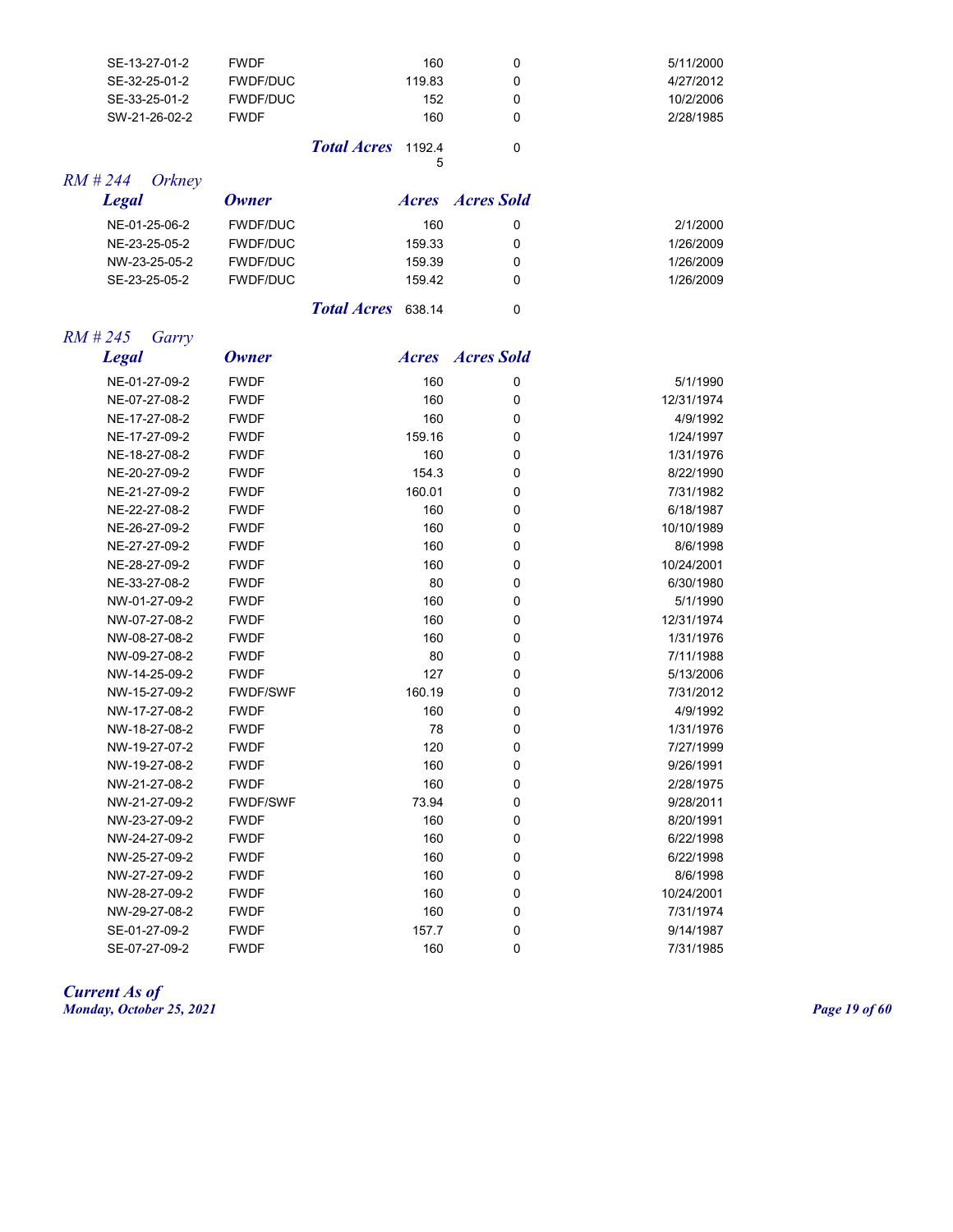| SE-15-27-09-2 | <b>FWDF/SWF</b> | 160.21 | 0 | 9/28/2011  |
|---------------|-----------------|--------|---|------------|
| SE-17-27-09-2 | <b>FWDF</b>     | 159.16 | 0 | 1/24/1997  |
| SE-19-27-08-2 | <b>FWDF</b>     | 160    | 0 | 2/28/1975  |
| SE-20-27-09-2 | <b>FWDF</b>     | 159.7  | 0 | 8/22/1990  |
| SE-21-27-08-2 | <b>FWDF</b>     | 160    | 0 | 9/26/1991  |
| SE-25-27-09-2 | <b>FWDF</b>     | 160    | 0 | 11/4/1999  |
| SE-28-27-08-2 | <b>FWDF</b>     | 160    | 0 | 2/28/1974  |
| SE-28-27-09-2 | <b>FWDF</b>     | 160    | 0 | 7/31/1982  |
| SE-33-25-09-2 | <b>FWDF</b>     | 160    | 0 | 3/24/1998  |
| SE-35-25-07-2 | <b>FWDF</b>     | 160    | 0 | 7/31/1984  |
| SW-01-27-09-2 | <b>FWDF</b>     | 150    | 0 | 12/22/1988 |
| SW-06-27-08-2 | <b>FWDF</b>     | 157.5  | 0 | 9/14/1987  |
| SW-07-27-09-2 | <b>FWDF</b>     | 160    | 0 | 7/31/1985  |
| SW-09-26-07-2 | <b>FWDF</b>     | 80     | 0 | 3/26/1990  |
| SW-09-27-08-2 | <b>FWDF</b>     | 160    | 0 | 7/11/1988  |
| SW-10-27-08-2 | <b>FWDF</b>     | 75     | 0 | 6/9/1999   |
| SW-13-27-09-2 | <b>FWDF</b>     | 160    | 0 | 12/31/1974 |
| SW-17-27-08-2 | <b>FWDF</b>     | 160    | 0 | 3/25/1999  |
| SW-18-27-09-2 | <b>FWDF/SWF</b> | 160    | 0 | 8/7/2001   |
| SW-21-27-08-2 | <b>FWDF/SWF</b> | 160.41 | 0 | 5/31/2016  |
| SW-25-27-09-2 | <b>FWDF</b>     | 160    | 0 | 6/22/1998  |
| SW-26-27-09-2 | <b>FWDF</b>     | 160    | 0 | 1/31/1977  |
| SW-27-27-09-2 | <b>FWDF</b>     | 160    | 0 | 7/31/1982  |
| SW-28-27-08-2 | <b>FWDF</b>     | 160    | 0 | 10/31/1974 |
| SW-30-27-08-2 | <b>FWDF</b>     | 80     | 0 | 2/1/2000   |
|               |                 |        |   |            |

*Total Acres* 8452.2 0 8

| $RM \# 246$   | Ituna Bon Accord |                           |        |                         |           |
|---------------|------------------|---------------------------|--------|-------------------------|-----------|
| <b>Legal</b>  | <b>Owner</b>     |                           |        | <b>Acres Acres</b> Sold |           |
| NE-01-25-12-2 | <b>FWDF</b>      |                           | 160    | $\Omega$                | 6/16/1999 |
| NE-09-25-10-2 | <b>FWDF</b>      |                           | 160    | 0                       | 7/9/1992  |
| NW-01-25-12-2 | <b>FWDF</b>      |                           | 160    | $\Omega$                | 6/16/1999 |
| NW-34-25-12-2 | <b>FWDF</b>      |                           | 158    | 0                       | 3/25/1991 |
| SE-01-25-12-2 | <b>FWDF</b>      |                           | 160    | $\Omega$                | 6/16/1999 |
| SE-09-25-10-2 | <b>FWDF</b>      |                           | 160    | $\Omega$                | 7/9/1992  |
| SE-13-25-12-2 | <b>FWDF/SWF</b>  |                           | 151.97 | 0                       | 5/11/2012 |
| SE-15-27-11-2 | <b>FWDF/SWF</b>  |                           | 159.28 | $\Omega$                | 3/9/2020  |
| SE-34-25-12-2 | <b>FWDF</b>      |                           | 158    | $\Omega$                | 3/25/1991 |
| SW-21-27-11-2 | <b>FWDF/SWF</b>  |                           | 159.03 | $\Omega$                | 3/9/2020  |
| SW-29-26-11-2 | <b>FWDF/DUC</b>  |                           | 147.09 | 0                       | 2/6/2021  |
| SW-34-25-12-2 | <b>FWDF</b>      |                           | 158    | $\Omega$                | 3/25/1991 |
|               |                  | <b>Total Acres</b> 1891.3 |        | $\Omega$                |           |

| $RM \# 247$ Kellross |                |                 |        |                         |            |
|----------------------|----------------|-----------------|--------|-------------------------|------------|
| <b>Legal</b>         |                | <b>Owner</b>    |        | <i>Acres Acres Sold</i> |            |
|                      | NE-02-27A-14-2 | <b>FWDF/DUC</b> | 111    |                         | 10/19/2006 |
|                      | NE-25-25-15-2  | <b>FWDF</b>     | 160    | Ω                       | 4/23/1992  |
|                      | NE-26-25-15-2  | <b>FWDF</b>     | 159.57 | Ω                       | 9/28/1990  |

*Current As of Monday, October 25, 2021 Page 20 of 60*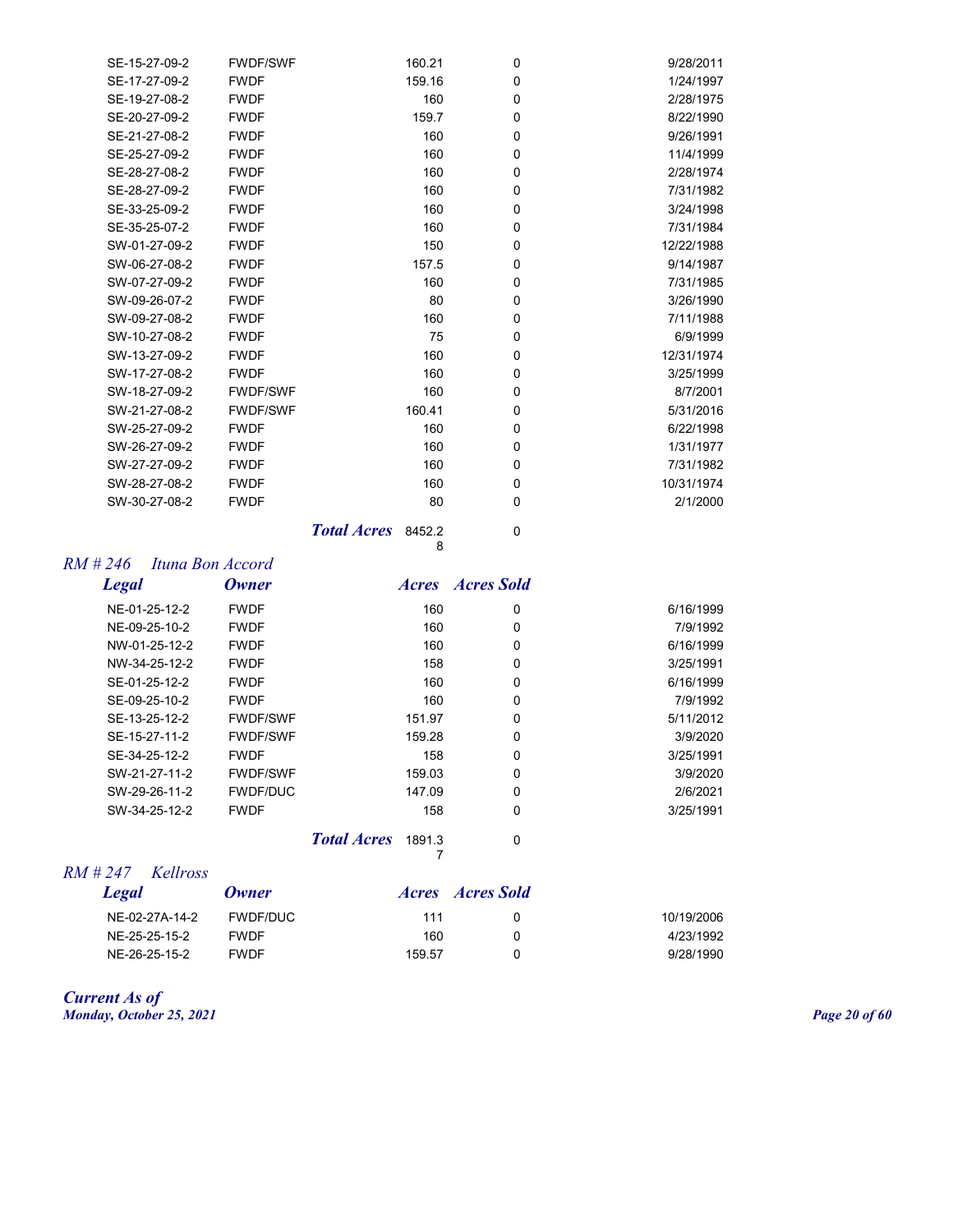| NW-22-27-14-2                 | <b>FWDF</b>     |                    | 80     | 0                       | 7/2/1996   |                  |
|-------------------------------|-----------------|--------------------|--------|-------------------------|------------|------------------|
| NW-25-25-15-2                 | <b>FWDF</b>     |                    | 159.54 | 0                       | 4/23/1992  |                  |
| SE-31-27-13-2                 | <b>FWDF</b>     |                    | 155.9  | 0                       | 7/17/1995  |                  |
| SE-35-25-15-2                 | <b>FWDF</b>     |                    | 158.77 | 0                       | 1/15/1991  |                  |
| SW-31-26-13-2                 | <b>FWDF</b>     |                    | 160    | 0                       | 7/10/1989  |                  |
| SW-35-25-15-2                 | <b>FWDF</b>     |                    | 160    | 0                       | 5/8/1996   |                  |
| SW-36-25-15-2                 | <b>FWDF</b>     |                    | 160    | 0                       | 6/5/1997   |                  |
|                               |                 | Total Acres 1464.7 | 8      | 0                       |            |                  |
| $RM$ # 248<br>Touchwood       |                 |                    |        |                         |            |                  |
| <b>Legal</b>                  | <b>Owner</b>    |                    |        | <b>Acres Acres</b> Sold |            |                  |
| NE-19-25-16-2                 | <b>FWDF</b>     |                    | 119.69 | 0                       | 11/30/1982 |                  |
| NW-01-26-17-2                 | <b>FWDF</b>     |                    | 160    | 0                       | 10/5/1989  |                  |
| SW-12-26-17-2                 | <b>FWDF</b>     |                    | 77     | 0                       | 10/5/1989  |                  |
| SW-25-27-16-2                 | <b>FWDF/SWF</b> |                    | 160.49 | 0                       | 10/30/2020 |                  |
|                               |                 | Total Acres 517.18 |        | 0                       |            |                  |
| $RM$ # 250<br>Last Mtn Valley |                 |                    |        |                         |            |                  |
| <b>Legal</b>                  | <b>Owner</b>    |                    |        | <b>Acres Acres</b> Sold |            |                  |
| NE-15-25-21-2                 | <b>FWDF</b>     |                    | 160    | 0                       | 6/30/1984  |                  |
| NW-15-25-21-2                 | <b>FWDF</b>     |                    | 160    | 0                       | 6/30/1984  |                  |
| SE-15-25-21-2                 | <b>FWDF</b>     |                    | 160    | 0                       | 6/30/1984  |                  |
| SW-15-25-21-2                 | <b>FWDF</b>     |                    | 160    | 0                       | 6/30/1984  |                  |
|                               |                 | <b>Total Acres</b> | 640    | 0                       |            |                  |
| $RM$ # 253<br>Willner         |                 |                    |        |                         |            |                  |
| <b>Legal</b>                  | <b>Owner</b>    |                    |        | <b>Acres Acres</b> Sold |            |                  |
| SE-21-27-01-3                 | <b>FWDF</b>     |                    | 161    | 0                       | 12/31/1990 |                  |
|                               |                 | <b>Total Acres</b> | 161    | 0                       |            |                  |
| $RM$ # 255<br>Coteau          |                 |                    |        |                         |            |                  |
| <b>Legal</b>                  | <b>Owner</b>    |                    |        | <b>Acres Acres</b> Sold |            |                  |
| SE-06-24-07-3                 | <b>FWDF</b>     |                    | 72     | 0                       |            | 1/6/1992 DONATED |
|                               |                 | <b>Total Acres</b> | 72     | 0                       |            |                  |
| RM #256 King George           |                 |                    |        |                         |            |                  |
| <b>Legal</b>                  | <b>Owner</b>    |                    |        | <b>Acres Acres</b> Sold |            |                  |
| NW-15-25-11-3                 | <b>FWDF/SWF</b> |                    | 150.04 | 0                       | 8/12/1993  |                  |
|                               |                 | Total Acres 150.04 |        | 0                       |            |                  |
| $RM$ #271<br>Cote             |                 |                    |        |                         |            |                  |
| <b>Legal</b>                  | <b>Owner</b>    |                    |        | <b>Acres Acres</b> Sold |            |                  |
| NE-07-29-30-1                 | <b>FWDF</b>     |                    | 159.35 | 0                       | 5/31/1995  |                  |
| NE-13-29-31-1                 | <b>FWDF</b>     |                    | 157.98 | 0                       | 5/16/1995  |                  |
| NE-19-29-30-1                 | <b>FWDF</b>     |                    | 158.01 | 0                       | 5/31/1995  |                  |
| NE-24-29-31-1                 | <b>FWDF</b>     |                    | 160    | 0                       | 8/21/1995  |                  |
| NE-31-29-30-1                 | <b>FWDF</b>     |                    | 160    | 0                       | 12/31/1974 |                  |

*Current As of Monday, October 25, 2021 Page 21 of 60*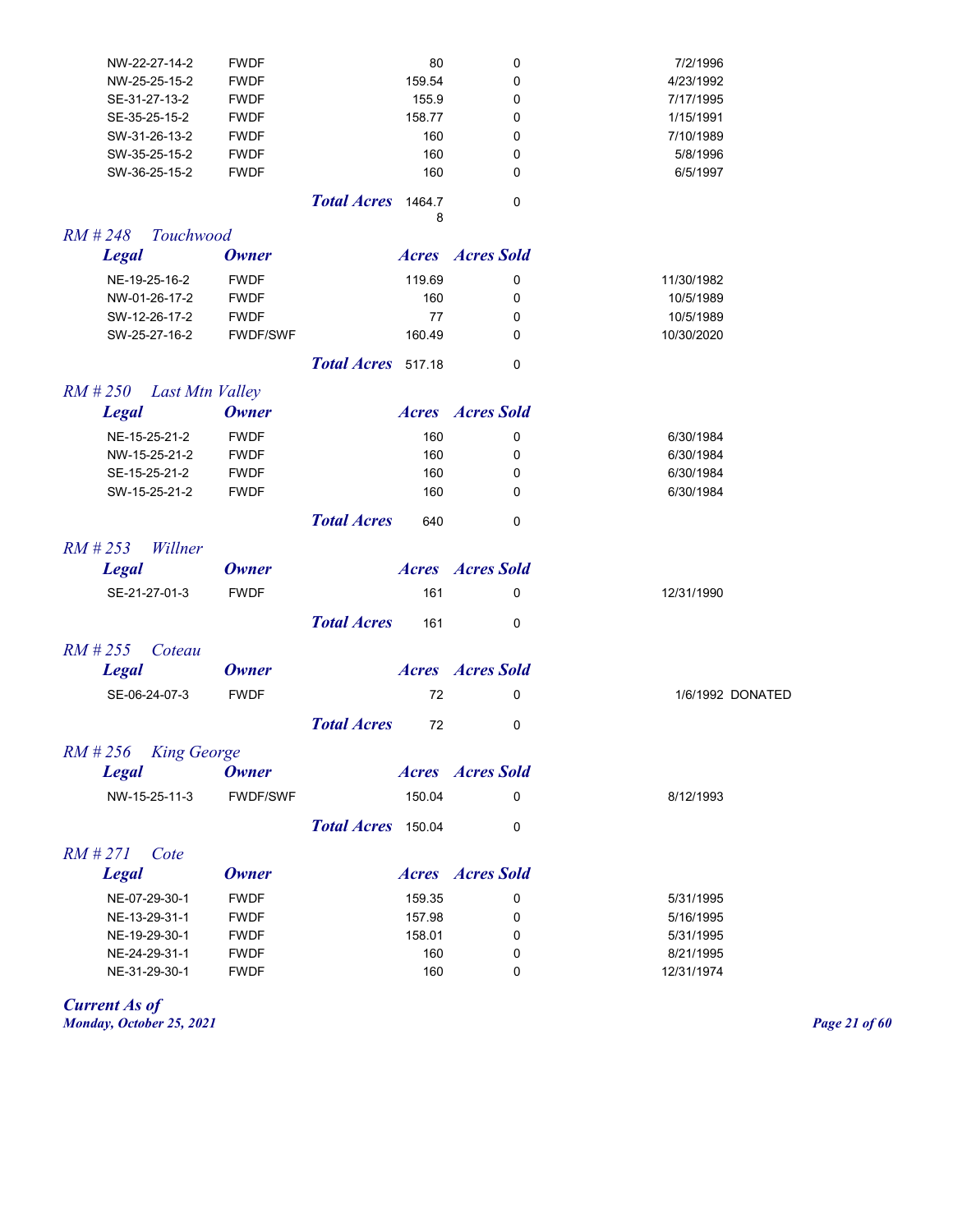| NW-01-30-31-1 | <b>FWDF</b> | 160    | 0 | 6/30/1975  |
|---------------|-------------|--------|---|------------|
| NW-07-29-30-1 | <b>FWDF</b> | 159.68 | 0 | 5/31/1995  |
| NW-18-29-30-1 | <b>FWDF</b> | 159    | 0 | 5/31/1995  |
| NW-19-29-30-1 | <b>FWDF</b> | 159.75 | 0 | 5/31/1995  |
| NW-36-30-31-1 | <b>FWDF</b> | 156    | 0 | 9/30/1974  |
| SE-13-29-31-1 | <b>FWDF</b> | 153.22 | 0 | 5/25/1995  |
| SE-14-29-31-1 | <b>FWDF</b> | 31.5   | 0 | 9/21/1999  |
| SE-24-29-31-1 | <b>FWDF</b> | 155.68 | 0 | 5/31/1995  |
| SE-36-28-30-1 | <b>FWDF</b> | 160    | 0 | 5/19/1995  |
| SW-13-29-31-1 | <b>FWDF</b> | 106.4  | 0 | 9/21/1999  |
| SW-18-29-30-1 | <b>FWDF</b> | 160    | 0 | 5/31/1995  |
| SW-19-29-30-1 | <b>FWDF</b> | 153.41 | 0 | 5/31/1995  |
| SW-23-30-31-1 | <b>FWDF</b> | 160    | 0 | 10/31/1975 |
| SW-24-29-31-1 | <b>FWDF</b> | 92.5   | 0 | 8/21/1995  |
|               |             | ___    |   |            |

*Total Acres* 2762.4 0

## *RM # 273 Sliding Hills*

| <b>Legal</b>  | Owner           | <i>Acres Acres Sold</i> |   |           |
|---------------|-----------------|-------------------------|---|-----------|
| NE-30-28-01-2 | <b>FWDF/DUC</b> | 158.66                  | 0 | 8/15/2013 |
| NW-09-28-01-2 | <b>FWDF/DUC</b> | 160.26                  | 0 | 2/14/2008 |
| NW-27-29-02-2 | <b>FWDF/DUC</b> | 160.49                  | 0 | 3/28/2011 |
| NW-30-28-01-2 | <b>FWDF/DUC</b> | 119 19                  | 0 | 8/15/2013 |
| SE-03-28-01-2 | <b>FWDF</b>     | 160                     | 0 | 7/31/1974 |
| SE-35-29-02-2 | <b>FWDF/DUC</b> | 160.54                  | 0 | 3/28/2011 |
|               |                 |                         |   |           |

8

## *Total Acres* 919.14 0

## *RM # 274 Good Lake*

| <b>Legal</b>  | <b>Owner</b>    | <i>Acres</i> | <b>Acres Sold</b> |            |
|---------------|-----------------|--------------|-------------------|------------|
| NE-03-29-06-2 | <b>FWDF</b>     | 160          | 0                 | 3/31/1974  |
| NE-07-28-04-2 | <b>FWDF</b>     | 160          | 0                 | 9/30/1974  |
| NE-12-28-05-2 | <b>FWDF</b>     | 158.1        | 0                 | 6/6/2002   |
| NE-13-28-05-2 | <b>FWDF</b>     | 160          | 0                 | 4/30/1974  |
| NE-23-28-05-2 | <b>FWDF</b>     | 160          | 0                 | 5/13/1992  |
| NE-30-28-04-2 | <b>FWDF</b>     | 160          | 0                 | 8/31/1978  |
| NW-06-28-04-2 | <b>FWDF</b>     | 160          | 0                 | 6/6/2002   |
| NW-08-28-04-2 | <b>FWDF</b>     | 160          | 0                 | 3/4/1992   |
| NW-12-28-05-2 | <b>FWDF</b>     | 155.2        | 0                 | 6/6/2002   |
| NW-13-28-05-2 | <b>FWDF</b>     | 160          | $\mathbf 0$       | 4/30/1974  |
| NW-19-28-04-2 | <b>FWDF</b>     | 160          | $\mathbf 0$       | 9/30/1974  |
| NW-28-28-04-2 | <b>FWDF</b>     | 80           | $\mathbf 0$       | 6/17/1992  |
| NW-30-28-04-2 | <b>FWDF</b>     | 160          | 0                 | 3/9/1992   |
| SE-06-28-04-2 | <b>FWDF</b>     | 161.9        | 0                 | 6/6/2002   |
| SE-12-28-05-2 | <b>FWDF</b>     | 160          | 0                 | 6/6/2002   |
| SE-13-28-05-2 | <b>FWDF</b>     | 160          | 0                 | 4/30/1974  |
| SE-23-28-05-2 | <b>FWDF</b>     | 160          | $\mathbf 0$       | 1/31/1983  |
| SE-30-28-04-2 | <b>FWDF</b>     | 160          | 0                 | 7/31/1976  |
| SE-33-28-05-2 | <b>FWDF/SWF</b> | 160          | 0                 | 12/14/1992 |
| SW-06-29-04-2 | <b>FWDF/SWF</b> | 159.34       | 0                 | 8/15/2017  |

*Current As of Monday, October 25, 2021 Page 22 of 60*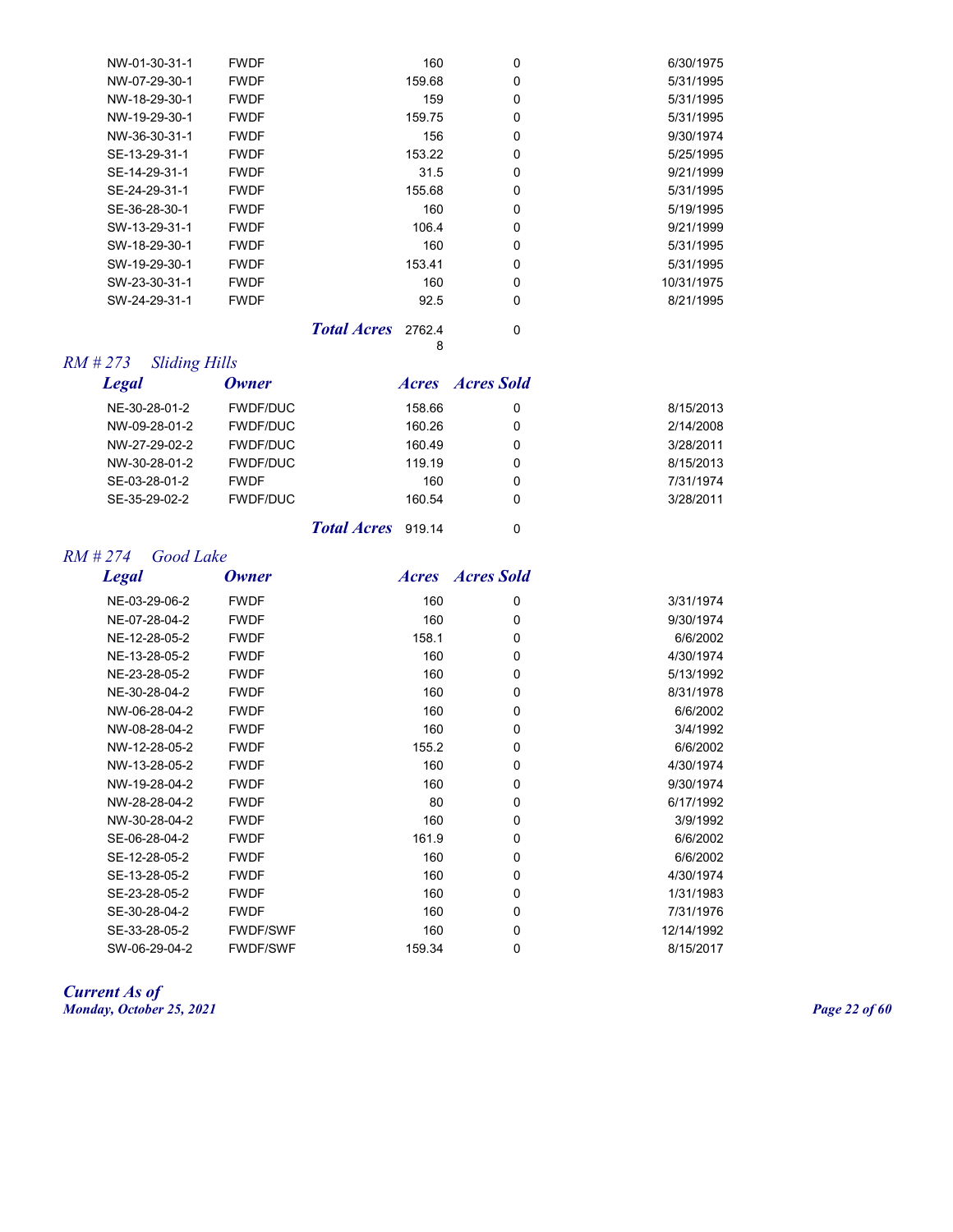| SW-07-28-04-2 | <b>FWDF</b>     | 160    | 0 | 6/6/2002   |
|---------------|-----------------|--------|---|------------|
| SW-08-28-04-2 | <b>FWDF/DUC</b> | 160    | 0 | 3/30/2000  |
| SW-13-28-05-2 | <b>FWDF</b>     | 160    | 0 | 4/30/1974  |
| SW-23-28-05-2 | <b>FWDF</b>     | 160    | 0 | 5/13/1992  |
| SW-24-28-05-2 | <b>FWDF</b>     | 160    | 0 | 9/11/1991  |
| SW-28-28-04-2 | <b>FWDF</b>     | 160    | 0 | 6/17/1992  |
| SW-30-30-06-2 | <b>FWDF</b>     | 159.59 | 0 | 7/8/1996   |
| SW-33-28-05-2 | <b>FWDF</b>     | 160    | 0 | 6/11/1992  |
| SW-34-28-05-2 | <b>FWDF/DUC</b> | 80.47  | 0 | 10/16/2015 |
| SW-36-30-06-2 | <b>FWDF/NCC</b> | 159.68 | 0 | 1/11/2018  |
|               |                 |        |   |            |

*Total Acres* 4634.2 0 8

## *RM # 275 Insinger*

| <b>Legal</b>  | <b>Owner</b>    | <b>Acres</b> | <b>Acres Sold</b> |            |
|---------------|-----------------|--------------|-------------------|------------|
| NE-06-30-07-2 | <b>FWDF</b>     | 160          | 0                 | 5/31/1974  |
| NE-09-28-09-2 | <b>FWDF</b>     | 160          | 0                 | 11/30/1985 |
| NE-13-30-08-2 | <b>FWDF</b>     | 160          | 0                 | 6/20/1989  |
| NE-15-30-08-2 | <b>FWDF</b>     | 160          | 0                 | 11/22/1988 |
| NE-18-30-07-2 | <b>FWDF</b>     | 160          | 0                 | 7/25/1997  |
| NE-21-29-07-2 | <b>FWDF</b>     | 159.75       | 0                 | 4/30/1974  |
| NE-23-30-08-2 | <b>FWDF</b>     | 155.98       | 0                 | 1/14/2004  |
| NE-24-30-08-2 | <b>FWDF/DUC</b> | 157.65       | 0                 | 3/31/2004  |
| NE-26-30-08-2 | <b>FWDF</b>     | 129.59       | 0                 | 3/5/1998   |
| NE-27-30-08-2 | <b>FWDF</b>     | 160          | 0                 | 4/23/1992  |
| NE-29-28-09-2 | <b>FWDF/SWF</b> | 159.66       | 0                 | 7/20/2018  |
| NE-30-28-08-2 | <b>FWDF</b>     | 160          | 0                 | 9/10/2001  |
| NE-33-30-08-2 | <b>FWDF</b>     | 162          | 0                 | 8/7/2003   |
| NE-34-30-08-2 | <b>FWDF</b>     | 161.81       | 0                 | 3/5/1998   |
| NE-35-29-08-2 | <b>FWDF</b>     | 150          | 0                 | 7/25/1997  |
| NE-35-30-08-2 | <b>FWDF</b>     | 154.19       | 0                 | 1/14/2004  |
| NW-02-29-08-2 | <b>FWDF</b>     | 157.01       | 0                 | 3/21/1997  |
| NW-10-30-07-2 | <b>FWDF</b>     | 160          | 0                 | 4/6/1992   |
| NW-16-29-09-2 | <b>FWDF</b>     | 158.34       | 0                 | 2/24/1992  |
| NW-18-30-07-2 | <b>FWDF/DUC</b> | 160          | 0                 | 3/23/2001  |
| NW-21-29-07-2 | <b>FWDF</b>     | 159.73       | 0                 | 4/30/1974  |
| NW-23-30-08-2 | <b>FWDF</b>     | 160          | 0                 | 3/5/1998   |
| NW-24-30-08-2 | <b>FWDF/DUC</b> | 159.52       | 0                 | 3/31/2004  |
| NW-26-30-08-2 | <b>FWDF</b>     | 160          | 0                 | 3/5/1998   |
| NW-27-30-08-2 | <b>FWDF</b>     | 160          | 0                 | 4/23/1992  |
| NW-31-29-07-2 | <b>FWDF</b>     | 160          | 0                 | 6/30/1980  |
| NW-32-29-07-2 | <b>FWDF</b>     | 155          | 0                 | 6/30/1986  |
| NW-32-30-08-2 | <b>FWDF</b>     | 154.39       | 0                 | 11/17/2003 |
| NW-33-30-08-2 | <b>FWDF</b>     | 163          | 0                 | 8/7/2003   |
| NW-34-30-08-2 | <b>FWDF</b>     | 162.28       | 0                 | 3/5/1998   |
| NW-35-30-08-2 | <b>FWDF</b>     | 160          | 0                 | 3/5/1998   |
| SE-03-28-08-2 | <b>FWDF/SWF</b> | 160          | 0                 | 11/23/1995 |
| SE-09-28-09-2 | <b>FWDF</b>     | 160          | 0                 | 11/30/1985 |
| SE-13-30-08-2 | <b>FWDF/DUC</b> | 80           | 0                 | 3/23/2001  |
| SE-16-30-07-2 | <b>FWDF</b>     | 160          | 0                 | 5/31/1993  |

#### *Current As of Monday, October 25, 2021 Page 23 of 60*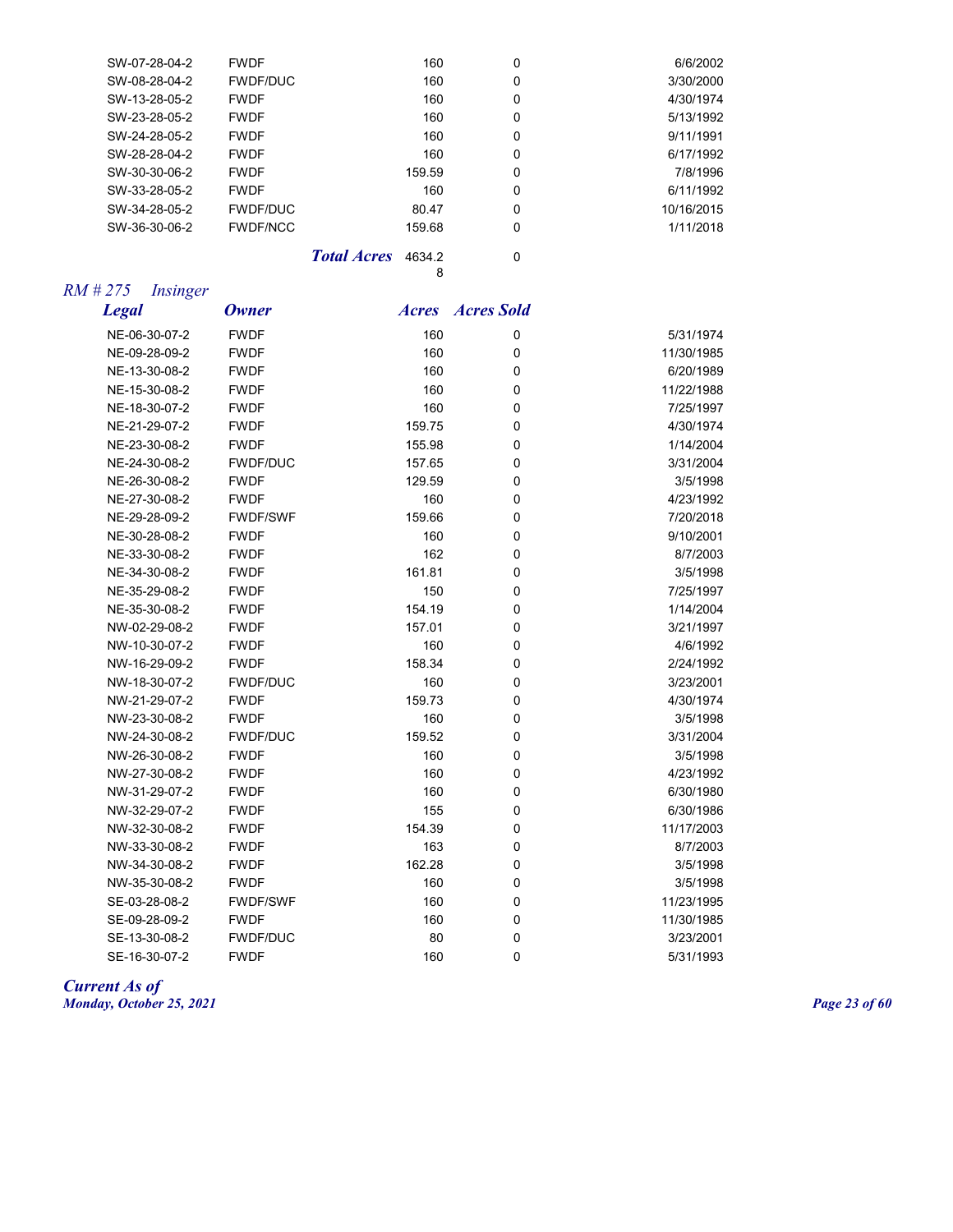| SE-17-29-09-2 | <b>FWDF</b>     | 160    | 0        | 10/23/1991 |
|---------------|-----------------|--------|----------|------------|
| SE-19-28-08-2 | <b>FWDF</b>     | 160    | $\Omega$ | 5/31/1974  |
| SE-19-30-07-2 | <b>FWDF</b>     | 160    | 0        | 7/26/1995  |
| SE-20-30-07-2 | <b>FWDF/DUC</b> | 160    | 0        | 3/22/2001  |
| SE-24-30-08-2 | <b>FWDF/DUC</b> | 160    | 0        | 7/8/1999   |
| SE-26-30-08-2 | <b>FWDF</b>     | 161.16 | 0        | 3/5/1998   |
| SE-34-30-08-2 | <b>FWDF</b>     | 160    | 0        | 3/5/1998   |
| SE-35-30-08-2 | <b>FWDF</b>     | 159.78 | 0        | 1/14/2004  |
| SW-15-28-09-2 | <b>FWDF</b>     | 160.88 | 0        | 5/31/1974  |
| SW-15-30-07-2 | <b>FWDF</b>     | 160    | 0        | 4/6/1992   |
| SW-16-28-08-2 | <b>FWDF</b>     | 160    | 0        | 3/22/1989  |
| SW-19-28-08-2 | <b>FWDF</b>     | 160    | 0        | 5/31/1974  |
| SW-22-30-08-2 | <b>FWDF</b>     | 160    | $\Omega$ | 10/25/1999 |
| SW-23-30-09-2 | <b>FWDF/DUC</b> | 159.56 | 0        | 2/14/2011  |
| SW-25-28-09-2 | <b>FWDF</b>     | 160    | 0        | 2/28/1974  |
| SW-26-30-08-2 | <b>FWDF</b>     | 160    | 0        | 3/5/1998   |
| SW-27-30-08-2 | <b>FWDF</b>     | 160    | 0        | 4/23/1992  |
| SW-34-29-07-2 | <b>FWDF/SWF</b> | 160    | 0        | 3/31/1994  |
| SW-34-30-08-2 | <b>FWDF</b>     | 160    | 0        | 3/5/1998   |
| SW-35-30-08-2 | <b>FWDF</b>     | 160    | 0        | 3/5/1998   |
|               |                 |        |          |            |

*Total Acres* 8661.2 0

# *RM # 276 Foam Lake*

| Foam Lake<br>#276 |                 |        |                         |                   |
|-------------------|-----------------|--------|-------------------------|-------------------|
| <b>Legal</b>      | <b>Owner</b>    |        | <i>Acres Acres Sold</i> |                   |
| NE-02-29-10-2     | <b>FWDF/SWF</b> | 159.76 | 0                       | 3/30/2015         |
| NE-21-32-10-2     | <b>FWDF</b>     | 143.73 | $\Omega$                | 5/1/1992          |
| NE-28-31-12-2     | <b>FWDF</b>     | 160    | $\mathbf 0$             | 7/31/1983         |
| NE-28-32-10-2     | <b>FWDF</b>     | 108.19 | 0                       | 5/1/1992          |
| NW-06-30-10-2     | <b>FWDF</b>     | 160    | $\mathbf 0$             | 5/19/1995         |
| NW-21-32-10-2     | <b>FWDF</b>     | 160    | 0                       | 5/1/1992          |
| NW-26-32-10-2     | <b>FWDF</b>     | 160    | 0                       | 10/31/1985        |
| NW-27-31-12-2     | <b>FWDF</b>     | 160    | 0                       | 7/31/1983         |
| NW-28-31-12-2     | <b>FWDF</b>     | 160    | 0                       | 7/31/1983         |
| NW-28-32-10-2     | <b>FWDF</b>     | 149.83 | $\mathbf 0$             | 5/1/1992          |
| SE-21-32-10-2     | <b>FWDF</b>     | 159.13 | 0                       | 5/1/1992          |
| SE-28-32-10-2     | <b>FWDF</b>     | 79.63  | $\mathbf 0$             | 5/1/1992          |
| SE-33-31-12-2     | <b>FWDF</b>     | 129    | 0                       | 7/31/1983         |
| SE-35-32-11-2     | <b>FWDF/DUC</b> | 150.34 | 0                       | 1/20/2015         |
| SW-01-29-10-2     | <b>FWDF/SWF</b> | 158.92 | 0                       | 10/28/2016        |
| SW-07-30-10-2     | <b>FWDF/SWF</b> | 160    | 0                       | 3/30/2006         |
| SW-07-32-10-2     | <b>FWDF</b>     | 160    | 0                       | 5/31/1976         |
| SW-26-32-10-2     | <b>FWDF</b>     | 97     | $\mathbf 0$             | 10/31/1985        |
| SW-28-31-11-2     | <b>FWDF</b>     | 160    | 0                       | 9/30/1982 DONATED |
| SW-28-32-10-2     | <b>FWDF</b>     | 160    | 0                       | 5/1/1992          |
| SW-31-28-11-2     | <b>FWDF/DUC</b> | 159.1  | 0                       | 10/8/2014         |
|                   |                 |        |                         |                   |

8

**Total Acres** 3094.6 0 3

*Current As of Monday, October 25, 2021 Page 24 of 60*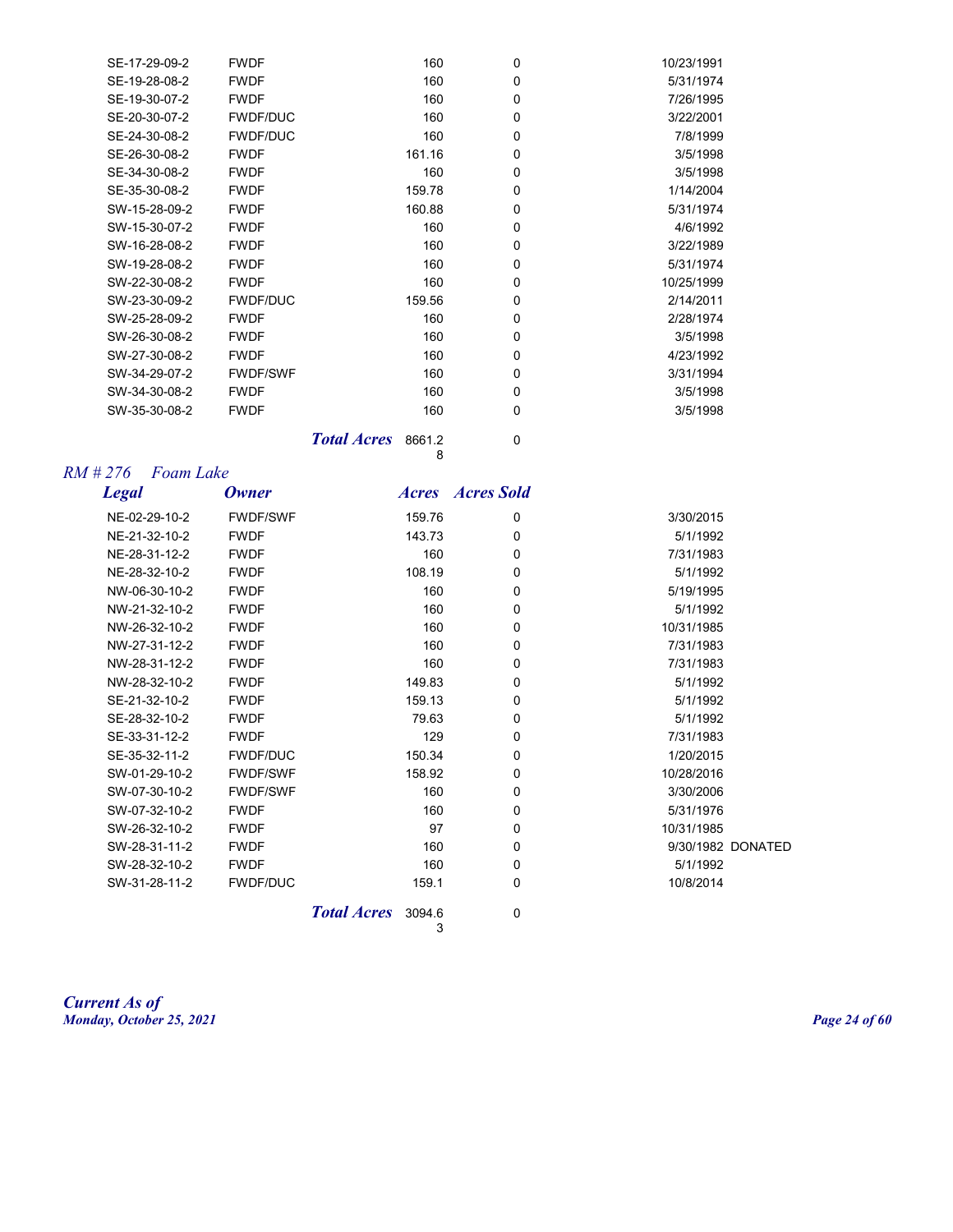| $RM \# 277$ Emerald              |                 |                                   |                         |            |
|----------------------------------|-----------------|-----------------------------------|-------------------------|------------|
| <b>Legal</b>                     | <b>Owner</b>    |                                   | <b>Acres Acres</b> Sold |            |
| NE-03-29-13-2                    | <b>FWDF</b>     | 160                               | 0                       | 11/23/1989 |
|                                  |                 | <b>Total Acres</b><br>160         | 0                       |            |
| $RM$ #280<br>Wreford             |                 |                                   |                         |            |
| <b>Legal</b>                     | <b>Owner</b>    |                                   | <b>Acres Acres</b> Sold |            |
| SW-10-28-23-2                    | <b>FWDF</b>     | 160                               | 0                       | 12/31/1974 |
|                                  |                 | <b>Total Acres</b><br>160         | 0                       |            |
| $RM \# 281$<br>Wood Creek        |                 |                                   |                         |            |
| <b>Legal</b>                     | <b>Owner</b>    |                                   | <b>Acres Acres</b> Sold |            |
| NE-02-28-27-2                    | <b>FWDF/DUC</b> | 160                               | 0                       | 3/30/2000  |
| NE-11-30-27-2                    | <b>FWDF/DUC</b> | 159.02                            | 0                       | 11/8/2016  |
| NE-18-28-26-2                    | <b>FWDF/DUC</b> | 157.83                            | 0                       | 3/15/2011  |
| NE-28-28-26-2                    | <b>FWDF/DUC</b> | 157.83                            | 0                       | 2/16/2011  |
| SE-11-30-27-2                    | <b>FWDF/DUC</b> | 157.94                            | 0                       | 11/8/2016  |
| SW-32-29-26-2                    | <b>FWDF/DUC</b> | 159                               | 0                       | 1/26/2009  |
|                                  |                 | Total Acres 951.62                | 0                       |            |
| $RM$ # 283<br>Rosedale           |                 |                                   |                         |            |
| <b>Legal</b>                     | <b>Owner</b>    |                                   | <b>Acres Acres</b> Sold |            |
| NW-25-31-03-3                    | <b>FWDF/DUC</b> | 160.43                            | 0                       | 5/14/2014  |
|                                  |                 | Total Acres 160.43                | 0                       |            |
| $RM$ # 284<br>Rudy               |                 |                                   |                         |            |
| <b>Legal</b>                     | <b>Owner</b>    |                                   | <b>Acres Acres</b> Sold |            |
| NE-03-29-08-3                    | <b>FWDF</b>     | 160                               | 0                       | 4/11/1990  |
| NW-02-29-08-3                    | <b>FWDF</b>     | 149.87                            | 0                       | 4/11/1990  |
| NW-03-29-08-3                    | <b>FWDF</b>     | 160                               | 0                       | 4/11/1990  |
| NW-34-28-08-3                    | <b>FWDF</b>     | 80                                | 0                       | 1/31/1978  |
| NW-35-28-08-3                    | <b>FWDF</b>     | 153.9                             | 0                       | 1/31/1978  |
| NW-35-28-08-3                    |                 |                                   |                         |            |
| SE-03-29-08-3                    | <b>FWDF</b>     | 160                               | 0                       | 1/31/1978  |
| SE-04-29-08-3                    | <b>FWDF</b>     | 160                               | 0                       | 1/31/1978  |
| SE-10-29-08-3                    | <b>FWDF</b>     | 160                               | 0                       | 4/11/1990  |
| SE-33-28-08-3                    | FWDF/SWF        | 160                               | 0                       | 12/15/1992 |
| SW-03-29-08-3                    | <b>FWDF</b>     | 160                               | 0                       | 1/31/1978  |
| SW-35-28-08-3                    | <b>FWDF</b>     | 153.4                             | 0                       | 1/31/1978  |
|                                  |                 | <b>Total Acres</b><br>1657.1<br>7 | 0                       |            |
| RM#288<br><b>Pleasant Valley</b> |                 |                                   |                         |            |
| <b>Legal</b>                     | <b>Owner</b>    |                                   | <b>Acres Acres</b> Sold |            |
| NW-08-30-16-3                    | <b>FWDF</b>     | 155.93                            | 0                       | 9/30/1980  |
| SW-17-30-16-3                    | <b>FWDF</b>     | 22.26                             | 0                       | 9/30/1980  |
|                                  |                 | <b>Total Acres</b><br>178.19      | 0                       |            |

*Current As of Monday, October 25, 2021 Page 25 of 60*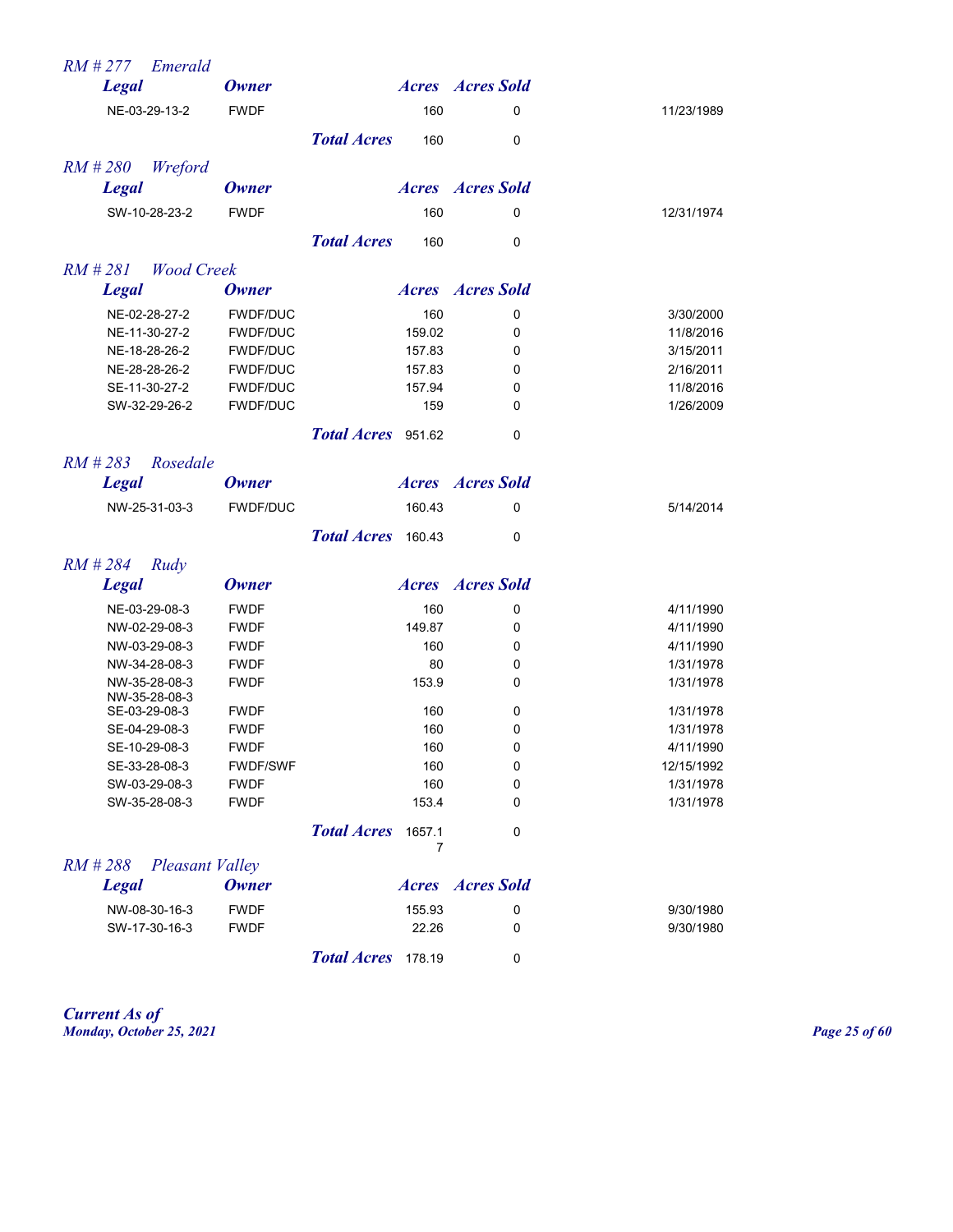## *RM # 301 St. Phillips*

| <b>Legal</b>  | Owner       |                    | <i>Acres</i> | Acres Sold |            |
|---------------|-------------|--------------------|--------------|------------|------------|
| NE-05-32-31-1 | <b>FWDF</b> |                    | 160          | 0          | 3/31/1976  |
| NE-36-32-31-1 | <b>FWDF</b> |                    | 158.5        | 0          | 3/4/1991   |
| NW-03-33-31-1 | <b>FWDF</b> |                    | 159.57       | 0          | 8/20/2001  |
| NW-04-32-31-1 | <b>FWDF</b> |                    | 160          | 0          | 3/31/1975  |
| NW-26-31-31-1 | <b>FWDF</b> |                    | 160          | 0          | 4/30/1975  |
| NW-27-31-31-1 | <b>FWDF</b> |                    | 161          | 0          | 10/31/1973 |
| NW-36-32-31-1 | <b>FWDF</b> |                    | 160          | 0          | 4/3/1996   |
| SE-26-31-31-1 | <b>FWDF</b> |                    | 160          | 0          | 5/31/1974  |
| SE-28-32-30-1 | <b>FWDF</b> |                    | 160          | 0          | 7/31/1982  |
| SW-03-33-31-1 | <b>FWDF</b> |                    | 158.82       | 0          | 7/12/2001  |
| SW-24-32-31-1 | <b>FWDF</b> |                    | 156.27       | 0          | 12/12/2000 |
| SW-30-32-30-1 | <b>FWDF</b> |                    | 159.79       | 0          | 4/30/1974  |
| SW-36-32-31-1 | <b>FWDF</b> |                    | 160          | 0          | 4/3/1996   |
|               |             | <b>Total Acres</b> | 2073.9       | 0          |            |

*RM # 303 Keys*

| <b>Legal</b>                   | Owner           | <b>Acres</b> | <b>Acres Sold</b> |            |
|--------------------------------|-----------------|--------------|-------------------|------------|
| NE-10-32-02-2                  | <b>FWDF</b>     | 33.47        | 0                 | 2/23/1998  |
| NE-29-31-01-2                  | <b>FWDF/SWF</b> | 150.48       | 0                 | 8/3/2018   |
| NW-15-32-03-2                  | <b>FWDF/SWF</b> | 160          | 0                 | 12/14/1992 |
| NW-22-32-03-2                  | <b>FWDF/SWF</b> | 160          | 0                 | 6/19/1992  |
| NW-36-32-01-2                  | <b>FWDF/DUC</b> | 160.28       | 0                 | 6/27/2000  |
| SE-10-32-02-2                  | <b>FWDF</b>     | 143          | 0                 | 2/23/1998  |
| SE-26-32-03-2                  | <b>FWDF/SWF</b> | 79           | 0                 | 9/13/1993  |
| SE-29-31-01-2<br>SE-29-31-01-2 | <b>FWDF/SWF</b> | 159.88       | 0                 | 8/3/2018   |
| SW-10-32-02-2                  | <b>FWDF</b>     | 142.42       | 0                 | 2/23/1998  |
| SW-25-32-03-2                  | <b>FWDF</b>     | 156.01       | 0                 | 6/25/1996  |
| SW-26-32-03-2                  | <b>FWDF/SWF</b> | 160          | 0                 | 9/13/1993  |

5

*Total Acres* 1504.5 0 4

#### *RM # 304 Buchanan*

| <b>Legal</b>  | Owner           |                           | <i><b>Acres</b></i> | Acres Sold |           |
|---------------|-----------------|---------------------------|---------------------|------------|-----------|
| NE-13-33-06-2 | <b>FWDF</b>     |                           | 160                 | 0          | 3/31/1999 |
| NE-27-33-06-2 | <b>FWDF</b>     |                           | 160                 | 0          | 4/30/1975 |
| NE-36-33-06-2 | <b>FWDF</b>     |                           | 160                 | 0          | 9/25/1998 |
| NW-09-33-06-2 | <b>FWDF</b>     |                           | 80                  | 0          | 2/23/1995 |
| SE-33-31-06-2 | <b>FWDF/DUC</b> |                           | 159.26              | 0          | 3/1/2012  |
|               |                 | <b>Total Acres</b> 719.26 |                     | 0          |           |

*RM # 305 Invermay*

| <b>Owner</b>                     |        |              |            |
|----------------------------------|--------|--------------|------------|
| <b>FWDF/NCC</b><br>NE-05-32-09-2 | 160.4  |              | 3/20/2012  |
| NE-16-31-08-2<br><b>FWDF</b>     | 160    |              | 3/31/1987  |
| NE-17-31-08-2<br><b>FWDF</b>     | 160    |              | 6/19/1997  |
| NW-05-32-09-2<br><b>FWDF/NCC</b> | 160.44 |              | 4/30/2013  |
|                                  |        | <i>Acres</i> | Acres Sold |

*Current As of Monday, October 25, 2021 Page 26 of 60*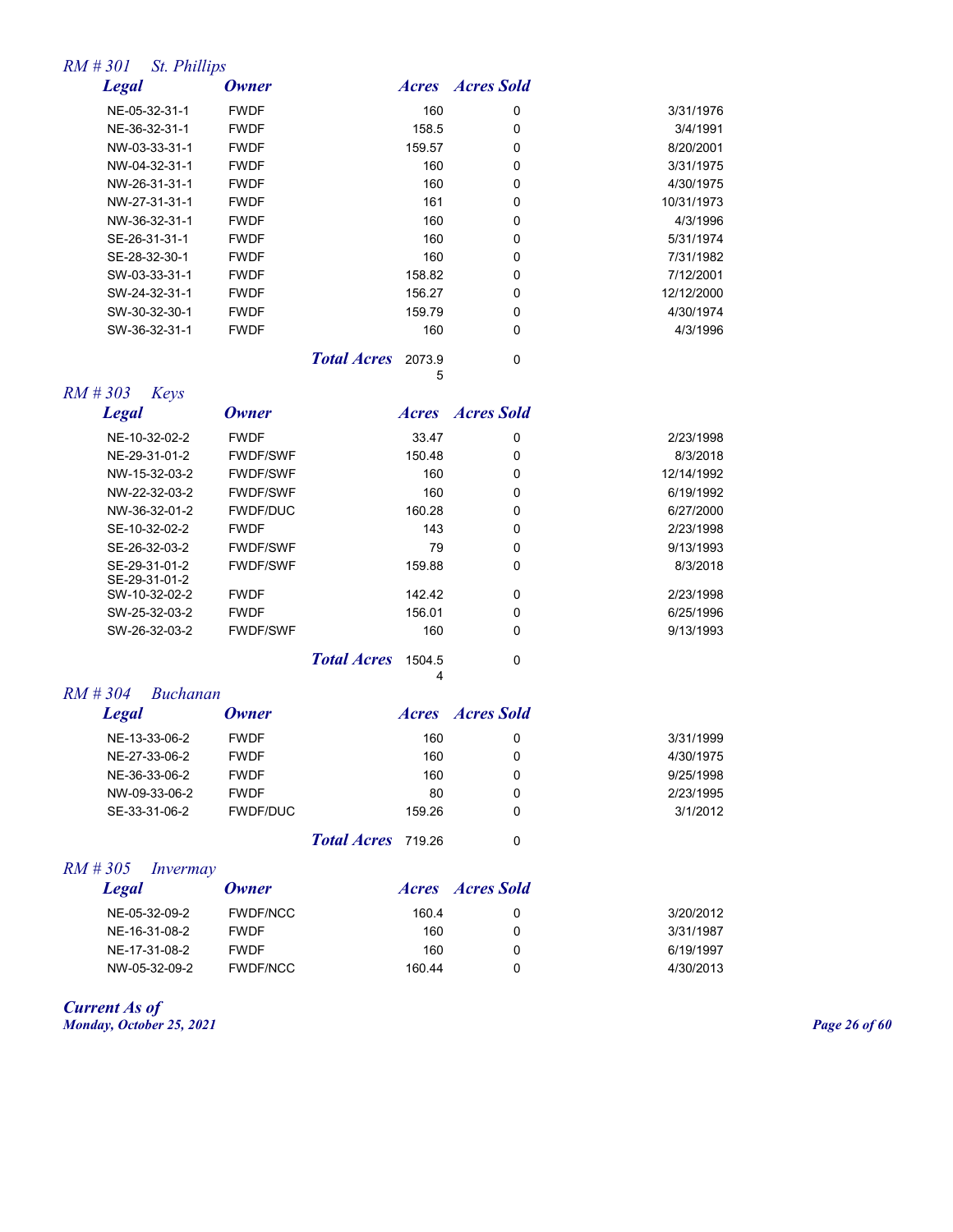| NW-15-32-09-2 | <b>FWDF</b>     | 158    | 0 | 3/10/1989  |
|---------------|-----------------|--------|---|------------|
| NW-16-31-08-2 | <b>FWDF</b>     | 160    | 0 | 3/5/1998   |
| NW-21-32-09-2 | <b>FWDF/SWF</b> | 159.57 | 0 | 12/21/1993 |
| NW-22-31-08-2 | <b>FWDF</b>     | 160    | 0 | 1/31/1987  |
| NW-30-31-08-2 | <b>FWDF</b>     | 160    | 0 | 5/13/1992  |
| SE-07-32-09-2 | <b>FWDF/NCC</b> | 160.33 | 0 | 4/30/2013  |
| SE-13-32-07-2 | <b>FWDF/DUC</b> | 160.03 | 0 | 7/30/2013  |
| SE-16-31-08-2 | <b>FWDF</b>     | 80.2   | 0 | 3/5/1998   |
| SE-17-31-08-2 | <b>FWDF</b>     | 82.64  | 0 | 6/19/1997  |
| SE-20-31-07-2 | <b>FWDF/DUC</b> | 160.53 | 0 | 9/3/2013   |
| SE-20-31-08-2 | <b>FWDF</b>     | 160    | 0 | 9/23/2002  |
| SE-21-31-08-2 | <b>FWDF</b>     | 160    | 0 | 3/31/1987  |
| SE-22-31-08-2 | <b>FWDF</b>     | 160    | 0 | 1/31/1987  |
| SW-16-31-08-2 | <b>FWDF</b>     | 82.41  | 0 | 3/5/1998   |
| SW-17-31-08-2 | <b>FWDF</b>     | 82.93  | 0 | 6/19/1997  |
| SW-21-31-08-2 | <b>FWDF</b>     | 160    | 0 | 3/5/1998   |
| SW-22-31-08-2 | <b>FWDF</b>     | 160    | 0 | 1/31/1987  |
| SW-27-31-08-2 | <b>FWDF</b>     | 160    | 0 | 3/11/1998  |
| SW-31-31-08-2 | <b>FWDF</b>     | 160    | 0 | 5/13/1992  |
| SW-31-33-07-2 | <b>FWDF</b>     | 160    | 0 | 7/18/1991  |
| SW-32-31-09-2 | <b>FWDF/NCC</b> | 160.42 | 0 | 3/20/2012  |
|               |                 |        |   |            |

*Total Acres* 3687.9 0

| $RM \# 308$<br><b>Big Quill</b> |                 |                    |       |                         |            |
|---------------------------------|-----------------|--------------------|-------|-------------------------|------------|
| <b>Legal</b>                    | Owner           |                    |       | <i>Acres Acres Sold</i> |            |
| NE-17-30-17-2                   | <b>FWDF</b>     |                    | 160   | 0                       | 12/19/1989 |
| SE-01-31-17-2                   | <b>FWDF</b>     |                    | 110   | 0                       | 10/31/1985 |
| SE-07-30-17-2                   | <b>FWDF</b>     |                    | 157.6 | 0                       | 2/13/1990  |
| SE-14-31-17-2                   | <b>FWDF</b>     |                    | 90.3  | 0                       | 1/31/1979  |
| SE-29-30-16-2                   | <b>FWDF/DUC</b> |                    | 159   | 0                       | 3/22/2001  |
| SW-18-30-16-2                   | <b>FWDF/DUC</b> |                    | 160   | 0                       | 8/19/1999  |
|                                 |                 | <b>Total Acres</b> | 836.9 | 0                       |            |

#### *RM # 309 Prairie Rose*

| Legal         | <b>Owner</b> |                    |     | Acres Acres Sold |           |
|---------------|--------------|--------------------|-----|------------------|-----------|
| NE-32-31-20-2 | <b>FWDF</b>  |                    | 160 |                  | 7/31/1976 |
| NW-32-31-20-2 | <b>FWDF</b>  |                    | 160 |                  | 7/31/1976 |
| SE-05-32-20-2 | <b>FWDF</b>  |                    | 160 |                  | 7/31/1976 |
|               |              | <b>Total Acres</b> | 480 |                  |           |

#### *RM # 313 Lost River*

| Legal         | <b>Owner</b> |                           |        | <i>Acres Acres Sold</i> |           |
|---------------|--------------|---------------------------|--------|-------------------------|-----------|
| NE-25-31-01-3 | FWDF/DUC     |                           | 161    |                         | 3/8/2000  |
| SW-12-33-01-3 | FWDF/DUC     |                           | 159.82 |                         | 2/18/2011 |
|               |              | <b>Total Acres</b> 320.82 |        |                         |           |

# *RM # 314 Dundurn*

*Acres Acres Sold* 

*Current As of Monday, October 25, 2021 Page 27 of 60*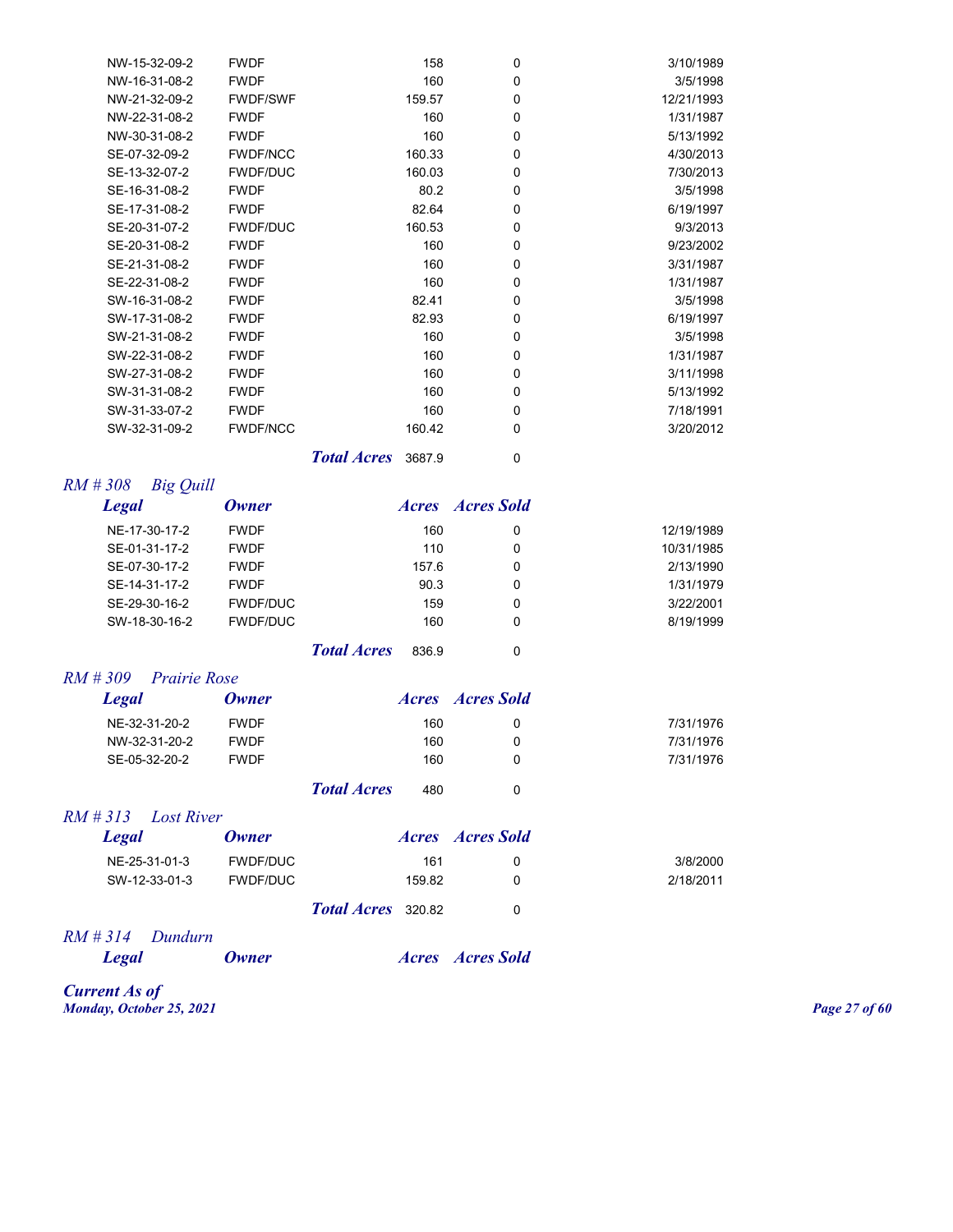| FWDF/NCC<br>NE-12-33-05-3 |                           | 160.29 | 8/30/2017 |
|---------------------------|---------------------------|--------|-----------|
|                           | <b>Total Acres</b> 160.29 |        |           |

| RM # 331<br>Livingston |             |                              |                         |            |
|------------------------|-------------|------------------------------|-------------------------|------------|
| <b>Legal</b>           | Owner       |                              | <i>Acres Acres Sold</i> |            |
| NE-16-34-31-1          | <b>FWDF</b> | 160                          | 0                       | 10/22/1999 |
| NE-18-34-30-1          | <b>FWDF</b> | 158.89                       | 0                       | 1/5/2000   |
| NW-16-34-31-1          | <b>FWDF</b> | 160                          | 0                       | 10/22/1999 |
| NW-18-34-30-1          | <b>FWDF</b> | 154.97                       | 0                       | 1/5/2000   |
| SE-09-35-31-1          | <b>FWDF</b> | 159                          | 0                       | 2/24/1992  |
| SE-18-34-30-1          | <b>FWDF</b> | 12                           | 0                       | 1/5/2000   |
| SE-20-34-31-1          | <b>FWDF</b> | 158.99                       | 0                       | 5/17/1999  |
| SE-36-34-32-1          | <b>FWDF</b> | 148                          | 0                       | 8/8/2000   |
| SW-18-34-30-1          | <b>FWDF</b> | 139                          | 0                       | 1/5/2000   |
| SW-20-34-31-1          | <b>FWDF</b> | 80                           | 0                       | 1/18/2000  |
|                        |             | <b>Total Acres</b><br>1330.8 | 0                       |            |

5

| <b>Legal</b>  | <b>Owner</b> | <i>Acres</i> | <b>Acres Sold</b> |            |
|---------------|--------------|--------------|-------------------|------------|
| NE-02-38-01-2 | <b>FWDF</b>  | 160          | 0                 | 12/17/1990 |
| NE-08-37-03-2 | <b>FWDF</b>  | 160          | 0                 | 7/31/1977  |
| NE-18-36-01-2 | <b>FWDF</b>  | 160          | 0                 | 4/24/2002  |
| NE-20-36-03-2 | <b>FWDF</b>  | 158.92       | 0                 | 10/13/1988 |
| NE-30-34-02-2 | <b>FWDF</b>  | 110.79       | 0                 | 12/9/1988  |
| NE-30-35-01-2 | <b>FWDF</b>  | 160          | $\mathbf 0$       | 1/31/1976  |
| NE-32-35-01-2 | <b>FWDF</b>  | 159.46       | 0                 | 8/31/1979  |
| NW-08-37-03-2 | <b>FWDF</b>  | 160          | 0                 | 7/31/1977  |
| NW-10-35-02-2 | <b>FWDF</b>  | 161          | 0                 | 6/29/1988  |
| NW-16-35-01-2 | <b>FWDF</b>  | 160          | 0                 | 7/8/1996   |
| NW-18-36-01-2 | <b>FWDF</b>  | 160          | 0                 | 4/24/2002  |
| NW-19-37-01-2 | <b>FWDF</b>  | 160          | $\mathbf 0$       | 10/22/2001 |
| NW-23-34-02-2 | <b>FWDF</b>  | 100.3        | 0                 | 2/11/1991  |
| NW-34-36-03-2 | <b>FWDF</b>  | 160          | $\mathbf 0$       | 2/16/2001  |
| SE-05-36-01-2 | <b>FWDF</b>  | 157.36       | 0                 | 7/16/1990  |
| SE-08-36-01-2 | <b>FWDF</b>  | 155.65       | 0                 | 8/3/1989   |
| SE-08-37-03-2 | <b>FWDF</b>  | 158          | $\mathbf 0$       | 7/31/1977  |
| SE-18-36-01-2 | <b>FWDF</b>  | 160          | 0                 | 4/24/2002  |
| SE-31-35-01-2 | <b>FWDF</b>  | 160          | $\mathbf 0$       | 2/24/1992  |
| SW-16-35-01-2 | <b>FWDF</b>  | 154.42       | 0                 | 2/18/1991  |
| SW-19-37-01-2 | <b>FWDF</b>  | 160          | $\mathbf 0$       | 10/22/2001 |
| SW-26-34-02-2 | <b>FWDF</b>  | 3            | $\mathbf 0$       | 7/17/1996  |
| SW-30-36-03-2 | <b>FWDF</b>  | 160          | 0                 | 10/26/1995 |
|               |              |              |                   |            |

*Total Acres* 3398.9 0

#### *RM # 334 Preeceville*

*RM # 333 Clayton* 

| Legal         | <b>Owner</b>    |       | <i>Acres Acres Sold</i> |            |
|---------------|-----------------|-------|-------------------------|------------|
| NE-01-34-06-2 | <b>FWDF/SWF</b> | 160   |                         | 12/2/2010  |
| NE-02-37-05-2 | <b>FWDF</b>     | 65.23 | 11 79                   | 11/16/2000 |

*Current As of Monday, October 25, 2021 Page 28 of 60*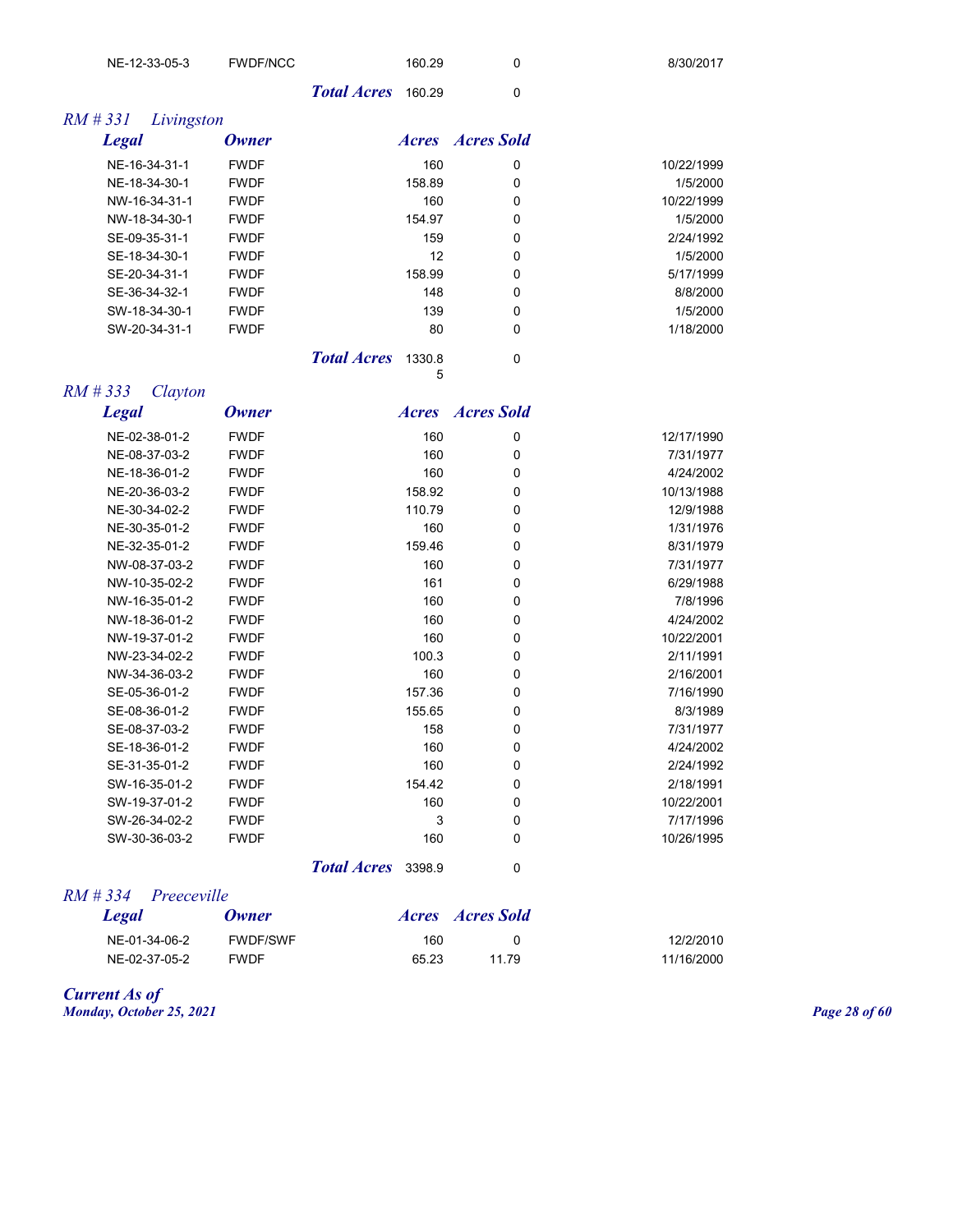| NE-04-38-05-2 | <b>FWDF</b>     | 149.57 | 0           | 2/28/1974  |
|---------------|-----------------|--------|-------------|------------|
| NE-05-37-04-2 | <b>FWDF</b>     | 160    | 0           | 6/20/2001  |
| NE-09-34-06-2 | <b>FWDF</b>     | 160    | 0           | 6/9/1994   |
| NE-10-34-06-2 | <b>FWDF</b>     | 160    | $\mathbf 0$ | 5/31/1980  |
| NE-11-37-04-2 | <b>FWDF</b>     | 160    | 0           | 8/4/1998   |
| NE-16-37-06-2 | <b>FWDF</b>     | 80     | $\mathbf 0$ | 3/30/1990  |
| NE-18-37-06-2 | <b>FWDF</b>     | 160    | 0           | 12/2/1999  |
| NE-21-37-06-2 | <b>FWDF</b>     | 160    | $\mathbf 0$ | 11/24/1988 |
| NE-27-36-04-2 | <b>FWDF</b>     | 160    | 0           | 5/31/1976  |
| NE-27-37-06-2 | <b>FWDF</b>     | 160    | 0           | 12/18/1995 |
| NE-30-37-06-2 | <b>FWDF</b>     | 159.29 | 0           | 8/1/2020   |
| NW-05-35-06-2 | <b>FWDF</b>     | 160    | $\mathbf 0$ | 5/27/2002  |
| NW-06-35-06-2 | <b>FWDF/SWF</b> | 160.9  | 0           | 1/27/2004  |
| NW-06-36-05-2 | <b>FWDF</b>     | 160    | 0           | 3/3/1995   |
| NW-07-36-06-2 | <b>FWDF</b>     | 160    | $\mathbf 0$ | 8/31/1974  |
| NW-08-36-06-2 | <b>FWDF</b>     | 160    | 0           | 9/17/2001  |
| NW-08-38-05-2 | <b>FWDF</b>     | 160    | 0           | 8/1/1990   |
| NW-10-34-06-2 | <b>FWDF</b>     | 160    | 0           | 5/31/1980  |
| NW-13-37-06-2 | <b>FWDF</b>     | 160    | $\mathbf 0$ | 2/12/1998  |
| NW-21-37-06-2 | <b>FWDF</b>     | 160    | 0           | 11/24/1988 |
| NW-22-37-06-2 | <b>FWDF</b>     | 160    | 0           | 11/15/1988 |
| NW-27-36-04-2 | <b>FWDF</b>     | 160    | 0           | 5/31/1976  |
| NW-30-37-06-2 | <b>FWDF</b>     | 159.18 | $\mathbf 0$ | 8/1/2020   |
| SE-04-38-05-2 | <b>FWDF</b>     | 12.17  | 0           | 1/24/1997  |
| SE-05-34-06-2 | <b>FWDF</b>     | 160    | 0           | 5/8/1991   |
| SE-06-37-05-2 | <b>FWDF</b>     | 160    | $\mathbf 0$ | 4/2/2001   |
| SE-07-35-06-2 | <b>FWDF</b>     | 161    | 0           | 5/6/1991   |
| SE-07-36-06-2 | <b>FWDF</b>     | 160    | $\mathbf 0$ | 9/17/2001  |
| SE-08-35-06-2 | <b>FWDF</b>     | 160    | $\mathbf 0$ | 7/31/1986  |
| SE-09-34-06-2 | FWDF/SWF        | 159.25 | $\mathbf 0$ | 5/16/2016  |
| SE-09-38-05-2 | <b>FWDF</b>     | 26.73  | 0           | 2/28/1974  |
| SE-27-34-05-2 | <b>FWDF</b>     | 133.03 | $\mathbf 0$ | 1/29/1991  |
| SE-27-36-04-2 | <b>FWDF</b>     | 160    | 0           | 5/31/1976  |
| SE-34-37-06-2 | <b>FWDF</b>     | 160    | $\mathbf 0$ | 12/18/1995 |
| SE-36-34-06-2 | <b>FWDF</b>     | 160    | 0           | 10/31/1977 |
| SW-07-36-05-2 | <b>FWDF</b>     | 160    | 0           | 12/17/1990 |
| SW-07-36-06-2 | <b>FWDF</b>     | 160    | 0           | 8/31/1974  |
| SW-08-34-06-2 | <b>FWDF</b>     | 160    | 0           | 11/23/1992 |
| SW-08-38-05-2 | <b>FWDF</b>     | 160    | 0           | 8/1/1990   |
| SW-09-38-05-2 | <b>FWDF</b>     | 160    | 0           | 2/28/1974  |
| SW-15-36-06-2 | <b>FWDF</b>     | 160    | $\mathbf 0$ | 5/19/1995  |
| SW-22-37-06-2 | <b>FWDF</b>     | 160    | 0           | 4/22/1991  |
| SW-27-36-04-2 | <b>FWDF</b>     | 160    | 0           | 5/31/1976  |
| SW-33-34-06-2 | <b>FWDF</b>     | 160    | $\mathbf 0$ | 1/15/1999  |
|               |                 |        |             |            |

**Total Acres** 6866.3 11.79 5

## *RM # 335 Hazel Dell*

| <b>Legal</b>  | <b>Owner</b> | <b>Acres Acres</b> Sold |           |
|---------------|--------------|-------------------------|-----------|
| NE-02-35-08-2 | <b>FWDF</b>  | 161                     | 5/31/2000 |

*Current As of Monday, October 25, 2021 Page 29 of 60*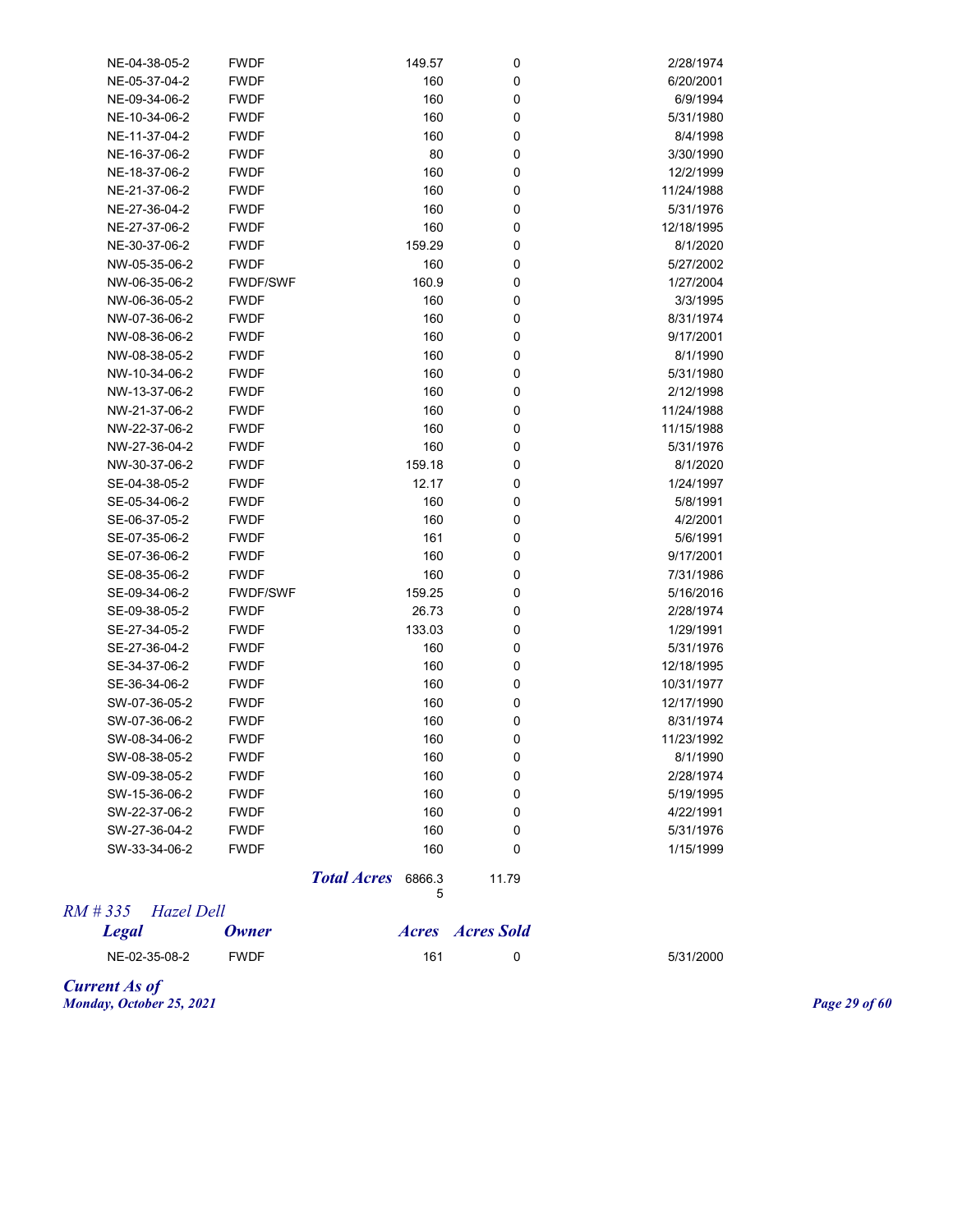| NE-05-37-07-2<br><b>FWDF</b><br>160<br>0<br>3/3/1998<br>130<br>0<br>NE-05-38-09-2<br><b>FWDF</b><br>4/30/1974<br>0<br>NE-08-37-07-2<br><b>FWDF</b><br>158.96<br>3/3/1998<br>NE-08-38-09-2<br><b>FWDF</b><br>160<br>0<br>5/31/1975<br>NE-09-34-07-2<br><b>FWDF/SWF</b><br>159.73<br>0<br>7/8/2013<br>160<br>NE-14-37-07-2<br><b>FWDF</b><br>0<br>3/31/1986<br><b>FWDF</b><br>160<br>NE-18-37-08-2<br>0<br>5/31/1975<br>160<br>NE-21-37-09-2<br><b>FWDF</b><br>0<br>5/31/1975<br>159<br>NE-22-37-09-2<br><b>FWDF</b><br>0<br>5/31/1975<br>160<br>NE-23-37-08-2<br><b>FWDF</b><br>0<br>5/31/1975<br>140<br>NE-23-37-09-2<br><b>FWDF</b><br>0<br>5/31/1975<br>NE-25-34-08-2<br><b>FWDF</b><br>159<br>0<br>10/1/1992<br>150<br>NE-26-37-07-2<br><b>FWDF</b><br>0<br>2/28/1974<br>160<br>NE-26-37-08-2<br><b>FWDF</b><br>0<br>4/30/1975<br>120<br>NE-26-37-09-2<br><b>FWDF</b><br>0<br>5/31/1975<br>NE-27-34-07-2<br><b>FWDF/SWF</b><br>159.72<br>0<br>7/9/2019<br>NE-32-37-09-2<br><b>FWDF</b><br>160<br>0<br>5/31/1975<br>NE-34-34-08-2<br>159.54<br>0<br>1/21/2021<br><b>FWDF/SWF</b><br>NE-34-37-09-2<br><b>FWDF</b><br>160<br>0<br>5/31/1975<br>NE-35-34-07-2<br>160<br>0<br>10/31/1976<br><b>FWDF</b><br>NE-35-37-07-2<br>160<br>0<br>2/28/1974<br><b>FWDF</b><br>NE-36-37-07-2<br>156<br>0<br>8/9/1990<br><b>FWDF</b><br>160<br>0<br>8/22/1991<br>NW-03-34-07-2<br><b>FWDF</b><br>NW-06-38-09-2<br>160<br>0<br>10/31/1976<br><b>FWDF</b><br>NW-14-37-09-2<br><b>FWDF</b><br>160<br>0<br>5/31/1975<br>NW-15-37-08-2<br><b>FWDF</b><br>160<br>0<br>5/31/1975<br>NW-22-37-09-2<br><b>FWDF</b><br>159<br>0<br>5/31/1975<br>NW-23-35-07-2<br><b>FWDF</b><br>161<br>0<br>2/28/1975<br>NW-23-37-09-2<br><b>FWDF</b><br>140<br>0<br>5/31/1975<br>NW-25-34-08-2<br><b>FWDF</b><br>159<br>0<br>10/1/1992<br>143.2<br>NW-25-37-09-2<br><b>FWDF</b><br>0<br>5/31/1975<br>NW-26-37-08-2<br><b>FWDF</b><br>160<br>0<br>4/30/1975<br>160<br>NW-27-34-07-2<br><b>FWDF</b><br>0<br>6/30/1978<br>NW-27-35-08-2<br><b>FWDF/SWF</b><br>159.74<br>0<br>3/16/2015<br>160<br>NW-32-37-09-2<br><b>FWDF</b><br>0<br>5/31/1975<br>160<br>0<br>4/14/1999<br>NW-35-34-08-2<br><b>FWDF</b><br>160<br><b>FWDF</b><br>0<br>2/28/1974<br>NW-35-37-07-2<br>160<br>NW-35-37-09-2<br><b>FWDF</b><br>4/30/1978<br>U<br>NW-36-37-07-2<br><b>FWDF</b><br>160<br>0<br>8/9/1990<br>160<br>0<br>NW-36-37-09-2<br><b>FWDF</b><br>5/31/1975<br>158<br>SE-05-38-09-2<br><b>FWDF</b><br>0<br>5/31/1975<br>SE-07-37-09-2<br><b>FWDF</b><br>151.08<br>0<br>11/24/1997<br>160<br>SE-08-37-07-2<br><b>FWDF</b><br>0<br>3/3/1998<br>SE-08-38-09-2<br>160<br>0<br>5/31/1975<br><b>FWDF</b><br>SE-21-36-08-2<br><b>FWDF</b><br>160<br>0<br>5/31/1975<br>SE-22-35-07-2<br><b>FWDF</b><br>160<br>0<br>2/28/1975<br>161<br>SE-23-35-07-2<br>0<br>2/28/1975<br><b>FWDF</b><br>SE-23-37-07-2<br><b>FWDF</b><br>105.7<br>0<br>3/31/1986 | NE-03-34-07-2 | <b>FWDF/SWF</b> | 158.37 | 0 | 7/18/2016 |
|--------------------------------------------------------------------------------------------------------------------------------------------------------------------------------------------------------------------------------------------------------------------------------------------------------------------------------------------------------------------------------------------------------------------------------------------------------------------------------------------------------------------------------------------------------------------------------------------------------------------------------------------------------------------------------------------------------------------------------------------------------------------------------------------------------------------------------------------------------------------------------------------------------------------------------------------------------------------------------------------------------------------------------------------------------------------------------------------------------------------------------------------------------------------------------------------------------------------------------------------------------------------------------------------------------------------------------------------------------------------------------------------------------------------------------------------------------------------------------------------------------------------------------------------------------------------------------------------------------------------------------------------------------------------------------------------------------------------------------------------------------------------------------------------------------------------------------------------------------------------------------------------------------------------------------------------------------------------------------------------------------------------------------------------------------------------------------------------------------------------------------------------------------------------------------------------------------------------------------------------------------------------------------------------------------------------------------------------------------------------------------------------------------------------------------------------------------------------------------------------------------------------------------------------------------------------------------------------------------------------------------------------------------------------------------------------------------------------------------------------------------------------------------------------------------------------------------------------------------------------------------|---------------|-----------------|--------|---|-----------|
|                                                                                                                                                                                                                                                                                                                                                                                                                                                                                                                                                                                                                                                                                                                                                                                                                                                                                                                                                                                                                                                                                                                                                                                                                                                                                                                                                                                                                                                                                                                                                                                                                                                                                                                                                                                                                                                                                                                                                                                                                                                                                                                                                                                                                                                                                                                                                                                                                                                                                                                                                                                                                                                                                                                                                                                                                                                                                |               |                 |        |   |           |
|                                                                                                                                                                                                                                                                                                                                                                                                                                                                                                                                                                                                                                                                                                                                                                                                                                                                                                                                                                                                                                                                                                                                                                                                                                                                                                                                                                                                                                                                                                                                                                                                                                                                                                                                                                                                                                                                                                                                                                                                                                                                                                                                                                                                                                                                                                                                                                                                                                                                                                                                                                                                                                                                                                                                                                                                                                                                                |               |                 |        |   |           |
|                                                                                                                                                                                                                                                                                                                                                                                                                                                                                                                                                                                                                                                                                                                                                                                                                                                                                                                                                                                                                                                                                                                                                                                                                                                                                                                                                                                                                                                                                                                                                                                                                                                                                                                                                                                                                                                                                                                                                                                                                                                                                                                                                                                                                                                                                                                                                                                                                                                                                                                                                                                                                                                                                                                                                                                                                                                                                |               |                 |        |   |           |
|                                                                                                                                                                                                                                                                                                                                                                                                                                                                                                                                                                                                                                                                                                                                                                                                                                                                                                                                                                                                                                                                                                                                                                                                                                                                                                                                                                                                                                                                                                                                                                                                                                                                                                                                                                                                                                                                                                                                                                                                                                                                                                                                                                                                                                                                                                                                                                                                                                                                                                                                                                                                                                                                                                                                                                                                                                                                                |               |                 |        |   |           |
|                                                                                                                                                                                                                                                                                                                                                                                                                                                                                                                                                                                                                                                                                                                                                                                                                                                                                                                                                                                                                                                                                                                                                                                                                                                                                                                                                                                                                                                                                                                                                                                                                                                                                                                                                                                                                                                                                                                                                                                                                                                                                                                                                                                                                                                                                                                                                                                                                                                                                                                                                                                                                                                                                                                                                                                                                                                                                |               |                 |        |   |           |
|                                                                                                                                                                                                                                                                                                                                                                                                                                                                                                                                                                                                                                                                                                                                                                                                                                                                                                                                                                                                                                                                                                                                                                                                                                                                                                                                                                                                                                                                                                                                                                                                                                                                                                                                                                                                                                                                                                                                                                                                                                                                                                                                                                                                                                                                                                                                                                                                                                                                                                                                                                                                                                                                                                                                                                                                                                                                                |               |                 |        |   |           |
|                                                                                                                                                                                                                                                                                                                                                                                                                                                                                                                                                                                                                                                                                                                                                                                                                                                                                                                                                                                                                                                                                                                                                                                                                                                                                                                                                                                                                                                                                                                                                                                                                                                                                                                                                                                                                                                                                                                                                                                                                                                                                                                                                                                                                                                                                                                                                                                                                                                                                                                                                                                                                                                                                                                                                                                                                                                                                |               |                 |        |   |           |
|                                                                                                                                                                                                                                                                                                                                                                                                                                                                                                                                                                                                                                                                                                                                                                                                                                                                                                                                                                                                                                                                                                                                                                                                                                                                                                                                                                                                                                                                                                                                                                                                                                                                                                                                                                                                                                                                                                                                                                                                                                                                                                                                                                                                                                                                                                                                                                                                                                                                                                                                                                                                                                                                                                                                                                                                                                                                                |               |                 |        |   |           |
|                                                                                                                                                                                                                                                                                                                                                                                                                                                                                                                                                                                                                                                                                                                                                                                                                                                                                                                                                                                                                                                                                                                                                                                                                                                                                                                                                                                                                                                                                                                                                                                                                                                                                                                                                                                                                                                                                                                                                                                                                                                                                                                                                                                                                                                                                                                                                                                                                                                                                                                                                                                                                                                                                                                                                                                                                                                                                |               |                 |        |   |           |
|                                                                                                                                                                                                                                                                                                                                                                                                                                                                                                                                                                                                                                                                                                                                                                                                                                                                                                                                                                                                                                                                                                                                                                                                                                                                                                                                                                                                                                                                                                                                                                                                                                                                                                                                                                                                                                                                                                                                                                                                                                                                                                                                                                                                                                                                                                                                                                                                                                                                                                                                                                                                                                                                                                                                                                                                                                                                                |               |                 |        |   |           |
|                                                                                                                                                                                                                                                                                                                                                                                                                                                                                                                                                                                                                                                                                                                                                                                                                                                                                                                                                                                                                                                                                                                                                                                                                                                                                                                                                                                                                                                                                                                                                                                                                                                                                                                                                                                                                                                                                                                                                                                                                                                                                                                                                                                                                                                                                                                                                                                                                                                                                                                                                                                                                                                                                                                                                                                                                                                                                |               |                 |        |   |           |
|                                                                                                                                                                                                                                                                                                                                                                                                                                                                                                                                                                                                                                                                                                                                                                                                                                                                                                                                                                                                                                                                                                                                                                                                                                                                                                                                                                                                                                                                                                                                                                                                                                                                                                                                                                                                                                                                                                                                                                                                                                                                                                                                                                                                                                                                                                                                                                                                                                                                                                                                                                                                                                                                                                                                                                                                                                                                                |               |                 |        |   |           |
|                                                                                                                                                                                                                                                                                                                                                                                                                                                                                                                                                                                                                                                                                                                                                                                                                                                                                                                                                                                                                                                                                                                                                                                                                                                                                                                                                                                                                                                                                                                                                                                                                                                                                                                                                                                                                                                                                                                                                                                                                                                                                                                                                                                                                                                                                                                                                                                                                                                                                                                                                                                                                                                                                                                                                                                                                                                                                |               |                 |        |   |           |
|                                                                                                                                                                                                                                                                                                                                                                                                                                                                                                                                                                                                                                                                                                                                                                                                                                                                                                                                                                                                                                                                                                                                                                                                                                                                                                                                                                                                                                                                                                                                                                                                                                                                                                                                                                                                                                                                                                                                                                                                                                                                                                                                                                                                                                                                                                                                                                                                                                                                                                                                                                                                                                                                                                                                                                                                                                                                                |               |                 |        |   |           |
|                                                                                                                                                                                                                                                                                                                                                                                                                                                                                                                                                                                                                                                                                                                                                                                                                                                                                                                                                                                                                                                                                                                                                                                                                                                                                                                                                                                                                                                                                                                                                                                                                                                                                                                                                                                                                                                                                                                                                                                                                                                                                                                                                                                                                                                                                                                                                                                                                                                                                                                                                                                                                                                                                                                                                                                                                                                                                |               |                 |        |   |           |
|                                                                                                                                                                                                                                                                                                                                                                                                                                                                                                                                                                                                                                                                                                                                                                                                                                                                                                                                                                                                                                                                                                                                                                                                                                                                                                                                                                                                                                                                                                                                                                                                                                                                                                                                                                                                                                                                                                                                                                                                                                                                                                                                                                                                                                                                                                                                                                                                                                                                                                                                                                                                                                                                                                                                                                                                                                                                                |               |                 |        |   |           |
|                                                                                                                                                                                                                                                                                                                                                                                                                                                                                                                                                                                                                                                                                                                                                                                                                                                                                                                                                                                                                                                                                                                                                                                                                                                                                                                                                                                                                                                                                                                                                                                                                                                                                                                                                                                                                                                                                                                                                                                                                                                                                                                                                                                                                                                                                                                                                                                                                                                                                                                                                                                                                                                                                                                                                                                                                                                                                |               |                 |        |   |           |
|                                                                                                                                                                                                                                                                                                                                                                                                                                                                                                                                                                                                                                                                                                                                                                                                                                                                                                                                                                                                                                                                                                                                                                                                                                                                                                                                                                                                                                                                                                                                                                                                                                                                                                                                                                                                                                                                                                                                                                                                                                                                                                                                                                                                                                                                                                                                                                                                                                                                                                                                                                                                                                                                                                                                                                                                                                                                                |               |                 |        |   |           |
|                                                                                                                                                                                                                                                                                                                                                                                                                                                                                                                                                                                                                                                                                                                                                                                                                                                                                                                                                                                                                                                                                                                                                                                                                                                                                                                                                                                                                                                                                                                                                                                                                                                                                                                                                                                                                                                                                                                                                                                                                                                                                                                                                                                                                                                                                                                                                                                                                                                                                                                                                                                                                                                                                                                                                                                                                                                                                |               |                 |        |   |           |
|                                                                                                                                                                                                                                                                                                                                                                                                                                                                                                                                                                                                                                                                                                                                                                                                                                                                                                                                                                                                                                                                                                                                                                                                                                                                                                                                                                                                                                                                                                                                                                                                                                                                                                                                                                                                                                                                                                                                                                                                                                                                                                                                                                                                                                                                                                                                                                                                                                                                                                                                                                                                                                                                                                                                                                                                                                                                                |               |                 |        |   |           |
|                                                                                                                                                                                                                                                                                                                                                                                                                                                                                                                                                                                                                                                                                                                                                                                                                                                                                                                                                                                                                                                                                                                                                                                                                                                                                                                                                                                                                                                                                                                                                                                                                                                                                                                                                                                                                                                                                                                                                                                                                                                                                                                                                                                                                                                                                                                                                                                                                                                                                                                                                                                                                                                                                                                                                                                                                                                                                |               |                 |        |   |           |
|                                                                                                                                                                                                                                                                                                                                                                                                                                                                                                                                                                                                                                                                                                                                                                                                                                                                                                                                                                                                                                                                                                                                                                                                                                                                                                                                                                                                                                                                                                                                                                                                                                                                                                                                                                                                                                                                                                                                                                                                                                                                                                                                                                                                                                                                                                                                                                                                                                                                                                                                                                                                                                                                                                                                                                                                                                                                                |               |                 |        |   |           |
|                                                                                                                                                                                                                                                                                                                                                                                                                                                                                                                                                                                                                                                                                                                                                                                                                                                                                                                                                                                                                                                                                                                                                                                                                                                                                                                                                                                                                                                                                                                                                                                                                                                                                                                                                                                                                                                                                                                                                                                                                                                                                                                                                                                                                                                                                                                                                                                                                                                                                                                                                                                                                                                                                                                                                                                                                                                                                |               |                 |        |   |           |
|                                                                                                                                                                                                                                                                                                                                                                                                                                                                                                                                                                                                                                                                                                                                                                                                                                                                                                                                                                                                                                                                                                                                                                                                                                                                                                                                                                                                                                                                                                                                                                                                                                                                                                                                                                                                                                                                                                                                                                                                                                                                                                                                                                                                                                                                                                                                                                                                                                                                                                                                                                                                                                                                                                                                                                                                                                                                                |               |                 |        |   |           |
|                                                                                                                                                                                                                                                                                                                                                                                                                                                                                                                                                                                                                                                                                                                                                                                                                                                                                                                                                                                                                                                                                                                                                                                                                                                                                                                                                                                                                                                                                                                                                                                                                                                                                                                                                                                                                                                                                                                                                                                                                                                                                                                                                                                                                                                                                                                                                                                                                                                                                                                                                                                                                                                                                                                                                                                                                                                                                |               |                 |        |   |           |
|                                                                                                                                                                                                                                                                                                                                                                                                                                                                                                                                                                                                                                                                                                                                                                                                                                                                                                                                                                                                                                                                                                                                                                                                                                                                                                                                                                                                                                                                                                                                                                                                                                                                                                                                                                                                                                                                                                                                                                                                                                                                                                                                                                                                                                                                                                                                                                                                                                                                                                                                                                                                                                                                                                                                                                                                                                                                                |               |                 |        |   |           |
|                                                                                                                                                                                                                                                                                                                                                                                                                                                                                                                                                                                                                                                                                                                                                                                                                                                                                                                                                                                                                                                                                                                                                                                                                                                                                                                                                                                                                                                                                                                                                                                                                                                                                                                                                                                                                                                                                                                                                                                                                                                                                                                                                                                                                                                                                                                                                                                                                                                                                                                                                                                                                                                                                                                                                                                                                                                                                |               |                 |        |   |           |
|                                                                                                                                                                                                                                                                                                                                                                                                                                                                                                                                                                                                                                                                                                                                                                                                                                                                                                                                                                                                                                                                                                                                                                                                                                                                                                                                                                                                                                                                                                                                                                                                                                                                                                                                                                                                                                                                                                                                                                                                                                                                                                                                                                                                                                                                                                                                                                                                                                                                                                                                                                                                                                                                                                                                                                                                                                                                                |               |                 |        |   |           |
|                                                                                                                                                                                                                                                                                                                                                                                                                                                                                                                                                                                                                                                                                                                                                                                                                                                                                                                                                                                                                                                                                                                                                                                                                                                                                                                                                                                                                                                                                                                                                                                                                                                                                                                                                                                                                                                                                                                                                                                                                                                                                                                                                                                                                                                                                                                                                                                                                                                                                                                                                                                                                                                                                                                                                                                                                                                                                |               |                 |        |   |           |
|                                                                                                                                                                                                                                                                                                                                                                                                                                                                                                                                                                                                                                                                                                                                                                                                                                                                                                                                                                                                                                                                                                                                                                                                                                                                                                                                                                                                                                                                                                                                                                                                                                                                                                                                                                                                                                                                                                                                                                                                                                                                                                                                                                                                                                                                                                                                                                                                                                                                                                                                                                                                                                                                                                                                                                                                                                                                                |               |                 |        |   |           |
|                                                                                                                                                                                                                                                                                                                                                                                                                                                                                                                                                                                                                                                                                                                                                                                                                                                                                                                                                                                                                                                                                                                                                                                                                                                                                                                                                                                                                                                                                                                                                                                                                                                                                                                                                                                                                                                                                                                                                                                                                                                                                                                                                                                                                                                                                                                                                                                                                                                                                                                                                                                                                                                                                                                                                                                                                                                                                |               |                 |        |   |           |
|                                                                                                                                                                                                                                                                                                                                                                                                                                                                                                                                                                                                                                                                                                                                                                                                                                                                                                                                                                                                                                                                                                                                                                                                                                                                                                                                                                                                                                                                                                                                                                                                                                                                                                                                                                                                                                                                                                                                                                                                                                                                                                                                                                                                                                                                                                                                                                                                                                                                                                                                                                                                                                                                                                                                                                                                                                                                                |               |                 |        |   |           |
|                                                                                                                                                                                                                                                                                                                                                                                                                                                                                                                                                                                                                                                                                                                                                                                                                                                                                                                                                                                                                                                                                                                                                                                                                                                                                                                                                                                                                                                                                                                                                                                                                                                                                                                                                                                                                                                                                                                                                                                                                                                                                                                                                                                                                                                                                                                                                                                                                                                                                                                                                                                                                                                                                                                                                                                                                                                                                |               |                 |        |   |           |
|                                                                                                                                                                                                                                                                                                                                                                                                                                                                                                                                                                                                                                                                                                                                                                                                                                                                                                                                                                                                                                                                                                                                                                                                                                                                                                                                                                                                                                                                                                                                                                                                                                                                                                                                                                                                                                                                                                                                                                                                                                                                                                                                                                                                                                                                                                                                                                                                                                                                                                                                                                                                                                                                                                                                                                                                                                                                                |               |                 |        |   |           |
|                                                                                                                                                                                                                                                                                                                                                                                                                                                                                                                                                                                                                                                                                                                                                                                                                                                                                                                                                                                                                                                                                                                                                                                                                                                                                                                                                                                                                                                                                                                                                                                                                                                                                                                                                                                                                                                                                                                                                                                                                                                                                                                                                                                                                                                                                                                                                                                                                                                                                                                                                                                                                                                                                                                                                                                                                                                                                |               |                 |        |   |           |
|                                                                                                                                                                                                                                                                                                                                                                                                                                                                                                                                                                                                                                                                                                                                                                                                                                                                                                                                                                                                                                                                                                                                                                                                                                                                                                                                                                                                                                                                                                                                                                                                                                                                                                                                                                                                                                                                                                                                                                                                                                                                                                                                                                                                                                                                                                                                                                                                                                                                                                                                                                                                                                                                                                                                                                                                                                                                                |               |                 |        |   |           |
|                                                                                                                                                                                                                                                                                                                                                                                                                                                                                                                                                                                                                                                                                                                                                                                                                                                                                                                                                                                                                                                                                                                                                                                                                                                                                                                                                                                                                                                                                                                                                                                                                                                                                                                                                                                                                                                                                                                                                                                                                                                                                                                                                                                                                                                                                                                                                                                                                                                                                                                                                                                                                                                                                                                                                                                                                                                                                |               |                 |        |   |           |
|                                                                                                                                                                                                                                                                                                                                                                                                                                                                                                                                                                                                                                                                                                                                                                                                                                                                                                                                                                                                                                                                                                                                                                                                                                                                                                                                                                                                                                                                                                                                                                                                                                                                                                                                                                                                                                                                                                                                                                                                                                                                                                                                                                                                                                                                                                                                                                                                                                                                                                                                                                                                                                                                                                                                                                                                                                                                                |               |                 |        |   |           |
|                                                                                                                                                                                                                                                                                                                                                                                                                                                                                                                                                                                                                                                                                                                                                                                                                                                                                                                                                                                                                                                                                                                                                                                                                                                                                                                                                                                                                                                                                                                                                                                                                                                                                                                                                                                                                                                                                                                                                                                                                                                                                                                                                                                                                                                                                                                                                                                                                                                                                                                                                                                                                                                                                                                                                                                                                                                                                |               |                 |        |   |           |
|                                                                                                                                                                                                                                                                                                                                                                                                                                                                                                                                                                                                                                                                                                                                                                                                                                                                                                                                                                                                                                                                                                                                                                                                                                                                                                                                                                                                                                                                                                                                                                                                                                                                                                                                                                                                                                                                                                                                                                                                                                                                                                                                                                                                                                                                                                                                                                                                                                                                                                                                                                                                                                                                                                                                                                                                                                                                                |               |                 |        |   |           |
|                                                                                                                                                                                                                                                                                                                                                                                                                                                                                                                                                                                                                                                                                                                                                                                                                                                                                                                                                                                                                                                                                                                                                                                                                                                                                                                                                                                                                                                                                                                                                                                                                                                                                                                                                                                                                                                                                                                                                                                                                                                                                                                                                                                                                                                                                                                                                                                                                                                                                                                                                                                                                                                                                                                                                                                                                                                                                |               |                 |        |   |           |
|                                                                                                                                                                                                                                                                                                                                                                                                                                                                                                                                                                                                                                                                                                                                                                                                                                                                                                                                                                                                                                                                                                                                                                                                                                                                                                                                                                                                                                                                                                                                                                                                                                                                                                                                                                                                                                                                                                                                                                                                                                                                                                                                                                                                                                                                                                                                                                                                                                                                                                                                                                                                                                                                                                                                                                                                                                                                                |               |                 |        |   |           |
|                                                                                                                                                                                                                                                                                                                                                                                                                                                                                                                                                                                                                                                                                                                                                                                                                                                                                                                                                                                                                                                                                                                                                                                                                                                                                                                                                                                                                                                                                                                                                                                                                                                                                                                                                                                                                                                                                                                                                                                                                                                                                                                                                                                                                                                                                                                                                                                                                                                                                                                                                                                                                                                                                                                                                                                                                                                                                |               |                 |        |   |           |
|                                                                                                                                                                                                                                                                                                                                                                                                                                                                                                                                                                                                                                                                                                                                                                                                                                                                                                                                                                                                                                                                                                                                                                                                                                                                                                                                                                                                                                                                                                                                                                                                                                                                                                                                                                                                                                                                                                                                                                                                                                                                                                                                                                                                                                                                                                                                                                                                                                                                                                                                                                                                                                                                                                                                                                                                                                                                                |               |                 |        |   |           |
|                                                                                                                                                                                                                                                                                                                                                                                                                                                                                                                                                                                                                                                                                                                                                                                                                                                                                                                                                                                                                                                                                                                                                                                                                                                                                                                                                                                                                                                                                                                                                                                                                                                                                                                                                                                                                                                                                                                                                                                                                                                                                                                                                                                                                                                                                                                                                                                                                                                                                                                                                                                                                                                                                                                                                                                                                                                                                |               |                 |        |   |           |
|                                                                                                                                                                                                                                                                                                                                                                                                                                                                                                                                                                                                                                                                                                                                                                                                                                                                                                                                                                                                                                                                                                                                                                                                                                                                                                                                                                                                                                                                                                                                                                                                                                                                                                                                                                                                                                                                                                                                                                                                                                                                                                                                                                                                                                                                                                                                                                                                                                                                                                                                                                                                                                                                                                                                                                                                                                                                                |               |                 |        |   |           |
|                                                                                                                                                                                                                                                                                                                                                                                                                                                                                                                                                                                                                                                                                                                                                                                                                                                                                                                                                                                                                                                                                                                                                                                                                                                                                                                                                                                                                                                                                                                                                                                                                                                                                                                                                                                                                                                                                                                                                                                                                                                                                                                                                                                                                                                                                                                                                                                                                                                                                                                                                                                                                                                                                                                                                                                                                                                                                |               |                 |        |   |           |
|                                                                                                                                                                                                                                                                                                                                                                                                                                                                                                                                                                                                                                                                                                                                                                                                                                                                                                                                                                                                                                                                                                                                                                                                                                                                                                                                                                                                                                                                                                                                                                                                                                                                                                                                                                                                                                                                                                                                                                                                                                                                                                                                                                                                                                                                                                                                                                                                                                                                                                                                                                                                                                                                                                                                                                                                                                                                                |               |                 |        |   |           |

*Current As of Monday, October 25, 2021 Page 30 of 60*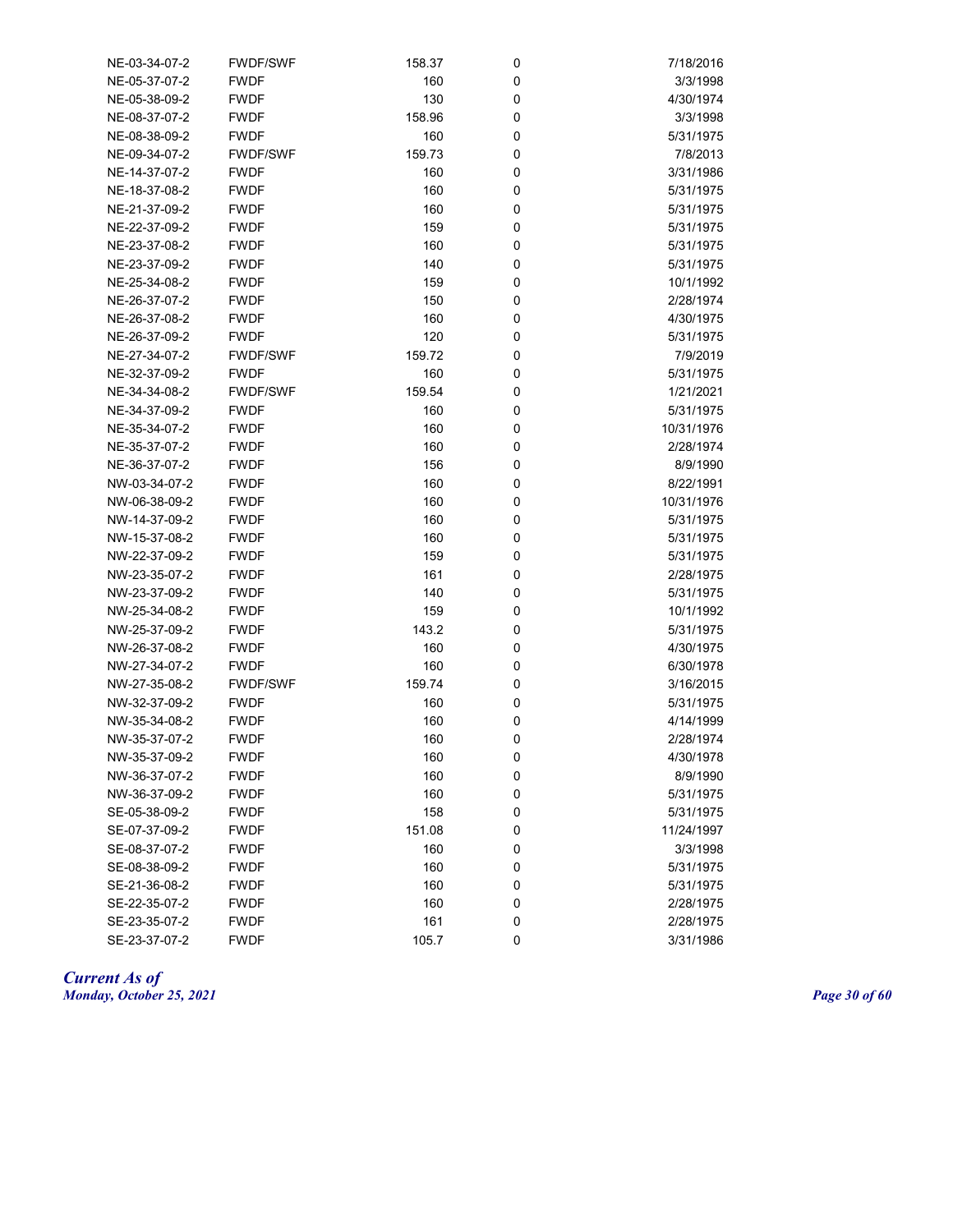| SE-23-37-08-2 | <b>FWDF</b>     | 160    | 0           | 5/31/1975  |
|---------------|-----------------|--------|-------------|------------|
| SE-26-35-07-2 | <b>FWDF</b>     | 159.97 | 0           | 7/14/2000  |
| SE-26-37-07-2 | <b>FWDF</b>     | 160    | $\mathbf 0$ | 2/28/1974  |
| SE-26-37-08-2 | <b>FWDF</b>     | 160    | $\mathbf 0$ | 4/30/1975  |
| SE-30-35-07-2 | <b>FWDF</b>     | 160    | $\mathbf 0$ | 12/18/1989 |
| SE-32-37-09-2 | <b>FWDF</b>     | 142    | $\mathbf 0$ | 5/31/1975  |
| SE-33-37-09-2 | <b>FWDF</b>     | 160    | $\mathbf 0$ | 9/30/1978  |
| SE-35-34-09-2 | <b>FWDF/DUC</b> | 158.99 | $\mathbf 0$ | 4/5/2004   |
| SE-35-37-08-2 | <b>FWDF</b>     | 79.5   | $\mathbf 0$ | 7/26/2000  |
| SE-35-37-09-2 | <b>FWDF</b>     | 160    | $\mathbf 0$ | 5/31/1975  |
| SE-36-34-08-2 | <b>FWDF/SWF</b> | 159    | $\mathbf 0$ | 5/16/1994  |
| SW-04-37-07-2 | <b>FWDF</b>     | 160    | $\mathbf 0$ | 4/29/1988  |
| SW-06-35-07-2 | <b>FWDF</b>     | 160.18 | $\mathbf 0$ | 2/1/2001   |
| SW-08-37-07-2 | <b>FWDF</b>     | 160    | $\mathbf 0$ | 3/3/1998   |
| SW-08-37-09-2 | <b>FWDF</b>     | 151    | $\mathbf 0$ | 11/24/1997 |
| SW-08-38-09-2 | <b>FWDF</b>     | 160    | $\mathbf 0$ | 5/31/1975  |
| SW-14-36-07-2 | <b>FWDF</b>     | 153.9  | $\mathbf 0$ | 6/13/2000  |
| SW-20-37-07-2 | <b>FWDF</b>     | 160    | $\mathbf 0$ | 4/25/2001  |
| SW-21-36-08-2 | <b>FWDF</b>     | 160    | $\mathbf 0$ | 5/31/1976  |
| SW-23-35-07-2 | <b>FWDF</b>     | 161    | $\mathbf 0$ | 2/28/1975  |
| SW-23-37-09-2 | <b>FWDF</b>     | 150    | $\mathbf 0$ | 5/31/1975  |
| SW-26-37-08-2 | <b>FWDF</b>     | 160    | $\mathbf 0$ | 4/30/1975  |
| SW-30-34-07-2 | <b>FWDF</b>     | 157.32 | $\Omega$    | 9/23/1992  |
| SW-32-35-08-2 | <b>FWDF</b>     | 161    | $\mathbf 0$ | 8/31/1975  |
| SW-32-37-09-2 | <b>FWDF</b>     | 156.9  | $\mathbf 0$ | 5/31/1975  |
| SW-33-36-07-2 | <b>FWDF</b>     | 160    | $\mathbf 0$ | 3/7/1988   |
| SW-34-37-09-2 | <b>FWDF</b>     | 160    | $\mathbf 0$ | 9/30/1974  |
| SW-35-34-08-2 | <b>FWDF</b>     | 160    | $\mathbf 0$ | 4/14/1999  |
| SW-35-37-09-2 | <b>FWDF</b>     | 160    | $\mathbf 0$ | 5/31/1975  |
|               |                 |        |             |            |

**Total Acres** 12299. 0 8

*RM # 336 Sasman* 

| <b>Legal</b>  | Owner                     | <i>Acres</i> | <b>Acres Sold</b> |            |
|---------------|---------------------------|--------------|-------------------|------------|
| NE-30-33-11-2 | <b>FWDF</b>               | 159.47       | 0                 | 4/30/1974  |
| NW-13-36-10-2 | <b>FWDF/DUC</b>           | 140.6        | 0                 | 1/17/2020  |
| NW-29-33-11-2 | <b>FWDF</b>               | 159.29       | 0                 | 4/30/1974  |
| SE-30-33-11-2 | <b>FWDF</b>               | 159.42       | 0                 | 4/30/1974  |
| SW-29-33-11-2 | <b>FWDF</b>               | 158.81       | 0                 | 4/30/1974  |
| SW-29-35-11-2 | <b>FWDF/SWF</b>           | 157.5        | 0                 | 9/28/2011  |
| SW-36-35-11-2 | <b>FWDF</b>               | 80           | 0                 | 12/23/1991 |
|               | <b>Total Acres</b> 1015.0 |              | 0                 |            |
|               |                           | 9            |                   |            |

*RM # 337 Lakeview*

| <b>Legal</b>  | <b>Owner</b>    |                           |        | <i>Acres Acres Sold</i> |            |
|---------------|-----------------|---------------------------|--------|-------------------------|------------|
| NE-27-34-14-2 | <b>FWDF/NCC</b> |                           | 159.67 |                         | 3/20/2012  |
| SE-27-34-14-2 | <b>FWDF/NCC</b> |                           | 159.51 |                         | 3/20/2012  |
| SW-11-35-14-2 | <b>FWDF/SWF</b> |                           | 160    |                         | 11/24/1995 |
|               |                 | <b>Total Acres</b> 479.18 |        |                         |            |

*Current As of Monday, October 25, 2021 Page 31 of 60*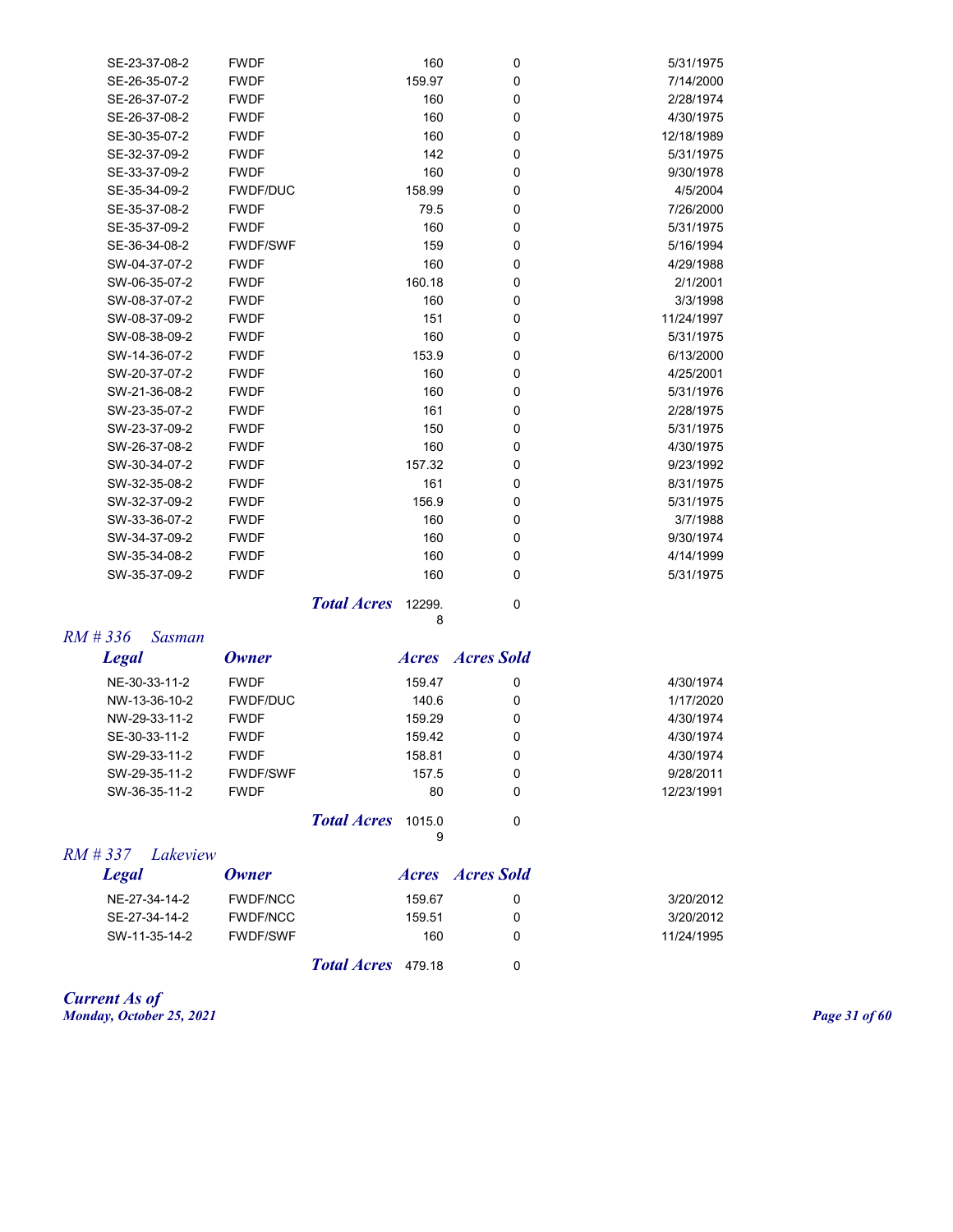| RM#338<br>Lakeside             |                                    |                    |                  |                         |                      |
|--------------------------------|------------------------------------|--------------------|------------------|-------------------------|----------------------|
| <b>Legal</b>                   | <b>Owner</b>                       |                    |                  | <b>Acres Acres</b> Sold |                      |
| NW-30-36-18-2                  | <b>FWDF/SWF</b>                    |                    | 135.15           | 0                       | 9/16/2010            |
| SE-29-34-16-2                  | FWDF/DUC/NCC                       |                    | 80               | 0                       | 3/22/2001            |
|                                |                                    | Total Acres 215.15 |                  | 0                       |                      |
| $RM \# 340$<br>Wolverine       |                                    |                    |                  |                         |                      |
| <b>Legal</b>                   | <b>Owner</b>                       |                    |                  | <b>Acres Acres</b> Sold |                      |
| NW-36-36-24-2                  | <b>FWDF/DUC</b>                    |                    | 158.52           | 0                       | 3/28/2011            |
| SE-35-36-24-2                  | <b>FWDF/DUC</b>                    |                    | 159.86           | 0                       | 3/28/2011            |
| SW-35-36-24-2                  | FWDF/DUC                           |                    | 159.97           | 0                       | 1/21/2011            |
|                                |                                    | Total Acres 478.35 |                  | 0                       |                      |
| $RM \# 341$<br><i>Viscount</i> |                                    |                    |                  |                         |                      |
| <b>Legal</b>                   | <b>Owner</b>                       |                    |                  | <b>Acres Acres</b> Sold |                      |
| NW-24-33-26-2                  | <b>FWDF/DUC</b>                    |                    | 159.67           | 0                       | 3/2/2011             |
| SW-25-33-26-2                  | <b>FWDF/DUC</b>                    |                    | 159.82           | 0                       | 3/2/2011             |
|                                |                                    | Total Acres 319.49 |                  | 0                       |                      |
| $RM \# 343$<br><b>Blucher</b>  |                                    |                    |                  |                         |                      |
| <b>Legal</b>                   | <b>Owner</b>                       |                    |                  | <b>Acres Acres</b> Sold |                      |
| NW-11-34-03-3                  | <b>FWDF/DUC</b>                    |                    | 80.14            | 0                       | 1/16/2006            |
|                                |                                    | <b>Total Acres</b> | 80.14            | 0                       |                      |
| $RM \# 344$<br>Corman Park     |                                    |                    |                  |                         |                      |
| <b>Legal</b>                   | <b>Owner</b>                       |                    |                  | <b>Acres Acres</b> Sold |                      |
| NE-19-37-09-3                  | <b>FWDF/NCC</b>                    |                    | 159.67           | 0                       | 9/1/2010             |
| NW-19-37-09-3                  | <b>FWDF/NCC</b>                    |                    | 158.65           | 0                       | 3/18/2020            |
| NW-28-37-09-3                  | <b>FWDF/NCC</b>                    |                    | 160              | 0                       | 12/2/2009            |
| SE-09-38-09-3                  | <b>FWDF/NCC</b>                    |                    | 159.62           | 0                       | 3/4/2014             |
| SE-10-38-09-3                  | <b>FWDF/NCC</b>                    |                    | 159.58<br>159.66 | 0                       | 3/4/2014<br>9/1/2010 |
| SE-19-37-09-3<br>SW-10-38-09-3 | <b>FWDF/NCC</b><br><b>FWDF/NCC</b> |                    | 159.54           | 0<br>0                  | 3/4/2014             |
| SW-19-37-09-3                  | <b>FWDF/NCC</b>                    |                    | 148.39           | 0                       | 3/18/2020            |
| SW-28-37-09-3                  | <b>FWDF/NCC</b>                    |                    | 80               | 0                       | 12/2/2009            |
|                                |                                    | Total Acres 1345.1 |                  | 0                       |                      |
| $RM \# 345$<br><b>Vanscoy</b>  |                                    |                    | 1                |                         |                      |
| <b>Legal</b>                   | <b>Owner</b>                       |                    |                  | <b>Acres Acres</b> Sold |                      |
| NE-09-34-06-3                  | <b>FWDF</b>                        |                    | 37               | 0                       | 8/31/1974            |
| NW-09-34-06-3                  | <b>FWDF</b>                        |                    | 70               | 0                       | 8/31/1974            |
| SE-09-34-06-3                  | <b>FWDF</b>                        |                    | 62               | 0                       | 8/31/1974            |
| SW-09-34-06-3                  | <b>FWDF</b>                        |                    | 51               | 0                       | 8/31/1974            |
|                                |                                    | <b>Total Acres</b> | 220              | 0                       |                      |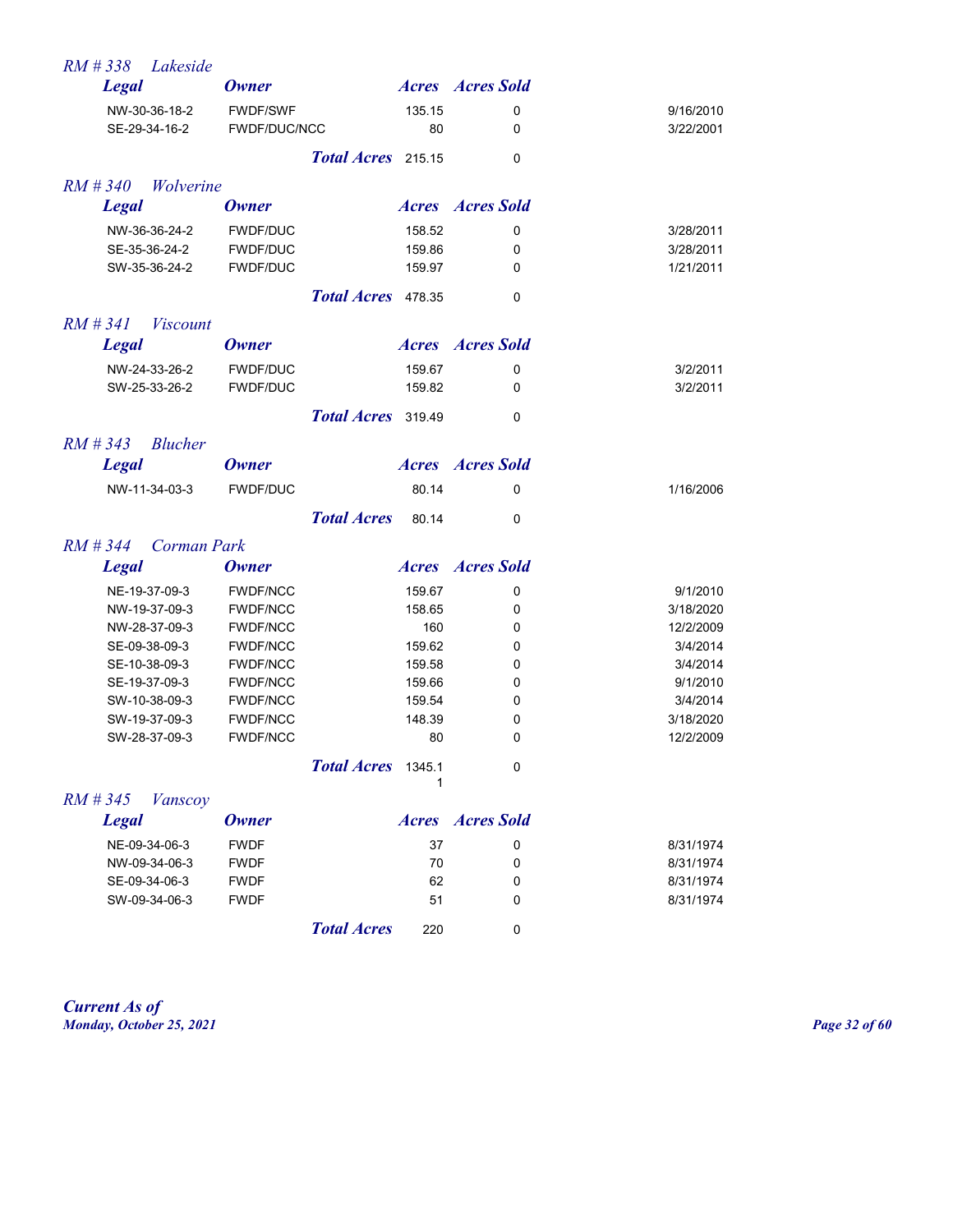|            | <i>Acres Acres Sold</i> |        | Owner           | <b>Legal</b>  |
|------------|-------------------------|--------|-----------------|---------------|
| 7/17/2012  | 0                       | 159.54 | <b>FWDF/DUC</b> | NE-28-36-12-3 |
| 12/18/2019 | 0                       | 161.2  | <b>FWDF/SWF</b> | NW-15-35-12-3 |
| 7/17/2012  | 0                       | 5.07   | <b>FWDF/DUC</b> | NW-34-36-12-3 |
| 7/17/2012  | 0                       | 142.03 | <b>FWDF/DUC</b> | SE-33-36-12-3 |
| 7/17/2012  | 0                       | 147.98 | <b>FWDF/DUC</b> | SE-34-36-12-3 |
| 7/17/2012  | 0                       | 154.97 | <b>FWDF/DUC</b> | SW-34-36-12-3 |

**Total Acres** 770.79 0

## *RM # 347 Biggar*

| <b>Legal</b>  | <b>Owner</b>    |                    | <i><b>Acres</b></i> | <b>Acres Sold</b> |           |
|---------------|-----------------|--------------------|---------------------|-------------------|-----------|
| NE-05-35-15-3 | <b>FWDF</b>     |                    | 161                 | 0                 | 1/31/1981 |
| NE-07-35-15-3 | <b>FWDF</b>     |                    | 161                 | 0                 | 1/31/1981 |
| NW-05-35-15-3 | <b>FWDF</b>     |                    | 160                 | 0                 | 1/31/1981 |
| NW-07-35-15-3 | <b>FWDF</b>     |                    | 162                 | 0                 | 3/31/1987 |
| NW-08-35-15-3 | <b>FWDF</b>     |                    | 158                 | 0                 | 1/31/1981 |
| NW-17-35-14-3 | <b>FWDF</b>     |                    | 158.88              | 0                 | 1/29/2002 |
| NW-20-35-14-3 | <b>FWDF</b>     |                    | 160                 | 0                 | 1/29/2002 |
| SE-05-34-16-3 | <b>FWDF</b>     |                    | 160                 | 0                 | 3/9/1992  |
| SE-07-35-15-3 | <b>FWDF</b>     |                    | 161                 | 0                 | 1/31/1981 |
| SE-08-35-15-3 | <b>FWDF</b>     |                    | 160                 | 0                 | 1/31/1981 |
| SW-05-34-16-3 | <b>FWDF</b>     |                    | 159.59              | 0                 | 3/9/1992  |
| SW-07-35-15-3 | <b>FWDF</b>     |                    | 162                 | 0                 | 3/31/1987 |
| SW-08-35-15-3 | <b>FWDF</b>     |                    | 160                 | 0                 | 1/31/1981 |
| SW-18-35-14-3 | <b>FWDF/SWF</b> |                    | 137.39              | 0                 | 4/27/2020 |
| SW-20-35-14-3 | <b>FWDF</b>     |                    | 160                 | 0                 | 1/29/2002 |
|               |                 | <b>Total Acres</b> | 2380.8<br>ĥ         | 0                 |           |

6

## *RM # 366 Kelvington*

| <b>Legal</b>  | <b>Owner</b>    | <i>Acres</i> | <b>Acres Sold</b> |            |
|---------------|-----------------|--------------|-------------------|------------|
| NE-09-40-11-2 | <b>FWDF</b>     | 160          | 0                 | 7/31/1975  |
| NE-16-40-11-2 | <b>FWDF</b>     | 158          | 0                 | 11/30/1975 |
| NE-19-40-11-2 | <b>FWDF</b>     | 161          | 0                 | 7/31/1975  |
| NE-20-40-11-2 | <b>FWDF</b>     | 160          | 0                 | 8/31/1974  |
| NE-23-37-10-2 | <b>FWDF/SWF</b> | 160          | 0                 | 10/12/1993 |
| NE-35-39-11-2 | <b>FWDF</b>     | 161          | 0                 | 11/9/2000  |
| NW-12-38-10-2 | <b>FWDF</b>     | 160          | $\mathbf 0$       | 11/22/1989 |
| NW-20-40-11-2 | <b>FWDF</b>     | 159.44       | $\mathbf 0$       | 10/30/2012 |
| NW-21-40-11-2 | <b>FWDF</b>     | 154.21       | 0                 | 8/31/1974  |
| NW-23-37-10-2 | <b>FWDF/SWF</b> | 160          | 0                 | 4/7/1994   |
| NW-25-37-11-2 | <b>FWDF</b>     | 160          | 0                 | 7/27/1999  |
| NW-25-40-12-2 | <b>FWDF</b>     | 160          | 0                 | 12/31/1974 |
| NW-26-37-10-2 | <b>FWDF/SWF</b> | 160          | 0                 | 4/7/1994   |
| NW-26-39-10-2 | <b>FWDF</b>     | 160          | 0                 | 12/31/1974 |
| NW-26-40-11-2 | <b>FWDF</b>     | 40           | 0                 | 9/17/1997  |
| NW-32-40-12-2 | <b>FWDF</b>     | 160          | 0                 | 12/31/1974 |
| SE-16-40-11-2 | <b>FWDF</b>     | 160          | 0                 | 7/31/1975  |

*Current As of Monday, October 25, 2021 Page 33 of 60*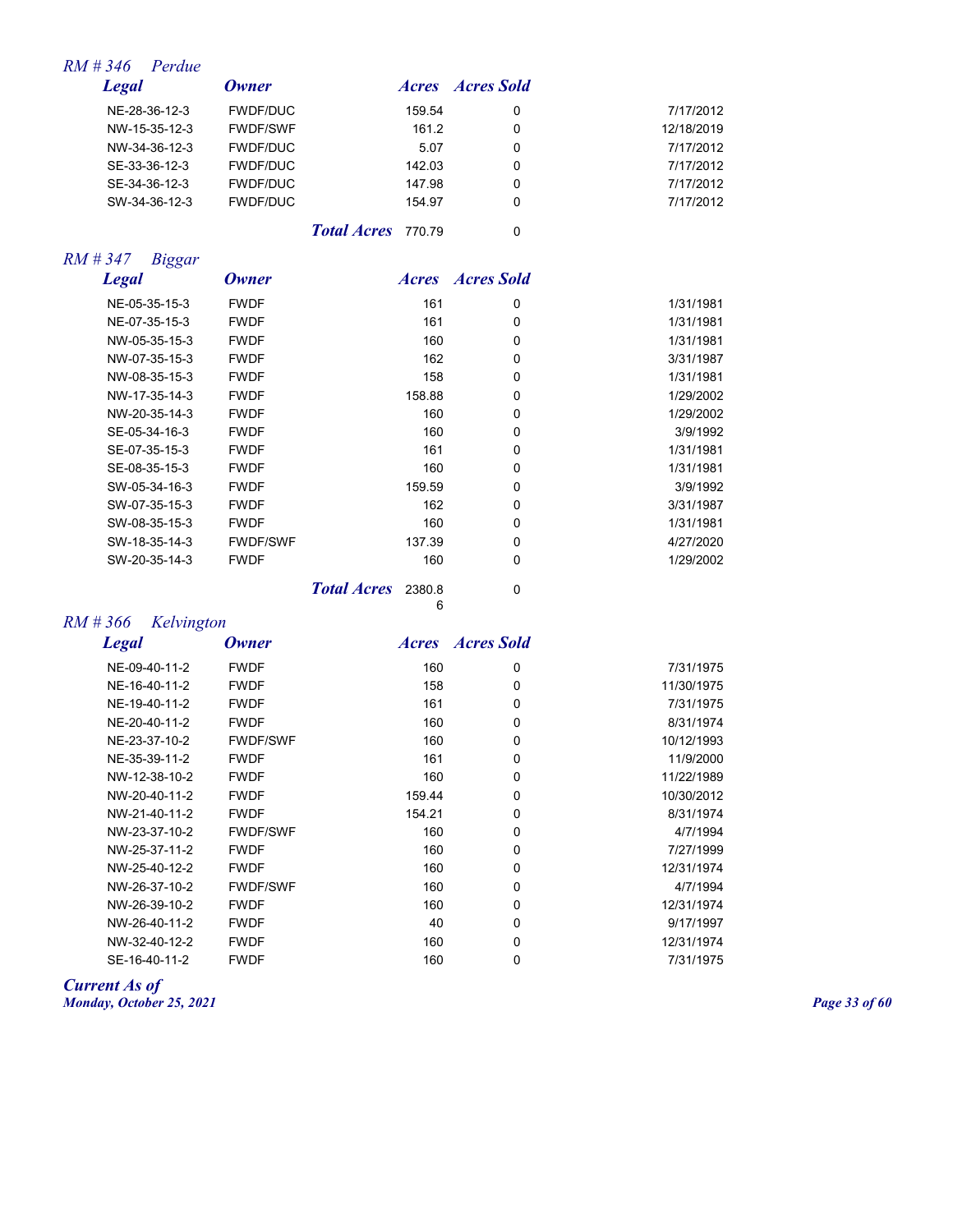| SE-23-37-10-2 | <b>FWDF/SWF</b> | 160    | 0        | 10/12/1993 |
|---------------|-----------------|--------|----------|------------|
| SE-26-37-10-2 | <b>FWDF</b>     | 160    | $\Omega$ | 5/31/1975  |
| SE-26-39-10-2 | <b>FWDF</b>     | 160    | 0        | 12/31/1974 |
| SE-26-40-11-2 | <b>FWDF</b>     | 160    | 0        | 9/17/1997  |
| SE-28-40-11-2 | <b>FWDF</b>     | 160    | 0        | 9/30/1975  |
| SE-31-40-12-2 | <b>FWDF/SWF</b> | 160    | 0        | 4/21/2005  |
| SE-32-40-12-2 | <b>FWDF</b>     | 160    | 0        | 12/31/1974 |
| SE-34-40-11-2 | <b>FWDF</b>     | 160    | 0        | 8/4/1998   |
| SW-12-38-10-2 | <b>FWDF</b>     | 139    | 0        | 10/24/1989 |
| SW-26-37-10-2 | <b>FWDF</b>     | 160    | 0        | 5/31/1975  |
| SW-26-39-10-2 | <b>FWDF</b>     | 160    | 0        | 12/31/1974 |
| SW-26-40-11-2 | <b>FWDF</b>     | 80     | 0        | 9/17/1997  |
| SW-28-40-11-2 | <b>FWDF</b>     | 159.55 | 0        | 8/31/1974  |
| SW-31-37-12-2 | <b>FWDF</b>     | 160    | 0        | 8/12/1991  |
| SW-32-40-12-2 | <b>FWDF</b>     | 160    | 0        | 12/31/1974 |
| SW-36-37-11-2 | <b>FWDF</b>     | 160    | 0        | 7/27/1999  |
|               |                 |        |          |            |

*Total Acres* 5052.2 0

#### *RM # 367 Ponass Lake*

| <b>Legal</b>  | <b>Owner</b>    |                       |        | <i>Acres Acres Sold</i> |            |
|---------------|-----------------|-----------------------|--------|-------------------------|------------|
| NE-11-39-13-2 | <b>FWDF</b>     |                       | 160    | 0                       | 6/11/1992  |
| NE-29-37-13-2 | <b>FWDF/DUC</b> |                       | 102.14 | 0                       | 12/20/2013 |
| NE-36-37-13-2 | <b>FWDF/SWF</b> |                       | 157.79 | 0                       | 12/22/2014 |
| NW-09-39-14-2 | <b>FWDF/DUC</b> |                       | 146.02 | 0                       | 2/22/2021  |
| SE-27-38-13-2 | <b>FWDF/SWF</b> |                       | 157.08 | 0                       | 12/20/2012 |
|               |                 | $T_{c4}$ dense $\tau$ |        | $\sim$                  |            |

*Total Acres* 723.03 0

## *RM # 368 Spalding*

| Legal         | Owner           |                           |       | <i>Acres Acres Sold</i> |            |
|---------------|-----------------|---------------------------|-------|-------------------------|------------|
| SE-21-39-17-2 | <b>FWDF/SWF</b> |                           | 80.21 |                         | 9/17/2010  |
| SW-24-39-16-2 | <b>FWDF/SWF</b> |                           | 140   | O                       | 7/17/2009  |
| SW-26-39-17-2 | FWDF/DUC        |                           | 82.5  | O                       | 11/25/1999 |
|               |                 | <b>Total Acres</b> 302.71 |       |                         |            |

*RM # 369 St. Peter* 

| <b>Legal</b>  | <b>Owner</b> |                    | <i>Acres Acres Sold</i> |          |
|---------------|--------------|--------------------|-------------------------|----------|
| SE-03-38-20-2 | FWDF/DUC     |                    | 157                     | 2/4/1999 |
|               |              | <b>Total Acres</b> | 157                     |          |

#### *RM # 370 Humboldt*

| Legal         | <b>Owner</b> | <i>Acres</i> | Acres Sold |                    |
|---------------|--------------|--------------|------------|--------------------|
| NE-12-37-23-2 | <b>FWDF</b>  | 80           | 0          | 10/31/1986         |
| NE-14-38-24-2 | <b>FWDF</b>  | 160          | 0          | 6/30/1977          |
| NW-12-37-23-2 | <b>FWDF</b>  | 159          | 0          | 12/29/1995 DONATED |
| NW-13-38-24-2 | <b>FWDF</b>  | 160          | 0          | 10/31/1977         |
| SE-12-37-23-2 | <b>FWDF</b>  | 80           | 0          | 10/31/1986         |
| SW-12-37-23-2 | <b>FWDF</b>  | 160          | 0          | 5/27/1998          |
|               |              |              |            |                    |

*Current As of Monday, October 25, 2021 Page 34 of 60*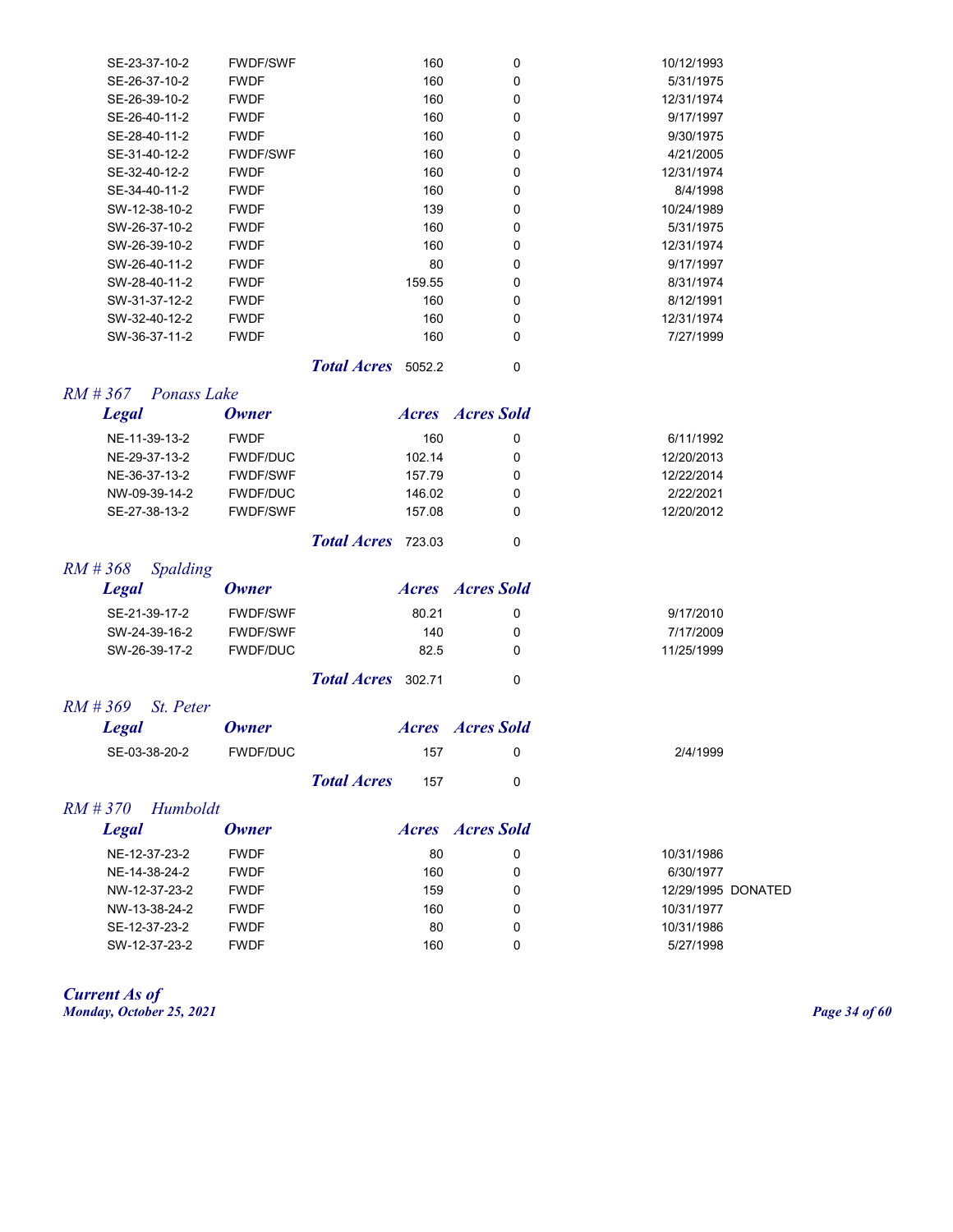| <b>Total Acres</b><br>799 |  |
|---------------------------|--|
|---------------------------|--|

| I<br>$\sim$ |
|-------------|
|-------------|

| $RM \# 371$<br>Bayne                  |                 |                                   |                         |            |
|---------------------------------------|-----------------|-----------------------------------|-------------------------|------------|
| <b>Legal</b>                          | <b>Owner</b>    |                                   | <b>Acres Acres</b> Sold |            |
| NE-21-37-27-2                         | <b>FWDF</b>     | 160                               | 0                       | 5/31/1982  |
| NW-21-37-27-2                         | <b>FWDF</b>     | 160                               | 0                       | 5/31/1982  |
| NW-22-37-27-2                         | <b>FWDF/SWF</b> | 160                               | 0                       | 2/17/2006  |
| SE-28-37-27-2                         | <b>FWDF</b>     | 160                               | 0                       | 4/19/1989  |
| SW-27-39-25-2                         | <b>FWDF/DUC</b> | 157.91                            | 0                       | 2/25/2014  |
| SW-36-38-25-2                         | <b>FWDF/DUC</b> | 158.44                            | 0                       | 1/8/2019   |
|                                       |                 | Total Acres 956.35                | $\mathbf 0$             |            |
| $RM \# 372$<br>Grant                  |                 |                                   |                         |            |
| <b>Legal</b>                          | <b>Owner</b>    |                                   | <b>Acres Acres</b> Sold |            |
| NE-10-38-01-3                         | <b>FWDF</b>     | 158.1                             | 0                       | 3/13/1992  |
| NW-14-37-28-2                         | <b>FWDF/DUC</b> | 159.72                            | 0                       | 1/21/2011  |
| NW-21-37-28-2                         | <b>FWDF/DUC</b> | 160.44                            | 0                       | 1/21/2011  |
| SE-10-38-01-3                         | <b>FWDF</b>     | 159.17                            | 0                       | 3/13/1992  |
|                                       |                 | <b>Total Acres</b><br>637.43      | $\mathbf 0$             |            |
| $RM \# 376$<br><b>Eagle Creek</b>     |                 |                                   |                         |            |
| <b>Legal</b>                          | <b>Owner</b>    |                                   | <b>Acres Acres</b> Sold |            |
| NE-07-39-12-3                         | <b>FWDF</b>     | 160                               | 0                       | 5/31/1979  |
| NE-09-37-12-3                         | <b>FWDF/DUC</b> | 151.12                            | 0                       | 7/17/2012  |
| NE-31-40-12-3                         | <b>FWDF/NCC</b> | 36.3                              | 0                       | 10/25/2012 |
| NW-07-39-12-3                         | <b>FWDF</b>     | 160                               | 0                       | 10/3/1988  |
| NW-09-37-12-3                         | <b>FWDF/DUC</b> | 132.86                            | 0                       | 7/17/2012  |
| NW-18-39-12-3                         | <b>FWDF</b>     | 160                               | 0                       | 5/26/1989  |
| NW-31-39-11-3                         | <b>FWDF</b>     | 156.48                            | 0                       | 3/9/1992   |
| NW-34-37-12-3                         | FWDF/DUC        | 159.89                            | 0                       | 3/2/2009   |
| SE-06-40-11-3                         | <b>FWDF</b>     | 157.94                            | 0                       | 3/9/1992   |
| SE-07-39-12-3                         | <b>FWDF</b>     | 160                               | 0                       | 5/31/1979  |
| SE-31-40-12-3                         | <b>FWDF/NCC</b> | 99.37                             | 0                       | 10/25/2012 |
| SW-07-39-12-3                         | <b>FWDF</b>     | 160                               | 0                       | 5/31/1979  |
| SW-09-37-12-3                         | <b>FWDF/DUC</b> | 107.4                             | 0                       | 7/17/2012  |
| SW-31-39-11-3                         | <b>FWDF</b>     | 158                               | 0                       | 3/9/1992   |
|                                       |                 | <b>Total Acres</b><br>1959.3<br>6 | $\mathbf 0$             |            |
| $RM \# 377$<br><i><b>Glenside</b></i> |                 |                                   |                         |            |
| <b>Legal</b>                          | <b>Owner</b>    |                                   | <b>Acres Acres</b> Sold |            |
| NE-04-41-13-3                         | <b>FWDF/NCC</b> | 160.05                            | 0                       | 3/29/2012  |
| NE-07-40-13-3                         | <b>FWDF</b>     | 160                               | 0                       | 6/30/1977  |
| NE-09-39-13-3                         | <b>FWDF</b>     | 155.43                            | 0                       | 8/31/1978  |
| NE-10-41-13-3                         | <b>FWDF/NCC</b> | 47.81                             | 0                       | 3/29/2012  |
| NE-13-39-13-3                         | <b>FWDF</b>     | 160                               | 0                       | 9/30/1976  |
| NE-16-38-13-3                         | <b>FWDF</b>     | 160                               | 0                       | 11/10/1989 |

NE-16-39-13-3 FWDF 160.5 0 9/30/1976 NE-18-39-13-3 FWDF 132 0 11/30/1978

*Current As of*

*Monday, October 25, 2021 Page 35 of 60*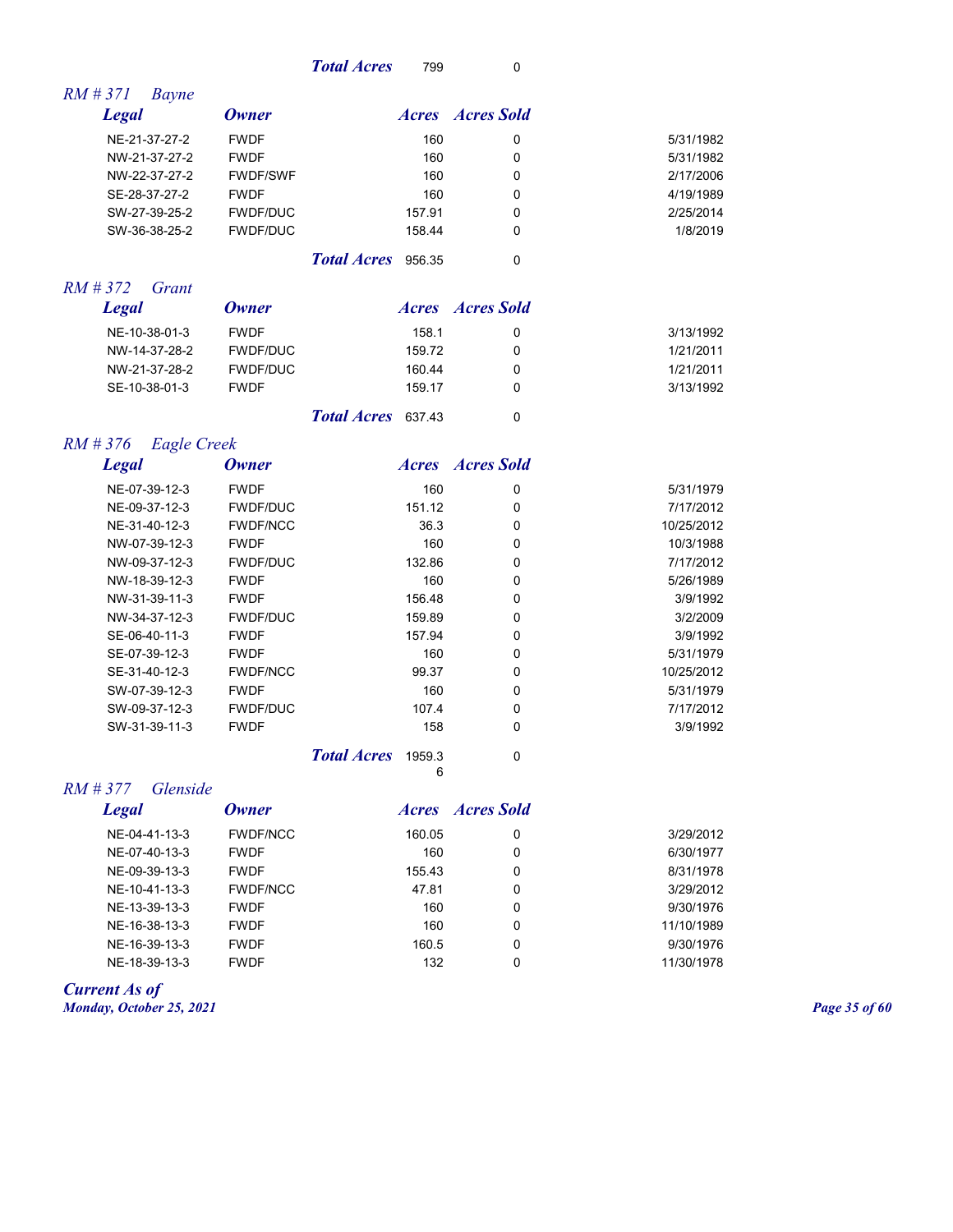| NE-20-39-13-3 | <b>FWDF</b>     | 162.5  | 0 | 9/30/1976  |
|---------------|-----------------|--------|---|------------|
| NE-21-39-13-3 | <b>FWDF</b>     | 158.97 | 0 | 3/14/1988  |
| NE-26-38-13-3 | <b>FWDF</b>     | 140.8  | 0 | 6/30/1983  |
| NE-27-38-13-3 | <b>FWDF</b>     | 130    | 0 | 3/2/1988   |
| NE-35-38-13-3 | <b>FWDF</b>     | 160    | 0 | 6/30/1983  |
| NE-35-40-13-3 | <b>FWDF/NCC</b> | 159.63 | 0 | 7/7/2011   |
| NE-36-40-13-3 | <b>FWDF/NCC</b> | 158.8  | 0 | 7/7/2011   |
| NW-01-41-13-3 | <b>FWDF/NCC</b> | 93.5   | 0 | 2/27/2012  |
| NW-02-39-13-3 | <b>FWDF/SWF</b> | 161    | 0 | 9/23/1993  |
| NW-07-40-13-3 | <b>FWDF</b>     | 160    | 0 | 9/11/1997  |
| NW-10-41-13-3 | <b>FWDF/NCC</b> | 125.74 | 0 | 3/29/2012  |
| NW-13-39-13-3 | <b>FWDF</b>     | 147    | 0 | 9/30/1976  |
| NW-18-39-13-3 | <b>FWDF</b>     | 160    | 0 | 11/30/1978 |
| NW-21-39-13-3 | <b>FWDF</b>     | 160    | 0 | 3/14/1988  |
| NW-23-38-13-3 | <b>FWDF</b>     | 160    | 0 | 6/30/1983  |
| NW-24-39-14-3 | <b>FWDF/DUC</b> | 160.13 | 0 | 5/29/2014  |
| NW-25-38-13-3 | <b>FWDF</b>     | 160    | 0 | 8/31/1986  |
| NW-26-38-13-3 | <b>FWDF</b>     | 159.5  | 0 | 6/30/1983  |
| NW-27-38-13-3 | <b>FWDF</b>     | 56.06  | 0 | 3/2/1988   |
| NW-31-38-13-3 | <b>FWDF</b>     | 154    | 0 | 6/29/1989  |
| NW-35-38-13-3 | <b>FWDF</b>     | 160    | 0 | 6/30/1983  |
| NW-36-40-13-3 | <b>FWDF/NCC</b> | 159.55 | 0 | 7/7/2011   |
| SE-01-39-13-3 | <b>FWDF/SWF</b> | 164.1  | 0 | 6/4/2021   |
| SE-01-41-13-3 | <b>FWDF/NCC</b> | 54.03  | 0 | 7/7/2011   |
| SE-07-40-13-3 | <b>FWDF</b>     | 160    | 0 | 6/30/1977  |
| SE-09-41-13-3 | <b>FWDF/NCC</b> | 160.05 | 0 | 3/29/2012  |
| SE-10-41-13-3 | <b>FWDF/NCC</b> | 159.83 | 0 | 3/29/2012  |
| SE-13-39-13-3 | <b>FWDF</b>     | 160    | 0 | 9/30/1976  |
| SE-16-39-13-3 | <b>FWDF</b>     | 136    | 0 | 9/30/1976  |
| SE-19-39-13-3 | <b>FWDF</b>     | 160    | 0 | 9/30/1976  |
| SE-20-39-13-3 | <b>FWDF</b>     | 162.5  | 0 | 9/30/1976  |
| SE-21-38-13-3 | <b>FWDF</b>     | 160    | 0 | 3/12/1990  |
| SE-21-39-13-3 | <b>FWDF</b>     | 158.97 | 0 | 3/14/1988  |
| SE-23-28-13-3 | <b>FWDF/SWF</b> | 159.49 | 0 | 8/25/2021  |
| SE-27-38-13-3 | <b>FWDF</b>     | 160    | 0 | 3/2/1988   |
| SE-28-38-13-3 | <b>FWDF</b>     | 156.6  | 0 | 3/13/1990  |
| SE-33-38-13-3 | <b>FWDF/SWF</b> | 157.5  | 0 | 8/30/1993  |
| SE-35-38-13-3 | <b>FWDF</b>     | 159.4  | 0 | 6/30/1983  |
| SW-01-39-13-3 | <b>FWDF/SWF</b> | 161.74 | U | 6/4/2021   |
| SW-01-41-13-3 | <b>FWDF/NCC</b> | 158.52 | 0 | 7/7/2011   |
| SW-07-40-13-3 | <b>FWDF</b>     | 160    | 0 | 6/30/1977  |
| SW-09-41-13-3 | <b>FWDF/NCC</b> | 160.03 | 0 | 3/29/2012  |
| SW-13-39-13-3 | <b>FWDF</b>     | 160    | 0 | 9/30/1976  |
| SW-19-39-13-3 | FWDF            | 160    | 0 | 9/30/1976  |
| SW-21-38-13-3 | FWDF            | 156.29 | 0 | 1/15/1990  |
| SW-21-39-13-3 | FWDF            | 160    | 0 | 3/14/1988  |
| SW-26-38-13-3 | <b>FWDF</b>     | 160    | 0 | 6/30/1983  |
| SW-27-38-13-3 | <b>FWDF</b>     | 160    | 0 | 3/2/1988   |
| SW-34-38-13-3 | <b>FWDF</b>     | 150.8  | 0 | 6/15/1989  |

*Current As of Monday, October 25, 2021 Page 36 of 60*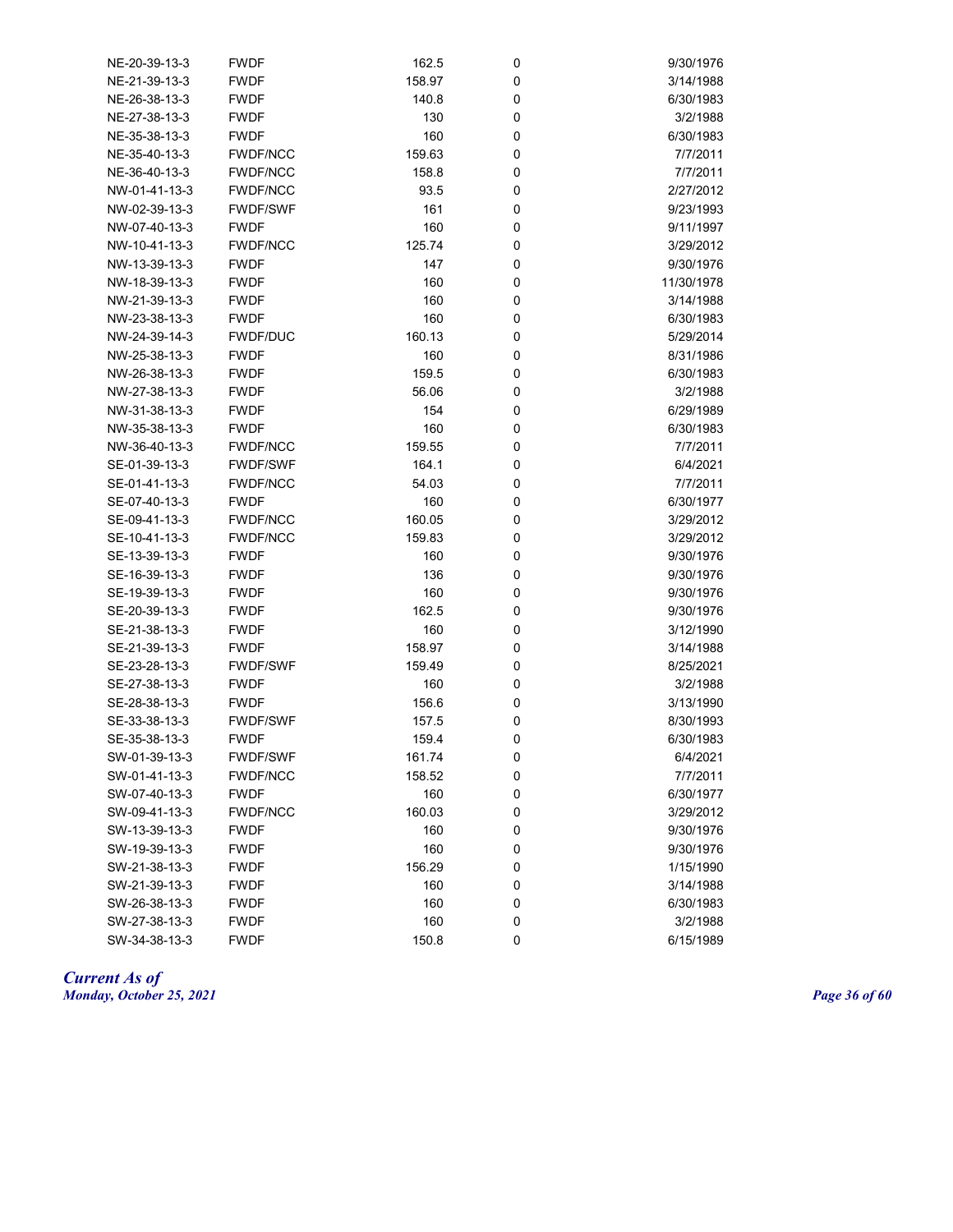| SW-35-38-13-3                    | <b>FWDF</b>     | 98                         | 0                       | 6/30/1983        |
|----------------------------------|-----------------|----------------------------|-------------------------|------------------|
| SW-36-40-13-3                    | <b>FWDF/NCC</b> | 159.59                     | 0                       | 7/7/2011         |
|                                  |                 | Total Acres 8816.4         | 0                       |                  |
|                                  |                 |                            |                         |                  |
| $RM$ # 378<br>Rosemount          |                 |                            |                         |                  |
| <b>Legal</b>                     | <b>Owner</b>    |                            | <b>Acres Acres</b> Sold |                  |
| NE-07-38-17-3                    | <b>FWDF</b>     | 106.08                     | 0                       | 9/30/1976        |
| NW-07-38-17-3                    | <b>FWDF</b>     | 14                         | 0                       | 9/30/1976        |
| NW-29-38-17-3                    | <b>FWDF</b>     | 156.01                     | 0                       | 4/30/1991        |
| SW-29-38-17-3                    | <b>FWDF</b>     | 160                        | 0                       | 4/30/1991        |
|                                  |                 | Total Acres 436.09         | 0                       |                  |
| $RM \# 379$<br>Reford            |                 |                            |                         |                  |
| <b>Legal</b>                     | <b>Owner</b>    |                            | <b>Acres Acres</b> Sold |                  |
|                                  |                 |                            |                         |                  |
| NE-05-39-18-3                    | <b>FWDF</b>     | 118                        | 0                       | 9/30/1976        |
| NW-05-39-18-3                    | <b>FWDF</b>     | 160                        | 0                       | 9/30/1976        |
| SE-05-39-18-3                    | <b>FWDF</b>     | 10.05                      | 0                       | 9/30/1976        |
| SW-05-39-18-3                    | <b>FWDF</b>     | 162                        | 0                       | 9/30/1976        |
|                                  |                 | Total Acres 450.05         | 0                       |                  |
| $RM$ # 380<br><b>Tramping Lk</b> |                 |                            |                         |                  |
| <b>Legal</b>                     | <b>Owner</b>    |                            | <b>Acres Acres</b> Sold |                  |
| SE-04-37-22-3                    | <b>FWDF</b>     | 1.92                       | 0                       | 5/7/1998 DONATED |
|                                  |                 | <b>Total Acres</b><br>1.92 | 0                       |                  |
| $RM$ # 394<br><b>Hudson Bay</b>  |                 |                            |                         |                  |
| <b>Legal</b>                     | <b>Owner</b>    |                            | <b>Acres Acres</b> Sold |                  |
| NE-07-44-04-2                    | <b>FWDF</b>     | 18.2                       | 0                       | 2/16/1990        |
| NE-19-44-04-2                    | <b>FWDF</b>     | 160                        | 0                       | 7/31/1977        |
| NW-07-44-04-2                    | <b>FWDF</b>     | 18.2                       | 0                       | 2/16/1990        |
| NW-08-44-04-2                    | <b>FWDF</b>     | 54.7                       | 0                       | 7/31/1977        |
| NW-19-44-04-2                    | <b>FWDF</b>     | 160                        | 0                       | 7/31/1977        |
| SE-19-44-04-2                    | <b>FWDF</b>     | 160                        | 0                       | 7/31/1977        |
| SE-21-43-03-2                    | <b>FWDF</b>     | 61                         | 0                       | 7/31/1982        |
| SW-17-44-04-2                    | <b>FWDF</b>     | 160.6                      | 0                       | 7/31/1977        |
| SW-19-44-04-2                    | <b>FWDF</b>     | 160                        | 0                       | 7/31/1977        |
| SW-21-43-02-2                    | <b>FWDF/SWF</b> | 157.65                     | 0                       | 12/7/2018        |
|                                  |                 | Total Acres 1110.3         | 0                       |                  |
| $RM \# 395$<br><b>PORCUPINE</b>  |                 | 5                          |                         |                  |
| <b>Legal</b>                     | <b>Owner</b>    |                            | <b>Acres Acres</b> Sold |                  |
|                                  |                 |                            |                         |                  |
| NE-07-45-08-2                    | <b>FWDF</b>     | 159.87                     | 0                       | 8/1/2020         |
| NE-08-45-08-2                    | <b>FWDF</b>     | 159.83                     | 0                       | 8/1/2020         |
| NE-09-45-08-2                    | <b>FWDF</b>     | 159.8                      | 0                       | 8/1/2020         |
| NE-26-40-10-2                    | <b>FWDF</b>     | 160                        | 0                       | 4/30/1973        |
| NE-26-41-09-2                    | <b>FWDF</b>     | 159.79                     | 0                       | 8/1/2020         |
| NE-27-41-06-2                    | <b>FWDF</b>     | 159.55                     | 0                       | 8/1/2020         |
|                                  |                 |                            |                         |                  |

*Current As of Monday, October 25, 2021 Page 37 of 60*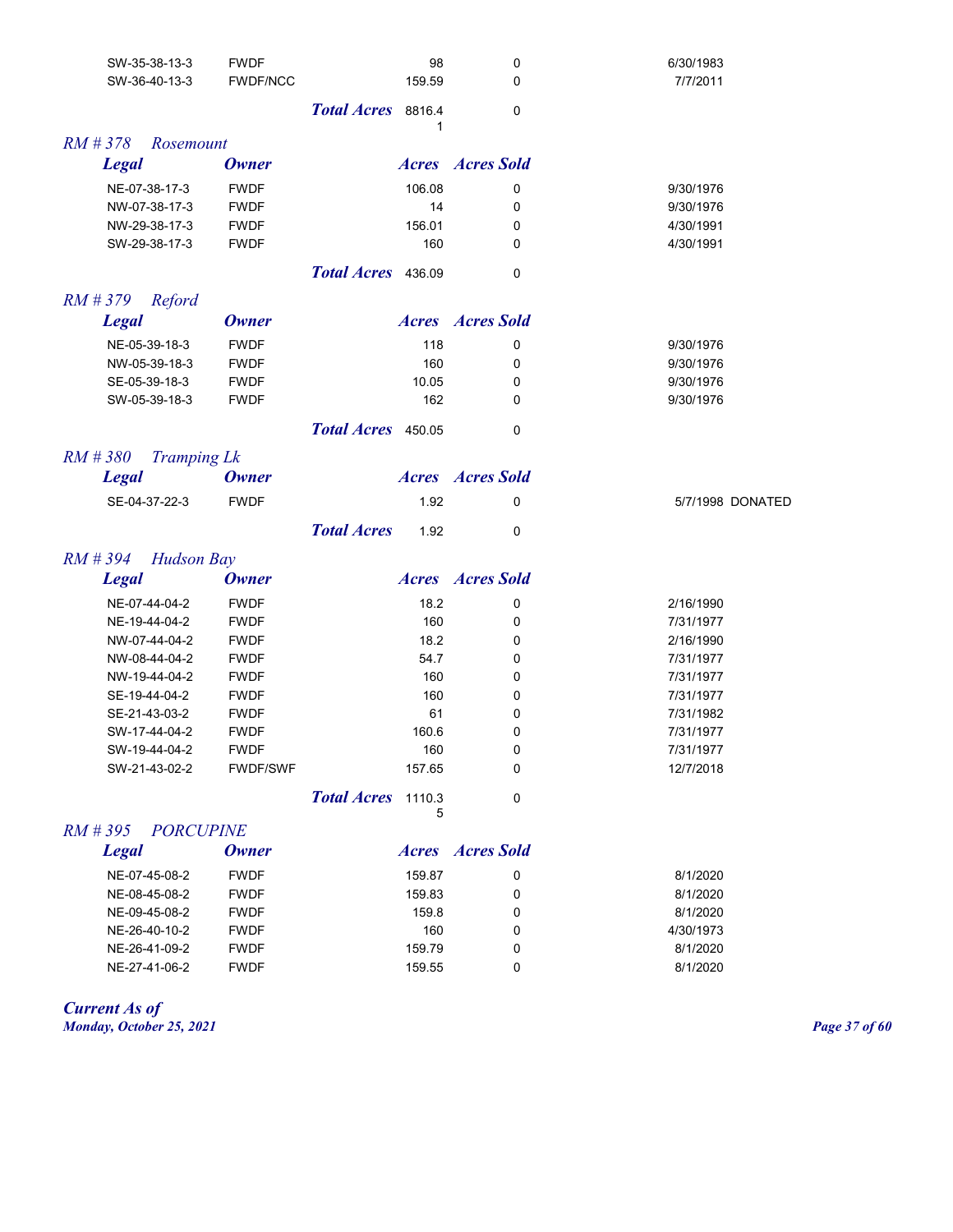| NE-31-39-09-2 | <b>FWDF</b> | 160    | 0           | 6/30/1974        |
|---------------|-------------|--------|-------------|------------------|
| NW-01-45-07-2 | <b>FWDF</b> | 160    | 0           | 3/5/1992         |
| NW-07-40-10-2 | <b>FWDF</b> | 130.82 | 0           | 8/1/2020         |
| NW-07-45-08-2 | <b>FWDF</b> | 159.87 | 0           | 8/1/2020         |
| NW-09-45-08-2 | <b>FWDF</b> | 159.8  | 0           | 8/1/2020         |
| NW-10-45-08-2 | <b>FWDF</b> | 155.48 | 0           | 8/1/2020         |
| NW-14-40-10-2 | <b>FWDF</b> | 158.81 | 0           | 7/7/1999         |
| NW-26-40-10-2 | <b>FWDF</b> | 160    | 0           | 5/31/1973        |
| NW-31-39-09-2 | <b>FWDF</b> | 160    | 0           | 6/30/1974        |
| SE-05-40-09-2 | <b>FWDF</b> | 160.84 | 0           | 8/1/2020         |
| SE-05-40-10-2 | <b>FWDF</b> | 158.77 | 0           | 7/10/1992        |
| SE-07-45-08-2 | <b>FWDF</b> | 159.9  | 0           | 8/1/2020         |
| SE-10-45-08-2 | <b>FWDF</b> | 159.88 | 0           | 8/1/2020         |
| SE-11-40-10-2 | <b>FWDF</b> | 157.67 | 0           | 8/1/2020         |
| SE-16-40-10-2 | <b>FWDF</b> | 160    | 0           | 5/4/1999         |
| SE-24-42-06-2 | <b>FWDF</b> | 158    | 0           | 8/5/1997 DONATED |
| SE-25-41-09-2 | <b>FWDF</b> | 159.72 | 0           | 8/1/2020         |
| SE-27-41-06-2 | <b>FWDF</b> | 159.57 | 0           | 8/1/2020         |
| SE-33-44-06-2 | <b>FWDF</b> | 159.94 | 0           | 8/1/2020         |
| SE-34-39-09-2 | <b>FWDF</b> | 160.85 | 0           | 8/1/2020         |
| SE-35-40-10-2 | <b>FWDF</b> | 160    | 0           | 6/30/1974        |
| SE-36-40-09-2 | <b>FWDF</b> | 160.36 | 0           | 8/1/2020         |
| SW-08-45-08-2 | <b>FWDF</b> | 159.81 | 0           | 8/1/2020         |
| SW-11-40-10-2 | <b>FWDF</b> | 160.02 | 0           | 8/1/2020         |
| SW-16-40-10-2 | <b>FWDF</b> | 158.76 | 0           | 5/4/1999         |
| SW-26-40-10-2 | <b>FWDF</b> | 159.09 | 0           | 5/17/1999        |
| SW-26-41-09-2 | <b>FWDF</b> | 159.78 | $\mathbf 0$ | 8/1/2020         |
| SW-34-41-06-2 | <b>FWDF</b> | 159.04 | 0           | 8/1/2020         |
| SW-35-40-10-2 | <b>FWDF</b> | 160    | 0           | 5/31/1973        |
|               |             |        |             |                  |

**Total Acres** 5555.6 0 2

# *RM # 397 Barrier Valley*

*Legal Owner Acres Acres Sold*

| NE-08-41-13-2 | <b>FWDF</b> | 160    | 0 | 7/31/1975  |
|---------------|-------------|--------|---|------------|
| NF-09-41-14-2 | <b>FWDF</b> | 159.78 | 0 | 8/1/2020   |
| NE-10-41-15-2 | <b>FWDF</b> | 158.13 | 0 | 8/1/2020   |
| NE-18-41-14-2 | <b>FWDF</b> | 160    | 0 | 7/9/1999   |
| NE-22-42-14-2 | <b>FWDF</b> | 159    | 0 | 6/15/1999  |
| NE-25-41-15-2 | <b>FWDF</b> | 81.96  | 0 | 5/31/1986  |
| NE-30-42-13-2 | <b>FWDF</b> | 159    | 0 | 12/31/1974 |
| NE-33-40-14-2 | <b>FWDF</b> | 157.79 | 0 | 8/1/2020   |
| NW-04-41-13-2 | <b>FWDF</b> | 160    | 0 | 7/31/1975  |
| NW-08-41-14-2 | <b>FWDF</b> | 159.86 | 0 | 8/1/2020   |
| NW-14-41-13-2 | <b>FWDF</b> | 160.05 | 0 | 8/1/2020   |
| NW-16-41-14-2 | <b>FWDF</b> | 159.73 | 0 | 8/1/2020   |
| NW-22-42-14-2 | <b>FWDF</b> | 157.59 | 0 | 6/15/1999  |
| NW-23-42-14-2 | <b>FWDF</b> | 160    | 0 | 1/31/1975  |
| NW-30-42-13-2 | <b>FWDF</b> | 159    | 0 | 12/31/1974 |
| NW-36-41-15-2 | <b>FWDF</b> | 156    | 0 | 11/30/1982 |
|               |             |        |   |            |

#### *Current As of Monday, October 25, 2021 Page 38 of 60*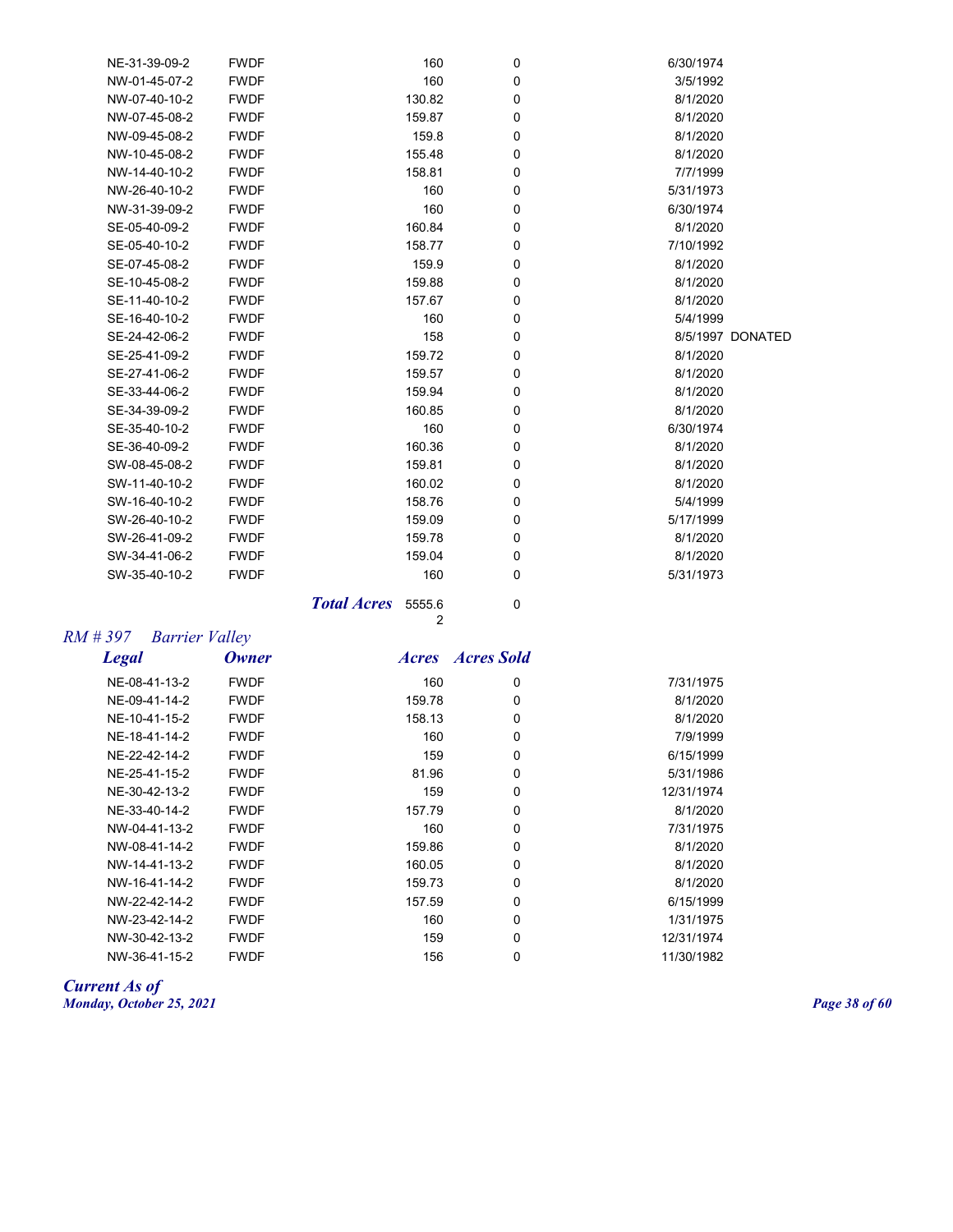| SE-02-41-14-2 | <b>FWDF/SWF</b> | 159.6  | 0           | 1/24/2018  |
|---------------|-----------------|--------|-------------|------------|
| SE-04-41-14-2 | <b>FWDF</b>     | 159.92 | $\mathbf 0$ | 8/1/2020   |
| SE-06-42-13-2 | <b>FWDF</b>     | 158.13 | $\mathbf 0$ | 8/1/2020   |
| SE-15-41-15-2 | <b>FWDF</b>     | 158.11 | $\mathbf 0$ | 8/1/2020   |
| SE-17-42-14-2 | <b>FWDF</b>     | 158.97 | $\mathbf 0$ | 12/16/1988 |
| SE-18-42-13-2 | <b>FWDF</b>     | 159    | $\mathbf 0$ | 1/31/1975  |
| SE-22-42-14-2 | <b>FWDF</b>     | 157.59 | $\mathbf 0$ | 6/15/1999  |
| SE-27-40-13-2 | <b>FWDF</b>     | 160    | $\mathbf 0$ | 8/31/1976  |
| SE-33-41-13-2 | <b>FWDF</b>     | 160    | $\mathbf 0$ | 6/30/1974  |
| SE-34-40-14-2 | <b>FWDF</b>     | 157.99 | $\mathbf 0$ | 8/1/2020   |
| SW-02-42-15-2 | <b>FWDF</b>     | 155.71 | 0           | 4/17/2013  |
| SW-03-42-14-2 | <b>FWDF</b>     | 160    | $\mathbf 0$ | 9/30/1978  |
| SW-04-41-14-2 | <b>FWDF</b>     | 159.97 | 0           | 8/1/2020   |
| SW-09-41-14-2 | <b>FWDF</b>     | 159.88 | $\mathbf 0$ | 8/1/2020   |
| SW-16-41-14-2 | <b>FWDF</b>     | 159.78 | $\mathbf 0$ | 8/1/2020   |
| SW-19-40-13-2 | <b>FWDF</b>     | 160.44 | $\mathbf 0$ | 8/1/2020   |
| SW-20-41-14-2 | <b>FWDF</b>     | 160    | $\mathbf 0$ | 1/31/1980  |
| SW-21-41-14-2 | <b>FWDF</b>     | 160    | 0           | 5/31/1980  |
| SW-23-40-14-2 | <b>FWDF</b>     | 41.9   | $\mathbf 0$ | 8/1/2020   |
| SW-25-42-14-2 | <b>FWDF</b>     | 159    | $\mathbf 0$ | 8/18/1997  |
| SW-26-40-13-2 | <b>FWDF</b>     | 160    | $\mathbf 0$ | 4/30/1977  |
| SW-27-40-13-2 | <b>FWDF</b>     | 160    | 0           | 8/31/1976  |

**Total Acres** 5853.8 0

8

## *RM # 398 Pleasantdale*

| <b>Legal</b>  | <b>Owner</b>    | <i><b>Acres</b></i> | <b>Acres Sold</b> |            |
|---------------|-----------------|---------------------|-------------------|------------|
| NE-05-42-17-2 | <b>FWDF</b>     | 160                 | 0                 | 10/22/1999 |
| NE-12-41-16-2 | <b>FWDF</b>     | 81.1                | $\mathbf 0$       | 2/16/1990  |
| NE-20-41-16-2 | <b>FWDF/SWF</b> | 160                 | $\mathbf 0$       | 8/10/1993  |
| NE-26-41-17-2 | <b>FWDF</b>     | 60                  | 0                 | 12/31/1976 |
| NE-30-42-16-2 | <b>FWDF/SWF</b> | 156.5               | $\mathbf 0$       | 4/19/2004  |
| NE-31-41-16-2 | <b>FWDF</b>     | 78.36               | $\mathbf 0$       | 3/9/1992   |
| NE-32-42-16-2 | <b>FWDF</b>     | 136.9               | $\mathbf 0$       | 2/18/1992  |
| NW-11-40-18-2 | <b>FWDF/DUC</b> | 6.4                 | 0                 | 3/28/2000  |
| NW-19-42-16-2 | <b>FWDF</b>     | 132                 | $\mathbf 0$       | 1/31/1975  |
| NW-21-41-16-2 | <b>FWDF</b>     | 160                 | 0                 | 8/18/1995  |
| NW-22-41-16-2 | <b>FWDF</b>     | 160                 | 0                 | 3/8/2000   |
| NW-27-42-16-2 | <b>FWDF</b>     | 157.86              | 0                 | 5/23/1995  |
| NW-28-41-16-2 | <b>FWDF/SWF</b> | 160                 | $\mathbf 0$       | 8/10/1993  |
| NW-30-42-16-2 | <b>FWDF</b>     | 156.41              | 0                 | 4/19/2004  |
| NW-32-41-18-2 | <b>FWDF</b>     | 158.85              | 0                 | 1/8/1990   |
| NW-35-40-18-2 | <b>FWDF/DUC</b> | 6.12                | 0                 | 3/28/2000  |
| SE-04-42-16-2 | <b>FWDF</b>     | 160                 | 0                 | 11/30/1974 |
| SE-07-42-18-2 | <b>FWDF</b>     | 160                 | 0                 | 8/9/1988   |
| SE-11-41-18-2 | <b>FWDF/DUC</b> | 11                  | 0                 | 3/28/2000  |
| SE-28-41-16-2 | <b>FWDF/SWF</b> | 159.66              | 0                 | 11/4/2015  |
| SE-30-41-16-2 | <b>FWDF</b>     | 160                 | $\mathbf 0$       | 4/20/1994  |
| SE-30-42-16-2 | <b>FWDF</b>     | 147.94              | 0                 | 4/1/2005   |
| SE-32-41-18-2 | <b>FWDF</b>     | 65.8                | 0                 | 1/8/1990   |

#### *Current As of Monday, October 25, 2021 Page 39 of 60*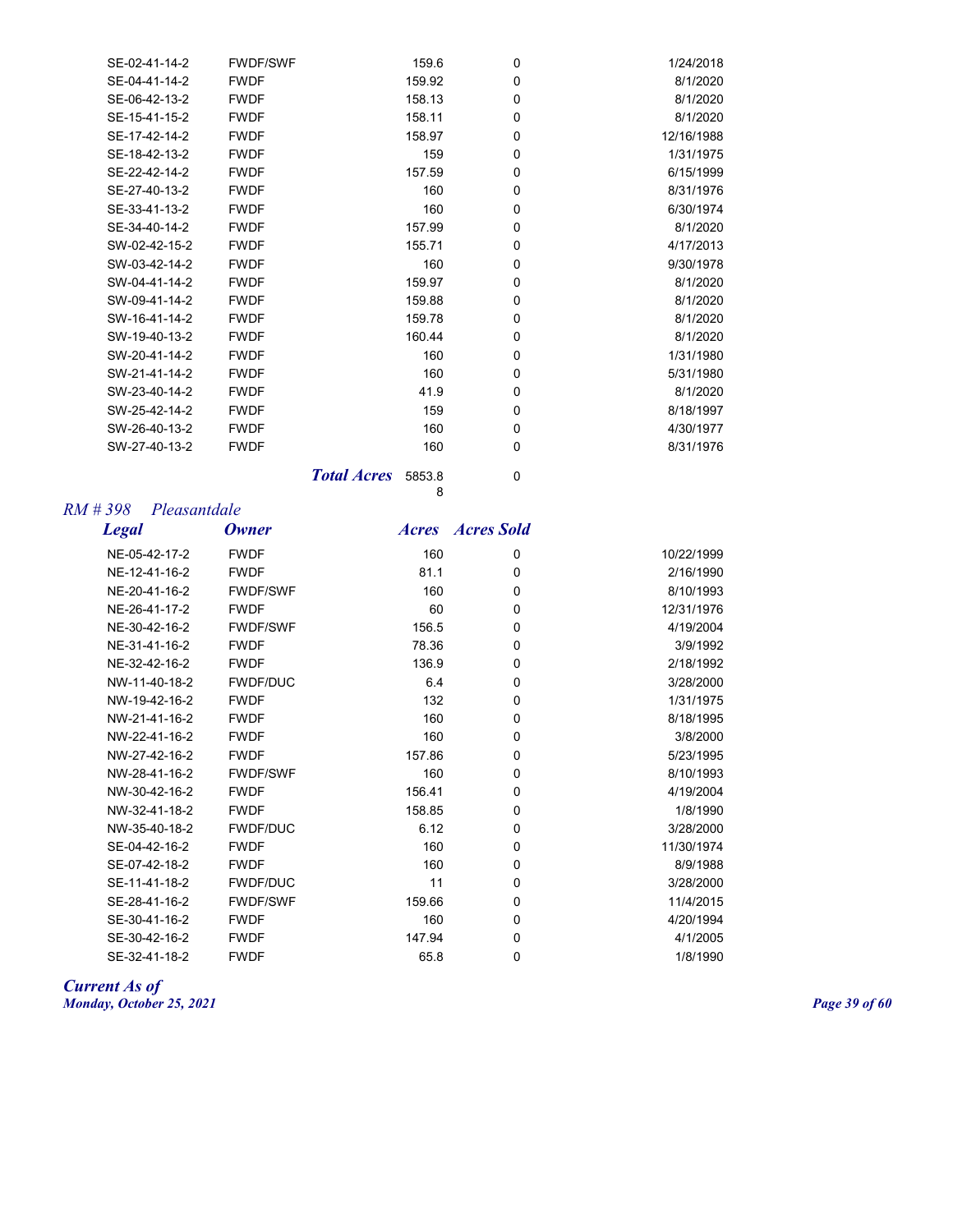| SW-11-40-18-2 | <b>FWDF/DUC</b> |                    | 6.34   | 0 | 3/28/2000 |
|---------------|-----------------|--------------------|--------|---|-----------|
| SW-11-41-18-2 | <b>FWDF/DUC</b> |                    | 6.07   | 0 | 3/28/2000 |
| SW-19-42-18-2 | <b>FWDF</b>     |                    | 160    | 0 | 1/31/1977 |
| SW-20-41-18-2 | <b>FWDF</b>     |                    | 158    | 0 | 7/31/1975 |
| SW-30-42-16-2 | <b>FWDF/SWF</b> |                    | 156.81 | 0 | 4/19/2004 |
| SW-32-41-16-2 | <b>FWDF</b>     |                    | 160    | 0 | 4/9/1992  |
| SW-35-41-17-2 | <b>FWDF</b>     |                    | 144.4  | 0 | 5/23/1995 |
|               |                 | <b>Total Acres</b> | 3586.5 | 0 |           |

2

## *RM # 399 Lake Lenore*

| <b>Legal</b>  | <b>Owner</b>    |       | <b>Acres Acres</b> Sold |                    |
|---------------|-----------------|-------|-------------------------|--------------------|
| NE-03-42-19-2 | <b>FWDF</b>     | 51    | 0                       | 3/23/1988          |
| NE-04-42-19-2 | <b>FWDF/SWF</b> | 160   | 0                       | 5/16/2007          |
| NE-22-42-19-2 | <b>FWDF</b>     | 159   | 0                       | 8/23/1990          |
| NW-02-42-19-2 | <b>FWDF</b>     | 160   | $\Omega$                | 3/23/1988          |
| NW-04-42-19-2 | <b>FWDF/SWF</b> | 160   | 0                       | 5/16/2007          |
| NW-12-42-20-2 | <b>FWDF</b>     | 140   | 0                       | 12/9/1988          |
| NW-23-42-19-2 | <b>FWDF</b>     | 129   | 0                       | 8/23/1990          |
| NW-26-40-20-2 | <b>FWDF/DUC</b> | 160   | 0                       | 6/27/2000          |
| SE-10-42-19-2 | <b>FWDF/SWF</b> | 80    | $\Omega$                | 5/16/2007          |
| SE-10-42-19-2 | <b>FWDF</b>     | 145.2 | 0                       | 11/13/2009 DONATED |
| SE-25-42-20-2 | <b>FWDF</b>     | 160   | 0                       | 1/31/1975          |
| SE-27-42-19-2 | <b>FWDF</b>     | 139   | 0                       | 8/23/1990          |
| SE-36-41-20-2 | <b>FWDF</b>     | 160   | 0                       | 8/12/1996          |
| SW-04-42-19-2 | <b>FWDF/SWF</b> | 160   | 0                       | 5/16/2007          |
| SW-10-42-19-2 | <b>FWDF</b>     | 151.4 | 0                       | 11/13/2009 DONATED |
| SW-12-42-20-2 | <b>FWDF</b>     | 160   | 0                       | 12/9/1988          |
| SW-25-42-20-2 | <b>FWDF</b>     | 160   | 0                       | 1/31/1975          |
| SW-26-40-20-2 | <b>FWDF/DUC</b> | 160   | 0                       | 6/27/2000          |
| SW-26-42-19-2 | <b>FWDF</b>     | 74    | 0                       | 8/23/1990          |
|               |                 |       |                         |                    |

*Total Acres* 2668.6 0

## *RM # 400 Three Lakes*

| <b>Legal</b>  | Owner           |        | <b>Acres Acres</b> Sold |            |
|---------------|-----------------|--------|-------------------------|------------|
| NE-02-42-23-2 | <b>FWDF</b>     | 160    | 0                       | 6/5/1990   |
| NE-09-42-24-2 | <b>FWDF/DUC</b> | 94.8   | $\Omega$                | 1/26/2000  |
| NE-13-42-23-2 | <b>FWDF</b>     | 148.1  | 0                       | 6/15/1994  |
| NE-16-42-22-2 | <b>FWDF/DUC</b> | 80     | $\Omega$                | 11/20/2000 |
| NE-29-40-23-2 | <b>FWDF</b>     | 160    | 0                       | 5/21/1996  |
| NE-33-40-23-2 | <b>FWDF</b>     | 102.67 | 0                       | 12/19/1989 |
| NE-34-40-22-2 | <b>FWDF</b>     | 151    | 0                       | 5/8/1990   |
| NE-35-41-23-2 | <b>FWDF</b>     | 60     | 0                       | 5/23/1990  |
| NW-01-42-23-2 | <b>FWDF</b>     | 148.7  | $\Omega$                | 7/26/1995  |
| NW-02-42-22-2 | <b>FWDF</b>     | 160    | 0                       | 6/22/1999  |
| NW-13-42-23-2 | <b>FWDF</b>     | 156.4  | $\Omega$                | 5/7/1998   |
| NW-16-42-22-2 | <b>FWDF/DUC</b> | 80     | 0                       | 11/20/2000 |
| NW-16-42-24-2 | <b>FWDF</b>     | 154.6  | $\Omega$                | 4/30/1992  |
| NW-19-42-22-2 | <b>FWDF</b>     | 156.88 | 0                       | 3/26/1992  |

*Current As of Monday, October 25, 2021 Page 40 of 60*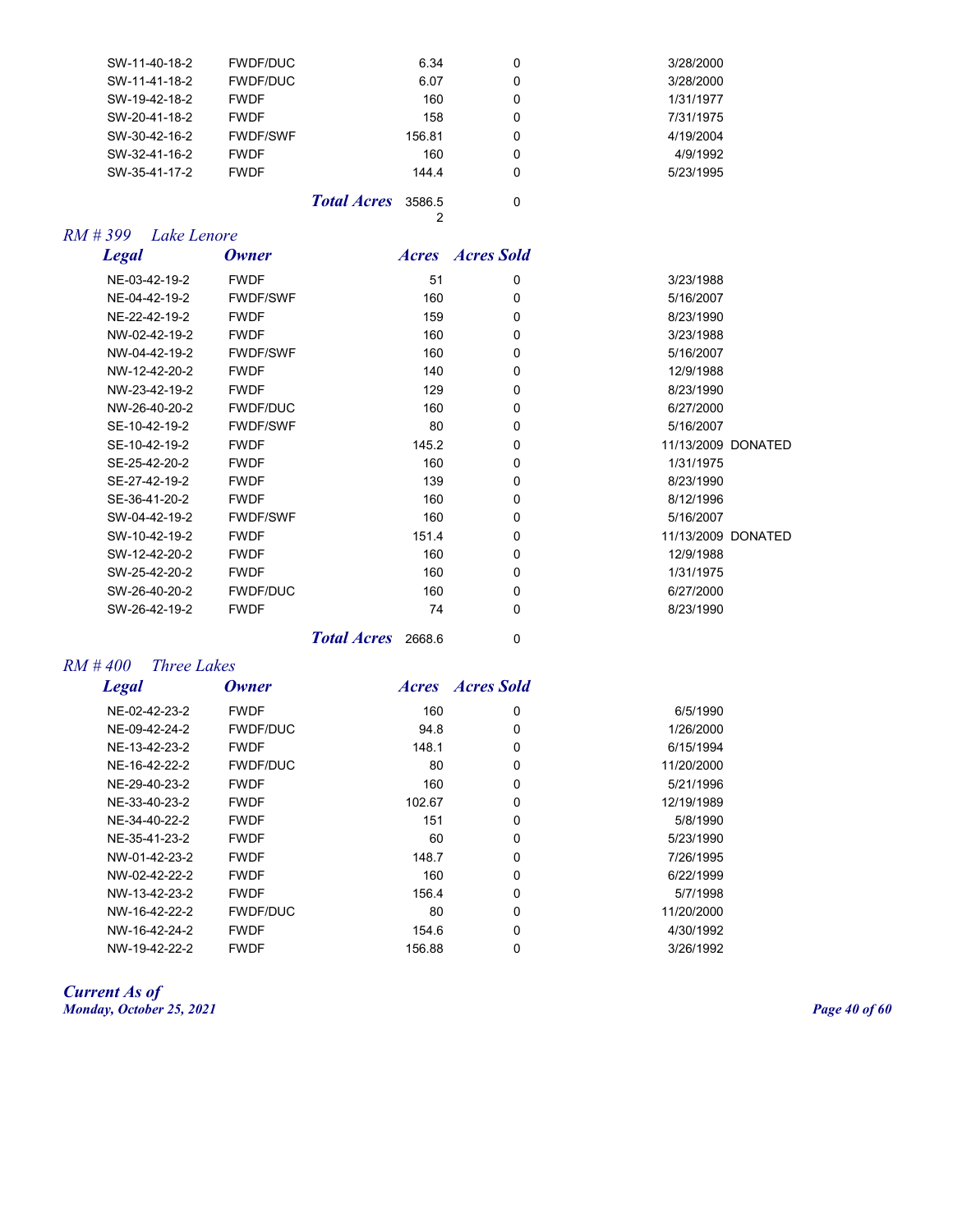| NW-26-40-24-2                   | <b>FWDF</b>     |                    | 158         | 0                       | 6/30/1982  |
|---------------------------------|-----------------|--------------------|-------------|-------------------------|------------|
| NW-34-40-22-2                   | <b>FWDF/SWF</b> |                    | 158.56      | 0                       | 2/15/2000  |
| NW-35-41-23-2                   | <b>FWDF</b>     |                    | 80          | 0                       | 5/23/1990  |
| SE-02-42-23-2                   | <b>FWDF</b>     |                    | 148.56      | 10.21                   | 6/5/1990   |
| SE-04-41-23-2                   | <b>FWDF</b>     |                    | 152.1       | 0                       | 12/19/1989 |
| SE-16-42-22-2                   | <b>FWDF</b>     |                    | 160         | 0                       | 11/14/1995 |
| SE-32-40-23-2                   | <b>FWDF</b>     |                    | 125.24      | 0                       | 1/13/1997  |
| SW-23-40-24-2                   | <b>FWDF</b>     |                    | 160         | 0                       | 8/17/1988  |
| SW-30-42-23-2                   | <b>FWDF</b>     |                    | 158.93      | 0                       | 8/1/2020   |
| SW-33-40-23-2                   | <b>FWDF</b>     |                    | 158.21      | 0                       | 5/21/1996  |
|                                 |                 | <b>Total Acres</b> | 3272.7<br>5 | 10.21                   |            |
| $RM$ #401<br>Hoodoo             |                 |                    |             |                         |            |
| <b>Legal</b>                    | <b>Owner</b>    |                    |             | <b>Acres Acres</b> Sold |            |
| NW-19-40-27-2                   | <b>FWDF</b>     |                    | 157.34      | 0                       | 8/5/1987   |
| NW-29-43-25-2                   | <b>FWDF</b>     |                    | 159.09      | 0                       | 8/1/2020   |
| SE-16-43-25-2                   | <b>FWDF</b>     |                    | 40          | 0                       | 7/29/1998  |
| SW-20-40-27-2                   | <b>FWDF</b>     |                    | 80          | 0                       | 2/13/1996  |
|                                 |                 | Total Acres 436.43 |             | 0                       |            |
| $RM$ #402<br><b>Fish Creek</b>  |                 |                    |             |                         |            |
| <b>Legal</b>                    | <b>Owner</b>    |                    |             | <b>Acres Acres</b> Sold |            |
| NE-06-42-27-2                   | <b>FWDF</b>     |                    | 141         | 0                       | 6/1/2001   |
| NE-11-41-27-2                   | <b>FWDF</b>     |                    | 139.7       | 0                       | 6/6/1990   |
| NE-13-41-28-2                   | <b>FWDF</b>     |                    | 130.95      | 0                       | 11/2/1989  |
| NE-16-43-28-2                   | <b>FWDF</b>     |                    | 129.16      | 0                       | 8/1/2020   |
| NE-29-41-27-2                   | <b>FWDF</b>     |                    | 160         | 0                       | 3/31/2003  |
| NW-01-42-28-2                   | <b>FWDF/DUC</b> |                    | 36.9        | 0                       | 6/27/2000  |
|                                 |                 | <b>Total Acres</b> | 737.71      | 0                       |            |
| $RM$ #405<br><b>Great Bend</b>  |                 |                    |             |                         |            |
| <b>Legal</b>                    | Owner           |                    |             | <b>Acres Acres</b> Sold |            |
| NE-33-40-10-3                   | <b>FWDF/SWF</b> |                    | 160         | 0                       | 3/22/2006  |
|                                 |                 | <b>Total Acres</b> | 160         | 0                       |            |
| $RM$ #406<br>Mayfield           |                 |                    |             |                         |            |
| <b>Legal</b>                    | <b>Owner</b>    |                    |             | <b>Acres Acres</b> Sold |            |
| SE-02-41-11-3                   | FWDF/DUC        |                    | 132.16      | 0                       | 3/28/2000  |
|                                 |                 | Total Acres 132.16 |             | 0                       |            |
| $RM$ #409<br><b>Buffalo</b>     |                 |                    |             |                         |            |
| <b>Legal</b>                    | <b>Owner</b>    |                    |             | <b>Acres Acres</b> Sold |            |
| NE-11-40-19-3                   | FWDF/DUC        |                    | 160         | 0                       | 2/5/1999   |
|                                 |                 |                    |             |                         |            |
|                                 |                 | <b>Total Acres</b> | 160         | 0                       |            |
| $RM \# 426$<br><b>BJORKDALE</b> |                 |                    |             |                         |            |
| <b>Legal</b>                    | <b>Owner</b>    |                    |             | <b>Acres Acres</b> Sold |            |

*Current As of Monday, October 25, 2021 Page 41 of 60*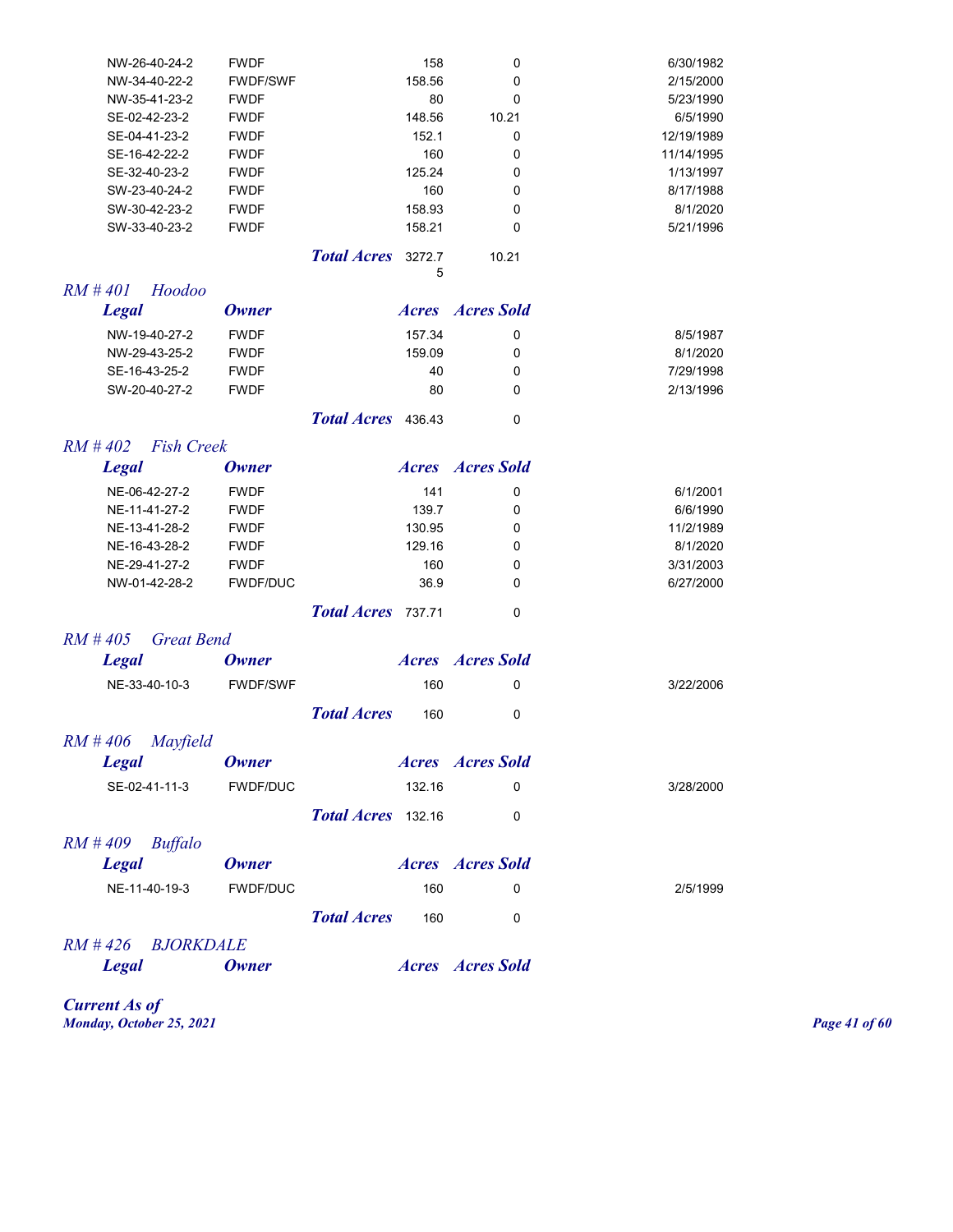| NE-02-45-11-2 | <b>FWDF</b> | 159.06 | 0 | 8/1/2020   |
|---------------|-------------|--------|---|------------|
| NE-03-45-11-2 | <b>FWDF</b> | 158.74 | 0 | 8/1/2020   |
| NE-09-44-11-2 | <b>FWDF</b> | 159.73 | 0 | 8/1/2020   |
| NE-09-45-09-2 | <b>FWDF</b> | 151.5  | 0 | 8/1/2020   |
| NE-10-44-11-2 | <b>FWDF</b> | 159.96 | 0 | 8/1/2020   |
| NE-10-45-11-2 | <b>FWDF</b> | 158.42 | 0 | 8/1/2020   |
| NE-12-45-11-2 | <b>FWDF</b> | 160.29 | 0 | 8/1/2020   |
| NE-14-44-11-2 | <b>FWDF</b> | 159.2  | 0 | 8/1/2020   |
| NE-16-43-11-2 | <b>FWDF</b> | 160.19 | 0 | 8/1/2020   |
| NE-16-44-11-2 | <b>FWDF</b> | 159.67 | 0 | 8/1/2020   |
| NE-19-44-10-2 | <b>FWDF</b> | 159.5  | 0 | 8/1/2020   |
| NE-23-44-12-2 | <b>FWDF</b> | 159.63 | 0 | 8/1/2020   |
| NE-27-44-11-2 | <b>FWDF</b> | 159.63 | 0 | 8/1/2020   |
| NE-30-42-12-2 | <b>FWDF</b> | 158.79 | 0 | 8/1/2020   |
| NE-30-44-11-2 | <b>FWDF</b> | 159.99 | 0 | 8/1/2020   |
| NE-31-44-10-2 | <b>FWDF</b> | 159.89 | 0 | 8/1/2020   |
| NE-31-45-09-2 | <b>FWDF</b> | 157    | 0 | 7/31/1977  |
| NE-32-42-12-2 | <b>FWDF</b> | 155.9  | 0 | 8/1/2020   |
| NE-34-41-11-2 | <b>FWDF</b> | 159    | 0 | 7/31/1974  |
| NE-34-44-11-2 | <b>FWDF</b> | 158.92 | 0 | 8/1/2020   |
| NE-36-41-12-2 | <b>FWDF</b> | 160    | 0 | 11/30/1974 |
| NE-36-44-11-2 | <b>FWDF</b> | 159.82 | 0 | 8/1/2020   |
| NE-36-45-09-2 | <b>FWDF</b> | 156.81 | 0 | 8/1/2020   |
| NE-36-45-11-2 | <b>FWDF</b> | 159.51 | 0 | 8/1/2020   |
| NW-01-45-11-2 | <b>FWDF</b> | 160.24 | 0 | 8/1/2020   |
| NW-03-44-11-2 | <b>FWDF</b> | 159.93 | 0 | 8/1/2020   |
| NW-05-45-10-2 | <b>FWDF</b> | 160.02 | 0 | 8/1/2020   |
| NW-06-44-12-2 | <b>FWDF</b> | 161.1  | 0 | 8/1/2020   |
| NW-06-45-10-2 | <b>FWDF</b> | 159.79 | 0 | 8/1/2020   |
| NW-10-44-11-2 | <b>FWDF</b> | 159.98 | 0 | 8/1/2020   |
| NW-10-45-11-2 | <b>FWDF</b> | 158.39 | 0 | 8/1/2020   |
| NW-11-44-11-2 | <b>FWDF</b> | 159.32 | 0 | 8/1/2020   |
| NW-11-45-09-2 | <b>FWDF</b> | 151.65 | 0 | 8/1/2020   |
| NW-11-45-11-2 | <b>FWDF</b> | 159.01 | 0 | 8/1/2020   |
| NW-12-44-11-2 | <b>FWDF</b> | 159.64 | 0 | 8/1/2020   |
| NW-13-43-11-2 | <b>FWDF</b> | 5      | 0 | 6/14/1996  |
| NW-13-44-12-2 | <b>FWDF</b> | 159.63 | 0 | 8/1/2020   |
| NW-13-45-09-2 | <b>FWDF</b> | 157.03 | 0 | 8/1/2020   |
| NW-15-44-11-2 | <b>FWDF</b> | 159.82 | 0 | 8/1/2020   |
| NW-16-43-11-2 | <b>FWDF</b> | 160.23 | 0 | 8/1/2020   |
| NW-16-44-11-2 | <b>FWDF</b> | 159.66 | 0 | 8/1/2020   |
| NW-18-44-10-2 | <b>FWDF</b> | 159.65 | 0 | 8/1/2020   |
| NW-19-44-10-2 | <b>FWDF</b> | 159.52 | 0 | 8/1/2020   |
| NW-21-44-11-2 | FWDF        | 159.48 | 0 | 8/1/2020   |
| NW-22-44-11-2 | FWDF        | 159.81 | 0 | 8/1/2020   |
| NW-23-44-11-2 | FWDF        | 159.11 | 0 | 8/1/2020   |
| NW-27-44-11-2 | FWDF        | 159.64 | 0 | 8/1/2020   |
| NW-28-42-12-2 | <b>FWDF</b> | 159.05 | 0 | 8/1/2020   |
| NW-30-43-10-2 | <b>FWDF</b> | 159.19 | 0 | 8/1/2020   |

*Current As of Monday, October 25, 2021 Page 42 of 60*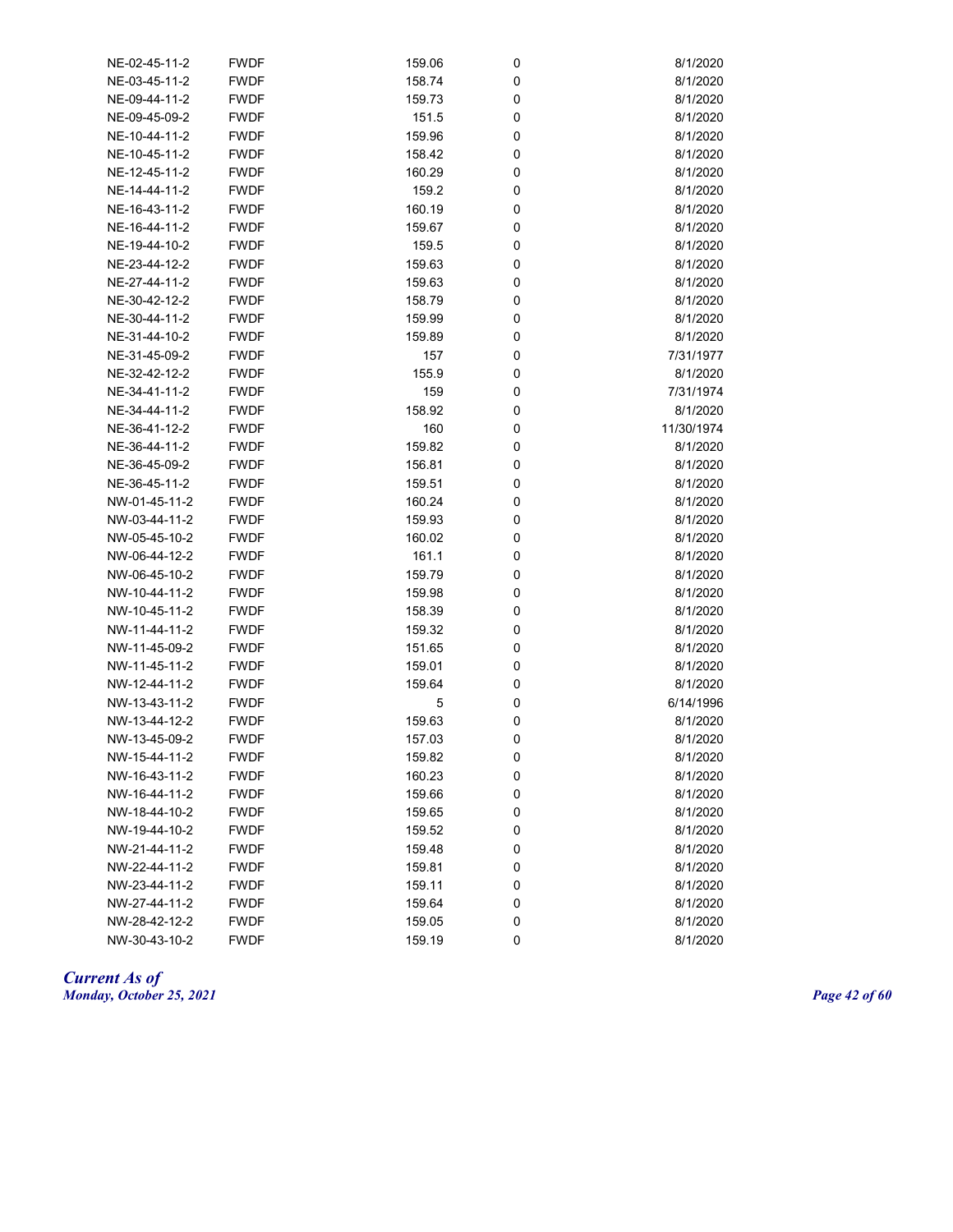| NW-30-44-10-2 | <b>FWDF</b> | 159.38 | 0 | 8/1/2020   |
|---------------|-------------|--------|---|------------|
| NW-32-42-11-2 | <b>FWDF</b> | 156    | 0 | 12/31/1977 |
| NW-33-44-10-2 | <b>FWDF</b> | 160.32 | 0 | 8/1/2020   |
| NW-34-44-11-2 | <b>FWDF</b> | 158.84 | 0 | 8/1/2020   |
| NW-36-43-11-2 | <b>FWDF</b> | 158.8  | 0 | 5/8/1996   |
| SE-01-45-11-2 | <b>FWDF</b> | 160.04 | 0 | 8/1/2020   |
| SE-02-44-12-2 | <b>FWDF</b> | 160    | 0 | 3/31/1975  |
| SE-03-45-11-2 | <b>FWDF</b> | 158.9  | 0 | 8/1/2020   |
| SE-07-43-10-2 | <b>FWDF</b> | 160    | 0 | 8/1/2020   |
| SE-07-45-09-2 | <b>FWDF</b> | 157.21 | 0 | 8/1/2020   |
| SE-08-45-10-2 | <b>FWDF</b> | 160.1  | 0 | 8/1/2020   |
| SE-10-45-09-2 | <b>FWDF</b> | 157.45 | 0 | 8/1/2020   |
| SE-11-43-10-2 | <b>FWDF</b> | 49.6   | 0 | 8/1/2020   |
| SE-11-45-11-2 | <b>FWDF</b> | 159.06 | 0 | 8/1/2020   |
| SE-12-45-09-2 | <b>FWDF</b> | 157.03 | 0 | 8/1/2020   |
| SE-12-45-11-2 | <b>FWDF</b> | 160.21 | 0 | 8/1/2020   |
| SE-13-43-11-2 | <b>FWDF</b> | 49.7   | 0 | 6/14/1996  |
| SE-13-44-11-2 | <b>FWDF</b> | 159.69 | 0 | 8/1/2020   |
| SE-14-43-11-2 | <b>FWDF</b> | 159.6  | 0 | 6/14/1996  |
| SE-15-44-11-2 | <b>FWDF</b> | 159.92 | 0 | 8/1/2020   |
| SE-15-45-09-2 | <b>FWDF</b> | 157.3  | 0 | 8/1/2020   |
| SE-16-44-11-2 | <b>FWDF</b> | 159.72 | 0 | 8/1/2020   |
| SE-16-45-09-2 | <b>FWDF</b> | 157.58 | 0 | 8/1/2020   |
| SE-17-42-12-2 | <b>FWDF</b> | 141.73 | 0 | 5/11/1998  |
| SE-26-44-11-2 | <b>FWDF</b> | 159.03 | 0 | 8/1/2020   |
| SE-28-44-11-2 | <b>FWDF</b> | 159.38 | 0 | 8/1/2020   |
| SE-29-45-09-2 | <b>FWDF</b> | 11.25  | 0 | 8/1/2020   |
| SE-30-42-12-2 | <b>FWDF</b> | 158.91 | 0 | 8/1/2020   |
| SE-31-43-10-2 | <b>FWDF</b> | 160.04 | 0 | 8/1/2020   |
| SE-31-44-10-2 | <b>FWDF</b> | 159.48 | 0 | 8/1/2020   |
| SE-32-44-11-2 | <b>FWDF</b> | 159.94 | 0 | 8/1/2020   |
| SE-34-44-11-2 | <b>FWDF</b> | 159.38 | 0 | 8/1/2020   |
| SE-35-44-11-2 | <b>FWDF</b> | 158.91 | 0 | 8/1/2020   |
| SW-01-45-12-2 | <b>FWDF</b> | 160    | 0 | 7/24/1990  |
| SW-03-44-11-2 | <b>FWDF</b> | 159.85 | 0 | 8/1/2020   |
| SW-03-45-11-2 | <b>FWDF</b> | 158.86 | 0 | 8/1/2020   |
| SW-04-43-12-2 | <b>FWDF</b> | 155.69 | 0 | 8/1/2020   |
| SW-05-43-12-2 | <b>FWDF</b> | 155.44 | 0 | 8/1/2020   |
| SW-05-45-10-2 | <b>FWDF</b> | 159.98 | 0 | 8/1/2020   |
| SW-07-45-10-2 | <b>FWDF</b> | 159.77 | 0 | 8/1/2020   |
| SW-08-45-09-2 | <b>FWDF</b> | 157.56 | 0 | 8/1/2020   |
| SW-12-45-11-2 | <b>FWDF</b> | 160.32 | 0 | 8/1/2020   |
| SW-13-43-11-2 | <b>FWDF</b> | 135.9  | 0 | 6/14/1996  |
| SW-13-44-11-2 | <b>FWDF</b> | 159.67 | 0 | 8/1/2020   |
| SW-14-44-11-2 | <b>FWDF</b> | 159.27 | 0 | 8/1/2020   |
| SW-14-45-09-2 | <b>FWDF</b> | 157.64 | 0 | 8/1/2020   |
| SW-15-44-11-2 | <b>FWDF</b> | 159.89 | 0 | 8/1/2020   |
| SW-17-44-11-2 | <b>FWDF</b> | 159.77 | 0 | 8/1/2020   |
| SW-19-44-10-2 | <b>FWDF</b> | 159.58 | 0 | 8/1/2020   |

*Current As of Monday, October 25, 2021 Page 43 of 60*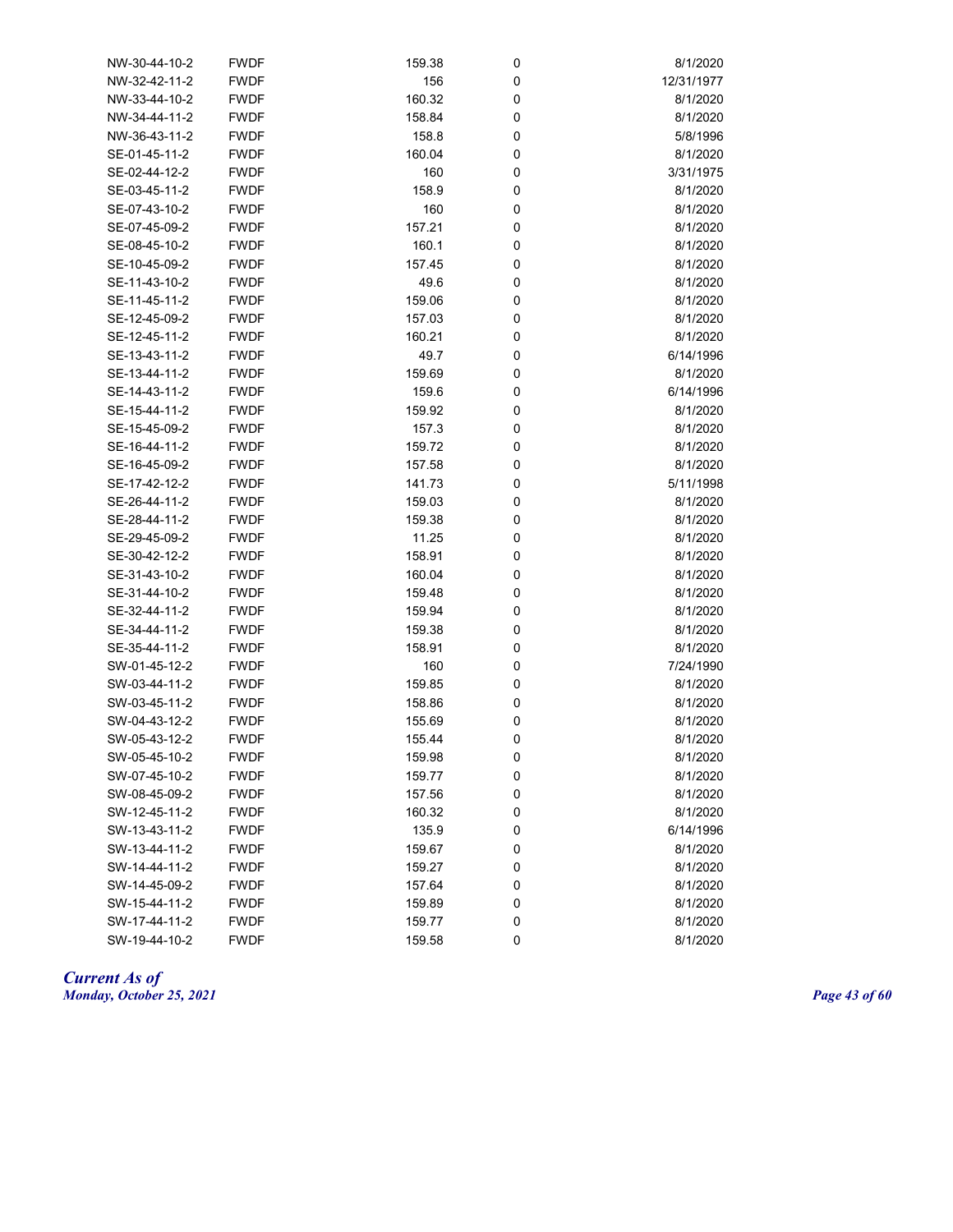| SW-22-44-11-2 | <b>FWDF</b> | 159.83 | $\Omega$ | 8/1/2020 |
|---------------|-------------|--------|----------|----------|
| SW-24-45-09-2 | <b>FWDF</b> | 156.97 | 0        | 8/1/2020 |
| SW-25-44-11-2 | <b>FWDF</b> | 159.71 | 0        | 8/1/2020 |
| SW-26-44-11-2 | <b>FWDF</b> | 159.05 | 0        | 8/1/2020 |
| SW-27-45-09-2 | <b>FWDF</b> | 156.51 | 0        | 8/1/2020 |
| SW-29-45-09-2 | <b>FWDF</b> | 77.95  | 0        | 8/1/2020 |
| SW-30-44-10-2 | <b>FWDF</b> | 159.44 | $\Omega$ | 8/1/2020 |
| SW-31-44-10-2 | <b>FWDF</b> | 159.46 | 0        | 8/1/2020 |
| SW-32-42-12-2 | <b>FWDF</b> | 158.89 | $\Omega$ | 8/1/2020 |
| SW-32-44-10-2 | <b>FWDF</b> | 159.8  | $\Omega$ | 8/1/2020 |
| SW-32-44-11-2 | <b>FWDF</b> | 160    | $\Omega$ | 8/1/2020 |
| SW-35-44-11-2 | <b>FWDF</b> | 158.92 | 0        | 8/1/2020 |

*Total Acres* 16847. 0

26

|                                                      |              |                    | ∼      |                  |          |
|------------------------------------------------------|--------------|--------------------|--------|------------------|----------|
| $RM \# 427$<br><i><b>TISDALE</b></i><br><b>Legal</b> | <b>Owner</b> |                    |        | Acres Acres Sold |          |
| NE-35-43-13-2                                        | <b>FWDF</b>  |                    | 159.99 | 0                | 8/1/2020 |
| NW-36-43-13-2                                        | <b>FWDF</b>  |                    | 159.96 | 0                | 8/1/2020 |
| SE-01-44-13-2                                        | <b>FWDF</b>  |                    | 159.96 | 0                | 8/1/2020 |
| SW-34-43-13-2                                        | <b>FWDF</b>  |                    | 158.96 | 0                | 8/1/2020 |
|                                                      |              | Total Acres 638.87 |        | 0                |          |
| $RM$ # 428<br><b>Star City</b>                       |              |                    |        |                  |          |

| Legal         | <b>Owner</b> |                           |    | <i>Acres Acres Sold</i> |           |
|---------------|--------------|---------------------------|----|-------------------------|-----------|
| NW-35-43-16-2 | <b>FWDF</b>  |                           | 78 | 0                       | 9/30/1975 |
| SW-06-43-18-2 | <b>FWDF</b>  | 121.3                     |    | 0                       | 5/13/1992 |
| SW-16-43-18-2 | <b>FWDF</b>  | 158.75                    |    | O                       | 8/16/1996 |
|               |              | <b>Total Acres</b> 358.05 |    |                         |           |

#### *RM # 429 Flett's Springs*

| <b>Legal</b>  | <b>Owner</b>    | <i>Acres</i>            | <b>Acres Sold</b> |            |                  |
|---------------|-----------------|-------------------------|-------------------|------------|------------------|
| NE-02-44-20-2 | <b>FWDF</b>     | 50                      | 0                 |            | 5/9/1991 DONATED |
| NE-05-43-20-2 | <b>FWDF</b>     | 81.56                   | 0                 | 11/25/1991 |                  |
| NW-02-44-20-2 | <b>FWDF</b>     | 44                      | 0                 | 5/9/1991   |                  |
| NW-04-43-20-2 | <b>FWDF</b>     | 25.48                   | 0                 | 12/24/1996 |                  |
| SE-01-43-20-2 | <b>FWDF</b>     | 160                     | 0                 | 6/29/1987  |                  |
| SE-02-44-20-2 | <b>FWDF</b>     | 50                      | 0                 | 5/9/1991   | <b>DONATED</b>   |
| SE-03-43-19-2 | <b>FWDF</b>     | 160                     | 0                 | 1/15/1991  |                  |
| SE-05-43-19-2 | <b>FWDF</b>     | 66.8                    | 0                 | 12/31/1974 |                  |
| SE-05-43-20-2 | <b>FWDF/SWF</b> | 78.93                   | 0                 | 5/7/2009   |                  |
| SE-20-43-21-2 | <b>FWDF</b>     | 153.31                  | 0                 | 10/23/2008 |                  |
| SW-01-43-20-2 | <b>FWDF</b>     | 81                      | 0                 | 6/29/1987  |                  |
| SW-05-43-19-2 | <b>FWDF</b>     | 160                     | $\Omega$          | 12/31/1974 |                  |
| SW-05-43-20-2 | <b>FWDF</b>     | 110.8                   | $\Omega$          | 11/25/1991 |                  |
| SW-09-43-20-2 | <b>FWDF</b>     | 13.71                   | 0                 | 12/24/1996 |                  |
|               |                 | Total Acres 1235.5<br>9 | 0                 |            |                  |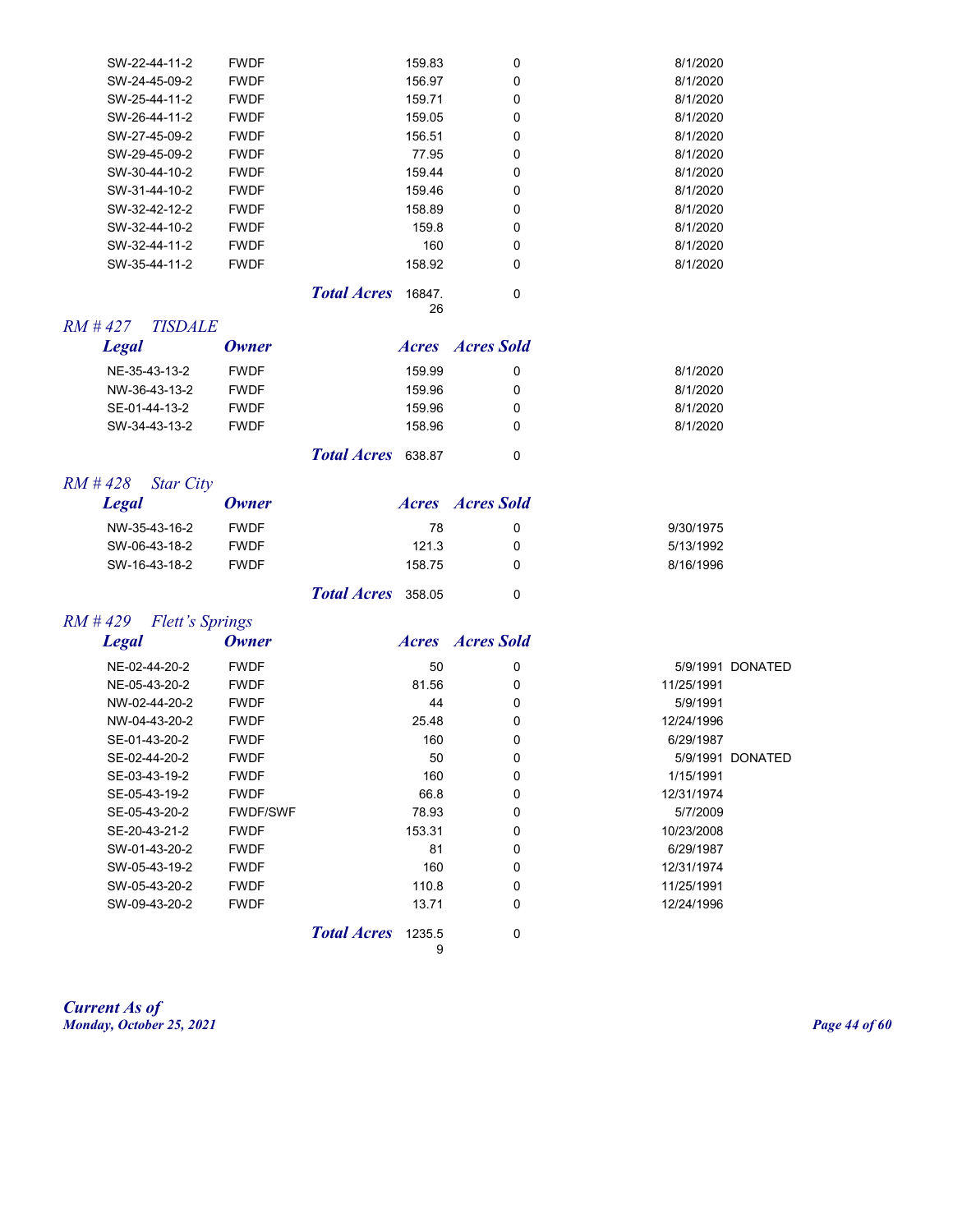## *RM # 430 INVERGORDON*

| <b>Legal</b>  | <b>Owner</b>    | <b>Acres</b> | <b>Acres Sold</b> |            |
|---------------|-----------------|--------------|-------------------|------------|
| NE-01-44-24-2 | <b>FWDF</b>     | 160          | 0                 | 8/1/2020   |
| NE-07-45-23-2 | <b>FWDF</b>     | 158          | 0                 | 2/21/1990  |
| NE-11-43-22-2 | <b>FWDF</b>     | 160.47       | 0                 | 8/1/2020   |
| NE-14-43-22-2 | <b>FWDF</b>     | 160.41       | 0                 | 8/1/2020   |
| NE-30-43-22-2 | <b>FWDF</b>     | 160          | $\mathbf 0$       | 8/9/1991   |
| NE-35-44-23-2 | <b>FWDF</b>     | 160          | $\mathbf 0$       | 1/31/1977  |
| NW-10-43-22-2 | <b>FWDF</b>     | 160          | 0                 | 7/31/1978  |
| NW-11-43-22-2 | <b>FWDF</b>     | 160.42       | 0                 | 8/1/2020   |
| NW-18-44-23-2 | <b>FWDF</b>     | 160          | 0                 | 4/30/1976  |
| NW-31-43-22-2 | <b>FWDF/SWF</b> | 152.32       | $\mathbf 0$       | 2/2/2008   |
| NW-35-44-23-2 | <b>FWDF</b>     | 161          | $\mathbf 0$       | 1/31/1977  |
| NW-35-44-24-2 | <b>FWDF</b>     | 92           | 0                 | 11/29/1988 |
| SE-01-44-24-2 | <b>FWDF</b>     | 159.73       | $\mathbf 0$       | 8/1/2020   |
| SE-13-43-24-2 | <b>FWDF/SWF</b> | 160.57       | 0                 | 11/27/1995 |
| SE-35-44-23-2 | <b>FWDF</b>     | 160          | $\mathbf 0$       | 1/31/1977  |
| SW-03-45-23-2 | <b>FWDF</b>     | 145          | 0                 | 2/27/1992  |
| SW-06-45-23-2 | <b>FWDF/DUC</b> | 75.5         | $\mathbf 0$       | 10/16/2001 |
| SW-07-44-23-2 | <b>FWDF</b>     | 108          | 0                 | 7/2/1996   |
| SW-10-43-22-2 | <b>FWDF/SWF</b> | 156.42       | 0                 | 6/17/2020  |
| SW-14-43-22-2 | <b>FWDF</b>     | 160.39       | 0                 | 8/1/2020   |
| SW-14-44-23-2 | <b>FWDF</b>     | 150          | 0                 | 9/8/1994   |
| SW-29-43-24-2 | <b>FWDF</b>     | 117.71       | 0                 | 8/1/2020   |
| SW-31-43-22-2 | <b>FWDF/SWF</b> | 158.97       | 0                 | 2/2/2008   |
| SW-35-44-23-2 | <b>FWDF</b>     | 160          | 0                 | 1/31/1977  |
| SW-35-44-24-2 | <b>FWDF</b>     | 150          | 0                 | 11/29/1988 |
|               |                 |              |                   |            |

*Total Acres* 3706.9 0  $\frac{1}{1}$ 

#### *RM # 434 Blaine Lake*

*Legal Owner Acres Acres Sold*

| NE-13-44-07-3 | <b>FWDF/DUC</b> | 75.23  | 0 | 7/26/2000  |
|---------------|-----------------|--------|---|------------|
| NE-19-44-06-3 | <b>FWDF/DUC</b> | 152    | 0 | 3/18/1999  |
| NE-24-44-07-3 | <b>FWDF/DUC</b> | 118    | 0 | 12/23/2004 |
| NW-18-44-06-3 | <b>FWDF/DUC</b> | 150.05 | 0 | 3/18/1999  |
| NW-19-43-07-3 | <b>FWDF</b>     | 160    | 0 | 5/4/1992   |
| NW-19-44-06-3 | <b>FWDF/DUC</b> | 155.85 | 0 | 3/18/1999  |
| NW-28-45-06-3 | <b>FWDF/DUC</b> | 160.11 | 0 | 9/29/2017  |
| NW-32-44-06-3 | <b>FWDF</b>     | 159.85 | 0 | 8/1/2020   |
| SE-05-45-06-3 | <b>FWDF/DUC</b> | 160    | 0 | 3/1/2007   |
| SE-13-44-07-3 | <b>FWDF/DUC</b> | 75.6   | 0 | 7/26/2000  |
| SE-20-45-06-3 | <b>FWDF/DUC</b> | 160    | 0 | 2/22/2006  |
| SW-05-45-06-3 | <b>FWDF/DUC</b> | 157    | 0 | 1/27/2006  |
| SW-19-43-07-3 | <b>FWDF</b>     | 160    | 0 | 5/4/1992   |
| SW-19-44-06-3 | <b>FWDF/DUC</b> | 155.85 | 0 | 3/18/1999  |
| SW-28-45-06-3 | <b>FWDF/DUC</b> | 159.64 | 0 | 9/29/2017  |
| SW-30-43-07-3 | <b>FWDF</b>     | 160    | 0 | 12/5/1994  |
| SW-30-44-06-3 | <b>FWDF/DUC</b> | 149.8  | 0 | 3/18/1999  |

*Current As of Monday, October 25, 2021 Page 45 of 60*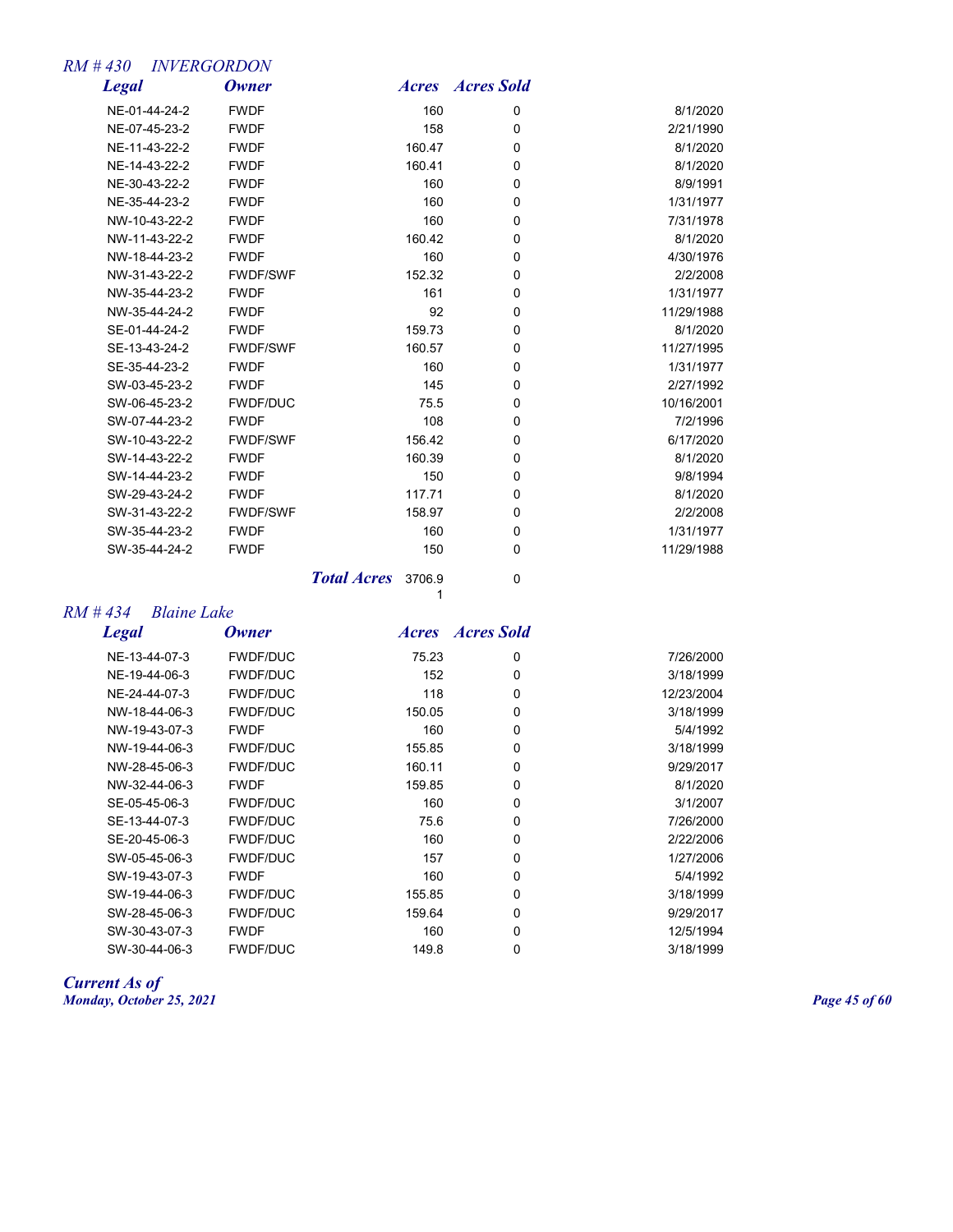| SW-33-45-06-3            | <b>FWDF/DUC</b> |                    | 100.31 | 0                       | 9/29/2017  |                   |
|--------------------------|-----------------|--------------------|--------|-------------------------|------------|-------------------|
|                          |                 | <b>Total Acres</b> | 2569.2 | $\mathbf 0$             |            |                   |
| $RM$ #435<br>Redberry    |                 |                    | 9      |                         |            |                   |
| <b>Legal</b>             | <b>Owner</b>    |                    |        | <b>Acres Acres</b> Sold |            |                   |
| NE-07-45-08-3            | <b>FWDF</b>     |                    | 155.5  | 0                       | 1/31/1976  |                   |
| NE-08-45-10-3            | <b>FWDF</b>     |                    | 158.99 | 0                       | 2/16/1990  |                   |
| NE-12-45-09-3            | <b>FWDF</b>     |                    | 160    | 0                       | 7/23/1987  |                   |
| NE-17-45-10-3            | <b>FWDF/SWF</b> |                    | 159.32 | 0                       | 8/20/1993  |                   |
| NE-25-44-09-3            | <b>FWDF/SWF</b> |                    | 160    | 0                       | 8/16/1993  |                   |
| NE-31-45-09-3            | <b>FWDF</b>     |                    | 160.8  | 0                       | 4/30/1976  |                   |
| NE-33-45-09-3            | <b>FWDF</b>     |                    | 156.7  | 0                       | 1/19/1989  |                   |
| NE-35-44-09-3            | <b>FWDF</b>     |                    | 160    | 0                       | 1/31/1976  |                   |
| NW-16-45-10-3            | <b>FWDF/DUC</b> |                    | 156.62 | 0                       | 10/26/2001 |                   |
| NW-17-45-09-3            | <b>FWDF</b>     |                    | 158    | 0                       | 6/30/1977  |                   |
| NW-17-45-10-3            | <b>FWDF</b>     |                    | 160    | 0                       | 5/19/1998  |                   |
| NW-25-45-09-3            | <b>FWDF</b>     |                    | 155.6  | 0                       | 4/30/1976  |                   |
| NW-26-44-09-3            | <b>FWDF</b>     |                    | 158.43 | 0                       | 1/24/1991  |                   |
| NW-32-45-08-3            | <b>FWDF</b>     |                    | 144.98 | 0                       | 8/28/2017  |                   |
| SE-03-43-09-3            | <b>FWDF/SWF</b> |                    | 7.7    | 0                       | 11/30/1993 |                   |
| SE-12-45-09-3            | <b>FWDF</b>     |                    | 160    | 0                       | 7/23/1987  |                   |
| SE-13-45-09-3            | <b>FWDF</b>     |                    | 153.6  | 0                       | 1/31/1976  |                   |
| SE-17-45-10-3            | <b>FWDF/DUC</b> |                    | 159.12 | 0                       | 5/9/2000   |                   |
| SE-21-45-08-3            | <b>FWDF/NCC</b> |                    | 152    | 0                       | 3/21/2003  |                   |
| SE-25-45-09-3            | <b>FWDF</b>     |                    | 159    | 0                       | 4/30/1976  |                   |
| SE-25-45-10-3            | <b>FWDF</b>     |                    | 160    | 0                       | 4/30/1976  |                   |
|                          | <b>FWDF</b>     |                    | 160    |                         | 4/30/1976  |                   |
| SE-33-45-10-3            |                 |                    |        | 0                       |            |                   |
| SW-03-43-09-3            | <b>FWDF/SWF</b> |                    | 152.96 | 0                       | 11/30/1993 |                   |
| SW-07-45-08-3            | <b>FWDF</b>     |                    | 156.98 | 0                       | 12/31/1986 |                   |
| SW-17-45-10-3            | <b>FWDF/DUC</b> |                    | 160    | 0                       | 5/9/2000   |                   |
| SW-18-45-08-3            | <b>FWDF</b>     |                    | 157    | 0                       | 1/31/1976  |                   |
| SW-20-45-10-3            | <b>FWDF/DUC</b> |                    | 160    | 0                       | 10/26/2001 |                   |
| SW-21-45-10-3            | <b>FWDF/DUC</b> |                    | 158.42 | 0                       | 10/26/2001 |                   |
| SW-24-45-09-3            | <b>FWDF</b>     |                    | 160    | 0                       | 6/25/1987  |                   |
| SW-25-44-09-3            | <b>FWDF</b>     |                    | 144.2  | 0                       | 4/30/1976  |                   |
| SW-28-45-09-3            | <b>FWDF</b>     |                    | 160    | 0                       | 12/22/1988 |                   |
| SW-32-45-08-3            | <b>FWDF</b>     |                    | 138.86 | 0                       | 8/28/2017  |                   |
| SW-33-45-10-3            | <b>FWDF</b>     |                    | 161    | 0                       | 4/30/1976  |                   |
|                          |                 | Total Acres 5025.7 | 8      | $\mathbf 0$             |            |                   |
| RM # 436<br>Douglas      |                 |                    |        |                         |            |                   |
| <b>Legal</b>             | <b>Owner</b>    |                    |        | <b>Acres Acres</b> Sold |            |                   |
| NW-07-43-12-3            | <b>FWDF/DUC</b> |                    | 160.84 | 0                       | 5/8/2012   |                   |
|                          |                 | Total Acres 160.84 |        |                         |            |                   |
|                          |                 |                    |        | 0                       |            |                   |
| $RM # 437$ N. Battleford |                 |                    |        |                         |            |                   |
| <b>Legal</b>             | <b>Owner</b>    |                    |        | <b>Acres Acres</b> Sold |            |                   |
| NE-09-45-14-3            | <b>FWDF</b>     |                    | 34.8   | 0                       |            | 1/20/1997 DONATED |
|                          |                 |                    |        |                         |            |                   |

*Current As of Monday, October 25, 2021 Page 46 of 60*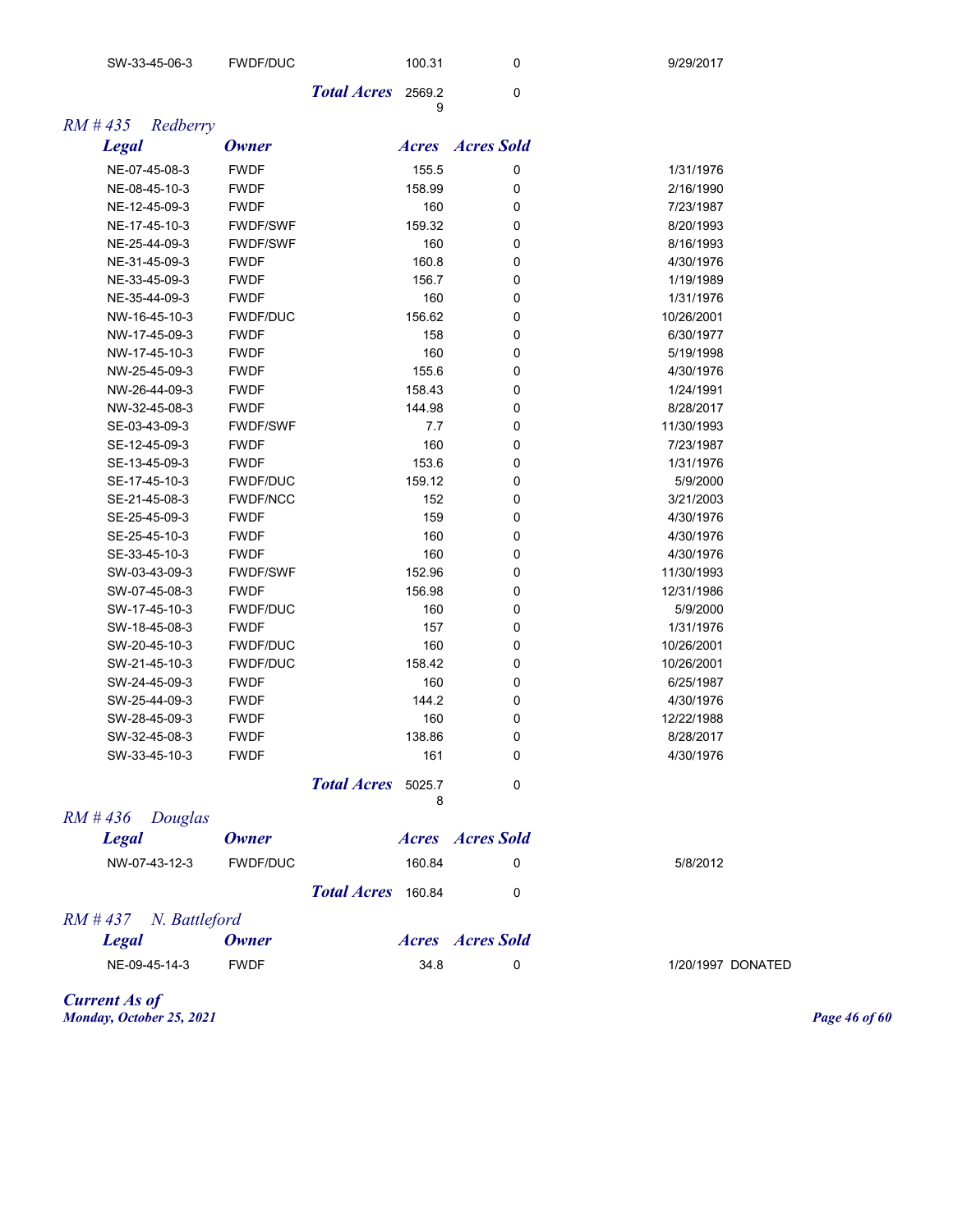| NE-16-45-14-3                       | <b>FWDF</b>     |                    | 150.5        | 0                       | 9/1/1994 DONATED   |
|-------------------------------------|-----------------|--------------------|--------------|-------------------------|--------------------|
| NW-15-45-14-3                       | <b>FWDF</b>     |                    | 16.6         | 0                       | 12/23/1993 DONATED |
| SE-16-45-14-3                       | <b>FWDF</b>     |                    | 160          | 0                       | 12/23/1993 DONATED |
| SW-15-45-14-3                       | <b>FWDF</b>     |                    | 109.5        | 0                       | 12/23/1993 DONATED |
|                                     |                 | <b>Total Acres</b> | 471.4        | 0                       |                    |
| $RM$ # 438<br><b>Battle River</b>   |                 |                    |              |                         |                    |
| <b>Legal</b>                        | <b>Owner</b>    |                    |              | <b>Acres Acres</b> Sold |                    |
| NE-01-41-15-3                       | <b>FWDF</b>     |                    | 160          | 0                       | 1/31/1976          |
| NE-33-42-16-3                       | <b>FWDF</b>     |                    | 158.02       | 0                       | 12/5/1995          |
| NE-35-42-16-3                       | <b>FWDF</b>     |                    | 157.65       | 0                       | 6/30/1977          |
| NW-01-41-15-3                       | <b>FWDF</b>     |                    | 160          | 0                       | 1/31/1976          |
| NW-35-42-16-3                       | <b>FWDF</b>     |                    | 157.65       | 0                       | 6/30/1977          |
| SE-01-41-15-3                       | <b>FWDF</b>     |                    | 160          | 0                       | 1/31/1976          |
| SW-01-41-15-3                       | <b>FWDF</b>     |                    | 160          | 0                       | 1/31/1976          |
| SW-35-42-16-3                       | <b>FWDF</b>     |                    | 160          | 0                       | 6/30/1977          |
|                                     |                 | <b>Total Acres</b> | 1273.3<br>2  | 0                       |                    |
| $RM$ #439<br>Cutknife               |                 |                    |              |                         |                    |
| <b>Legal</b>                        | <b>Owner</b>    |                    | <b>Acres</b> | <b>Acres Sold</b>       |                    |
| NW-31-44-21-3                       | <b>FWDF</b>     |                    | 160          | 0                       | 7/18/1996 DONATED  |
|                                     |                 | <b>Total Acres</b> | 160          | 0                       |                    |
| $RM$ #440<br>Hillsdale              |                 |                    |              |                         |                    |
| <b>Legal</b>                        | <b>Owner</b>    |                    | <b>Acres</b> | <b>Acres Sold</b>       |                    |
| NE-23-44-25-3                       | <b>FWDF</b>     |                    | 159          | 0                       | 6/5/1989           |
| NE-33-43-24-3                       | <b>FWDF</b>     |                    | 160          | 0                       | 3/30/1992          |
| SE-04-44-24-3                       | <b>FWDF</b>     |                    | 160          | 0                       | 3/9/1992           |
| SE-07-44-24-3                       | <b>FWDF</b>     |                    | 160          | 0                       | 4/9/1992           |
|                                     |                 |                    |              |                         |                    |
|                                     |                 | <b>Total Acres</b> | 639          | 0                       |                    |
| $RM$ #458<br><b>Willow Creek</b>    |                 |                    |              |                         |                    |
| <b>Legal</b>                        | <b>Owner</b>    |                    |              | <b>Acres Acres</b> Sold |                    |
| NE-14-47-16-2                       | <b>FWDF/SWF</b> |                    | 75           | 0                       | 6/11/1992          |
|                                     |                 | <b>Total Acres</b> | 75           | 0                       |                    |
| Kinistino<br>$RM$ # 459             |                 |                    |              |                         |                    |
| <b>Legal</b>                        | Owner           |                    |              | <b>Acres Acres</b> Sold |                    |
| NE-09-47-22-2                       |                 |                    |              |                         |                    |
|                                     | <b>FWDF/DUC</b> |                    | 143          | 0                       | 6/4/2019           |
|                                     |                 |                    |              |                         |                    |
|                                     |                 | <b>Total Acres</b> | 143          | 0                       |                    |
| <b>PRINCE ALBERT</b><br>$RM \# 461$ |                 |                    |              |                         |                    |
| <b>Legal</b>                        | Owner           |                    |              | <b>Acres Acres</b> Sold |                    |
| NW-02-49-27-2                       | <b>FWDF</b>     |                    | 44.86        | 0                       | 8/1/2020           |
| SE-25-48-23-2                       | <b>FWDF</b>     |                    | 52.15        | 0                       | 8/1/2020           |

*Current As of Monday, October 25, 2021 Page 47 of 60*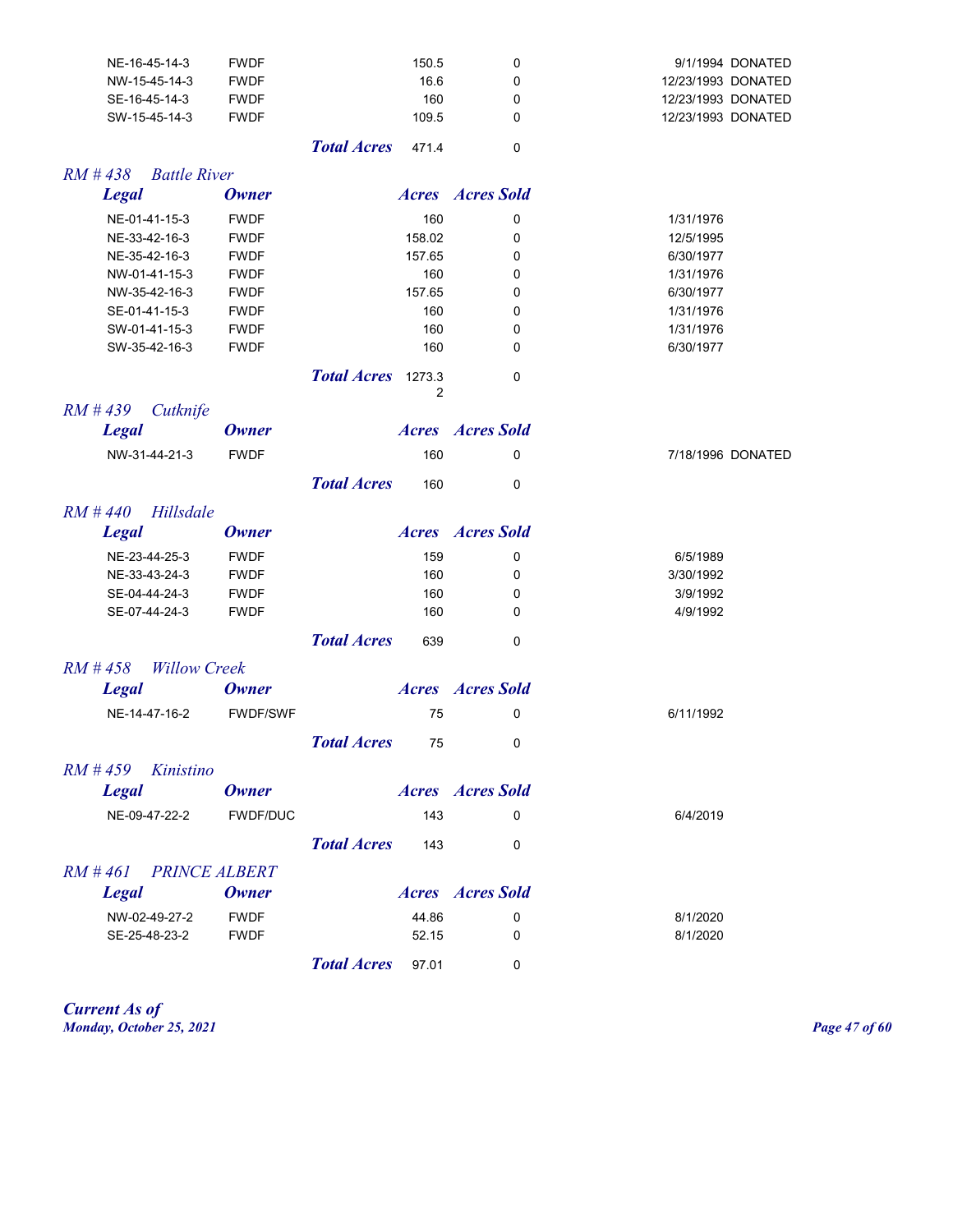## *RM # 463 DUCK LAKE*

| Legal         | <b>Owner</b> |                           |        | <b>Acres Acres</b> Sold |          |
|---------------|--------------|---------------------------|--------|-------------------------|----------|
| NW-25-48-02-3 | <b>FWDF</b>  |                           | 79.75  | 0                       | 8/1/2020 |
| SW-10-46-03-3 | <b>FWDF</b>  |                           | 153.97 |                         | 8/1/2020 |
| SW-36-48-02-3 | <b>FWDF</b>  |                           | 159.36 | O                       | 8/1/2020 |
|               |              | <b>Total Acres</b> 393.08 |        |                         |          |

#### *RM # 464 Leask*

| <b>Legal</b>  | <b>Owner</b>    |                    | <i><b>Acres</b></i> | <b>Acres Sold</b> |           |
|---------------|-----------------|--------------------|---------------------|-------------------|-----------|
| NE-05-46-08-3 | <b>FWDF</b>     |                    | 160                 | 0                 | 2/5/1988  |
| NE-08-46-08-3 | <b>FWDF</b>     |                    | 160                 | 0                 | 6/28/1989 |
| NE-18-46-07-3 | <b>FWDF/DUC</b> |                    | 123.15              | 0                 | 1/21/2011 |
| NE-18-46-08-3 | <b>FWDF</b>     |                    | 105                 | 0                 | 3/31/1987 |
| NW-04-46-08-3 | <b>FWDF</b>     |                    | 160                 | 0                 | 2/5/1988  |
| NW-05-46-08-3 | <b>FWDF</b>     |                    | 160                 | 0                 | 2/5/1988  |
| NW-08-46-08-3 | <b>FWDF</b>     |                    | 130.3               | 0                 | 2/5/1988  |
| SE-04-47-05-3 | <b>FWDF/DUC</b> |                    | 152.53              | 0                 | 8/12/2008 |
| SE-08-46-08-3 | <b>FWDF</b>     |                    | 160                 | 0                 | 2/28/1987 |
| SE-18-46-08-3 | <b>FWDF</b>     |                    | 104.37              | 0                 | 3/31/1987 |
| SE-19-46-07-3 | <b>FWDF/DUC</b> |                    | 19.52               | 0                 | 1/21/2011 |
| SW-04-46-08-3 | <b>FWDF</b>     |                    | 157.15              | 2.39              | 2/5/1988  |
| SW-05-46-08-3 | <b>FWDF</b>     |                    | 64.5                | 0                 | 2/5/1988  |
| SW-08-46-08-3 | <b>FWDF</b>     |                    | 160                 | 0                 | 2/5/1988  |
|               |                 | <b>Total Acres</b> | 1816.5              | 2.39              |           |

2

## *RM # 466 Meeting Lake*

| <b>Legal</b>  | <b>Owner</b>    | <i>Acres</i> | <b>Acres Sold</b> |            |
|---------------|-----------------|--------------|-------------------|------------|
| NE-09-46-11-3 | <b>FWDF</b>     | 156.62       | 0                 | 6/30/1977  |
| NE-12-48-12-3 | <b>FWDF</b>     | 164          | $\mathbf 0$       | 5/31/1986  |
| NE-19-47-12-3 | <b>FWDF/SWF</b> | 165          | $\mathbf 0$       | 10/25/1994 |
| NE-23-47-12-3 | <b>FWDF/SWF</b> | 160          | $\mathbf 0$       | 4/4/2005   |
| NE-25-46-10-3 | <b>FWDF</b>     | 160          | $\mathbf 0$       | 7/19/1994  |
| NE-31-47-10-3 | <b>FWDF</b>     | 160          | $\mathbf 0$       | 3/4/1988   |
| NE-33-46-11-3 | <b>FWDF</b>     | 166          | $\mathbf 0$       | 1/31/1976  |
| NW-01-48-12-3 | Private         | 162.95       | 160               | 5/31/1986  |
| NW-05-46-11-3 | <b>FWDF</b>     | 159          | $\mathbf 0$       | 6/30/1977  |
| NW-09-46-11-3 | <b>FWDF</b>     | 155.5        | 0                 | 1/31/1981  |
| NW-10-46-11-3 | <b>FWDF</b>     | 158.69       | 0                 | 2/20/1992  |
| NW-12-46-09-3 | <b>FWDF</b>     | 156          | $\mathbf 0$       | 8/15/1989  |
| NW-12-48-12-3 | <b>FWDF</b>     | 164          | $\mathbf 0$       | 5/31/1986  |
| NW-13-46-09-3 | <b>FWDF</b>     | 159          | 0                 | 3/31/1987  |
| NW-19-47-12-3 | <b>FWDF/SWF</b> | 165          | $\mathbf 0$       | 10/25/1994 |
| NW-24-46-09-3 | <b>FWDF</b>     | 160          | $\mathbf 0$       | 8/15/1989  |
| NW-25-46-11-3 | <b>FWDF</b>     | 157.4        | $\mathbf 0$       | 8/11/2001  |
| NW-33-46-11-3 | <b>FWDF</b>     | 163          | $\mathbf 0$       | 1/31/1976  |
| NW-36-46-11-3 | <b>FWDF</b>     | 168          | $\mathbf 0$       | 3/31/1989  |
| SE-03-46-11-3 | <b>FWDF</b>     | 160          | 0                 | 6/30/1977  |
| SE-07-46-10-3 | <b>FWDF/DUC</b> | 159          | 0                 | 3/1/2007   |

#### *Current As of Monday, October 25, 2021 Page 48 of 60*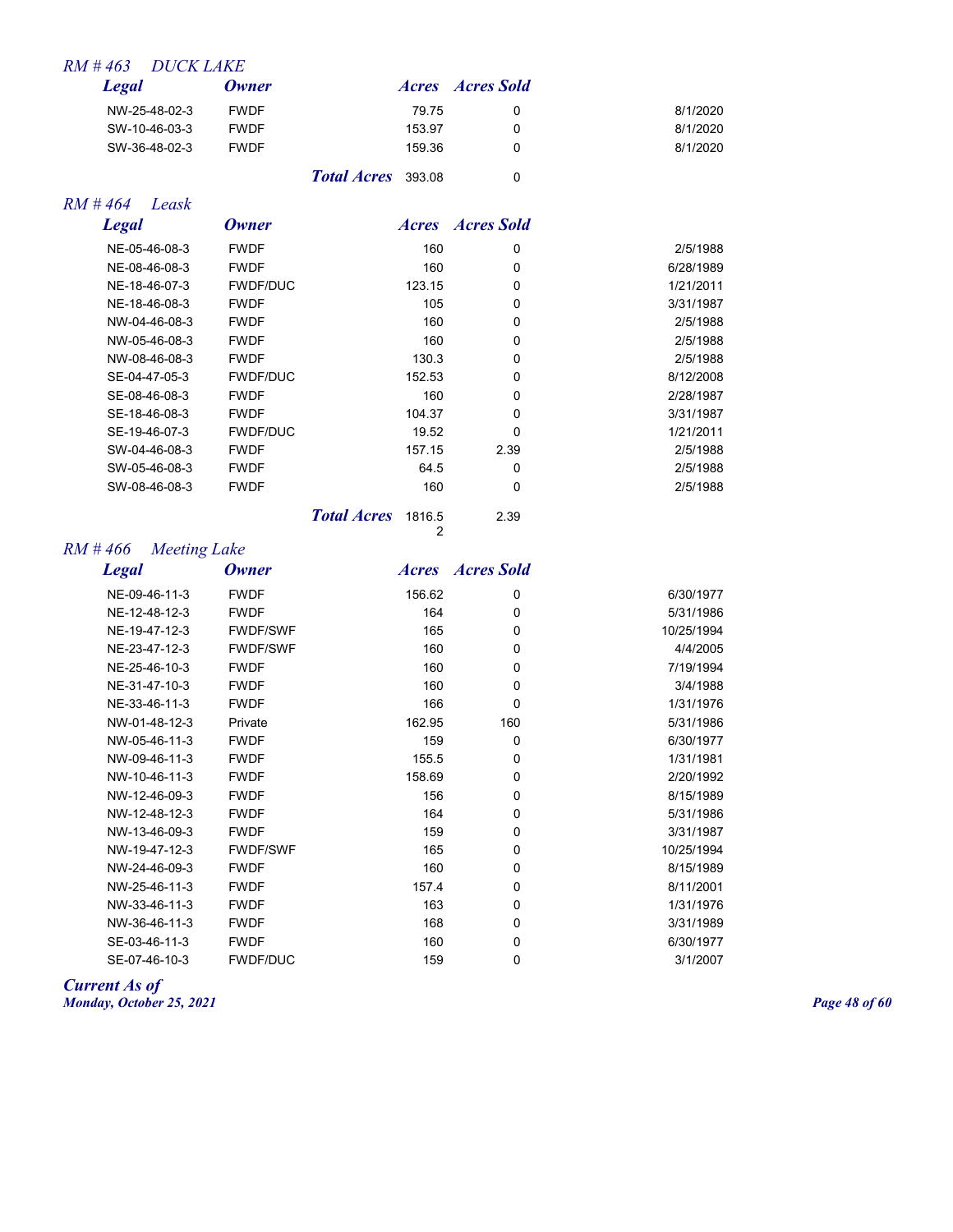| SE-09-46-11-3 | <b>FWDF</b>     | 160    | 0        | 6/30/1977  |
|---------------|-----------------|--------|----------|------------|
| SE-12-46-10-3 | <b>FWDF</b>     | 159    | 0        | 5/18/1990  |
| SE-16-46-09-3 | <b>FWDF</b>     | 160    | 0        | 10/9/1991  |
| SE-23-46-09-3 | <b>FWDF</b>     | 160    | 0        | 8/29/1994  |
| SE-25-46-10-3 | <b>FWDF</b>     | 160    | 0        | 7/19/1994  |
| SE-32-47-10-3 | <b>FWDF</b>     | 160    | 0        | 6/21/1991  |
| SE-34-46-11-3 | <b>FWDF</b>     | 160    | 0        | 4/28/2005  |
| SW-04-46-10-3 | <b>FWDF/DUC</b> | 159    | 0        | 1/26/2009  |
| SW-09-46-11-3 | <b>FWDF</b>     | 160    | $\Omega$ | 6/30/1977  |
| SW-12-46-09-3 | <b>FWDF</b>     | 160    | 0        | 8/15/1989  |
| SW-12-48-12-3 | <b>FWDF</b>     | 161.95 | 0        | 5/31/1986  |
| SW-13-46-09-3 | <b>FWDF</b>     | 132    | 0        | 8/15/1989  |
| SW-13-46-10-3 | <b>FWDF</b>     | 160    | 0        | 7/7/1988   |
| SW-19-47-12-3 | <b>FWDF/SWF</b> | 163    | 0        | 10/25/1994 |
| SW-24-46-09-3 | <b>FWDF</b>     | 160    | 0        | 3/31/1987  |
| SW-25-46-10-3 | <b>FWDF</b>     | 160    | 0        | 7/19/1994  |
|               |                 |        |          |            |

**Total Acres** 5914.1 160 1

#### *RM # 467 Round Hill*

| <b>Legal</b>  | <b>Owner</b> | <i>Acres</i> | Acres Sold |            |
|---------------|--------------|--------------|------------|------------|
| NE-05-48-13-3 | <b>FWDF</b>  | 160          | 0          | 11/30/1975 |
| NW-05-48-13-3 | <b>FWDF</b>  | 160          | 0          | 11/30/1975 |
| SE-05-48-13-3 | <b>FWDF</b>  | 160          | 0          | 11/30/1975 |
| SW-05-48-13-3 | <b>FWDF</b>  | 160          | 0          | 11/30/1975 |
| SW-28-48-15-3 | <b>FWDF</b>  | 158.9        | 0          | 1/5/1988   |
|               |              | ---          |            |            |

## *Total Acres* 798.9 0

#### *RM # 469 Turtle River*

| <b>Legal</b>  | <b>Owner</b> |        | <b>Acres Acres</b> Sold |           |
|---------------|--------------|--------|-------------------------|-----------|
| NE-27-48-21-3 | <b>FWDF</b>  | 51     | 0                       | 7/31/1974 |
| NW-25-48-21-3 | <b>FWDF</b>  | 160    | 0                       | 6/30/1977 |
| NW-33-47-20-3 | <b>FWDF</b>  | 157.97 |                         | 5/13/1992 |
| SE-35-48-21-3 | <b>FWDF</b>  | 160    | 0                       | 7/31/1974 |
| SW-35-48-21-3 | <b>FWDF</b>  | 160    | 0                       | 7/31/1974 |
|               |              |        |                         |           |

**Total Acres** 688.97 0

## *RM # 470 Paynton*

| <b>Legal</b>  | Owner       |                    | <i>Acres</i> | Acres Sold |           |
|---------------|-------------|--------------------|--------------|------------|-----------|
| NE-06-49-21-3 | <b>FWDF</b> |                    | 160          | 0          | 8/31/1984 |
| NE-07-49-21-3 | <b>FWDF</b> |                    | 16           | 0          | 8/31/1984 |
| NW-07-49-21-3 | <b>FWDF</b> |                    | 129          | 0          | 8/31/1984 |
| SE-07-49-21-3 | <b>FWDF</b> |                    | 139          | 0          | 8/31/1984 |
| SW-07-49-21-3 | <b>FWDF</b> |                    | 160          | 0          | 8/31/1984 |
|               |             | <b>Total Acres</b> | 604          | 0          |           |

# *RM # 486 MOOSE RANGE*

| Legal         | <b><i><u>Uwner</u></i></b> |       | Acres Acres Sold |          |
|---------------|----------------------------|-------|------------------|----------|
| NE-11-51-09-2 | <b>FWDF</b>                | 53.51 |                  | 8/1/2020 |

## *Legal Owner Acres Acres Sold*

*Current As of Monday, October 25, 2021 Page 49 of 60*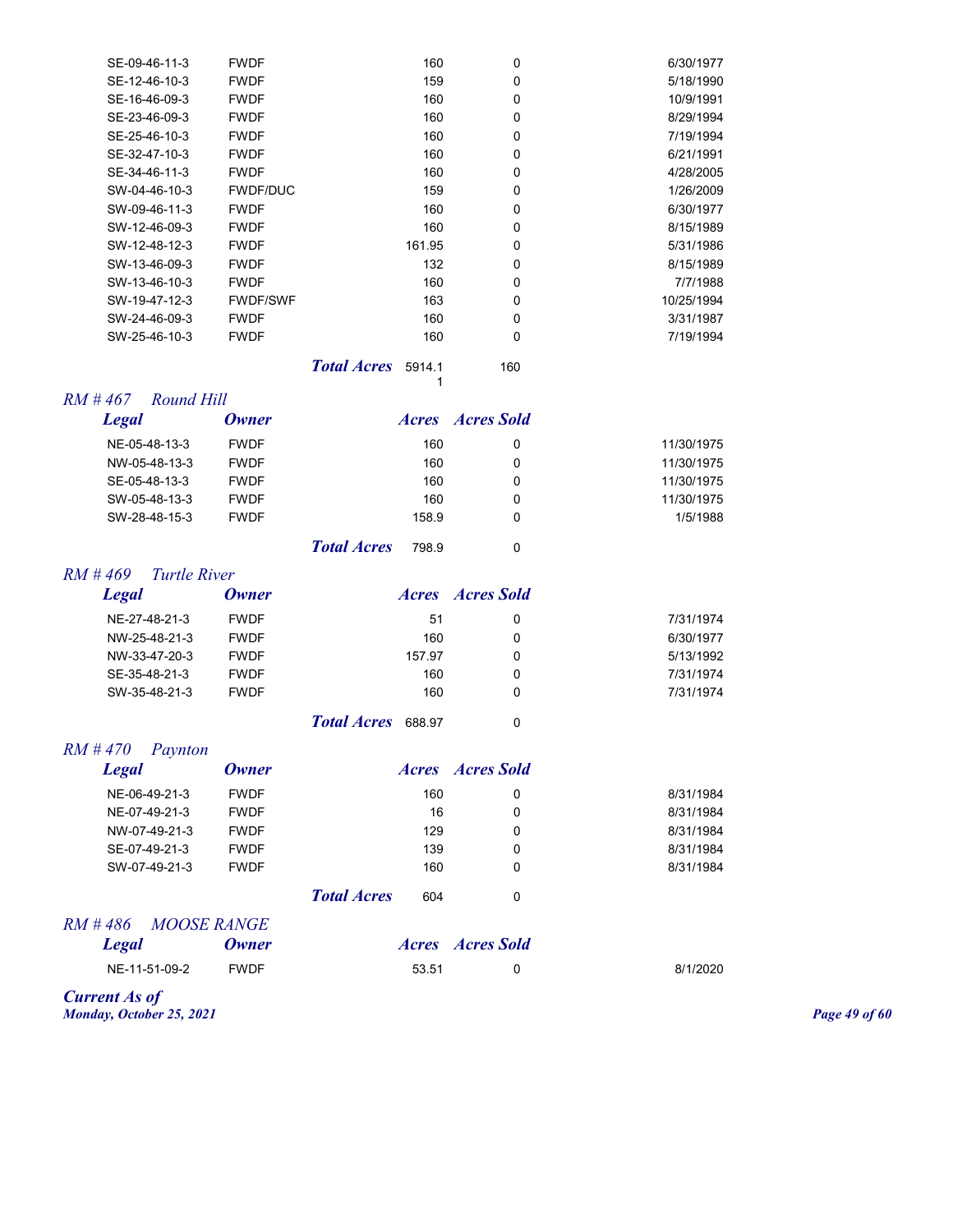| NE-14-50-09-2 | <b>FWDF</b> | 156.17 | 0 | 8/1/2020   |
|---------------|-------------|--------|---|------------|
| NE-14-51-09-2 | <b>FWDF</b> | 160.66 | 0 | 8/1/2020   |
| NE-15-50-09-2 | <b>FWDF</b> | 156.69 | 0 | 8/1/2020   |
| NE-25-50-08-2 | <b>FWDF</b> | 157.8  | 0 | 8/1/2020   |
| NE-27-51-08-2 | <b>FWDF</b> | 161    | 0 | 8/1/2020   |
| NE-31-51-08-2 | <b>FWDF</b> | 160.23 | 0 | 8/1/2020   |
| NE-32-51-09-2 | <b>FWDF</b> | 159.22 | 0 | 8/1/2020   |
| NE-33-51-08-2 | <b>FWDF</b> | 160.95 | 0 | 8/1/2020   |
| NE-33-51-09-2 | <b>FWDF</b> | 159.51 | 0 | 8/1/2020   |
| NE-35-51-09-2 | <b>FWDF</b> | 159.81 | 0 | 8/1/2020   |
| NE-36-51-09-2 | <b>FWDF</b> | 158.97 | 0 | 8/1/2020   |
| NW-02-51-10-2 | <b>FWDF</b> | 160.19 | 0 | 8/1/2020   |
| NW-04-51-09-2 | <b>FWDF</b> | 161.24 | 0 | 8/1/2020   |
| NW-11-51-09-2 | <b>FWDF</b> | 162.18 | 0 | 8/1/2020   |
| NW-12-50-09-2 | <b>FWDF</b> | 158.57 | 0 | 8/1/2020   |
| NW-14-51-09-2 | <b>FWDF</b> | 158.02 | 0 | 8/1/2020   |
| NW-24-50-08-2 | <b>FWDF</b> | 158.32 | 0 | 8/1/2020   |
| NW-28-51-08-2 | <b>FWDF</b> | 160.97 | 0 | 8/1/2020   |
| NW-31-51-08-2 | <b>FWDF</b> | 160.13 | 0 | 8/1/2020   |
| NW-32-51-08-2 | <b>FWDF</b> | 160.74 | 0 | 8/1/2020   |
| NW-33-51-08-2 | <b>FWDF</b> | 160.91 | 0 | 8/1/2020   |
| NW-33-51-09-2 | <b>FWDF</b> | 158.94 | 0 | 8/1/2020   |
| NW-34-51-09-2 | <b>FWDF</b> | 159.73 | 0 | 8/1/2020   |
| NW-34-53-10-2 | <b>FWDF</b> | 160.13 | 0 | 8/1/2020   |
| NW-36-51-09-2 | <b>FWDF</b> | 159.17 | 0 | 8/1/2020   |
| NW-36-53-10-2 | <b>FWDF</b> | 160.12 | 0 | 8/1/2020   |
| SE-08-50-08-2 | <b>FWDF</b> | 159.69 | 0 | 8/1/2020   |
| SE-14-49-09-2 | <b>FWDF</b> | 159.95 | 0 | 8/1/2020   |
| SE-14-50-09-2 | <b>FWDF</b> | 158.98 | 0 | 8/1/2020   |
| SE-14-51-09-2 | <b>FWDF</b> | 161.02 | 0 | 8/1/2020   |
| SE-17-51-09-2 | <b>FWDF</b> | 160.88 | 0 | 8/1/2020   |
| SE-18-53-11-2 | <b>FWDF</b> | 2      | 0 | 11/25/1988 |
| SE-24-49-08-2 | <b>FWDF</b> | 159.96 | 0 | 8/1/2020   |
| SE-25-50-08-2 | <b>FWDF</b> | 158    | 0 | 8/1/2020   |
| SE-32-51-09-2 | <b>FWDF</b> | 159.17 | 0 | 8/1/2020   |
| SE-34-51-09-2 | <b>FWDF</b> | 159.41 | 0 | 8/1/2020   |
| SE-35-51-09-2 | <b>FWDF</b> | 160.02 | 0 | 8/1/2020   |
| SW-13-49-09-2 | <b>FWDF</b> | 160.3  | 0 | 8/1/2020   |
| SW-14-51-09-2 | <b>FWDF</b> | 160.69 | 0 | 8/1/2020   |
| SW-20-49-08-2 | <b>FWDF</b> | 159.6  | 0 | 8/1/2020   |
| SW-22-51-09-2 | <b>FWDF</b> | 158.07 | 0 | 8/1/2020   |
| SW-24-49-09-2 | <b>FWDF</b> | 160.38 | 0 | 8/1/2020   |
| SW-24-50-08-2 | <b>FWDF</b> | 158.44 | 0 | 8/1/2020   |
| SW-25-50-08-2 | <b>FWDF</b> | 157.98 | 0 | 8/1/2020   |
| SW-29-51-09-2 | <b>FWDF</b> | 159.26 | 0 | 8/1/2020   |
| SW-31-51-08-2 | <b>FWDF</b> | 156.71 | 0 | 8/1/2020   |
| SW-31-52-11-2 | <b>FWDF</b> | 160    | 0 | 12/31/1977 |
| SW-33-51-09-2 | <b>FWDF</b> | 158.93 | 0 | 8/1/2020   |
|               |             |        |   |            |

*Total Acres* 7553.3 0

2

*Current As of Monday, October 25, 2021 Page 50 of 60*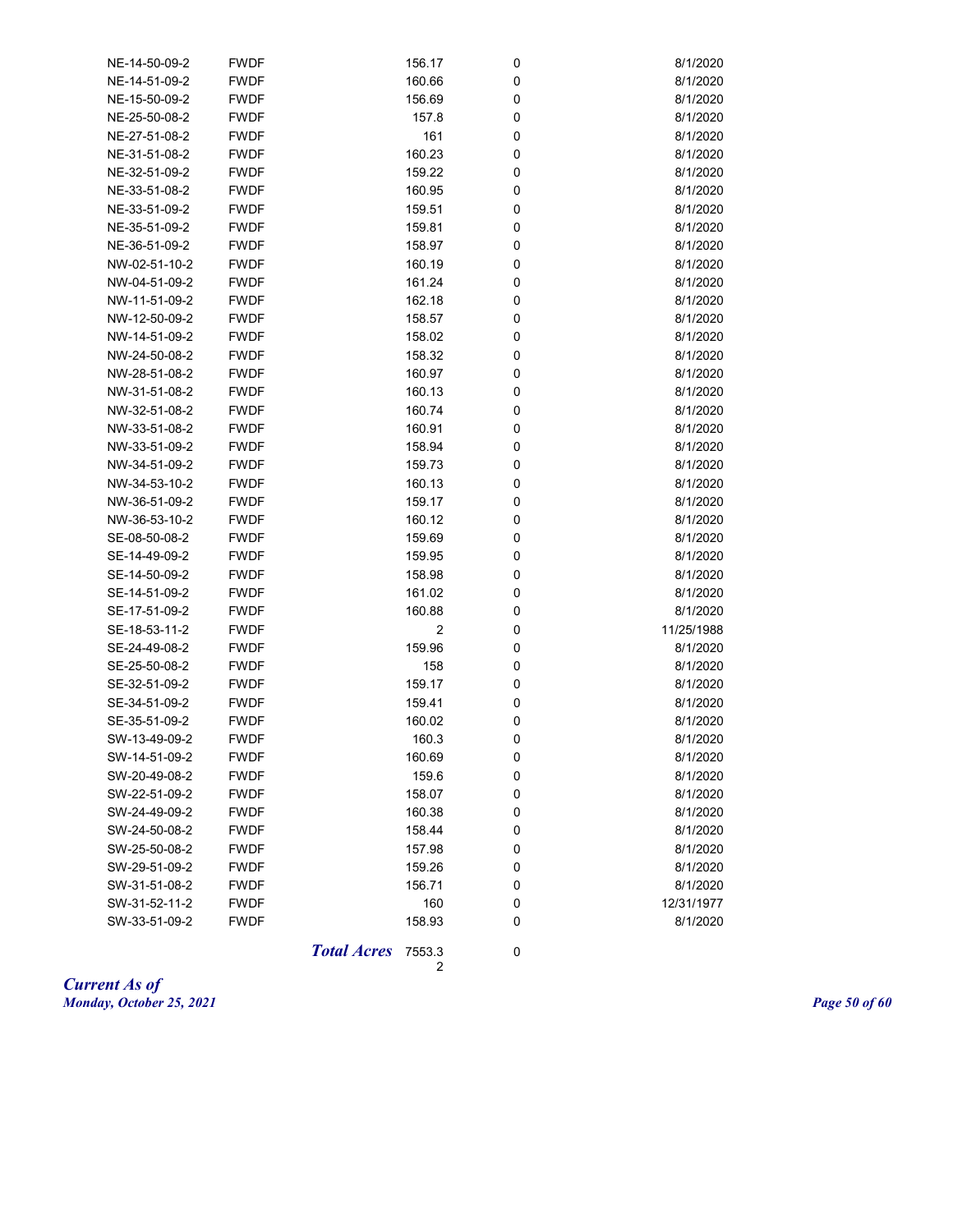#### *RM # 487 Nipawin*

| <b>Legal</b>  | Owner       |        | <b>Acres Acres</b> Sold |           |
|---------------|-------------|--------|-------------------------|-----------|
| NE-23-51-13-2 | <b>FWDF</b> | 160    | 0                       | 7/31/1975 |
| NE-23-51-14-2 | <b>FWDF</b> | 159.88 | 0                       | 8/1/2020  |
| NE-26-51-14-2 | <b>FWDF</b> | 159.8  | 0                       | 8/1/2020  |
| NW-25-51-14-2 | <b>FWDF</b> | 160.02 | 0                       | 8/1/2020  |
| NW-26-51-14-2 | <b>FWDF</b> | 134.45 | 0                       | 8/1/2020  |
| NW-29-49-17-2 | <b>FWDF</b> | 147.97 | 0                       | 8/1/2020  |
| SE-26-51-14-2 | <b>FWDF</b> | 159.85 | 0                       | 8/1/2020  |
| SE-31-51-13-2 | <b>FWDF</b> | 159.45 | 0                       | 8/1/2020  |
| SE-35-51-14-2 | <b>FWDF</b> | 95.15  | 0                       | 8/1/2020  |
| SW-25-51-14-2 | <b>FWDF</b> | 160.21 | 0                       | 8/1/2020  |
| SW-26-51-14-2 | <b>FWDF</b> | 111.52 | 0                       | 8/1/2020  |
| SW-31-51-13-2 | <b>FWDF</b> | 159.38 | 0                       | 8/1/2020  |
|               |             | ___    |                         |           |

**Total Acres** 1767.6 0 8

#### *RM # 488 Torch River*

*Legal Owner Acres Acres Sold* NE-02-53-19-2 FWDF 160 0 10/1/1996 NE-03-53-19-2 FWDF 159.7 0 8/1/2020 NE-03-54-17-2 FWDF 159.49 0 8/1/2020 NE-04-53-13-2 FWDF 159.78 0 8/1/2020 NE-05-53-19-2 FWDF 159.69 0 8/1/2020 NE-09-53-19-2 FWDF 159.64 0 8/1/2020 NE-10-53-19-2 FWDF 159.53 0 8/1/2020 NE-10-54-17-2 FWDF 159.52 0 8/1/2020 NE-15-53-19-2 FWDF 159.57 0 8/1/2020 NE-18-53-18-2 FWDF 160 0 4/13/1994 NE-21-53-16-2 FWDF 159.78 0 8/1/2020 NE-29-52-19-2 FWDF 159.89 0 8/1/2020 NE-31-52-19-2 FWDF 159.79 0 8/1/2020 NE-32-52-19-2 FWDF 159.78 0 8/1/2020 NE-33-52-19-2 FWDF 160 0 9/6/1991 NE-33-53-17-2 FWDF 159.59 0 8/1/2020 NE-33-53-19-2 FWDF 152.54 0 8/1/2020 NE-34-52-19-2 FWDF 160 0 4/25/1994 NE-34-53-17-2 FWDF 103.68 0 8/1/2020 NE-34-53-19-2 FWDF 159.67 0 8/1/2020 NE-35-52-18-2 FWDF 158 0 8/10/1994 DONATED NE-35-53-19-2 FWDF 159.8 0 8/1/2020 NW-01-54-17-2 FWDF 159.66 0 8/1/2020 NW-03-54-16-2 FWDF 159.37 0 8/1/2020 NW-03-54-17-2 FWDF 159.65 0 8/1/2020 NW-04-50-16-2 FWDF 157.69 0 8/1/2020 NW-04-53-19-2 FWDF 159.68 0 8/1/2020 NW-05-53-19-2 FWDF 157.69 0 8/1/2020 NW-07-51-21-2 FWDF 121 0 3/28/1990 NW-09-53-13-2 FWDF 160 0 7/31/1975

*Current As of Monday, October 25, 2021 Page 51 of 60*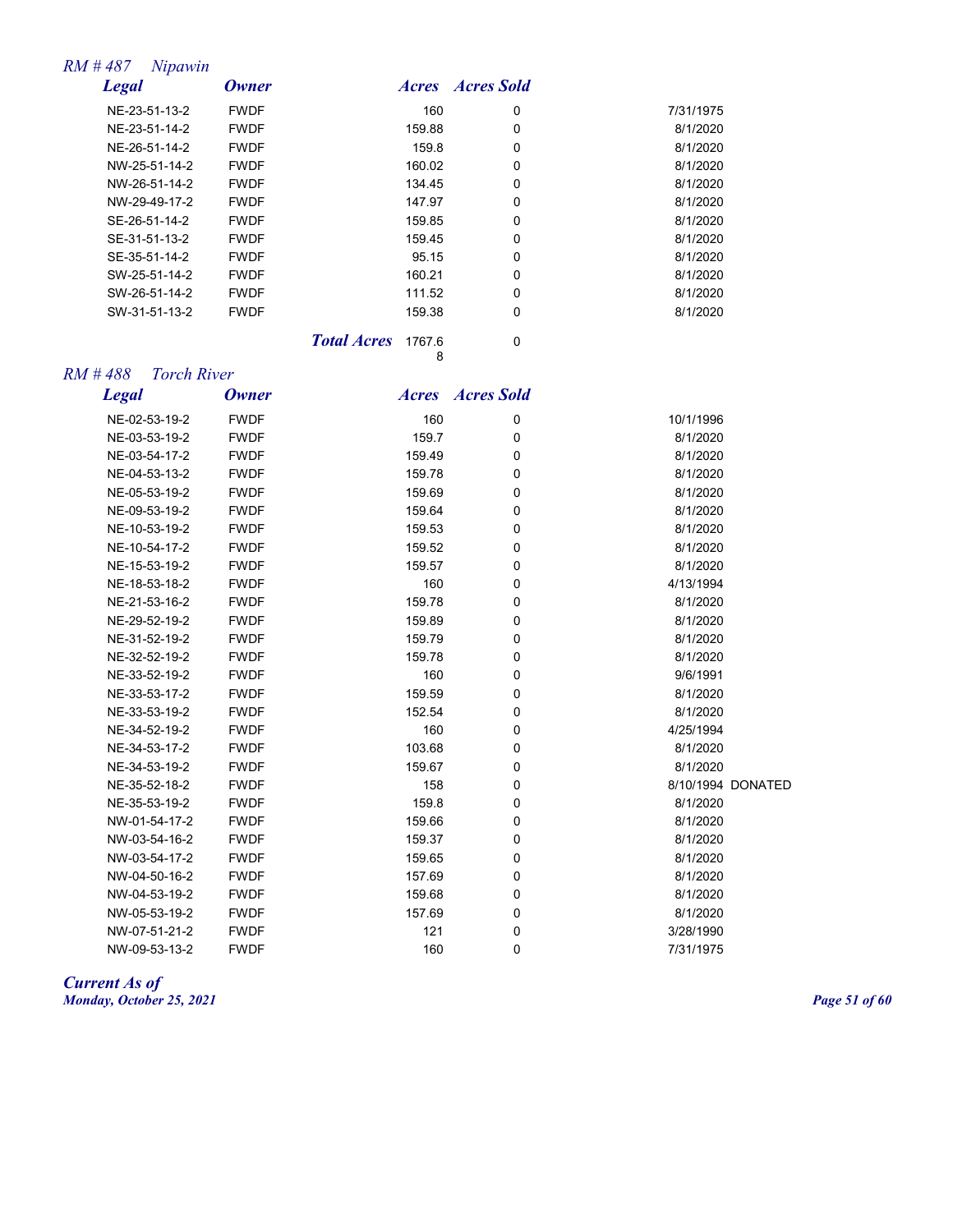| NW-10-53-19-2 | <b>FWDF</b> | 159.77 | 0 | 8/1/2020   |
|---------------|-------------|--------|---|------------|
| NW-11-53-14-2 | <b>FWDF</b> | 159.66 | 0 | 8/1/2020   |
| NW-11-53-19-2 | <b>FWDF</b> | 159.8  | 0 | 8/1/2020   |
| NW-11-54-17-2 | <b>FWDF</b> | 154.87 | 0 | 8/1/2020   |
| NW-14-53-19-2 | <b>FWDF</b> | 159.73 | 0 | 8/1/2020   |
| NW-15-53-19-2 | <b>FWDF</b> | 159.64 | 0 | 8/1/2020   |
| NW-18-52-20-2 | <b>FWDF</b> | 159.46 | 0 | 8/1/2020   |
| NW-18-52-21-2 | <b>FWDF</b> | 160.07 | 0 | 8/1/2020   |
| NW-20-53-19-2 | <b>FWDF</b> | 159.59 | 0 | 8/1/2020   |
| NW-21-52-21-2 | <b>FWDF</b> | 160    | 0 | 4/4/1988   |
| NW-21-53-17-2 | <b>FWDF</b> | 159.71 | 0 | 8/1/2020   |
| NW-22-53-16-2 | <b>FWDF</b> | 159.66 | 0 | 8/1/2020   |
| NW-22-53-17-2 | <b>FWDF</b> | 159.78 | 0 | 8/1/2020   |
| NW-24-52-21-2 | <b>FWDF</b> | 158.6  | 0 | 8/1/2020   |
| NW-24-53-19-2 | <b>FWDF</b> | 160    | 0 | 9/3/1991   |
| NW-27-52-13-2 | <b>FWDF</b> | 160.69 | 0 | 8/1/2020   |
| NW-27-53-17-2 | <b>FWDF</b> | 159.66 | 0 | 8/1/2020   |
| NW-29-53-18-2 | <b>FWDF</b> | 160    | 0 | 2/10/1995  |
| NW-30-53-16-2 | <b>FWDF</b> | 159.71 | 0 | 8/1/2020   |
| NW-31-52-19-2 | <b>FWDF</b> | 157.04 | 0 | 8/1/2020   |
| NW-32-53-18-2 | <b>FWDF</b> | 159.69 | 0 | 8/1/2020   |
| NW-33-52-19-2 | <b>FWDF</b> | 159.76 | 0 | 8/1/2020   |
| NW-34-52-19-2 | <b>FWDF</b> | 160    | 0 | 4/25/1994  |
| NW-34-53-17-2 | <b>FWDF</b> | 159.56 | 0 | 8/1/2020   |
| NW-34-53-19-2 | <b>FWDF</b> | 159.68 | 0 | 8/1/2020   |
| NW-35-53-19-2 | <b>FWDF</b> | 159.71 | 0 | 8/1/2020   |
| NW-36-53-19-2 | <b>FWDF</b> | 160.01 | 0 | 8/1/2020   |
| NW-36-53-19-2 |             |        |   |            |
| SE-03-53-19-2 | <b>FWDF</b> | 160    | 0 | 9/6/1991   |
| SE-04-53-19-2 | <b>FWDF</b> | 159.7  | 0 | 8/1/2020   |
| SE-09-54-16-2 | <b>FWDF</b> | 159.78 | 0 | 8/1/2020   |
| SE-09-54-17-2 | <b>FWDF</b> | 159.56 | 0 | 8/1/2020   |
| SE-10-53-19-2 | <b>FWDF</b> | 159.64 | 0 | 8/1/2020   |
| SE-19-52-20-2 | <b>FWDF</b> | 159.6  | 0 | 8/1/2020   |
| SE-21-53-17-2 | <b>FWDF</b> | 159.87 | 0 | 8/1/2020   |
| SE-22-53-18-2 | <b>FWDF</b> | 157.83 | 0 | 5/28/1998  |
| SE-23-52-21-2 | <b>FWDF</b> | 161    | 0 | 12/18/1992 |
| SE-28-53-16-2 | <b>FWDF</b> | 159.73 | 0 | 8/1/2020   |
| SE-28-53-17-2 | <b>FWDF</b> | 159.61 | 0 | 8/1/2020   |
| SE-30-53-16-2 | <b>FWDF</b> | 159.69 | 0 | 8/1/2020   |
| SE-33-53-17-2 | <b>FWDF</b> | 159.6  | 0 | 8/1/2020   |
| SE-35-53-19-2 | <b>FWDF</b> | 159.76 | 0 | 8/1/2020   |
| SE-36-53-19-2 | <b>FWDF</b> | 150.27 | 0 | 8/1/2020   |
| SW-01-54-17-2 | <b>FWDF</b> | 159.73 | 0 | 8/1/2020   |
| SW-03-53-19-2 | <b>FWDF</b> | 159.71 | 0 | 8/1/2020   |
| SW-04-53-19-2 | <b>FWDF</b> | 159.7  | 0 | 8/1/2020   |
| SW-04-54-17-2 | <b>FWDF</b> | 159.67 | 0 | 8/1/2020   |
| SW-05-53-19-2 | <b>FWDF</b> | 159.7  | 0 | 8/1/2020   |
| SW-10-54-17-2 | <b>FWDF</b> | 159.55 | 0 | 8/1/2020   |
| SW-11-53-14-2 | <b>FWDF</b> | 159.68 | 0 | 8/1/2020   |

*Current As of Monday, October 25, 2021 Page 52 of 60*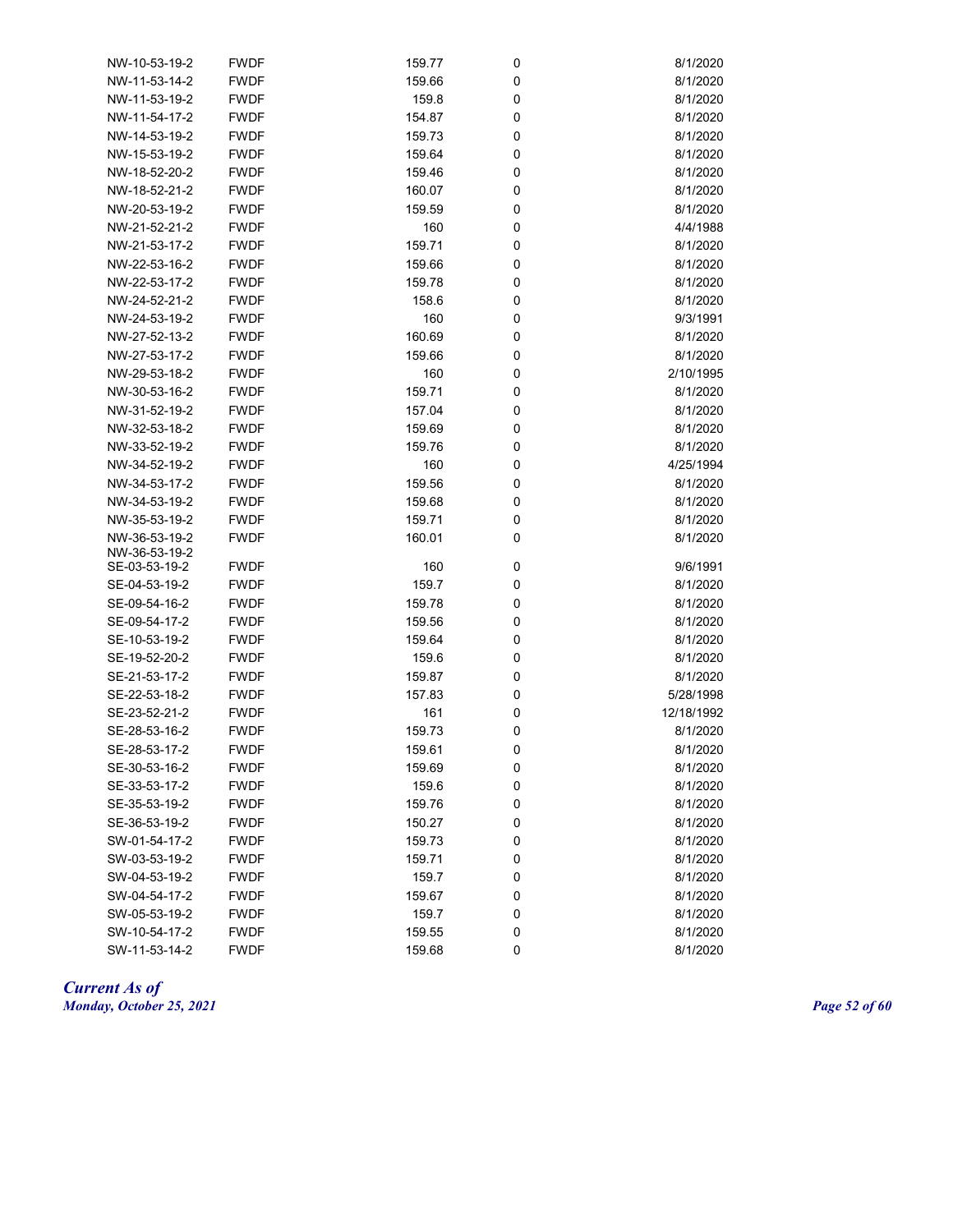| SW-12-52-14-2 | <b>FWDF</b> | 150.84 | 0 | 8/1/2020  |
|---------------|-------------|--------|---|-----------|
| SW-15-53-19-2 | <b>FWDF</b> | 159.74 | 0 | 8/1/2020  |
| SW-16-51-21-2 | <b>FWDF</b> | 100    | 0 | 2/19/2003 |
| SW-16-54-16-2 | <b>FWDF</b> | 159.52 | 0 | 8/1/2020  |
| SW-19-52-21-2 | <b>FWDF</b> | 160.07 | 0 | 8/1/2020  |
| SW-27-53-16-2 | <b>FWDF</b> | 159.62 | 0 | 8/1/2020  |
| SW-28-53-17-2 | <b>FWDF</b> | 159.71 | 0 | 8/1/2020  |
| SW-32-53-18-2 | <b>FWDF</b> | 160    | 0 | 3/9/1992  |
| SW-33-53-16-2 | <b>FWDF</b> | 159.67 | 0 | 8/1/2020  |
| SW-34-52-19-2 | <b>FWDF</b> | 159.85 | 0 | 8/1/2020  |
| SW-34-53-17-2 | <b>FWDF</b> | 159.64 | 0 | 8/1/2020  |
| SW-36-52-20-2 | <b>FWDF</b> | 82     | 0 | 8/23/1999 |
|               |             |        |   |           |

*Total Acres* 14264. 0

07

## *RM # 490 Garden River*

| <b>Legal</b>  | <b>Owner</b> |        | <i>Acres Acres Sold</i> |           |
|---------------|--------------|--------|-------------------------|-----------|
| NE-06-51-22-2 | <b>FWDF</b>  | 160    | 0                       | 7/17/1990 |
| NE-11-51-22-2 | <b>FWDF</b>  | 159.91 | 0                       | 8/1/2020  |
| NW-11-51-22-2 | <b>FWDF</b>  | 159.87 | 0                       | 8/1/2020  |
| SE-06-51-22-2 | <b>FWDF</b>  | 162    | 0                       | 9/17/1991 |
| SE-12-51-22-2 | <b>FWDF</b>  | 124.2  | 0                       | 1/31/1975 |
| SW-05-51-22-2 | <b>FWDF</b>  | 161.27 | 0                       | 8/1/2020  |

*Total Acres* 927.25 0

#### *RM # 491 Buckland*

| Legal         | <b>Owner</b>    | <i>Acres</i> | <b>Acres Sold</b> |            |
|---------------|-----------------|--------------|-------------------|------------|
| NE-19-51-26-2 | <b>FWDF/SWF</b> | 160          | 0                 | 1/22/2001  |
| NE-25-51-25-2 | <b>FWDF/DUC</b> | 160          | 0                 | 10/16/2001 |
| SE-30-51-26-2 | <b>FWDF/SWF</b> | 155.87       | 0                 | 1/22/2001  |
| SW-25-50-28-2 | <b>FWDF</b>     | 157.17       | 0                 | 8/1/2020   |
| SW-29-51-25-2 | <b>FWDF</b>     | 159.65       | 0                 | 8/1/2020   |
| SW-31-51-25-2 | <b>FWDF</b>     | 160.03       | 0                 | 8/1/2020   |
|               |                 |              |                   |            |

#### *RM # 493 Shellbrook*

| <b>Legal</b>  | <b>Owner</b> |                           |        | <i>Acres Acres Sold</i> |           |
|---------------|--------------|---------------------------|--------|-------------------------|-----------|
| NW-12-49-03-3 | FWDF/DUC     |                           | 139.29 |                         | 5/30/2000 |
|               |              | <b>Total Acres</b> 139.29 |        |                         |           |

#### *RM # 494 Canwood*

| <b>Legal</b>  | Owner           |        | <i>Acres Acres Sold</i> |           |
|---------------|-----------------|--------|-------------------------|-----------|
| NE-13-49-06-3 | <b>FWDF/DUC</b> | 159.9  | 0                       | 1/21/2011 |
| NE-13-54-08-3 | <b>FWDF</b>     | 160    | 0                       | 5/13/1996 |
| NE-30-49-05-3 | <b>FWDF/DUC</b> | 135.5  | 0                       | 4/3/2008  |
| NW-05-50-04-3 | <b>FWDF</b>     | 159    | 0                       | 4/13/1989 |
| NW-07-50-04-3 | <b>FWDF</b>     | 138.39 | 0                       | 7/31/2001 |
| NW-13-54-08-3 | <b>FWDF</b>     | 159.8  | 0                       | 5/13/1996 |
| NW-30-49-05-3 | <b>FWDF/DUC</b> | 118.2  | 0                       | 4/3/2008  |

#### *Current As of*

*Monday, October 25, 2021 Page 53 of 60*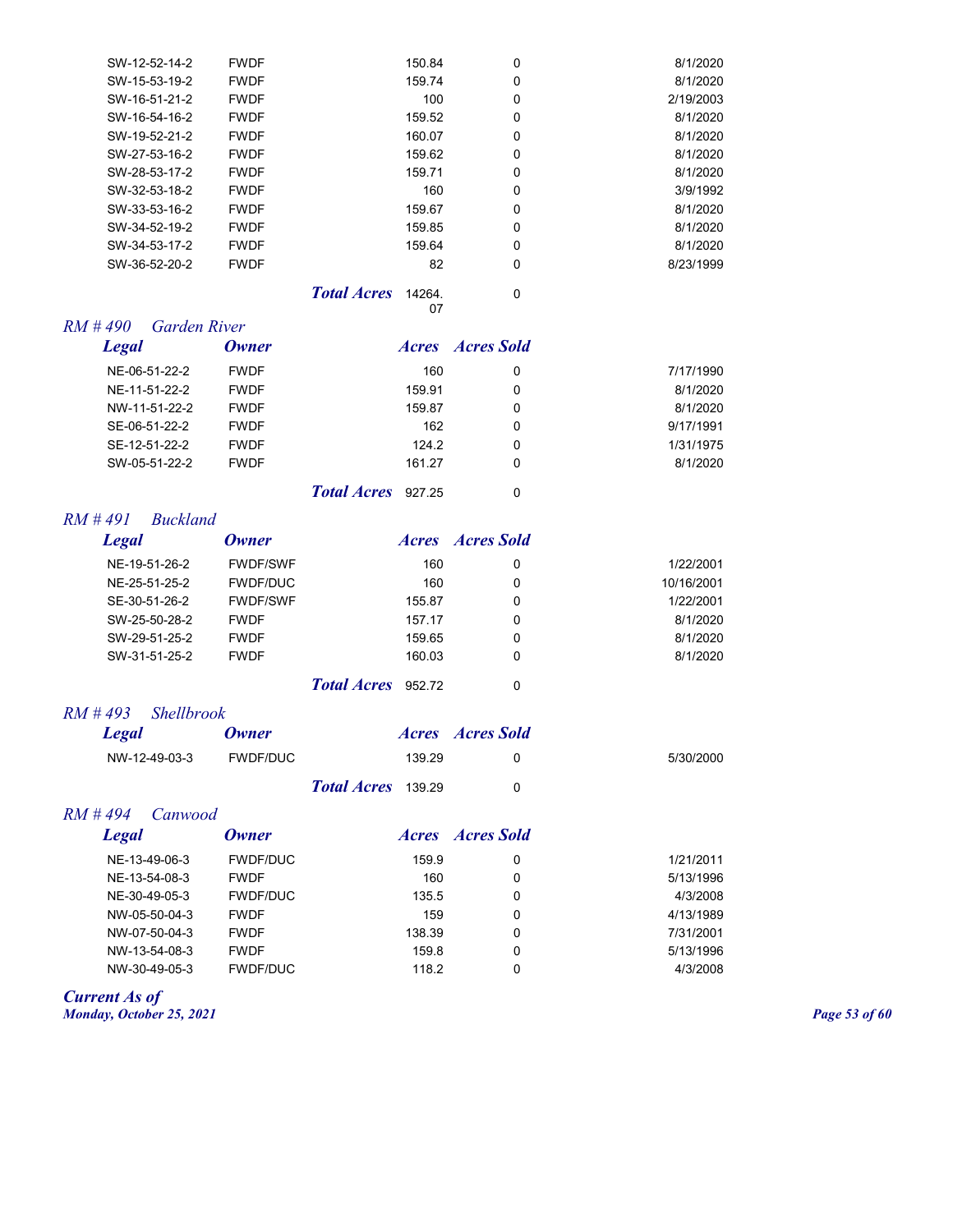| SE-03-50-05-3 | <b>FWDF</b>     | 159    | $\Omega$ | 2/17/1997  |
|---------------|-----------------|--------|----------|------------|
| SE-33-49-05-3 | <b>FWDF/SWF</b> | 156.7  | 0        | 1/14/2010  |
| SE-34-53-05-3 | <b>FWDF</b>     | 161    | $\Omega$ | 1/31/1976  |
| SE-36-49-06-3 | <b>FWDF/DUC</b> | 124.44 | 0        | 7/20/2011  |
| SW-01-50-04-3 | <b>FWDF</b>     | 138.69 | 0        | 8/1/2020   |
| SW-04-54-07-3 | <b>FWDF</b>     | 157    | 0        | 3/31/1975  |
| SW-05-50-04-3 | <b>FWDF</b>     | 161    | $\Omega$ | 3/5/1992   |
| SW-13-49-06-3 | <b>FWDF/DUC</b> | 145.94 | 0        | 1/21/2011  |
| SW-14-50-07-3 | <b>FWDF</b>     | 160.41 | 0        | 8/1/2020   |
| SW-22-52-07-3 | <b>FWDF</b>     | 160.19 | $\Omega$ | 8/1/2020   |
| SW-23-49-07-3 | <b>FWDF/DUC</b> | 159    | $\Omega$ | 11/2/2000  |
| SW-28-53-08-3 | <b>FWDF</b>     | 111.54 | $\Omega$ | 8/1/2020   |
| SW-36-49-06-3 | <b>FWDF/DUC</b> | 153    | $\Omega$ | 12/23/2004 |
|               |                 |        |          |            |

*Total Acres* 2978.7 0

## *RM # 496 Spiritwood*

| <b>Legal</b>  | <b>Owner</b>    | <i>Acres</i> | <b>Acres Sold</b> |            |                   |
|---------------|-----------------|--------------|-------------------|------------|-------------------|
| NE-02-51-09-3 | <b>FWDF/DUC</b> | 160.64       | 0                 | 3/12/2012  |                   |
| NE-05-50-09-3 | <b>FWDF/DUC</b> | 149.08       | 0                 | 6/2/2012   |                   |
| NE-07-52-12-3 | <b>FWDF</b>     | 159.92       | 0                 | 8/1/2020   |                   |
| NE-08-49-10-3 | <b>FWDF</b>     | 159          | 0                 | 6/30/1975  |                   |
| NE-09-49-10-3 | <b>FWDF</b>     | 159          | 0                 | 11/30/1982 |                   |
| NE-10-52-10-3 | <b>FWDF</b>     | 160          | 0                 | 8/17/1988  |                   |
| NE-10-54-13-3 | <b>FWDF</b>     | 159.6        | 0                 | 8/1/2020   |                   |
| NE-17-49-10-3 | <b>FWDF</b>     | 160          | 0                 | 5/31/1975  |                   |
| NE-20-49-09-3 | <b>FWDF/SWF</b> | 157.58       | 0                 | 8/16/1993  |                   |
| NE-21-50-11-3 | <b>FWDF</b>     | 159.11       | 0                 |            | 6/28/2000 DONATED |
| NE-23-49-10-3 | <b>FWDF</b>     | 157.3        | 0                 | 6/14/1999  |                   |
| NE-27-51-12-3 | <b>FWDF</b>     | 160.51       | 0                 | 8/1/2020   |                   |
| NE-27-53-13-3 | <b>FWDF</b>     | 160.18       | 0                 | 8/1/2020   |                   |
| NE-28-51-08-3 | <b>FWDF/SWF</b> | 159.21       | 0                 | 7/4/2013   |                   |
| NE-30-49-09-3 | <b>FWDF/SWF</b> | 159          | 0                 | 10/14/1993 |                   |
| NE-31-54-11-3 | <b>FWDF</b>     | 157          | $\mathbf 0$       | 11/30/1978 |                   |
| NE-33-54-11-3 | <b>FWDF</b>     | 158.17       | 0                 | 8/1/2020   |                   |
| NE-34-50-09-3 | <b>FWDF/DUC</b> | 105.28       | 0                 | 3/12/2012  |                   |
| NE-34-53-13-3 | <b>FWDF</b>     | 160.11       | 0                 | 8/1/2020   |                   |
| NE-35-49-09-3 | <b>FWDF/NCC</b> | 159.34       | 0                 | 6/25/2012  |                   |
| NE-35-52-10-3 | <b>FWDF</b>     | 159.47       | 0                 | 8/1/2020   |                   |
| NW-07-52-12-3 | <b>FWDF</b>     | 155.21       | 0                 | 8/1/2020   |                   |
| NW-08-52-12-3 | <b>FWDF</b>     | 160.15       | 0                 | 8/1/2020   |                   |
| NW-09-52-11-3 | <b>FWDF</b>     | 160          | 0                 | 8/1/2020   |                   |
| NW-10-54-13-3 | <b>FWDF</b>     | 159.65       | 0                 | 8/1/2020   |                   |
| NW-13-51-08-3 | <b>FWDF</b>     | 161          | 0                 | 5/1/1996   |                   |
| NW-17-51-08-3 | <b>FWDF</b>     | 161          | 0                 | 1/31/1980  |                   |
| NW-20-49-09-3 | <b>FWDF/SWF</b> | 98.92        | 0                 | 8/16/1993  |                   |
| NW-21-50-11-3 | <b>FWDF</b>     | 160          | 0                 |            | 6/28/2000 DONATED |
| NW-22-49-12-3 | <b>FWDF</b>     | 164          | 0                 | 5/31/1975  |                   |
| NW-23-49-10-3 | <b>FWDF</b>     | 128.3        | 0                 | 6/14/1999  |                   |
| NW-27-53-13-3 | <b>FWDF</b>     | 160.15       | $\Omega$          | 8/1/2020   |                   |

*Current As of Monday, October 25, 2021 Page 54 of 60*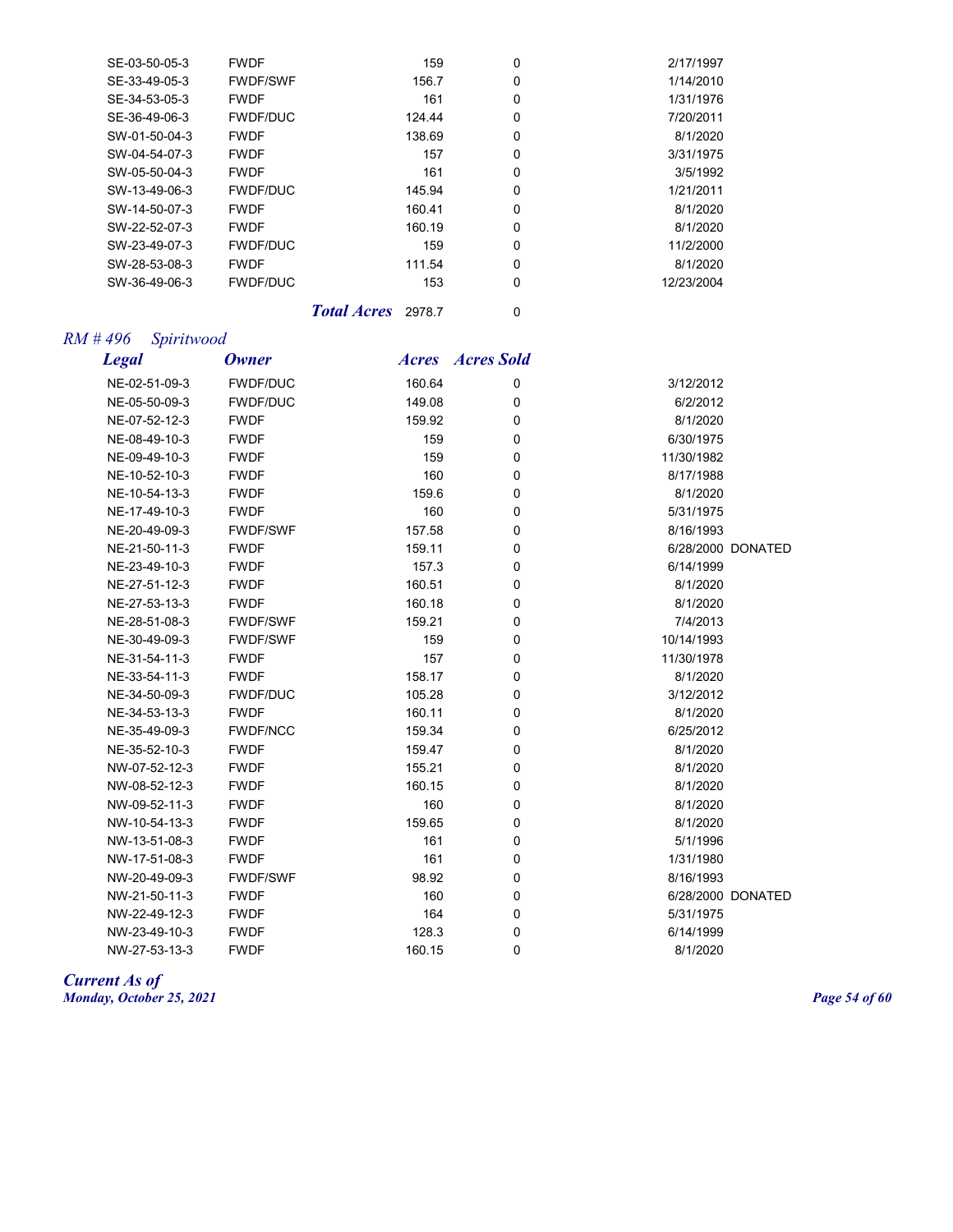| NW-31-54-11-3 | <b>FWDF</b>     | 118.2  | 0           | 5/31/1978  |
|---------------|-----------------|--------|-------------|------------|
| NW-32-54-11-3 | <b>FWDF</b>     | 118    | $\pmb{0}$   | 11/30/1978 |
| NW-33-53-13-3 | <b>FWDF</b>     | 160.29 | $\mathbf 0$ | 8/1/2020   |
| NW-33-54-11-3 | <b>FWDF</b>     | 157.78 | $\mathbf 0$ | 8/1/2020   |
| NW-34-50-09-3 | <b>FWDF/DUC</b> | 148.38 | $\mathbf 0$ | 3/12/2012  |
| NW-34-53-13-3 | <b>FWDF</b>     | 160.02 | $\mathbf 0$ | 8/1/2020   |
| NW-36-49-09-3 | <b>FWDF/NCC</b> | 159.29 | $\mathbf 0$ | 6/25/2012  |
| SE-02-51-09-3 | <b>FWDF/DUC</b> | 153.59 | $\mathbf 0$ | 3/12/2012  |
| SE-03-49-10-3 | <b>FWDF</b>     | 160    | $\mathbf 0$ | 10/31/1975 |
| SE-03-52-12-3 | <b>FWDF</b>     | 161.61 | $\mathbf 0$ | 8/1/2020   |
| SE-03-54-13-3 | <b>FWDF</b>     | 159.58 | $\mathbf 0$ | 8/1/2020   |
| SE-05-50-09-3 | <b>FWDF/DUC</b> | 159.19 | $\mathbf 0$ | 11/9/2011  |
| SE-07-49-10-3 | <b>FWDF</b>     | 160    | $\mathbf 0$ | 2/28/1979  |
| SE-08-49-10-3 | <b>FWDF</b>     | 159    | $\mathbf 0$ | 6/30/1975  |
| SE-09-54-13-3 | <b>FWDF</b>     | 159.82 | 0           | 8/1/2020   |
| SE-10-54-13-3 | <b>FWDF</b>     | 159.6  | $\mathbf 0$ | 8/1/2020   |
| SE-17-52-11-3 | <b>FWDF</b>     | 160.65 | 0           | 8/1/2020   |
| SE-21-49-12-3 | <b>FWDF</b>     | 165    | $\mathbf 0$ | 5/31/1975  |
| SE-23-49-10-3 | <b>FWDF</b>     | 155.7  | $\mathbf 0$ | 6/14/1999  |
| SE-29-49-10-3 | <b>FWDF</b>     | 160    | $\mathbf 0$ | 9/30/1974  |
| SE-31-51-12-3 | <b>FWDF</b>     | 160.85 | 0           | 8/1/2020   |
| SE-32-53-13-3 | <b>FWDF</b>     | 159.71 | 0           | 8/1/2020   |
| SE-34-49-12-3 | <b>FWDF</b>     | 164    | $\mathbf 0$ | 8/15/1989  |
| SE-34-53-13-3 | <b>FWDF</b>     | 160.16 | 0           | 8/1/2020   |
| SE-35-49-09-3 | <b>FWDF/NCC</b> | 159.34 | $\mathbf 0$ | 6/25/2012  |
| SW-03-54-13-3 | <b>FWDF</b>     | 159.62 | 0           | 8/1/2020   |
| SW-08-49-10-3 | <b>FWDF</b>     | 159    | $\mathbf 0$ | 6/30/1975  |
| SW-13-51-08-3 | <b>FWDF</b>     | 161    | $\mathbf 0$ | 5/1/1996   |
| SW-14-50-12-3 | <b>FWDF</b>     | 164    | 0           | 4/29/1999  |
| SW-15-52-10-3 | <b>FWDF</b>     | 150    | 0           | 8/17/1988  |
| SW-20-51-08-3 | <b>FWDF</b>     | 161    | 0           | 1/31/1980  |
| SW-22-49-12-3 | <b>FWDF</b>     | 164    | $\mathbf 0$ | 5/31/1975  |
| SW-23-49-10-3 | <b>FWDF</b>     | 159    | 0           | 6/14/1999  |
| SW-27-53-13-3 | <b>FWDF</b>     | 160.16 | $\mathbf 0$ | 8/1/2020   |
| SW-30-54-11-3 | <b>FWDF</b>     | 159    | 0           | 5/31/1978  |
| SW-31-51-12-3 | <b>FWDF</b>     | 161.18 | 0           | 8/1/2020   |
| SW-33-53-13-3 | <b>FWDF</b>     | 160.01 | $\mathbf 0$ | 8/1/2020   |
|               |                 |        |             |            |

*Total Acres* 10765. 0 61

## *RM # 497 Medstead*

| Legal         | <b>Owner</b>    | <i>Acres</i> | <b>Acres Sold</b> |            |
|---------------|-----------------|--------------|-------------------|------------|
| NE-01-50-15-3 | <b>FWDF</b>     | 159          | 0                 | 12/31/1975 |
| NE-03-49-15-3 | <b>FWDF</b>     | 160          | 0                 | 12/31/1975 |
| NE-10-51-14-3 | <b>FWDF/SWF</b> | 155.9        | 0                 | 10/25/1994 |
| NE-14-51-15-3 | <b>FWDF</b>     | 27.66        | 0                 | 8/1/2020   |
| NE-32-49-15-3 | <b>FWDF</b>     | 152.56       | 0                 | 5/31/1975  |
| NW-03-49-15-3 | <b>FWDF</b>     | 161          | 0                 | 12/31/1975 |
| NW-07-52-14-3 | <b>FWDF</b>     | 160          | 0                 | 2/9/1999   |
| NW-35-51-13-3 | <b>FWDF</b>     | 160.32       | 0                 | 8/1/2020   |
|               |                 |              |                   |            |

#### *Current As of Monday, October 25, 2021 Page 55 of 60*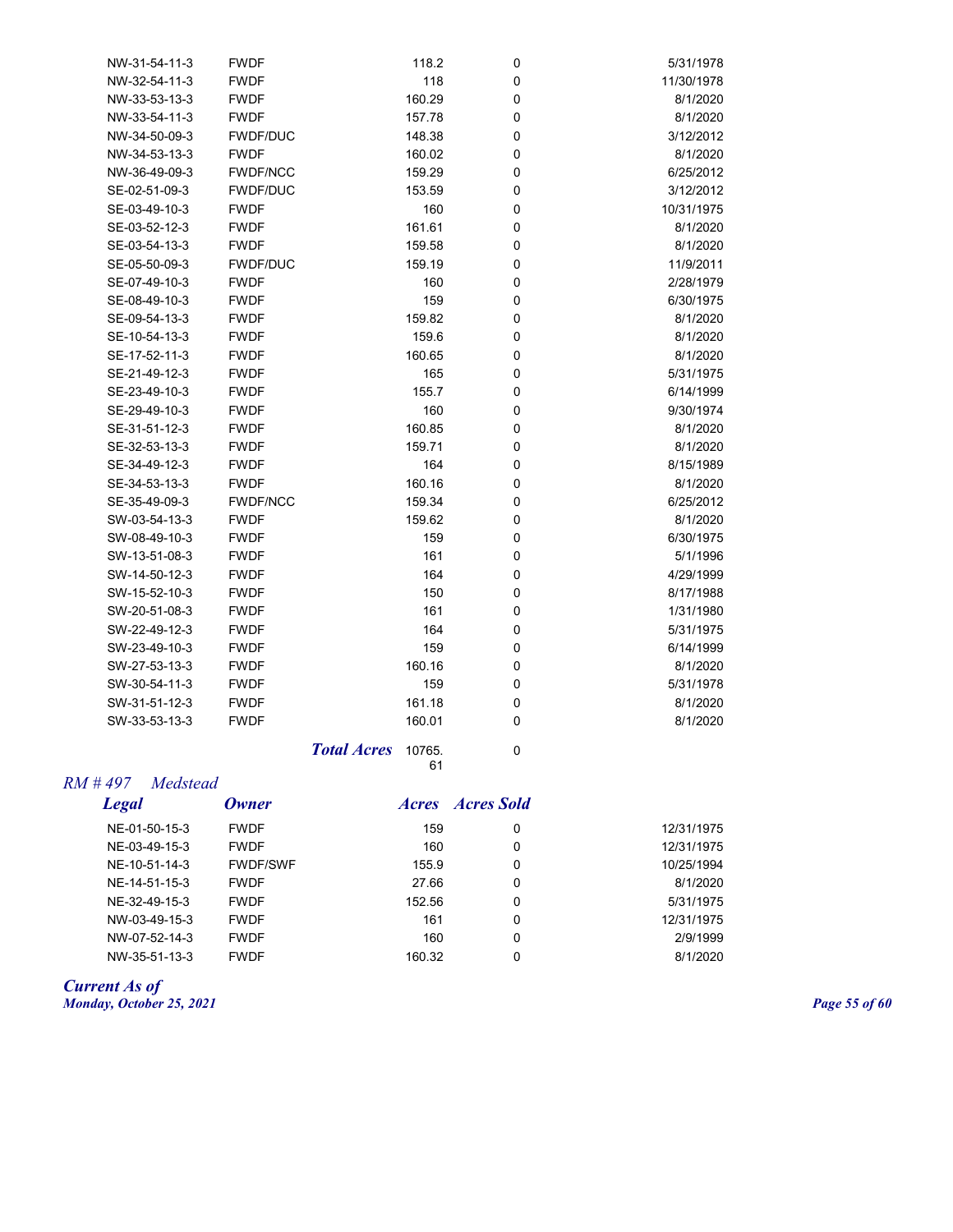| SE-01-50-15-3 | <b>FWDF</b> | 159    | 0 | 12/31/1975 |
|---------------|-------------|--------|---|------------|
| SE-02-52-13-3 | <b>FWDF</b> | 160.47 | 0 | 8/1/2020   |
| SE-07-50-14-3 | <b>FWDF</b> | 159.29 | 0 | 10/31/1975 |
| SE-25-51-15-3 | <b>FWDF</b> | 138.6  | 0 | 1/31/1975  |
| SE-26-51-14-3 | <b>FWDF</b> | 160    | 0 | 1/9/2003   |
| SE-31-49-15-3 | <b>FWDF</b> | 160    | 0 | 12/31/1975 |
| SE-35-50-14-3 | <b>FWDF</b> | 159    | 0 | 2/2/1999   |
| SW-03-49-15-3 | <b>FWDF</b> | 160    | 0 | 12/31/1975 |
| SW-05-50-15-3 | <b>FWDF</b> | 159    | 0 | 12/31/1975 |
| SW-22-49-15-3 | <b>FWDF</b> | 160    | 0 | 7/31/1975  |
| SW-25-51-15-3 | <b>FWDF</b> | 161    | 0 | 1/31/1975  |
| SW-32-49-15-3 | <b>FWDF</b> | 160    | 0 | 5/31/1975  |
|               |             |        |   |            |

**Total Acres** 3032.8 0

## *RM # 498 Parkdale*

| <b>Legal</b>  | <b>Owner</b> | <i><b>Acres</b></i> | <b>Acres Sold</b> |            |
|---------------|--------------|---------------------|-------------------|------------|
| NE-05-49-16-3 | <b>FWDF</b>  | 160                 | 0                 | 8/12/1991  |
| NE-17-49-16-3 | <b>FWDF</b>  | 160                 | $\mathbf 0$       | 6/30/1975  |
| NE-22-53-18-3 | <b>FWDF</b>  | 159.83              | 0                 | 2/7/1990   |
| NE-23-53-18-3 | <b>FWDF</b>  | 160                 | 0                 | 2/7/1990   |
| NE-33-49-16-3 | <b>FWDF</b>  | 158.47              | 0                 | 9/9/1988   |
| NE-34-51-17-3 | <b>FWDF</b>  | 160                 | 0                 | 1/4/1991   |
| NW-05-49-16-3 | <b>FWDF</b>  | 160                 | $\mathbf 0$       | 8/12/1991  |
| NW-13-50-16-3 | <b>FWDF</b>  | 159                 | 0                 | 12/31/1975 |
| NW-17-49-16-3 | <b>FWDF</b>  | 160                 | 0                 | 3/9/1992   |
| NW-22-53-18-3 | <b>FWDF</b>  | 159.83              | 0                 | 2/7/1990   |
| NW-23-53-18-3 | <b>FWDF</b>  | 160                 | 0                 | 2/7/1990   |
| NW-28-49-16-3 | <b>FWDF</b>  | 158.05              | $\mathbf 0$       | 9/9/1988   |
| NW-35-51-17-3 | <b>FWDF</b>  | 160                 | 0                 | 1/4/1991   |
| SE-05-49-16-3 | <b>FWDF</b>  | 160                 | 0                 | 10/31/1975 |
| SE-09-53-18-3 | <b>FWDF</b>  | 160                 | $\mathbf 0$       | 11/13/1991 |
| SE-16-51-16-3 | <b>FWDF</b>  | 161                 | 0                 | 3/9/1992   |
| SE-17-49-16-3 | <b>FWDF</b>  | 160                 | $\pmb{0}$         | 6/30/1975  |
| SE-18-49-16-3 | <b>FWDF</b>  | 153.07              | 0                 | 3/9/1992   |
| SE-21-53-18-3 | <b>FWDF</b>  | 160                 | 0                 | 11/1/1990  |
| SE-22-53-18-3 | <b>FWDF</b>  | 160                 | $\pmb{0}$         | 2/7/1990   |
| SE-23-53-18-3 | <b>FWDF</b>  | 160                 | 0                 | 2/7/1990   |
| SE-26-53-18-3 | <b>FWDF</b>  | 160                 | 0                 | 2/7/1990   |
| SE-27-53-18-3 | <b>FWDF</b>  | 159.83              | $\mathbf 0$       | 2/7/1990   |
| SE-33-49-16-3 | <b>FWDF</b>  | 158.48              | 0                 | 9/9/1988   |
| SW-05-49-16-3 | <b>FWDF</b>  | 160                 | $\pmb{0}$         | 10/31/1975 |
| SW-13-50-16-3 | <b>FWDF</b>  | 159                 | 0                 | 12/31/1975 |
| SW-16-51-16-3 | <b>FWDF</b>  | 161                 | $\mathbf 0$       | 3/9/1992   |
| SW-17-49-16-3 | <b>FWDF</b>  | 157.01              | $\pmb{0}$         | 3/9/1992   |
| SW-23-53-18-3 | <b>FWDF</b>  | 160                 | 0                 | 2/7/1990   |
| SW-26-53-18-3 | <b>FWDF</b>  | 160                 | 0                 | 2/7/1990   |
| SW-27-53-18-3 | <b>FWDF</b>  | 159.83              | 0                 | 2/7/1990   |
| SW-28-49-16-3 | <b>FWDF</b>  | 158.06              | 0                 | 9/9/1988   |
| SW-35-51-17-3 | <b>FWDF</b>  | 160                 | 0                 | 1/4/1991   |

*Current As of Monday, October 25, 2021 Page 56 of 60*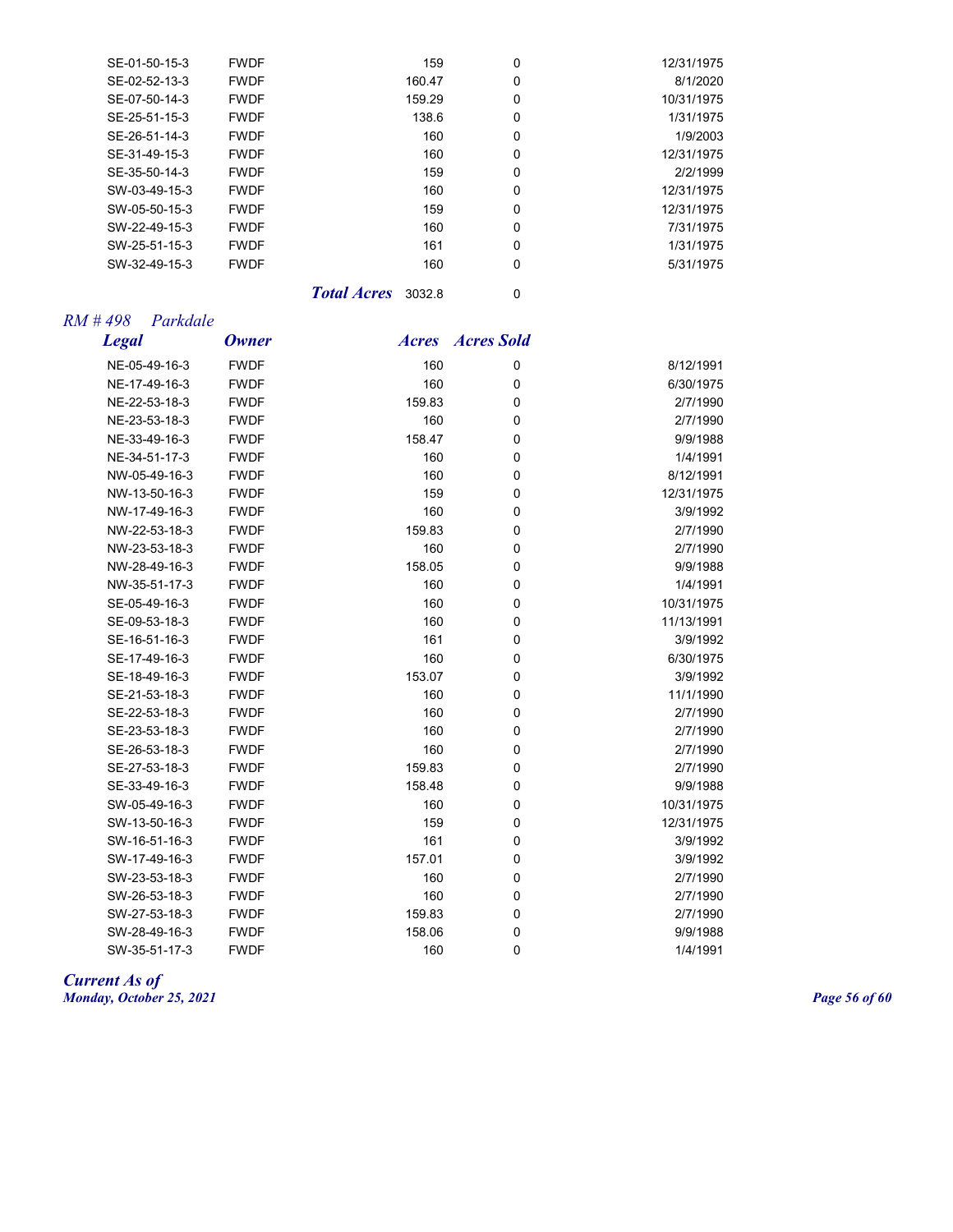#### *Total Acres* 5262.4 0 6

| $RM$ #499<br>Mervin         |                 |                    |                         |            |                  |
|-----------------------------|-----------------|--------------------|-------------------------|------------|------------------|
| <b>Legal</b>                | <b>Owner</b>    |                    | <b>Acres Acres</b> Sold |            |                  |
| NE-04-54-19-3               | <b>FWDF</b>     | 158.97             | 0                       | 5/25/1992  |                  |
| NE-09-54-19-3               | <b>FWDF</b>     | 77                 | 0                       | 6/21/1993  |                  |
| NE-21-54-19-3               | <b>FWDF</b>     | 159                | $\mathbf 0$             | 6/23/1989  |                  |
| NE-30-53-19-3               | <b>FWDF</b>     | 159.2              | 0                       | 10/20/1998 |                  |
| NE-31-54-21-3               | <b>FWDF</b>     | 159.22             | 0                       | 8/1/2020   |                  |
| NE-33-52-19-3               | <b>FWDF</b>     | 160                | $\mathbf 0$             | 6/30/1977  |                  |
| NW-04-53-19-3               | <b>FWDF</b>     | 160                | 0                       | 10/24/1989 |                  |
| NW-04-54-19-3               | <b>FWDF</b>     | 159                | $\mathbf 0$             | 1/11/1989  |                  |
| NW-07-50-21-3               | <b>FWDF</b>     | 160                | $\mathbf 0$             | 4/17/1989  |                  |
| NW-10-55-21-3               | <b>FWDF</b>     | 160.81             | $\mathbf 0$             | 8/1/2020   |                  |
| NW-21-54-19-3               | <b>FWDF</b>     | 159                | 0                       | 6/23/1989  |                  |
| NW-30-53-19-3               | <b>FWDF</b>     | 160                | 0                       | 8/15/1989  |                  |
| NW-31-54-21-3               | <b>FWDF</b>     | 159.15             | $\mathbf 0$             | 8/1/2020   |                  |
| NW-33-52-19-3               | <b>FWDF</b>     | 160                | 0                       | 6/30/1977  |                  |
| SE-05-50-20-3               | <b>FWDF</b>     | 160                | 0                       | 3/31/1975  |                  |
| SE-05-55-21-3               | <b>FWDF</b>     | 161.14             | $\mathbf 0$             | 8/1/2020   |                  |
| SE-09-54-19-3               | <b>FWDF</b>     | 157.98             | $\mathbf 0$             | 12/11/1989 |                  |
| SE-15-54-20-3               | <b>FWDF</b>     | 160                | 0                       | 9/30/1974  |                  |
| SE-28-54-19-3               | <b>FWDF</b>     | 159                | 0                       | 6/23/1989  |                  |
| SE-31-53-19-3               | <b>FWDF/SWF</b> | 159.1              | $\mathbf 0$             | 4/5/1994   |                  |
| SE-33-52-19-3               | <b>FWDF</b>     | 160                | 0                       | 6/30/1977  |                  |
| SW-07-50-21-3               | <b>FWDF</b>     | 160                | 0                       | 4/17/1989  |                  |
| SW-09-54-19-3               | <b>FWDF</b>     | 159                | 0                       | 1/11/1989  |                  |
| SW-15-54-20-3               | <b>FWDF</b>     | 160                | $\mathbf 0$             | 9/30/1974  |                  |
| SW-28-54-19-3               | <b>FWDF</b>     | 159                | $\mathbf 0$             | 6/23/1989  |                  |
| SW-30-53-19-3               | <b>FWDF</b>     | 160                | 0                       | 8/15/1989  |                  |
| SW-31-54-21-3               | <b>FWDF</b>     | 159.64             | 0                       | 8/1/2020   |                  |
| SW-33-52-19-3               | <b>FWDF</b>     | 160                | 0                       | 6/30/1977  |                  |
|                             |                 | Total Acres 4386.2 | $\mathbf 0$<br>1        |            |                  |
| $RM \# 501$<br>Frenchman B. |                 |                    |                         |            |                  |
| <b>Legal</b>                | <b>Owner</b>    |                    | <b>Acres Acres</b> Sold |            |                  |
| NE-12-55-24-3               | <b>FWDF</b>     | 160                | 0                       |            | 4/4/1997 DONATED |
| NE-36-54-22-3               | <b>FWDF</b>     | 158.99             | 0                       | 8/1/2020   |                  |
| NW-07-54-22-3               | <b>FWDF</b>     | 0.43               | 0                       | 12/3/1996  |                  |
| NW-07-55-23-3               | <b>FWDF</b>     | 161                | 0                       |            | 4/4/1997 DONATED |
| SE-12-55-24-3               | <b>FWDF</b>     | 160                | $\Omega$                |            | 4/4/1997 DONATED |

*Total Acres* 801.42 0

SW-07-55-23-3 FWDF 161 0 4/4/1997 DONATED

## *RM # 520 PADDOCKWOOD*

| <b>Legal</b>  | Owner       |        | Acres Acres Sold |          |
|---------------|-------------|--------|------------------|----------|
| NE-03-53-23-2 | <b>FWDF</b> | 147.7  |                  | 8/1/2020 |
| NE-06-54-25-2 | <b>FWDF</b> | 160.01 |                  | 8/1/2020 |

*Current As of Monday, October 25, 2021 Page 57 of 60*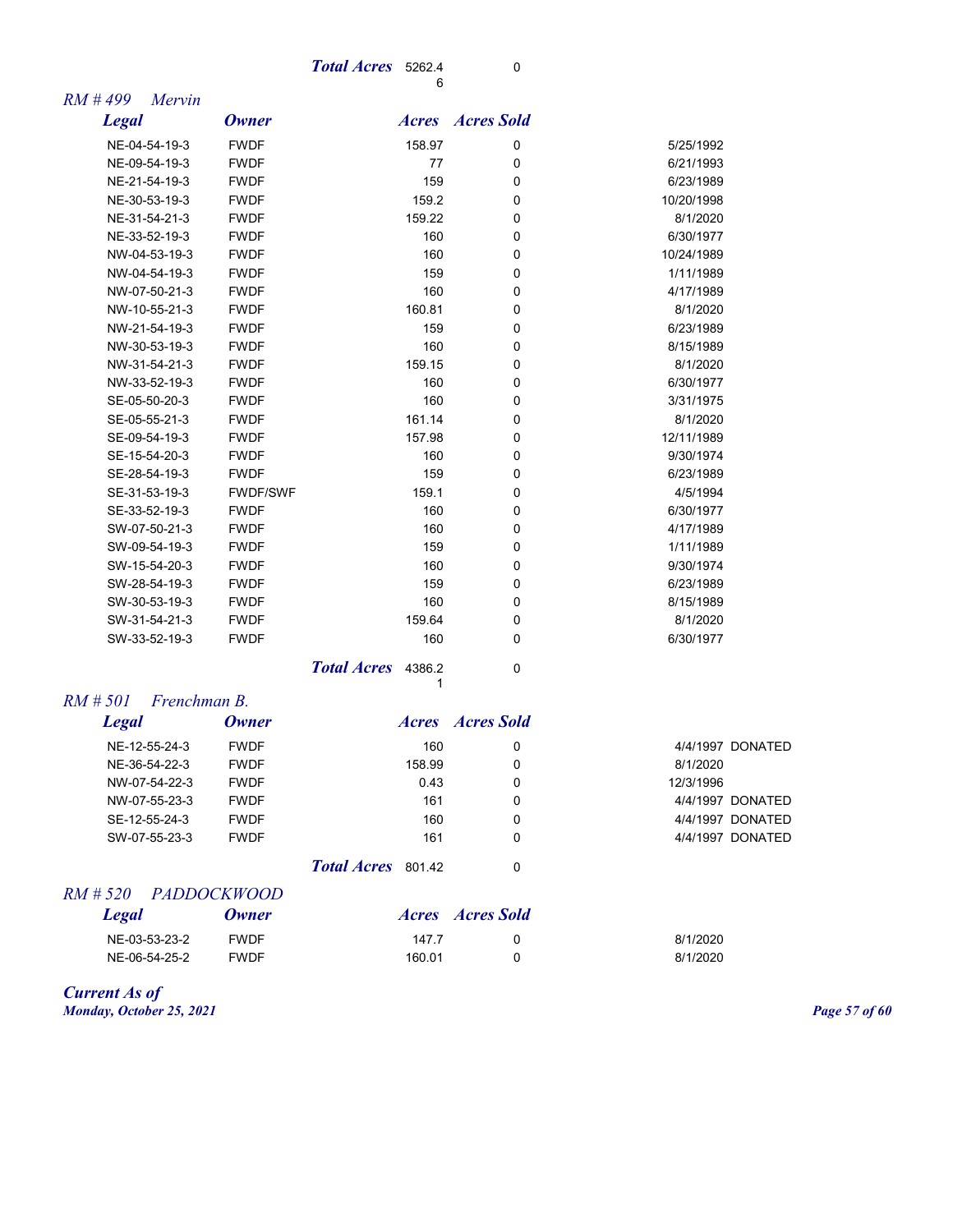| NE-11-53-24-2 | <b>FWDF</b> | 160    | 0 | 6/5/1995   |
|---------------|-------------|--------|---|------------|
| NE-13-54-26-2 | <b>FWDF</b> | 159.15 | 0 | 8/1/2020   |
| NE-14-53-24-2 | <b>FWDF</b> | 159.52 | 0 | 8/1/2020   |
| NE-16-53-27-2 | <b>FWDF</b> | 160    | 0 | 4/30/1975  |
| NE-18-52-22-2 | <b>FWDF</b> | 160.26 | 0 | 8/1/2020   |
| NE-18-54-25-2 | <b>FWDF</b> | 159.66 | 0 | 8/1/2020   |
| NE-29-54-25-2 | <b>FWDF</b> | 158.9  | 0 | 8/1/2020   |
| NE-30-54-25-2 | <b>FWDF</b> | 156.14 | 0 | 8/1/2020   |
| NE-31-54-25-2 | <b>FWDF</b> | 163.17 | 0 | 8/1/2020   |
| NE-33-54-25-2 | <b>FWDF</b> | 162.29 | 0 | 8/1/2020   |
| NW-05-54-25-2 | <b>FWDF</b> | 156.83 | 0 | 8/1/2020   |
| NW-06-54-25-2 | <b>FWDF</b> | 160.15 | 0 | 8/1/2020   |
| NW-11-53-24-2 | <b>FWDF</b> | 160    | 0 | 8/2/1995   |
| NW-13-52-22-2 | <b>FWDF</b> | 156.34 | 0 | 8/1/2020   |
| NW-16-53-27-2 | <b>FWDF</b> | 140    | 0 | 12/31/1976 |
| NW-29-53-24-2 | <b>FWDF</b> | 159.5  | 0 | 8/1/2020   |
| NW-32-54-25-2 | <b>FWDF</b> | 138.91 | 0 | 8/1/2020   |
| SE-07-54-25-2 | <b>FWDF</b> | 158.1  | 0 | 8/1/2020   |
| SE-11-53-24-2 | <b>FWDF</b> | 160    | 0 | 6/5/1995   |
| SE-14-53-24-2 | <b>FWDF</b> | 159.52 | 0 | 8/1/2020   |
| SE-16-53-23-2 | <b>FWDF</b> | 160    | 0 | 6/21/1994  |
| SE-18-52-22-2 | <b>FWDF</b> | 160.12 | 0 | 8/1/2020   |
| SE-19-54-25-2 | <b>FWDF</b> | 160.41 | 0 | 8/1/2020   |
| SE-31-54-25-2 | <b>FWDF</b> | 159.78 | 0 | 8/1/2020   |
| SW-06-54-25-2 | <b>FWDF</b> | 160.04 | 0 | 8/1/2020   |
| SW-11-53-24-2 | <b>FWDF</b> | 160    | 0 | 8/2/1995   |
| SW-11-54-25-2 | <b>FWDF</b> | 158.37 | 0 | 8/1/2020   |
| SW-12-54-26-2 | <b>FWDF</b> | 158.49 | 0 | 8/1/2020   |
| SW-13-54-26-2 | <b>FWDF</b> | 157.97 | 0 | 8/1/2020   |
| SW-18-52-24-2 | <b>FWDF</b> | 160.45 | 0 | 8/1/2020   |
| SW-18-54-25-2 | <b>FWDF</b> | 160.15 | 0 | 8/1/2020   |
| SW-19-54-25-2 | <b>FWDF</b> | 160.23 | 0 | 8/1/2020   |
| SW-21-52-22-2 | <b>FWDF</b> | 159.98 | 0 | 8/1/2020   |
| SW-33-54-25-2 | <b>FWDF</b> | 158.85 | 0 | 8/1/2020   |
|               |             |        |   |            |

**Total Acres** 5690.9 0 9

#### *RM # 555 BIG RIVER*

| Legal         | Owner       |                           |        | <i>Acres Acres Sold</i> |          |
|---------------|-------------|---------------------------|--------|-------------------------|----------|
| NW-34-57-08-3 | <b>FWDF</b> |                           | 159.58 | 0                       | 8/1/2020 |
| SE-12-56-06-3 | <b>FWDF</b> |                           | 46.7   | 0                       | 8/1/2020 |
| SE-33-57-08-3 | <b>FWDF</b> |                           | 159.63 | 0                       | 8/1/2020 |
| SW-13-57-08-3 | <b>FWDF</b> |                           | 159.88 | 0                       | 8/1/2020 |
|               |             | <b>Total Acres</b> 525.79 |        | 0                       |          |

## *RM # 561 Loon Lake*

| Legal         | <b>Owner</b> |        | Acres Acres Sold |           |
|---------------|--------------|--------|------------------|-----------|
| NE-01-59-22-3 | <b>FWDF</b>  | 5.26   |                  | 12/3/1996 |
| NE-12-58-19-3 | <b>FWDF</b>  | 159.42 |                  | 8/1/2020  |

#### *Current As of Monday, October 25, 2021 Page 58 of 60*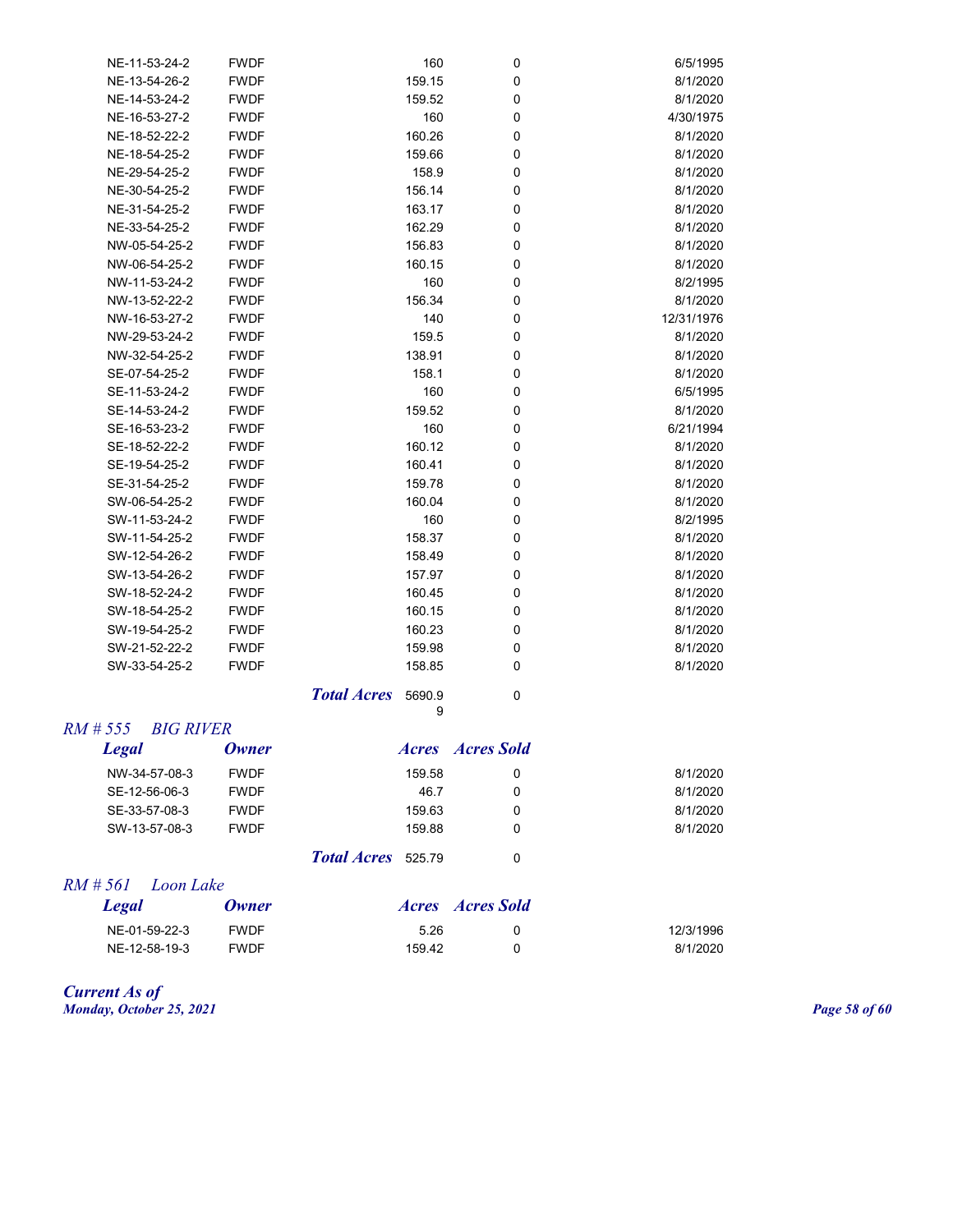| 161<br>1/19/1989<br>NW-17-59-21-3<br><b>FWDF</b><br>0<br>161<br>0<br>NW-22-56-20-3<br>7/4/1989<br><b>FWDF</b><br>NW-29-57-22-3<br>159.76<br>0<br>8/1/2020<br><b>FWDF</b><br>SE-01-58-19-3<br><b>FWDF</b><br>159.66<br>0<br>8/1/2020<br>12/3/1996<br>SE-01-59-22-3<br><b>FWDF</b><br>0.02<br>0<br>SE-12-58-19-3<br>159.43<br>8/1/2020<br><b>FWDF</b><br>0<br>SE-12-59-22-3<br><b>FWDF</b><br>6.04<br>12/3/1996<br>0<br>1.98<br>12/3/1996<br>SE-13-59-22-3<br><b>FWDF</b><br>0<br>SE-17-59-21-3<br><b>FWDF</b><br>77.1<br>1/19/1989<br>0<br><b>FWDF</b><br>160.57<br>8/1/2020<br>SE-19-59-22-3<br>0<br>161<br>8/1/2020<br>SE-29-59-24-3<br><b>FWDF</b><br>0<br>SE-36-60-24-3<br>160.33<br>8/1/2020<br><b>FWDF</b><br>0<br>SW-16-59-21-3<br><b>FWDF</b><br>123<br>1/19/1989<br>0<br>SW-17-59-21-3<br>1/19/1989<br><b>FWDF</b><br>158.8<br>0<br><b>Total Acres</b><br>1820.4<br>$\pmb{0}$<br>1<br>RM#586<br><b>MOOSE RANGE</b><br><b>Acres Acres</b> Sold<br><b>Legal</b><br><b>Owner</b><br>SE-36-53-10-2<br><b>FWDF</b><br>160.23<br>8/1/2020<br>0<br><b>Total Acres</b><br>160.23<br>0<br>RM#588<br>Meadow Lake<br><b>Legal</b><br><b>Acres Acres</b> Sold<br><b>Owner</b><br><b>FWDF</b><br>158.97<br>0<br>3/22/1990<br>NE-06-61-17-3<br><b>FWDF</b><br>159.97<br>0<br>8/1/2020<br>NE-12-62-17-3<br><b>FWDF</b><br>159.56<br>0<br>8/1/2020<br>21.37<br>5/25/1987<br>NE-25-59-17-3<br><b>FWDF</b><br>0<br>NE-25-60-16-3<br><b>FWDF</b><br>160.02<br>8/1/2020<br>0<br>NE-28-60-16-3<br><b>FWDF</b><br>160.16<br>8/1/2020<br>0<br><b>FWDF</b><br>8/1/2020<br>NW-12-62-17-3<br>159.54<br>0<br>8/1/2020<br>SE-03-59-14-3<br><b>FWDF</b><br>69.2<br>0<br>SE-12-62-17-3<br><b>FWDF</b><br>8/1/2020<br>159.62<br>0<br>8/1/2020<br>SE-22-58-15-3<br><b>FWDF</b><br>159.17<br>0<br>SE-29-61-14-3<br>159.62<br>8/1/2020<br><b>FWDF</b><br>0<br>SE-33-59-14-3<br><b>FWDF</b><br>160.16<br>8/1/2020<br>0<br>SW 27-40-12-2<br><b>FWDF</b><br>19.82<br>5/25/1987<br>44.18<br>SW-06-61-15-3<br><b>FWDF</b><br>0<br>8/1/2020<br>160.15<br>SW-12-62-17-3<br>159.6<br>0<br>8/1/2020<br><b>FWDF</b><br><b>FWDF</b><br>159.96<br>SW-18-61-20-3<br>0<br>8/1/2020<br>SW-19-61-20-3<br><b>FWDF</b><br>159.9<br>0<br>8/1/2020<br>SW-22-58-14-3<br><b>FWDF</b><br>160<br>0<br>11/30/1974<br>SW-26-60-15-3<br>160.27<br>0<br>8/1/2020<br><b>FWDF</b><br>SW-27-61-16-3<br><b>FWDF</b><br>0<br>8/1/2020<br>159.77<br><b>Total Acres</b><br>2851.1<br>19.82<br>9 | NE-12-59-22-3 | <b>FWDF</b> | 6.04 | 0 | 12/3/1996 |
|------------------------------------------------------------------------------------------------------------------------------------------------------------------------------------------------------------------------------------------------------------------------------------------------------------------------------------------------------------------------------------------------------------------------------------------------------------------------------------------------------------------------------------------------------------------------------------------------------------------------------------------------------------------------------------------------------------------------------------------------------------------------------------------------------------------------------------------------------------------------------------------------------------------------------------------------------------------------------------------------------------------------------------------------------------------------------------------------------------------------------------------------------------------------------------------------------------------------------------------------------------------------------------------------------------------------------------------------------------------------------------------------------------------------------------------------------------------------------------------------------------------------------------------------------------------------------------------------------------------------------------------------------------------------------------------------------------------------------------------------------------------------------------------------------------------------------------------------------------------------------------------------------------------------------------------------------------------------------------------------------------------------------------------------------------------------------------------------------------------------------------------------------------------------------------------------------------------------------------------------------------------------------------------------------------------------------------------------------------------------------------------------------------------------------------|---------------|-------------|------|---|-----------|
|                                                                                                                                                                                                                                                                                                                                                                                                                                                                                                                                                                                                                                                                                                                                                                                                                                                                                                                                                                                                                                                                                                                                                                                                                                                                                                                                                                                                                                                                                                                                                                                                                                                                                                                                                                                                                                                                                                                                                                                                                                                                                                                                                                                                                                                                                                                                                                                                                                    |               |             |      |   |           |
|                                                                                                                                                                                                                                                                                                                                                                                                                                                                                                                                                                                                                                                                                                                                                                                                                                                                                                                                                                                                                                                                                                                                                                                                                                                                                                                                                                                                                                                                                                                                                                                                                                                                                                                                                                                                                                                                                                                                                                                                                                                                                                                                                                                                                                                                                                                                                                                                                                    |               |             |      |   |           |
|                                                                                                                                                                                                                                                                                                                                                                                                                                                                                                                                                                                                                                                                                                                                                                                                                                                                                                                                                                                                                                                                                                                                                                                                                                                                                                                                                                                                                                                                                                                                                                                                                                                                                                                                                                                                                                                                                                                                                                                                                                                                                                                                                                                                                                                                                                                                                                                                                                    |               |             |      |   |           |
|                                                                                                                                                                                                                                                                                                                                                                                                                                                                                                                                                                                                                                                                                                                                                                                                                                                                                                                                                                                                                                                                                                                                                                                                                                                                                                                                                                                                                                                                                                                                                                                                                                                                                                                                                                                                                                                                                                                                                                                                                                                                                                                                                                                                                                                                                                                                                                                                                                    |               |             |      |   |           |
|                                                                                                                                                                                                                                                                                                                                                                                                                                                                                                                                                                                                                                                                                                                                                                                                                                                                                                                                                                                                                                                                                                                                                                                                                                                                                                                                                                                                                                                                                                                                                                                                                                                                                                                                                                                                                                                                                                                                                                                                                                                                                                                                                                                                                                                                                                                                                                                                                                    |               |             |      |   |           |
|                                                                                                                                                                                                                                                                                                                                                                                                                                                                                                                                                                                                                                                                                                                                                                                                                                                                                                                                                                                                                                                                                                                                                                                                                                                                                                                                                                                                                                                                                                                                                                                                                                                                                                                                                                                                                                                                                                                                                                                                                                                                                                                                                                                                                                                                                                                                                                                                                                    |               |             |      |   |           |
|                                                                                                                                                                                                                                                                                                                                                                                                                                                                                                                                                                                                                                                                                                                                                                                                                                                                                                                                                                                                                                                                                                                                                                                                                                                                                                                                                                                                                                                                                                                                                                                                                                                                                                                                                                                                                                                                                                                                                                                                                                                                                                                                                                                                                                                                                                                                                                                                                                    |               |             |      |   |           |
|                                                                                                                                                                                                                                                                                                                                                                                                                                                                                                                                                                                                                                                                                                                                                                                                                                                                                                                                                                                                                                                                                                                                                                                                                                                                                                                                                                                                                                                                                                                                                                                                                                                                                                                                                                                                                                                                                                                                                                                                                                                                                                                                                                                                                                                                                                                                                                                                                                    |               |             |      |   |           |
|                                                                                                                                                                                                                                                                                                                                                                                                                                                                                                                                                                                                                                                                                                                                                                                                                                                                                                                                                                                                                                                                                                                                                                                                                                                                                                                                                                                                                                                                                                                                                                                                                                                                                                                                                                                                                                                                                                                                                                                                                                                                                                                                                                                                                                                                                                                                                                                                                                    |               |             |      |   |           |
|                                                                                                                                                                                                                                                                                                                                                                                                                                                                                                                                                                                                                                                                                                                                                                                                                                                                                                                                                                                                                                                                                                                                                                                                                                                                                                                                                                                                                                                                                                                                                                                                                                                                                                                                                                                                                                                                                                                                                                                                                                                                                                                                                                                                                                                                                                                                                                                                                                    |               |             |      |   |           |
|                                                                                                                                                                                                                                                                                                                                                                                                                                                                                                                                                                                                                                                                                                                                                                                                                                                                                                                                                                                                                                                                                                                                                                                                                                                                                                                                                                                                                                                                                                                                                                                                                                                                                                                                                                                                                                                                                                                                                                                                                                                                                                                                                                                                                                                                                                                                                                                                                                    |               |             |      |   |           |
|                                                                                                                                                                                                                                                                                                                                                                                                                                                                                                                                                                                                                                                                                                                                                                                                                                                                                                                                                                                                                                                                                                                                                                                                                                                                                                                                                                                                                                                                                                                                                                                                                                                                                                                                                                                                                                                                                                                                                                                                                                                                                                                                                                                                                                                                                                                                                                                                                                    |               |             |      |   |           |
|                                                                                                                                                                                                                                                                                                                                                                                                                                                                                                                                                                                                                                                                                                                                                                                                                                                                                                                                                                                                                                                                                                                                                                                                                                                                                                                                                                                                                                                                                                                                                                                                                                                                                                                                                                                                                                                                                                                                                                                                                                                                                                                                                                                                                                                                                                                                                                                                                                    |               |             |      |   |           |
|                                                                                                                                                                                                                                                                                                                                                                                                                                                                                                                                                                                                                                                                                                                                                                                                                                                                                                                                                                                                                                                                                                                                                                                                                                                                                                                                                                                                                                                                                                                                                                                                                                                                                                                                                                                                                                                                                                                                                                                                                                                                                                                                                                                                                                                                                                                                                                                                                                    |               |             |      |   |           |
|                                                                                                                                                                                                                                                                                                                                                                                                                                                                                                                                                                                                                                                                                                                                                                                                                                                                                                                                                                                                                                                                                                                                                                                                                                                                                                                                                                                                                                                                                                                                                                                                                                                                                                                                                                                                                                                                                                                                                                                                                                                                                                                                                                                                                                                                                                                                                                                                                                    |               |             |      |   |           |
|                                                                                                                                                                                                                                                                                                                                                                                                                                                                                                                                                                                                                                                                                                                                                                                                                                                                                                                                                                                                                                                                                                                                                                                                                                                                                                                                                                                                                                                                                                                                                                                                                                                                                                                                                                                                                                                                                                                                                                                                                                                                                                                                                                                                                                                                                                                                                                                                                                    |               |             |      |   |           |
|                                                                                                                                                                                                                                                                                                                                                                                                                                                                                                                                                                                                                                                                                                                                                                                                                                                                                                                                                                                                                                                                                                                                                                                                                                                                                                                                                                                                                                                                                                                                                                                                                                                                                                                                                                                                                                                                                                                                                                                                                                                                                                                                                                                                                                                                                                                                                                                                                                    |               |             |      |   |           |
|                                                                                                                                                                                                                                                                                                                                                                                                                                                                                                                                                                                                                                                                                                                                                                                                                                                                                                                                                                                                                                                                                                                                                                                                                                                                                                                                                                                                                                                                                                                                                                                                                                                                                                                                                                                                                                                                                                                                                                                                                                                                                                                                                                                                                                                                                                                                                                                                                                    |               |             |      |   |           |
|                                                                                                                                                                                                                                                                                                                                                                                                                                                                                                                                                                                                                                                                                                                                                                                                                                                                                                                                                                                                                                                                                                                                                                                                                                                                                                                                                                                                                                                                                                                                                                                                                                                                                                                                                                                                                                                                                                                                                                                                                                                                                                                                                                                                                                                                                                                                                                                                                                    |               |             |      |   |           |
|                                                                                                                                                                                                                                                                                                                                                                                                                                                                                                                                                                                                                                                                                                                                                                                                                                                                                                                                                                                                                                                                                                                                                                                                                                                                                                                                                                                                                                                                                                                                                                                                                                                                                                                                                                                                                                                                                                                                                                                                                                                                                                                                                                                                                                                                                                                                                                                                                                    |               |             |      |   |           |
|                                                                                                                                                                                                                                                                                                                                                                                                                                                                                                                                                                                                                                                                                                                                                                                                                                                                                                                                                                                                                                                                                                                                                                                                                                                                                                                                                                                                                                                                                                                                                                                                                                                                                                                                                                                                                                                                                                                                                                                                                                                                                                                                                                                                                                                                                                                                                                                                                                    |               |             |      |   |           |
|                                                                                                                                                                                                                                                                                                                                                                                                                                                                                                                                                                                                                                                                                                                                                                                                                                                                                                                                                                                                                                                                                                                                                                                                                                                                                                                                                                                                                                                                                                                                                                                                                                                                                                                                                                                                                                                                                                                                                                                                                                                                                                                                                                                                                                                                                                                                                                                                                                    |               |             |      |   |           |
|                                                                                                                                                                                                                                                                                                                                                                                                                                                                                                                                                                                                                                                                                                                                                                                                                                                                                                                                                                                                                                                                                                                                                                                                                                                                                                                                                                                                                                                                                                                                                                                                                                                                                                                                                                                                                                                                                                                                                                                                                                                                                                                                                                                                                                                                                                                                                                                                                                    |               |             |      |   |           |
|                                                                                                                                                                                                                                                                                                                                                                                                                                                                                                                                                                                                                                                                                                                                                                                                                                                                                                                                                                                                                                                                                                                                                                                                                                                                                                                                                                                                                                                                                                                                                                                                                                                                                                                                                                                                                                                                                                                                                                                                                                                                                                                                                                                                                                                                                                                                                                                                                                    |               |             |      |   |           |
|                                                                                                                                                                                                                                                                                                                                                                                                                                                                                                                                                                                                                                                                                                                                                                                                                                                                                                                                                                                                                                                                                                                                                                                                                                                                                                                                                                                                                                                                                                                                                                                                                                                                                                                                                                                                                                                                                                                                                                                                                                                                                                                                                                                                                                                                                                                                                                                                                                    |               |             |      |   |           |
|                                                                                                                                                                                                                                                                                                                                                                                                                                                                                                                                                                                                                                                                                                                                                                                                                                                                                                                                                                                                                                                                                                                                                                                                                                                                                                                                                                                                                                                                                                                                                                                                                                                                                                                                                                                                                                                                                                                                                                                                                                                                                                                                                                                                                                                                                                                                                                                                                                    |               |             |      |   |           |
|                                                                                                                                                                                                                                                                                                                                                                                                                                                                                                                                                                                                                                                                                                                                                                                                                                                                                                                                                                                                                                                                                                                                                                                                                                                                                                                                                                                                                                                                                                                                                                                                                                                                                                                                                                                                                                                                                                                                                                                                                                                                                                                                                                                                                                                                                                                                                                                                                                    |               |             |      |   |           |
|                                                                                                                                                                                                                                                                                                                                                                                                                                                                                                                                                                                                                                                                                                                                                                                                                                                                                                                                                                                                                                                                                                                                                                                                                                                                                                                                                                                                                                                                                                                                                                                                                                                                                                                                                                                                                                                                                                                                                                                                                                                                                                                                                                                                                                                                                                                                                                                                                                    |               |             |      |   |           |
|                                                                                                                                                                                                                                                                                                                                                                                                                                                                                                                                                                                                                                                                                                                                                                                                                                                                                                                                                                                                                                                                                                                                                                                                                                                                                                                                                                                                                                                                                                                                                                                                                                                                                                                                                                                                                                                                                                                                                                                                                                                                                                                                                                                                                                                                                                                                                                                                                                    |               |             |      |   |           |
|                                                                                                                                                                                                                                                                                                                                                                                                                                                                                                                                                                                                                                                                                                                                                                                                                                                                                                                                                                                                                                                                                                                                                                                                                                                                                                                                                                                                                                                                                                                                                                                                                                                                                                                                                                                                                                                                                                                                                                                                                                                                                                                                                                                                                                                                                                                                                                                                                                    |               |             |      |   |           |
|                                                                                                                                                                                                                                                                                                                                                                                                                                                                                                                                                                                                                                                                                                                                                                                                                                                                                                                                                                                                                                                                                                                                                                                                                                                                                                                                                                                                                                                                                                                                                                                                                                                                                                                                                                                                                                                                                                                                                                                                                                                                                                                                                                                                                                                                                                                                                                                                                                    |               |             |      |   |           |
|                                                                                                                                                                                                                                                                                                                                                                                                                                                                                                                                                                                                                                                                                                                                                                                                                                                                                                                                                                                                                                                                                                                                                                                                                                                                                                                                                                                                                                                                                                                                                                                                                                                                                                                                                                                                                                                                                                                                                                                                                                                                                                                                                                                                                                                                                                                                                                                                                                    |               |             |      |   |           |
|                                                                                                                                                                                                                                                                                                                                                                                                                                                                                                                                                                                                                                                                                                                                                                                                                                                                                                                                                                                                                                                                                                                                                                                                                                                                                                                                                                                                                                                                                                                                                                                                                                                                                                                                                                                                                                                                                                                                                                                                                                                                                                                                                                                                                                                                                                                                                                                                                                    |               |             |      |   |           |
|                                                                                                                                                                                                                                                                                                                                                                                                                                                                                                                                                                                                                                                                                                                                                                                                                                                                                                                                                                                                                                                                                                                                                                                                                                                                                                                                                                                                                                                                                                                                                                                                                                                                                                                                                                                                                                                                                                                                                                                                                                                                                                                                                                                                                                                                                                                                                                                                                                    |               |             |      |   |           |
|                                                                                                                                                                                                                                                                                                                                                                                                                                                                                                                                                                                                                                                                                                                                                                                                                                                                                                                                                                                                                                                                                                                                                                                                                                                                                                                                                                                                                                                                                                                                                                                                                                                                                                                                                                                                                                                                                                                                                                                                                                                                                                                                                                                                                                                                                                                                                                                                                                    |               |             |      |   |           |
|                                                                                                                                                                                                                                                                                                                                                                                                                                                                                                                                                                                                                                                                                                                                                                                                                                                                                                                                                                                                                                                                                                                                                                                                                                                                                                                                                                                                                                                                                                                                                                                                                                                                                                                                                                                                                                                                                                                                                                                                                                                                                                                                                                                                                                                                                                                                                                                                                                    |               |             |      |   |           |
|                                                                                                                                                                                                                                                                                                                                                                                                                                                                                                                                                                                                                                                                                                                                                                                                                                                                                                                                                                                                                                                                                                                                                                                                                                                                                                                                                                                                                                                                                                                                                                                                                                                                                                                                                                                                                                                                                                                                                                                                                                                                                                                                                                                                                                                                                                                                                                                                                                    |               |             |      |   |           |
|                                                                                                                                                                                                                                                                                                                                                                                                                                                                                                                                                                                                                                                                                                                                                                                                                                                                                                                                                                                                                                                                                                                                                                                                                                                                                                                                                                                                                                                                                                                                                                                                                                                                                                                                                                                                                                                                                                                                                                                                                                                                                                                                                                                                                                                                                                                                                                                                                                    |               |             |      |   |           |
|                                                                                                                                                                                                                                                                                                                                                                                                                                                                                                                                                                                                                                                                                                                                                                                                                                                                                                                                                                                                                                                                                                                                                                                                                                                                                                                                                                                                                                                                                                                                                                                                                                                                                                                                                                                                                                                                                                                                                                                                                                                                                                                                                                                                                                                                                                                                                                                                                                    |               |             |      |   |           |
|                                                                                                                                                                                                                                                                                                                                                                                                                                                                                                                                                                                                                                                                                                                                                                                                                                                                                                                                                                                                                                                                                                                                                                                                                                                                                                                                                                                                                                                                                                                                                                                                                                                                                                                                                                                                                                                                                                                                                                                                                                                                                                                                                                                                                                                                                                                                                                                                                                    |               |             |      |   |           |
|                                                                                                                                                                                                                                                                                                                                                                                                                                                                                                                                                                                                                                                                                                                                                                                                                                                                                                                                                                                                                                                                                                                                                                                                                                                                                                                                                                                                                                                                                                                                                                                                                                                                                                                                                                                                                                                                                                                                                                                                                                                                                                                                                                                                                                                                                                                                                                                                                                    |               |             |      |   |           |
|                                                                                                                                                                                                                                                                                                                                                                                                                                                                                                                                                                                                                                                                                                                                                                                                                                                                                                                                                                                                                                                                                                                                                                                                                                                                                                                                                                                                                                                                                                                                                                                                                                                                                                                                                                                                                                                                                                                                                                                                                                                                                                                                                                                                                                                                                                                                                                                                                                    |               |             |      |   |           |
|                                                                                                                                                                                                                                                                                                                                                                                                                                                                                                                                                                                                                                                                                                                                                                                                                                                                                                                                                                                                                                                                                                                                                                                                                                                                                                                                                                                                                                                                                                                                                                                                                                                                                                                                                                                                                                                                                                                                                                                                                                                                                                                                                                                                                                                                                                                                                                                                                                    |               |             |      |   |           |

*RM # 622 BEAVER RIVER*

*Legal Owner Acres Acres Sold*

*Current As of Monday, October 25, 2021 Page 59 of 60*